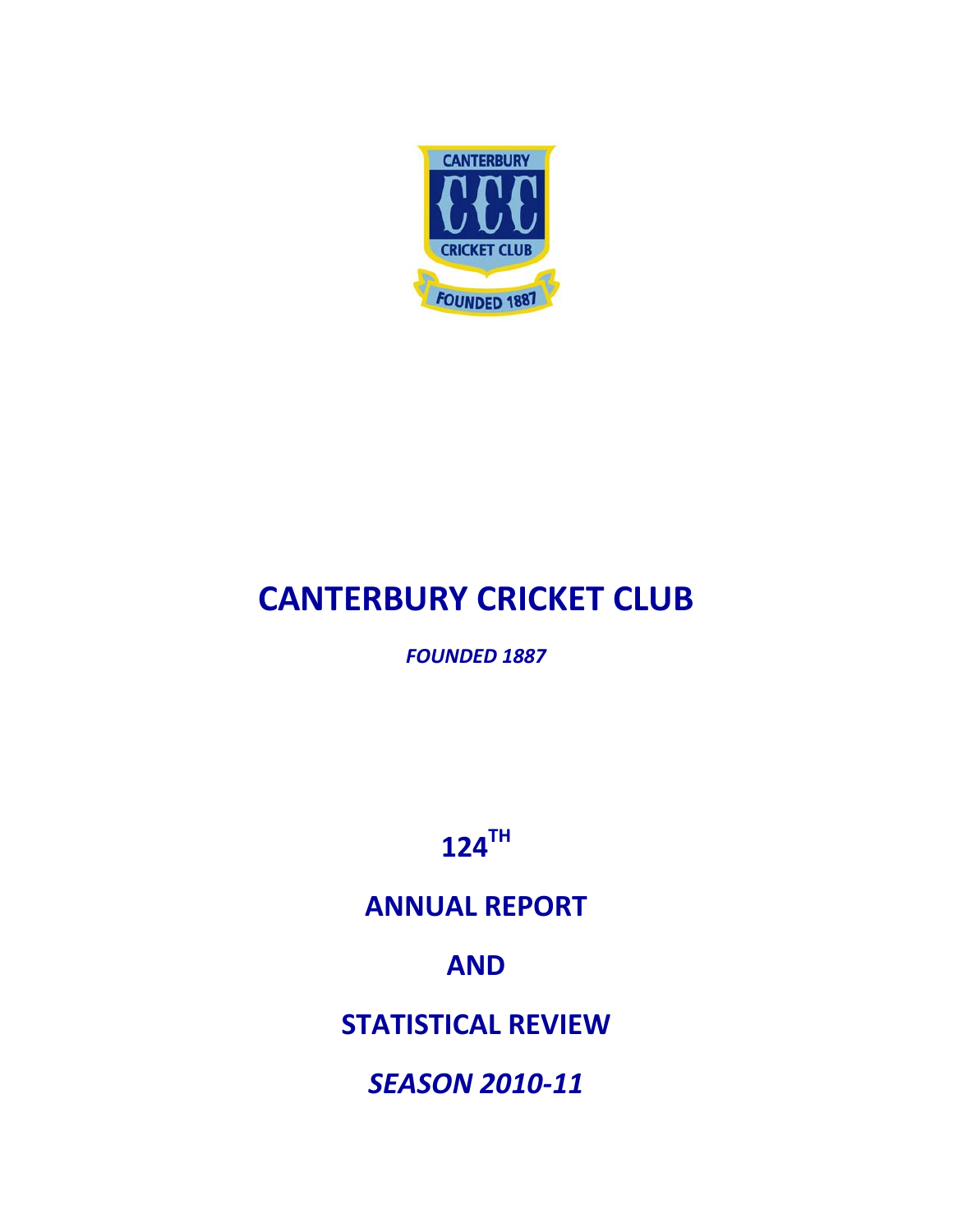### **CANTERBURY CRICKET CLUB**

#### *Founded 1887*

#### **The Club is affiliated with:**

Eastern Cricket Association "ECA" (1910-1921 and 1938-39 to date). The Association was formed in 1903 as the Eastern Suburbs Cricket Association.

Mercantile Cricket Association "MCA" (1999-2000 to date).

Box Hill Reporter District Cricket Association "BHRDCA" (1890-91 to 1937-38 and 2005-06 to date)

#### **The Club was formally affiliated with:**

| Southern Cross Competition            | 1912-13 |
|---------------------------------------|---------|
| Eastern Suburban District Churches CA | 1998-99 |

#### **In 2001-11, the Club was represented by:**

#### **Seniors**

| 1 <sup>st</sup> XI<br>$2^{nd}$ XI<br>$3^{\text{rd}}$ XI<br>$4^{th}$ XI<br>Vets<br>Vets | ECA<br><b>ECA</b><br><b>MCA</b><br><b>MCA</b><br><b>BHRDCA</b><br><b>BHRDCA</b> | Senior Turf<br>C Turf<br><b>B</b> Turf<br>C Turf<br>Over 40<br>Over 50                                                                  | <b>AT Dunstan Shield</b><br><b>G Armstrong Shield</b><br>Don McDonald Shield<br>Tom Thoburne Shield<br>C Division<br>Legends                                                                                                                                                                       |
|----------------------------------------------------------------------------------------|---------------------------------------------------------------------------------|-----------------------------------------------------------------------------------------------------------------------------------------|----------------------------------------------------------------------------------------------------------------------------------------------------------------------------------------------------------------------------------------------------------------------------------------------------|
| Juniors                                                                                |                                                                                 |                                                                                                                                         |                                                                                                                                                                                                                                                                                                    |
|                                                                                        | ECA                                                                             | U16 A<br>U16 B<br>U14 A<br>U14 C<br>U14 C<br>U12 A<br>U12 B<br>U12 B<br>U12C<br>U12C<br>U <sub>10</sub> Blue<br>U10 Green<br>U10 Orange | AG Grace Shield<br><b>TR Bellis Shield</b><br><b>CL Martin Shield</b><br><b>JD Norman Shield</b><br><b>SJ Mason Shield</b><br><b>RJ Barker Shield</b><br><b>GR Male Shield</b><br><b>ER Frampton Shield</b><br>H Joyce Shield<br>E Jackson Shield<br>ECA U10 Blue<br>ECA U10 Green<br>ECA U10 Gold |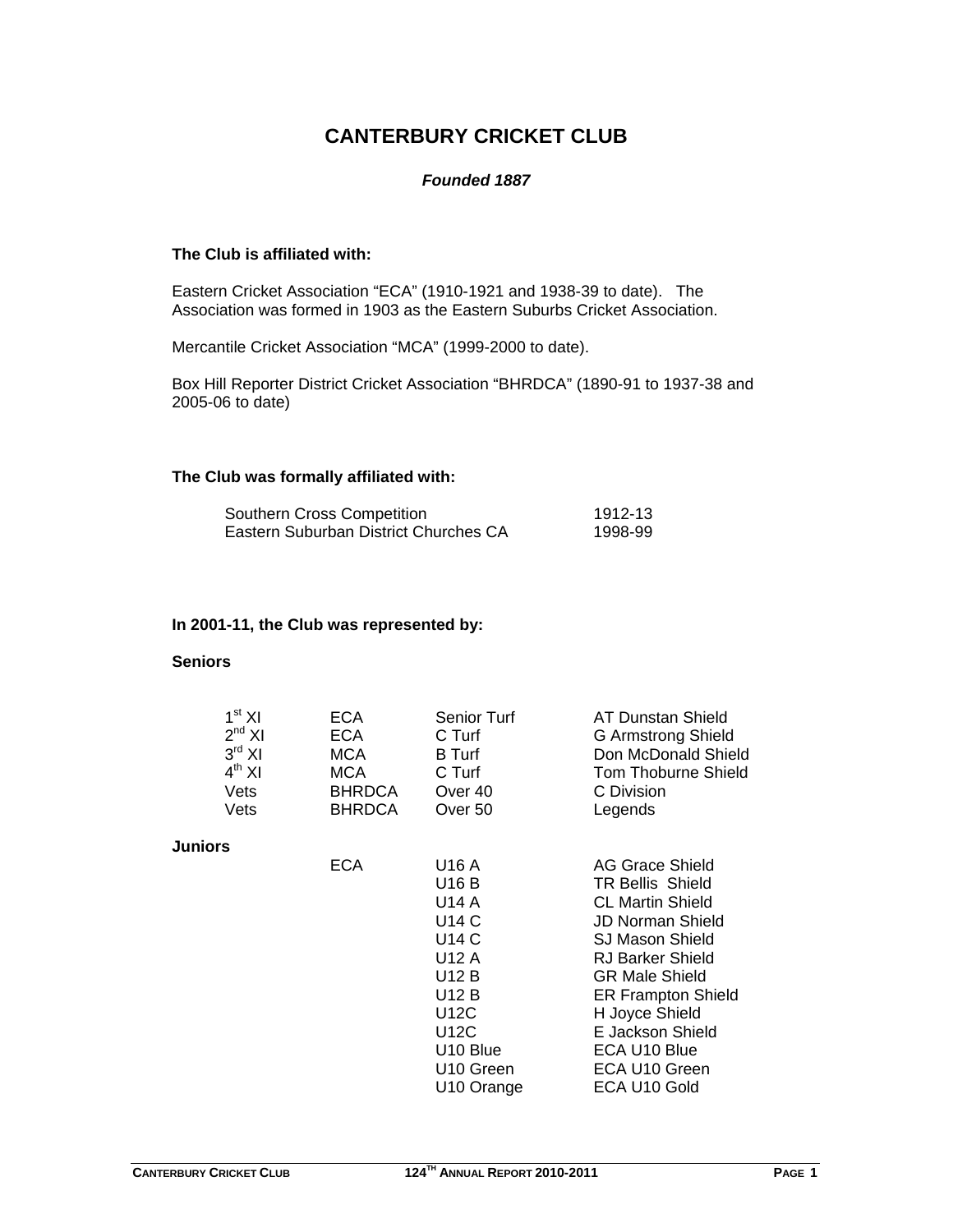## **PREMIERSHIPS**

| <b>BHRDCA</b> |                 | <b>ESCA/ECA</b><br><b>SENIORS</b> |                 | <b>ESCA/ECA</b><br><b>JUNIORS</b> |                   |          | <b>MCA</b>    |
|---------------|-----------------|-----------------------------------|-----------------|-----------------------------------|-------------------|----------|---------------|
| Year          | Grade           | Year                              | Grade           | Year                              | Grade             | Year     | Grade         |
|               |                 |                                   |                 |                                   |                   |          |               |
| 1908-09       | 1 <sup>st</sup> | 1915-16                           | Matt 1          | 1966-67                           | Junior 1          | 2002-03* | <b>B</b> Turf |
| 1916-17       | 1 <sup>st</sup> | 1940-41                           | Turf 1          | 1973-74                           | U <sub>16</sub> N | 2002-03  | D Turf        |
| 1921-22       | 1 <sup>st</sup> | 1940-41                           | Turf 2          | 2000-01                           | U12 A             | 2006-07  | D Turf        |
| 1923-24       | 1 <sup>st</sup> | 1945-46                           | Turf 1          | 2001-02                           | U 12A             | 2008-09  | D Turf        |
| 1927-28       | 1 <sup>st</sup> | 1947-47                           | Turf 1          | 2001-02                           | U12 C             |          |               |
| 1931-32       | 1 <sup>st</sup> | 1949-50                           | Turf 2          | 2001-02                           | U12 C             |          |               |
| 1932-33       | $2^{nd}$        | 1966-67                           | Turf C          | 2001-02                           | U <sub>10</sub>   |          |               |
| 1934-35       | 1 <sup>st</sup> | 1971-72                           | Turf C          | 2001-02                           | U10               |          |               |
| 2009-10       | Legends         | 1973-74                           | Turf Sen        | 2002-03                           | U10               |          |               |
|               |                 | 1974-75                           | Turf Res        | 2003-04                           | U <sub>16</sub> A |          |               |
|               |                 | 1976-77                           | <b>Turf Res</b> | 2003-04                           | <b>U14 B</b>      |          |               |
|               |                 | 1977-78                           | Turf Sen        | 2003-04                           | U <sub>10</sub>   |          |               |
|               |                 | 1977-78                           | <b>Turf Res</b> | 2003-04                           | U <sub>10</sub>   |          |               |
|               |                 | 1978-79                           | Turf Sen        | 2004-05                           | U14 C             |          |               |
|               |                 | 1980-81                           | Turf Sen        | 2004-05                           | U12 A             |          |               |
|               |                 | 1980-81                           | Matt B          | 2004-05                           | U12 B             |          |               |
|               |                 | 1992-93                           | Turf A          | 2004-05                           | U12 C             |          |               |
|               |                 | 1996-97                           | Matt D          | 2004-05                           | U <sub>10</sub>   |          |               |
|               |                 | 1998-99                           | Turf D          | 2004-05                           | U10               |          |               |
|               |                 | 2001-02                           | Turf A          | 2005-06                           | U12C              |          |               |
|               |                 | 2007-08                           | Turf C          | 2005-06                           | U <sub>10</sub>   |          |               |
|               |                 |                                   |                 | 2006-07                           | U14 C1            |          |               |
|               |                 |                                   |                 | 2008-08                           | U12 C             |          |               |
|               |                 |                                   |                 | 2009-10                           | U16 C             |          |               |
|               |                 |                                   |                 | 2009-10                           | U14A              |          |               |

**\* Premiers and Champions** 

### **RUNNERS UP**

|         | <b>BHRDCA</b>   |         | <b>ESCA/ECA</b><br><b>SENIORS</b> |         | <b>ESCA/ECA</b><br><b>JUNIORS</b> |         | <b>MCA</b> |
|---------|-----------------|---------|-----------------------------------|---------|-----------------------------------|---------|------------|
| Year    | Grade           | Year    | Grade                             | Year    | Grade                             | Year    | Grade      |
|         |                 |         |                                   |         |                                   |         |            |
| 1891-92 | 1 <sup>st</sup> | 1941-42 | Turf 1                            | 1962-63 | U16                               | 2007-08 | D Turf     |
| 2006-07 | Veterans        | 1953-54 | Turf 1                            | 1971-72 | U16                               |         |            |
| 2007-08 | Veterans        | 1955-56 | Turf 1                            | 1972-73 | U16                               |         |            |
| 2008-09 | Veterans        | 1956-57 | Turf 1                            | 2003-04 | U14 C                             |         |            |
| 2008-09 | Legends         | 1971-72 | A Turf                            | 2004-05 | U14 C                             |         |            |
| 2009-10 | Veterans        | 1973-74 | Matt B                            | 2005-06 | U16C                              |         |            |
| 2010-11 | Legends         | 1978-79 | <b>Turf Res</b>                   | 2005-06 | <b>U12 B</b>                      |         |            |
|         |                 | 1981-82 | B Turf                            | 2005-06 | U <sub>10</sub>                   |         |            |
|         |                 | 1985-86 | Sen Turf                          | 2006-07 | U14 C <sub>2</sub>                |         |            |
|         |                 | 1998-99 | Matt C                            | 2010-11 | U16 A                             |         |            |
|         |                 | 2008-09 | Turf A                            |         |                                   |         |            |
|         |                 |         |                                   |         |                                   |         |            |
|         |                 |         |                                   |         |                                   |         |            |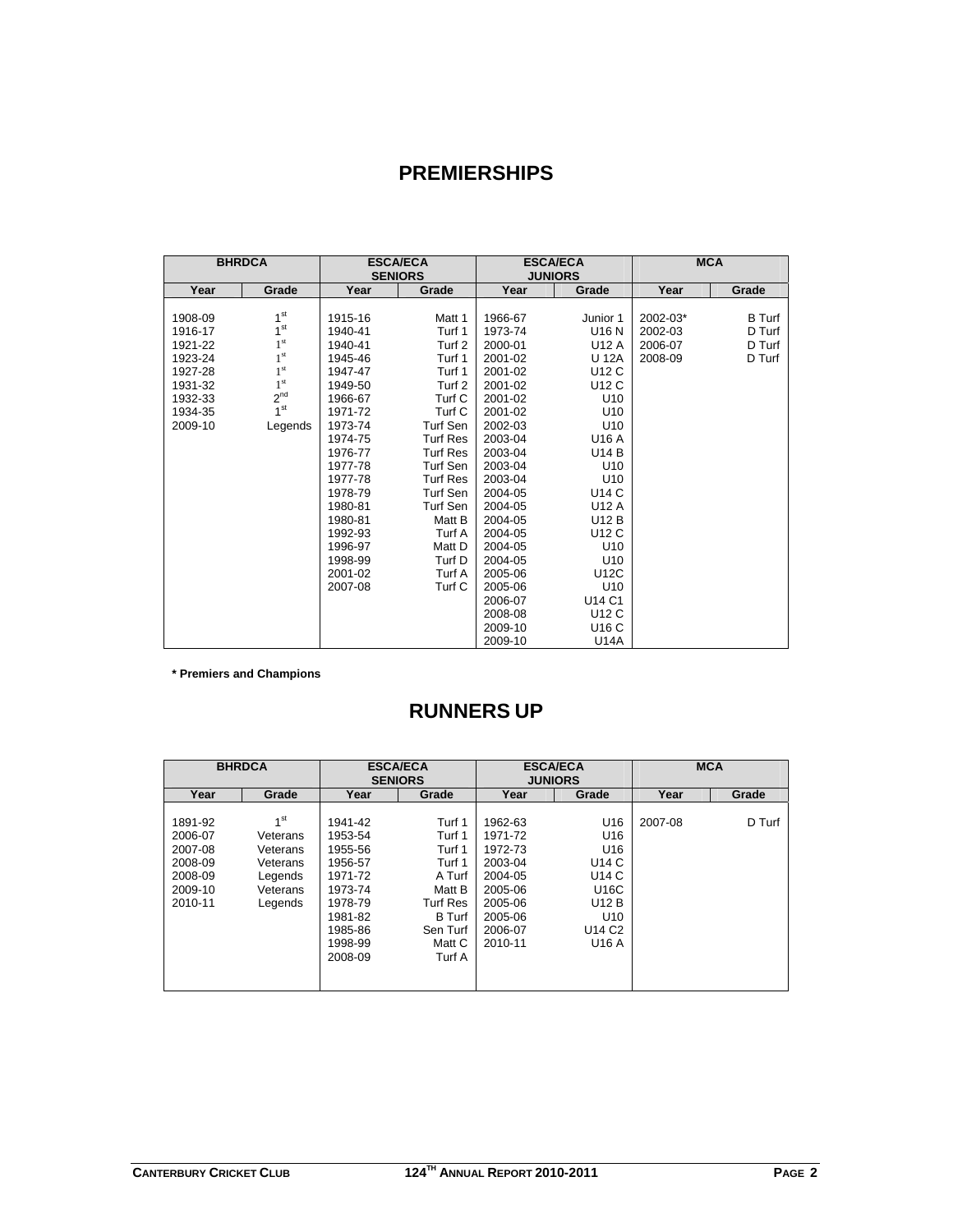### **OFFICE BEARERS**

Vice President – Seniors **Greg Lister**<br>
Vice President – Juniors **Greg Lister**<br>
Laurie Cavill **Vice President – Juniors** 

**General Committee Sue Bach** Sue Bach

**President** Francis Bourke

**Secretary Tom Hickie**

**Treasurer Andrew Cumming Construction Cumming Andrew Cumming** 

**James Elton Kevin Kennedy Peter Mirkovic Jenny Pattinson Mark Thomas** 

**Honorary Auditor Community Auditor Community Auditor** Community Audit Community Audit Community Audit Community Audit Community Audit Community Audit Community Audit Community Audit Community Audit Community Audit Communi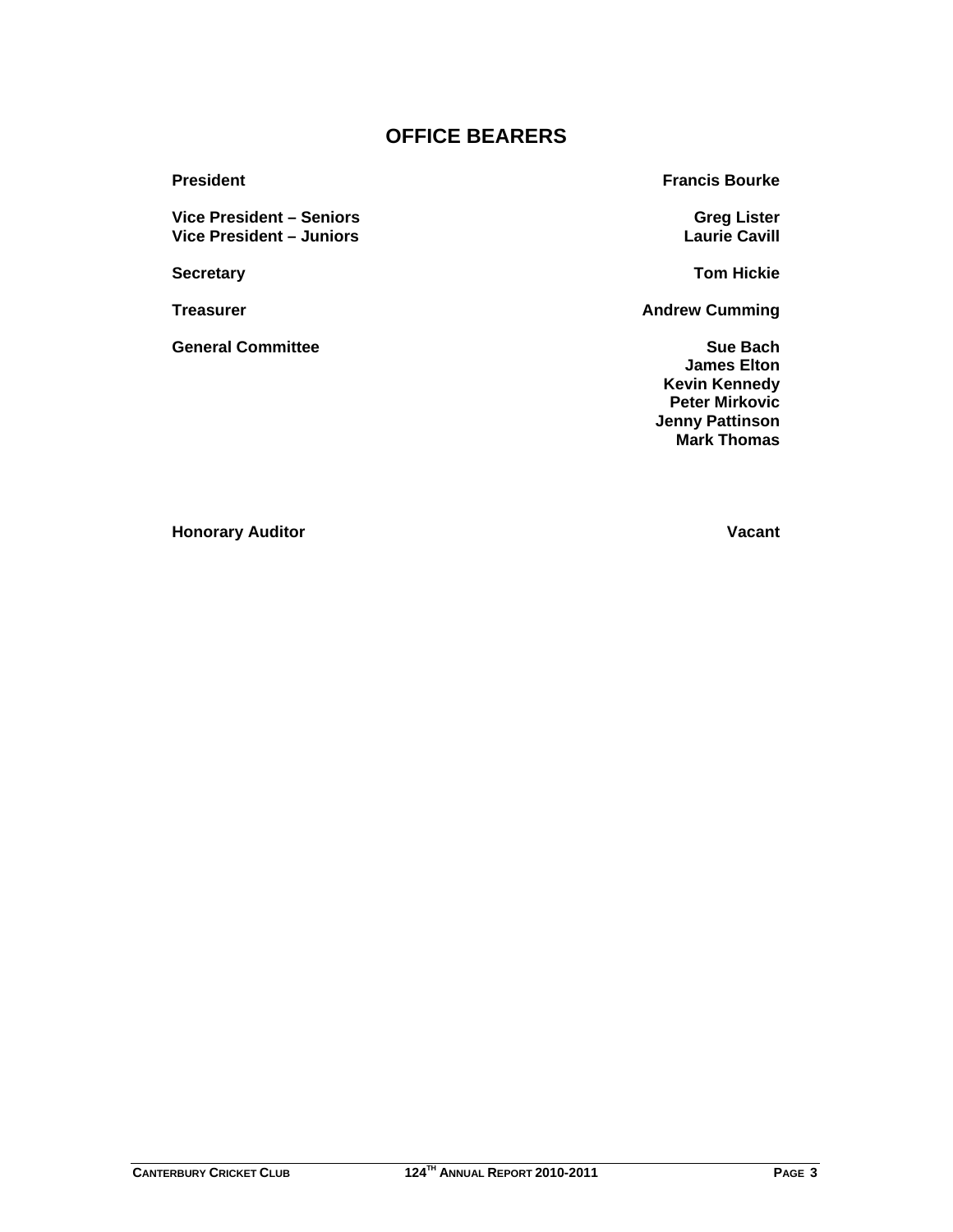### **PRESIDENTS REPORT**

At the last Annual Meeting in July 2010 I stated that our goals for the coming season were to:

- 1. Restore Canterbury Cricket Club back onto a sound financial footing.
- 2. Provide a consistently pleasant environment in which all our cricketers and supporters could enjoy their involvement with our cricket club.
- 3. Have the First X1, because of their "flagbearer status within our club", as a genuinely competitive force in the Eastern Cricket Association.

As you will note from the accompanying financial report, the first of these objectives was achieved. I believe and hope that the second one was also.

However, our First X1 didn't play as well as we and they had hoped which resulted in relegation. However I take this opportunity to thank all those who were part of this team for their efforts. They tried their hearts out but were often simply outplayed by better teams.

#### **On behalf of the Canterbury Cricket Club I thank:**

Our sponsors‐ Bendigo Bank, Breadstreet, and Dench Meats, for their generous and ongoing support.

Friends of Canterbury Cricket Club: Mr Malcolm Cunningham, Doug and Ali Retchford and Mr Kev Kennedy, who made generous contributions to our club last season.

The CCC Junior Club for their invaluable contribution towards the success of the "trivia night" and the "PSE's" both socially and financially. Special acknowledgments to Deb Sharpe, Cathy Townsend, Neil & Lisa Arrowsmith, Bob Angley and Sue Arthur for their efforts.

Mr Tom Hafey, for providing us with a memorable evening of wise and entertaining advice last December.

Mr Jon Wilson ( $1^{st}$  X1), Mr Brad Sittlington ( $2^{nd}$  X1), Mr Kev Kennedy ( $3^{rd}$  X1) and Messrs Lindsay Gates, Tom Hennessey and Mark Thomas  $(4^{th} X1)$ , and finally, Mr John Kent, Mike Angwin and David Street (Vets) for their efforts in the leadership of their respective teams.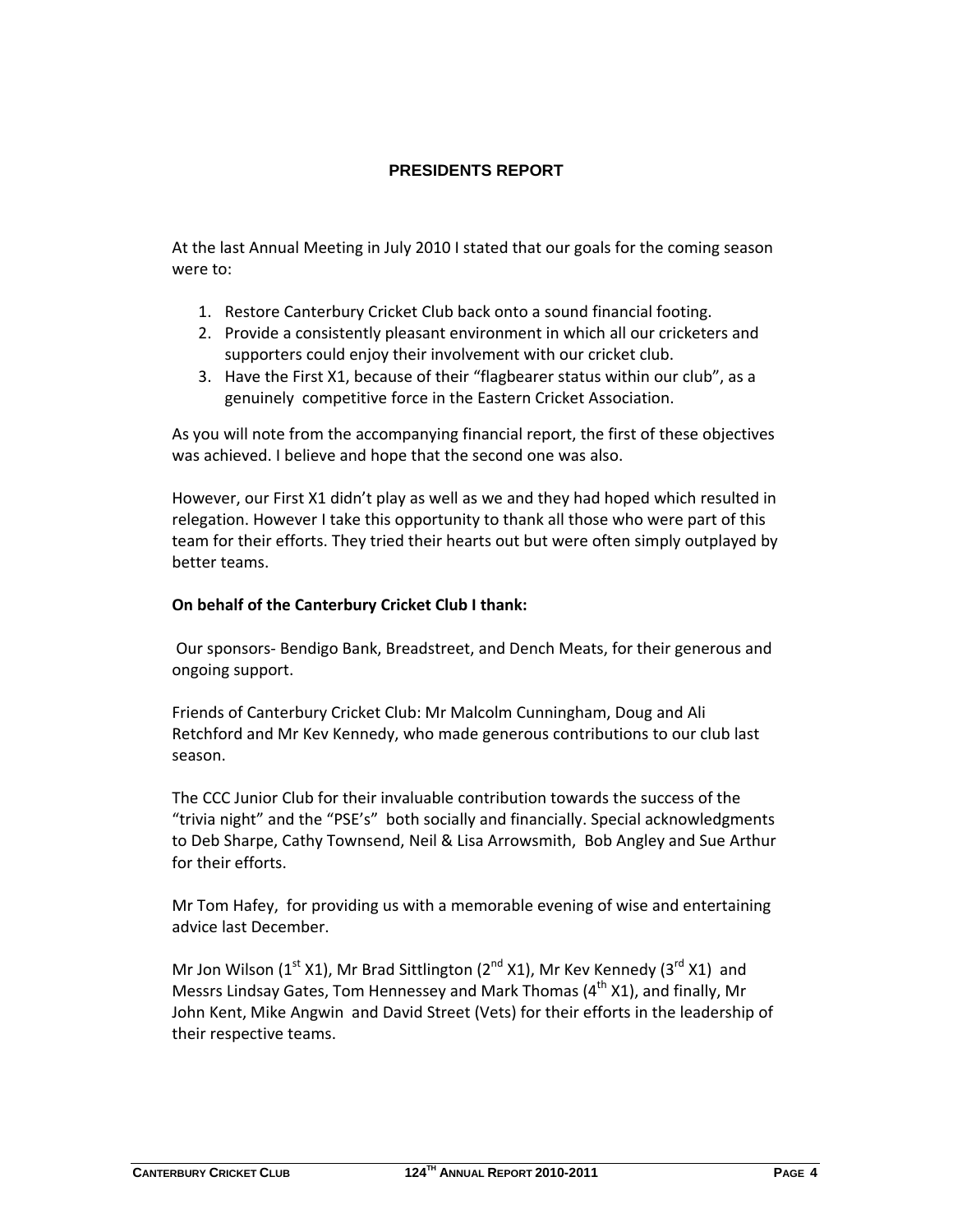The 13 Junior teams, their respective coaches and managers, Mr Rendle Williams (Co‐ordinator) and Mr Laurie Cavill and his committee for putting it all together at this level.

Bob Angley and Sue Arthur for their efforts in the "Milo Have a Go" program. Mr Bob Trengove for his assistance as team manager of the 1st X1 and Practice Captain.

The CCC Committee, Mr Tom Hickie (Secretary) Mr Andy Cumming (Treasurer) Mr Greg Lister (Vice President) and Mr John Kent for their diligence, ongoing and endless assistance over the whole year.

The dozens of others around the club, who are too numerous to mention individually, for their help and their "can do" spirit.

#### **The Canterbury Cricket Club congratulates**

The under 16A team for making the grand final in their regular competition and for winning their T20 Competition, the grand final of which was played at Camberwell Cricket Ground as a mid season event. The Over 50's Legends Team for making the Grand Final.

Allister Gore for winning the Norm Shores Medal in season 2010‐2011.

#### **The Immediate Future – Season 2011‐12**

We look forward to the completion of the extensive renovations to the Clubrooms, hopefully before the start our new cricket season.

The appointment of former Canterbury Pemiership  $1<sup>st</sup>$  X1 Captain and notable cricketer James "Jogger" White to again captain our First X1 in the coming season.

He has been busy on the recruiting front, and already the prospect of several quality new players donning the CCC colours is a realistic proposition.

The Junior Winter Training Program, is an initiative which has been entirely funded by the club. 6 to 8 of our promising 16 to 17 year olds have been attending each week at Maddocks Indoor Cricket Centre, and will give us a flying start to the pre season program which commences in August.

It has been a pleasure to be your President over the past year.

Go Berries!

#### **Francis Bourke**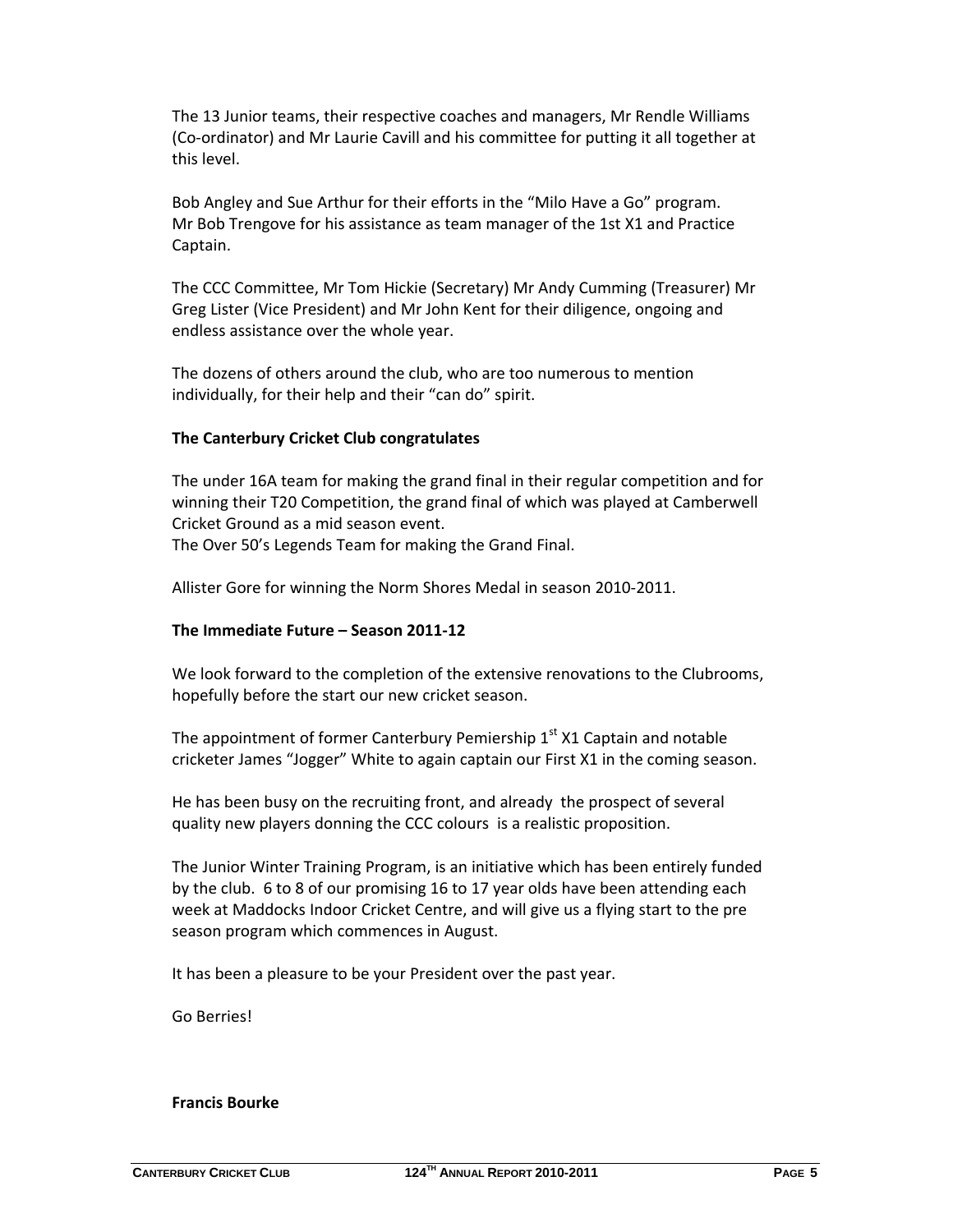Your committee members submit the financial accounts of the Canterbury Cricket Club for the financial year ended 30 April 2011.

### **Committee Members**

The names of committee members at the date of this report are:

Francis Bourke Andrew Cumming Sue Bach Laurie Cavill James Elton Tom Hickie Kevin Kennedy Greg Lister Ash Maiyah Peter Mirkovic Jenny Pattinson Mark Thomas

#### **Principal Activities**

The principal activities of the association during the financial year were: to promote and further the game of Cricket and social acivities in the interest of its members.

#### **Significant Changes**

No significant change in the nature of these activities occurred during the year.

#### **Operating Result**

The profit from ordinary activities after providing for income tax amounted to

| Year ended  | Year ended    |
|-------------|---------------|
| PrevYearEnd | 30 April 2011 |
| S           | \$.           |
| (31, 841)   | 11.378        |

Signed in accordance with a resolution of the Members of the Committee on 25 July, 2011:

Francis Bourke **Andrew Cumming** 

\_\_\_\_\_\_\_\_\_\_\_\_\_\_\_\_\_\_\_\_\_\_\_\_\_\_\_\_\_\_\_\_\_\_\_\_\_\_\_\_\_\_\_\_\_\_\_\_\_

**These financial statements are unaudited. They must be read in conjunction with the attached Notes which form part of these financial statements.**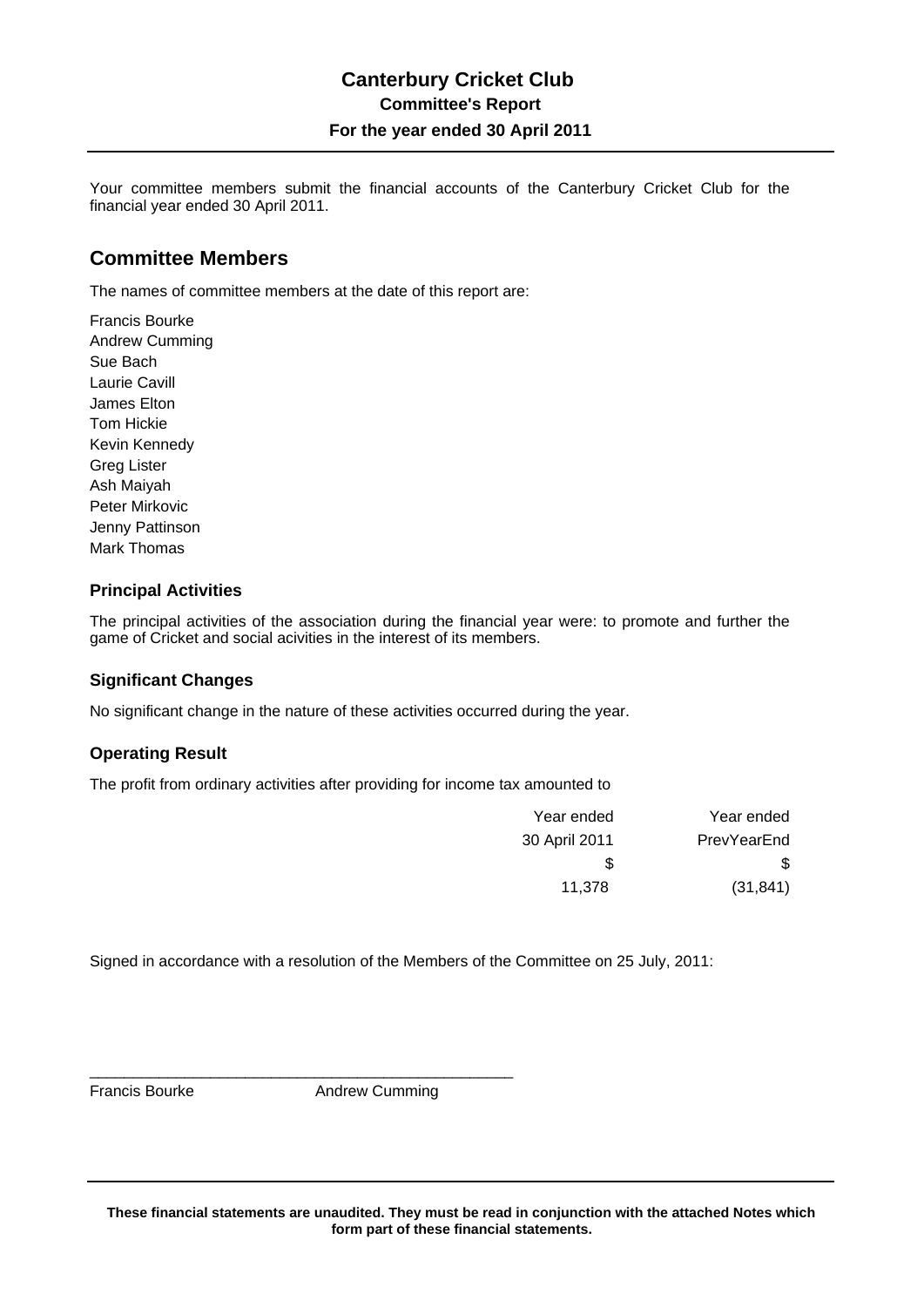### **Canterbury Cricket Club Trading Account For the year ended 30 April 2011**

|                                  | 2011   | 2010   |
|----------------------------------|--------|--------|
|                                  | \$     | \$     |
| <b>Trading Income</b>            |        |        |
| <b>Bar and Canteen Sales</b>     | 23,836 | 30,936 |
| <b>Total Trading Income</b>      | 23,836 | 30,936 |
| <b>Cost of Sales</b>             |        |        |
| Add:                             |        |        |
| Opening Stock - Bar              |        | 1,250  |
| Purchases - Bar                  | 12,668 | 17,679 |
|                                  | 12,668 | 18,929 |
| <b>Cost of Sales</b>             | 12,668 | 18,929 |
| <b>Gross Profit from Trading</b> | 11,167 | 12,007 |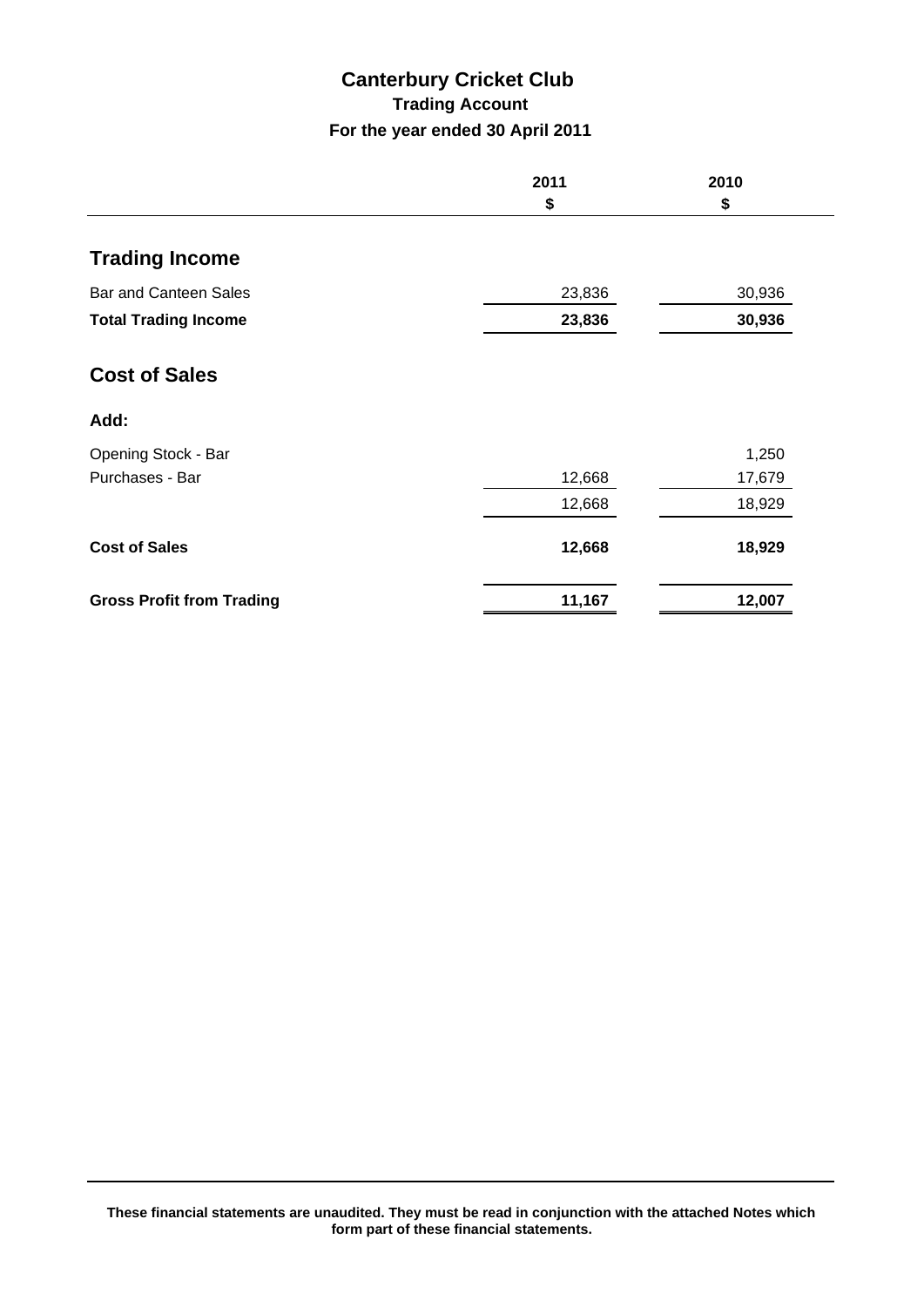### **Canterbury Cricket Club Income and Expenditure Statement For the year ended 30 April 2011**

|                                | 2011   | 2010   |
|--------------------------------|--------|--------|
|                                | \$     | \$     |
| <b>Income</b>                  |        |        |
|                                |        |        |
| Trading profit                 | 11,167 | 12,007 |
| Subscriptions                  |        | 39,335 |
| Subscriptions - Juniors        | 32,700 |        |
| <b>Subscriptions - Seniors</b> | 9,095  |        |
| Subscriptions - Veterans       | 1,915  |        |
| Subscriptions - Social         | 310    |        |
| <b>Function Revenue</b>        | 11,713 | 15,859 |
| Merchandise and Apparel Sales  | 700    | 1,925  |
| <b>Ball Money</b>              | 1,465  |        |
| Sponsorship Revenue            | 13,800 | 8,840  |
| <b>Indoor Training</b>         |        | 1,385  |
| Total income                   | 82,865 | 79,351 |
| <b>Expenses</b>                |        |        |
| Advertising and promotion      |        | 420    |
| <b>Association Fees</b>        | 2,760  |        |
| <b>Apparel Costs</b>           | 4,380  | 3,844  |
| <b>Bank Fees And Charges</b>   | 906    | 1,451  |
| <b>Clubroom Amenities</b>      | 1,813  | 4,300  |
| <b>Coaching Fees - Seniors</b> | 10,903 | 20,518 |
| Depreciation - Eqiupment       | 3,747  | 4,397  |
| <b>Club Representation</b>     |        | 1,876  |
| <b>Fines</b>                   | 35     | 720    |
| Fundraising                    |        | 13,409 |
| Gas                            |        | 1,904  |
| <b>General Expenses</b>        |        | 2,031  |
| <b>Ground Rental</b>           | 10,251 | 12,079 |
| Insurance                      | 1,067  |        |
| Internet                       |        | 1,498  |
| Interest - Australia           | 19     |        |
| Juniors -                      |        | 19,396 |
| Juniors - Affiliation fees     | 1,105  |        |
| Juniors - Balls                | 2,908  |        |
| Juniors - Equipment            | 4,740  |        |
| Juniors - Insurance            | 2,203  |        |
| Juniors - Photos               | 2,505  |        |
| Juniors - Other                | 8,543  |        |

**These financial statements are unaudited. They must be read in conjunction with the attached Notes which form part of these financial statements.**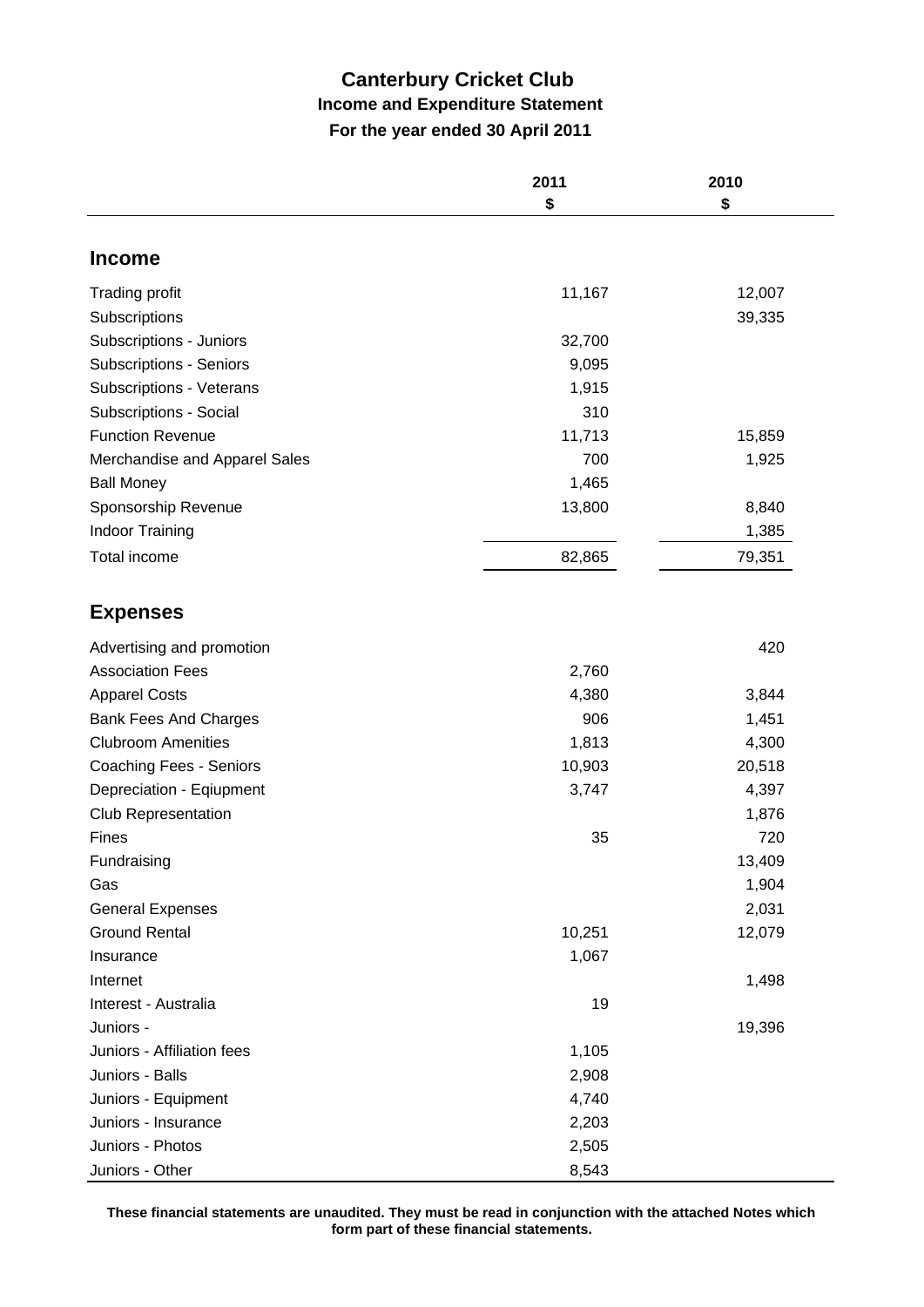### **Canterbury Cricket Club Income and Expenditure Statement For the year ended 30 April 2011**

|                                                      | 2011   | 2010      |
|------------------------------------------------------|--------|-----------|
|                                                      | \$     | \$        |
| Juniors - Trophies                                   | 2,277  |           |
| Internet                                             | 121    |           |
| Licences & Permits                                   | 385    | 794       |
| Postage                                              |        | 1,220     |
| Printing & stationery                                |        | 712       |
| Purchases - BBQ                                      | 37     | 2,011     |
| Repairs & maintenance                                |        | 1,572     |
| Storage                                              | 91     | 345       |
| Senior match expenses                                | 10,016 | 16,325    |
| Telephone                                            | 276    | 370       |
| <b>Trophies and Honour Boards</b>                    | 397    |           |
| <b>Total expenses</b>                                | 71,487 | 111,192   |
| Profit from ordinary activities before income<br>tax | 11,378 | (31, 841) |
| Income tax revenue relating to ordinary activities   |        |           |
| Net profit attributable to the association           | 11,378 | (31, 841) |
| Total changes in equity of the association           | 11,378 | (31, 841) |
| Opening retained profits                             | 2,616  | 34,456    |
| Net profit attributable to the association           | 11,378 | (31, 841) |
| <b>Closing retained profits</b>                      | 13,994 | 2,616     |
|                                                      |        |           |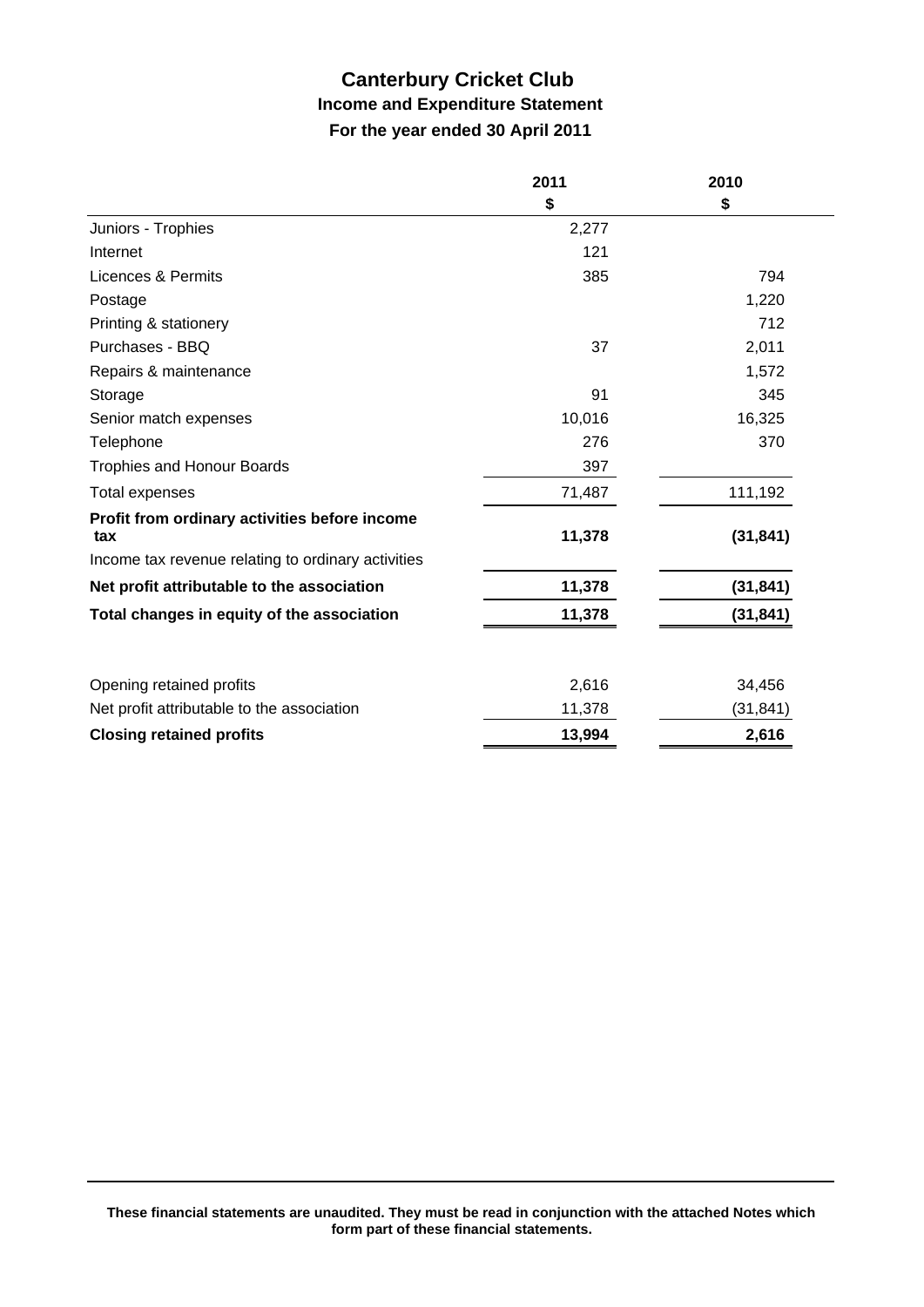### **Canterbury Cricket Club Detailed Balance Sheet As At 30 April 2011**

|                                         | <b>Note</b> | 2011<br>\$ | 2010<br>\$ |
|-----------------------------------------|-------------|------------|------------|
| <b>Current Assets</b>                   |             |            |            |
| <b>Cash Assets</b>                      |             |            |            |
| Cash at Bank - Bendigo                  |             | 21,716     | 5,254      |
|                                         |             | 21,716     | 5,254      |
| <b>Inventories</b>                      |             |            |            |
| Stock on Hand - Apparel and Match Balls |             | 1,229      | 5,609      |
|                                         |             | 1,229      | 5,609      |
| <b>Total Current Assets</b>             |             | 22,946     | 10,864     |
| <b>Non-Current Assets</b>               |             |            |            |
| <b>Other Financial Assets</b>           |             |            |            |
| Deposits                                |             | 500        |            |
|                                         |             | 500        |            |
| <b>Property, Plant and Equipment</b>    |             |            |            |
| Property & equipment - at cost          |             | 22,509     | 22,509     |
| Less: Accumulated depreciation          |             | (22, 509)  | (18, 762)  |
|                                         |             |            | 3,747      |
| <b>Total Non-Current Assets</b>         |             | 500        | 3,747      |
| <b>Total Assets</b>                     |             | 23,446     | 14,611     |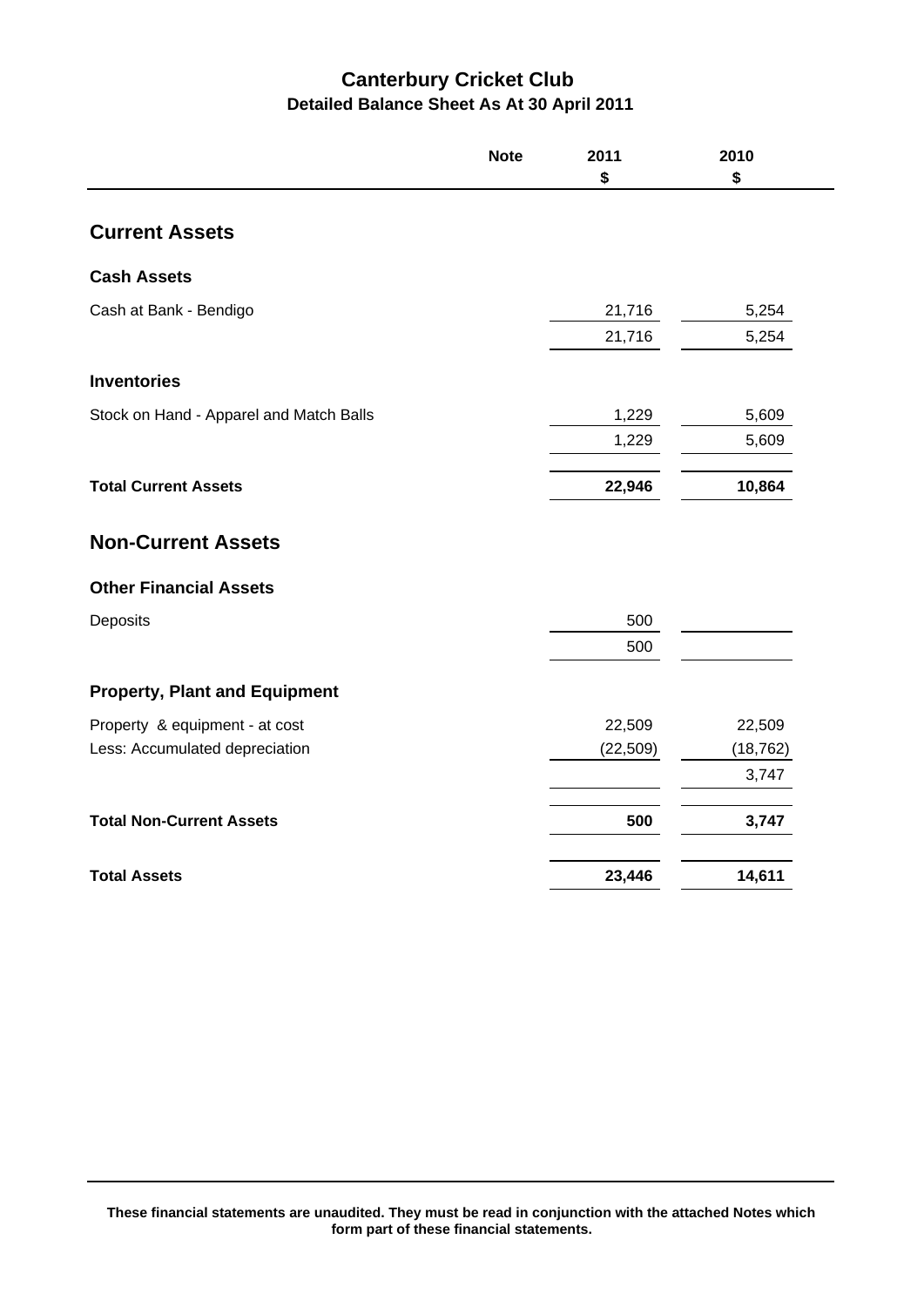### **Canterbury Cricket Club Detailed Balance Sheet As At 30 April 2011**

|                                  | <b>Note</b> | 2011<br>\$ | 2010<br>\$ |
|----------------------------------|-------------|------------|------------|
| <b>Current Liabilities</b>       |             |            |            |
| <b>Payables</b>                  |             |            |            |
| <b>Unsecured:</b>                |             |            |            |
| <b>Trade creditors</b>           |             | 9,452      | 12,032     |
|                                  |             | 9,452      | 12,032     |
| <b>Current Tax Liabilities</b>   |             |            |            |
| Input tax credit control account |             |            | (37)       |
|                                  |             |            | (37)       |
| <b>Total Current Liabilities</b> |             | 9,452      | 11,995     |
| <b>Total Liabilities</b>         |             | 9,452      | 11,995     |
| <b>Net Assets</b>                |             | 13,994     | 2,616      |
|                                  |             |            |            |
| <b>Members' Funds</b>            |             |            |            |
| Accumulated surplus (deficit)    |             | 13,994     | 2,616      |

**Total Members' Funds 13,994 2,616**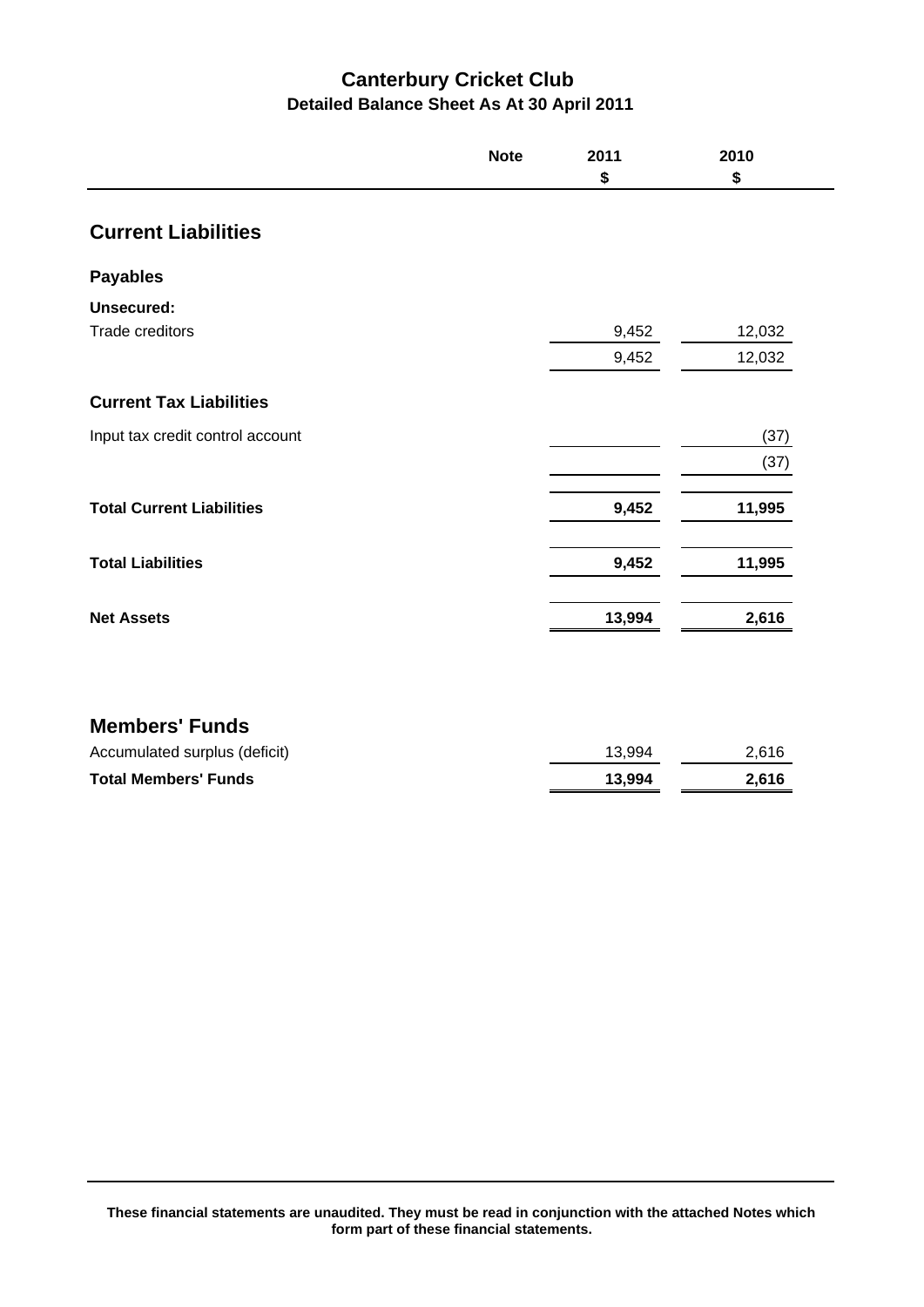### **Note 1: Summary of Significant Accounting Policies**

This financial report is a special purpose financial report prepared in order to satisfy the financial reporting requirements of the Associations Incorporations Act . The committee has determined that the association is not a reporting entity.

The financial report has been prepared on an accruals basis and is based on historical costs and does not take into account changing money values or, except where specifically stated, current valuations of non-current assets.

The following significant accounting policies, which are consistent with the previous period unless otherwise stated, have been adopted in the preparation of this financial report.

#### **(a) Property, Plant and Equipment (PPE)**

 The depreciable amount of all PPE is depreciated over the useful lives of the assets to the association commencing from the time the asset is held ready for use.

#### **(b) Cash and Cash Equivalents**

 Cash and cash equivalents include cash on hand, deposits held at call with banks, and other short-term highly liquid investments with original maturities of three months or less.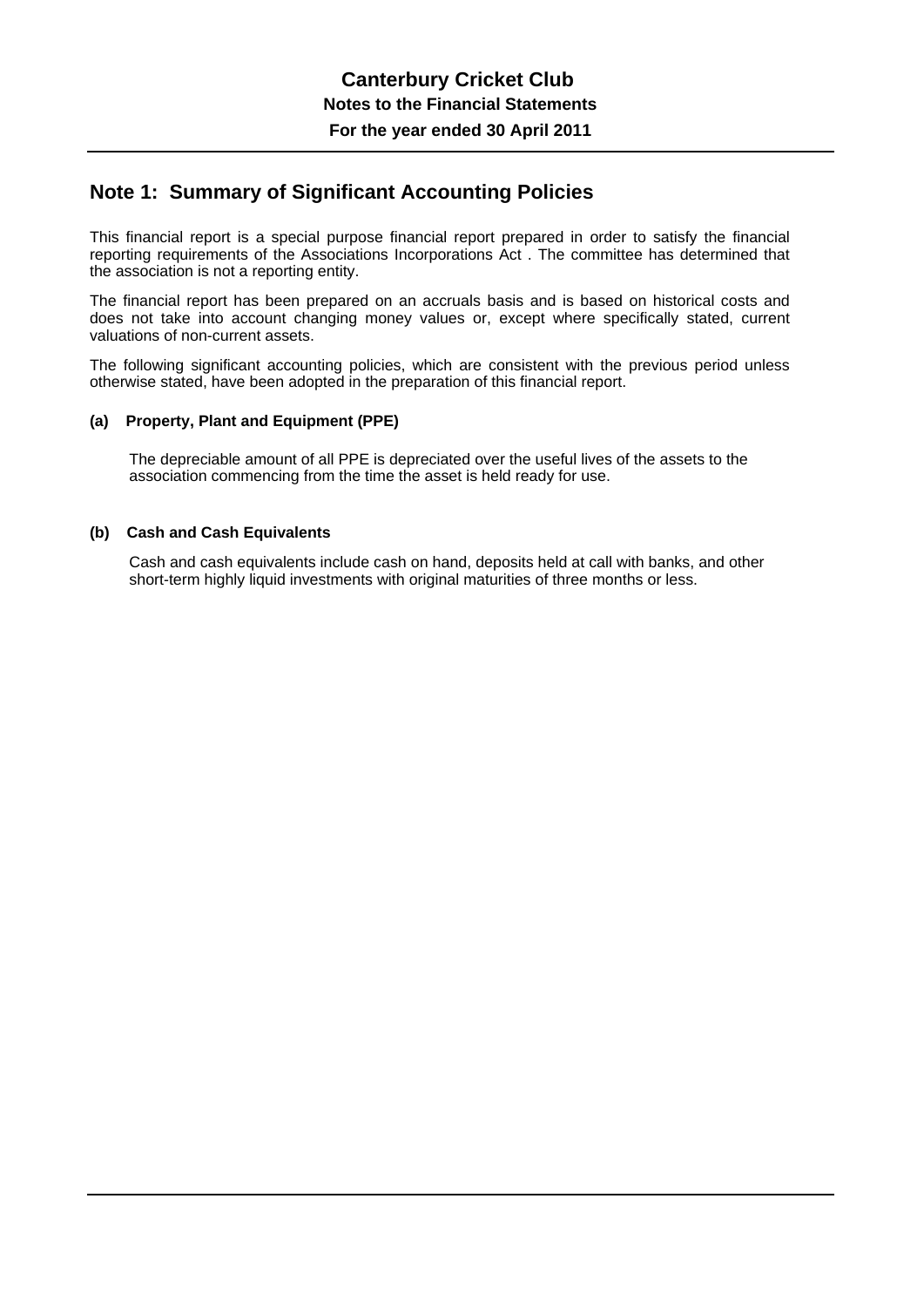### **Canterbury Cricket Club Statement by Members of the Committee For the year ended 30 April 2011**

The Committee has determined that the association is not a reporting entity and that this special purpose financial report should be prepared in accordance with the accounting policies outlined in Note 1 to the financial statements.

In the opinion of the Committee the Income and Expenditure Statement, Statement of Financial Position, and Notes to the Financial Statements:

1. Presents fairly the financial position of Canterbury Cricket Club as at 30 April 2011 and its performance for the year ended on that date.

\_\_\_\_\_\_\_\_\_\_\_\_\_\_\_\_\_\_\_\_\_\_\_\_\_\_\_\_\_\_\_\_\_\_\_\_\_\_\_\_\_\_\_\_\_\_\_\_\_

\_\_\_\_\_\_\_\_\_\_\_\_\_\_\_\_\_\_\_\_\_\_\_\_\_\_\_\_\_\_\_\_\_\_\_\_\_\_\_\_\_\_\_\_\_\_\_\_\_

2. At the date of this statement, there are reasonable grounds to believe that the association will be able to pay its debts as and when they fall due.

This statement is made in accordance with a resolution of the Committee and is signed for and on behalf of the Committee by:

Francis Bourke President

Andrew Cumming **Treasurer** 

25 July, 2011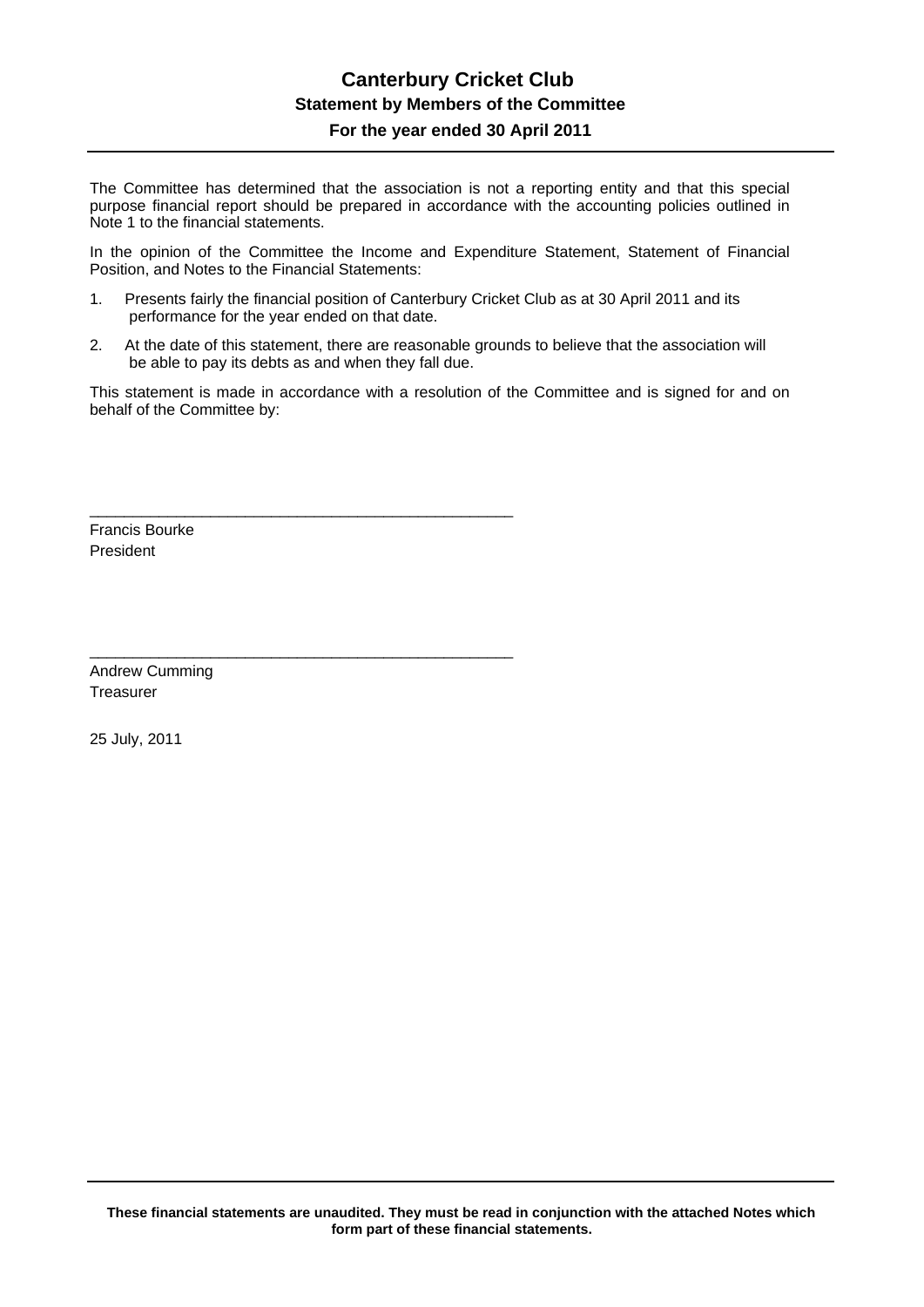I, Francis Bourke and I, Andrew Cumming of certify that:

1. We are members of the Committee of Canterbury Cricket Club.

\_\_\_\_\_\_\_\_\_\_\_\_\_\_\_\_\_\_\_\_\_\_\_\_\_\_\_\_\_\_\_\_\_\_\_\_\_\_\_\_\_\_\_\_\_\_\_\_\_

\_\_\_\_\_\_\_\_\_\_\_\_\_\_\_\_\_\_\_\_\_\_\_\_\_\_\_\_\_\_\_\_\_\_\_\_\_\_\_\_\_\_\_\_\_\_\_\_\_

- 2. We attended the annual general meeting of the association held on 25/07/2011.
- 3. We are authorised by the attached resolution of the Committee to sign this certificate.
- 4. This annual statement was submitted to the members of the association at its annual general meeting.

Francis Bourke Committee Member

Andrew Cumming Committee Member

25 July, 2011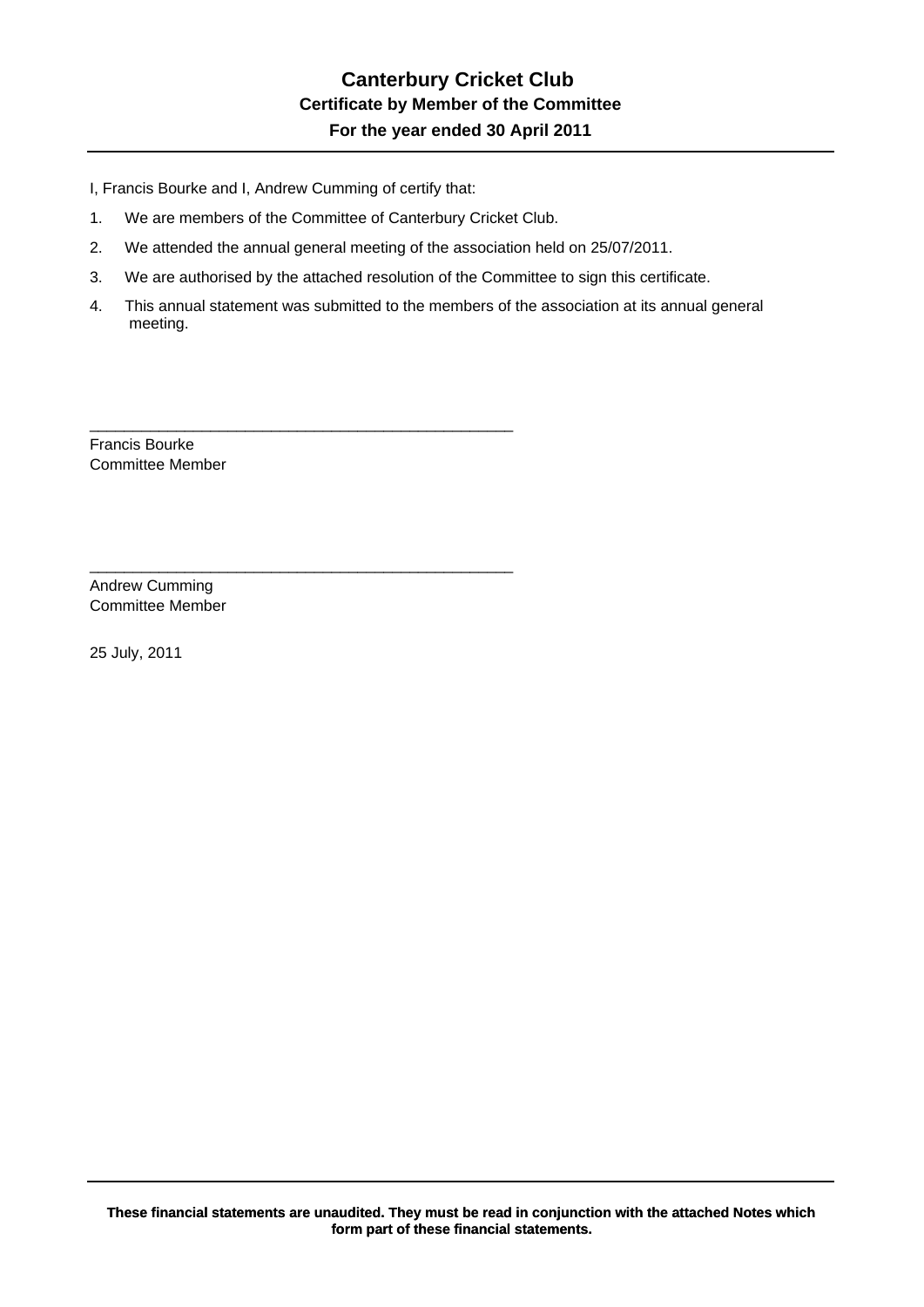### **CLUB ADMINISTRATION**

| <b>YEAR</b> | <b>PRESIDENT</b> | <b>SECRETARY</b> | <b>TREASURER</b> |
|-------------|------------------|------------------|------------------|
|             |                  |                  |                  |
| 1887-88     | Read, A.         | O'Keefe          | No Record        |
| 1888-89     | Read, A.         | No Record        | No Record        |
| 1889-90     | Read, A.         | No Record        | No Record        |
| 1890-91     | Read, A.         | Scott G.         | No Record        |
| 1891-92     | Read, A.         | Walker J.        | Walker J.        |
| 1892-93     | Read, A.         | Walker J.        | No Record        |
| 1893-94     | Smith D.B.       | Walker J.        | No Record        |
| 1894-95     | Smith D.B.       | Walker J.        | No Record        |
| 1895-96     | Smith D.B.       | Walker J.        | No Record        |
| 1896-97     | Smith D.B.       | Walker J.        | No Record        |
| 1897-98     | Smith D.B.       | No Record        | No Record        |
| 1898-99     | Smith D.B.       | No Record        | No Record        |
| 1899-00     | Smith D.B.       | No Record        | No Record        |
| 1900-01     | No Record        | No Record        | No Record        |
| 1901-02     | No Record        | No Record        | No Record        |
| 1902-03     | No Record        | No Record        | No Record        |
| 1903-04     | No Record        | No Record        | No Record        |
| 1904-05     | No Record        | No Record        | No Record        |
| 1905-06     | No Record        | No Record        | No Record        |
| 1906-07     | No Record        | No Record        | No Record        |
| 1907-08     | No Record        | No Record        | No Record        |
| 1908-09     | No Record        | No Record        | No Record        |
| 1909-10     | No Record        | No Record        | No Record        |
| 1910-11     | No Record        | No Record        | No Record        |
| 1911-12     | Gittus T. (Snr)  | No Record        | No Record        |
| 1912-13     | Gittus T. (Snr)  | Copas W.         | Silvers F.       |
| 1913-14     | Gittus T. (Snr)  | Copas W.         | Silvers F.       |
| 1914-15     | Gittus T. (Snr)  | Copas W.         | Silvers F.       |
| 1915-16     | Gittus T. (Snr)  | Copas W.         | Silvers F.       |
| 1916-17     | Gittus T. (Snr)  | Copas W.         | Silvers F.       |
| 1917-18     | Gittus T. (Snr)  | Gittus T. (Jnr)  | Silvers F.       |
| 1918-19     | Gittus T. (Snr)  | Gittus T. (Jnr)  | Silvers F.       |
| 1919-20     | Gittus T. (Snr)  | Gittus T. (Jnr)  | Silvers F.       |
| 1920-21     | Woodward F.W.    | Gittus T. (Jnr)  | Silvers F.       |
| 1921-22     | Woodward F.W.    | Gittus T. (Jnr)  | No Record        |
| 1922-23     | No Record        | Gittus T. (Jnr)  | No Record        |
| 1923-24     | No Record        | Gittus T. (Jnr)  | No Record        |
| 1924-25     | Guiver G. (Snr)  | Broadbent B.     | Webb A.          |
| 1925-26     | Guiver G. (Snr)  | Broadbent B.     | Webb A.          |
| 1926-27     | Guiver G. (Snr)  | Broadbent B.     | Webb A.          |
| 1927-28     | Swan H.          | Warmbrum L.      | Webb A.          |
| 1928-29     | Swan H.          | Warmbrum L.      | Webb A.          |
| 1929-30     | Swan H.          | Warmbrum L.      | Webb A.          |
| 1930-31     | Swan H           | Webb A           | Webb A           |
| 1931-32     | Swan H           | Webb A           | Smyth W          |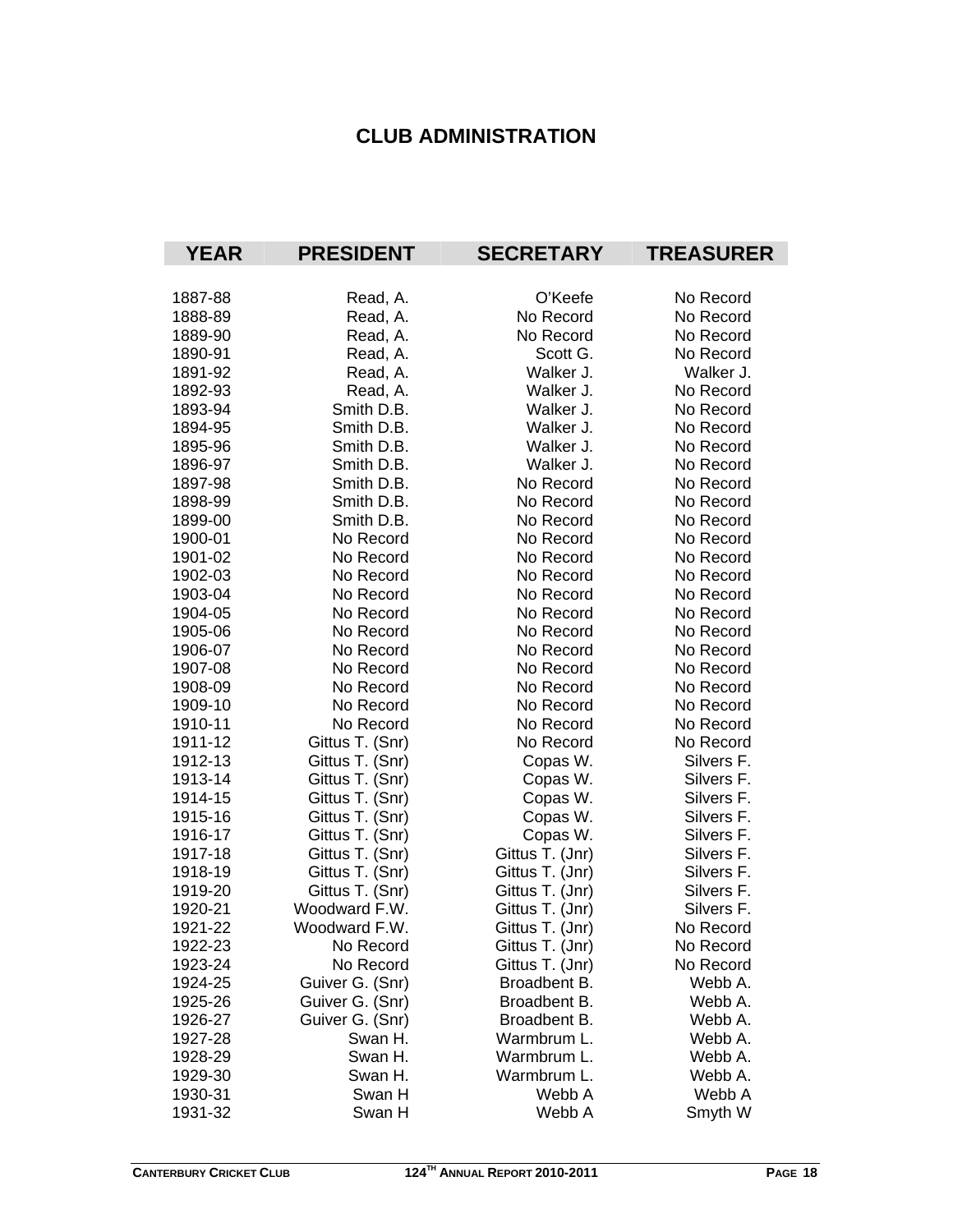| <b>YEAR</b> | <b>PRESIDENT</b>    | <b>SECRETARY</b>  | <b>TREASURER</b>   |
|-------------|---------------------|-------------------|--------------------|
| 1932-33     | Swan H              | Webb A            | Smyth W            |
| 1933-34     | Swan H              | Webb A            | Allen A            |
| 1934-35     | Swan H              | Webb A            | Allen A            |
| 1935-36     | Swan H              | Webb A            | Allen A            |
| 1936-37     | Cr. Dimmick W       | Webb A            | Allen A            |
| 1937-38     | Cr. Dimmick W       | Morris J          | Allen A            |
| 1938-39     | Cr. Dimmick W       | No Record         | Silvers K          |
| 1939-40     | Cr. Dimmick W       | No Record         | Silvers K          |
| 1940-41     | Cr. Dimmick W       | Collins H         | Silvers K          |
| 1941-42     | Cr. Dimmick W       | No Record         | Silvers K          |
| 1942-43     | Cr. Dimmick W       | No Record         | Silvers K          |
| 1943-44     | Cr. Dimmick W       | No Record         | Larkin L           |
| 1944-45     | Cr. Dimmick W       | Matthews H        | Larkin L           |
| 1945-46     | Cr. Dimmick W       | <b>Matthews G</b> | Larkin L           |
| 1946-47     | Cr. Dimmick W       | No Record         | Larkin L           |
| 1947-48     | Cr. Dimmick W       | No Record         | Larkin L           |
| 1948-49     | Cr. Dimmick W       | No Record         | Larkin L           |
| 1949-50     | Cr. Dimmick W       | Cox C             | Larkin L           |
| 1950-51     | Cr. Dimmick W       | Cox C             | Larkin L           |
| 1951-52     | Cr. Dimmick W       | Cox C             | Larkin L           |
| 1952-53     | Cr. Dimmick W       | Cox C             | Bates W            |
| 1953-54     | Larkin L            | Cox C             | <b>Bates W</b>     |
| 1954-55     | Larkin L            | Cox C             | <b>Bates W</b>     |
| 1955-56     | Scott, A            | Cox C             | Bates W            |
| 1956-57     | Scott A             | Cox C             | <b>Bates W</b>     |
| 1957-58     | Scott A             | Cox C             | <b>Bates W</b>     |
| 1958-59     | Scott A             | Cox C             | <b>Bates W</b>     |
| 1959-60     | Grace J             | Grace G           | Bates W            |
| 1960-61     | <b>Shores N</b>     | Kann A            | Bates W            |
| 1961-62     | <b>Shores N</b>     | Kann A            | Bates W            |
| 1962-63     | <b>Shores N</b>     | Kann A            | <b>Bates W</b>     |
| 1963-64     | <b>Shores N</b>     | Kann A            | <b>Bates W</b>     |
| 1964-65     | <b>Shores N</b>     | Kann A            | <b>Bates W</b>     |
| 1965-66     | <b>Shores N</b>     | Kann A            | Bates W            |
| 1966-67     | <b>Shores N</b>     | Callaway A        | Trengrove R        |
| 1967-68     | <b>Shores N</b>     | McCarthy J        | Trengrove R        |
| 1968-69     | Shores <sub>N</sub> | Ridgewell L       | <b>Trengrove R</b> |
| 1969-70     | Shores N            | Ridgewell L       | Trengrove R        |
| 1970-71     | Shores <sub>N</sub> | Ridgewell L       | Trengrove R        |
| 1971-72     | <b>Shores N</b>     | Ridgewell L       | <b>Trengrove R</b> |
| 1972-73     | <b>Shores N</b>     | Ridgewell L       | Trengrove R        |
| 1973-74     | <b>Shores N</b>     | Ridgewell L       | <b>Bates S</b>     |
| 1974-75     | <b>Trengrove R</b>  | Ridgewell L       | Bates S            |
| 1975-76     | Trengrove R         | Ridgewell L       | Bates S            |
| 1976-77     | Trengrove R         | Ridgewell L       | Bates S            |
| 1977-78     | Trengrove R         | Ridgewell L       | McCarthy E         |
| 1978-79     | Trengrove R         | Ridgewell L       | McCarthy E         |
| 1979-80     | Trengrove R         | Ridgewell L       | McCarthy E         |
| 1980-81     | Trengrove R         | Ridgewell L       | McCarthy E         |
| 1981-82     | Trengrove R         | Ridgewell L       | McCarthy E         |
| 1982-83     | Trengrove R         | Ridgewell L       | McCarthy E         |
| 1983-84     | Trengrove R         | Foskey D          | McCarthy E         |
| 1984-85     | Trengrove R         | Foskey D          | Dillon P           |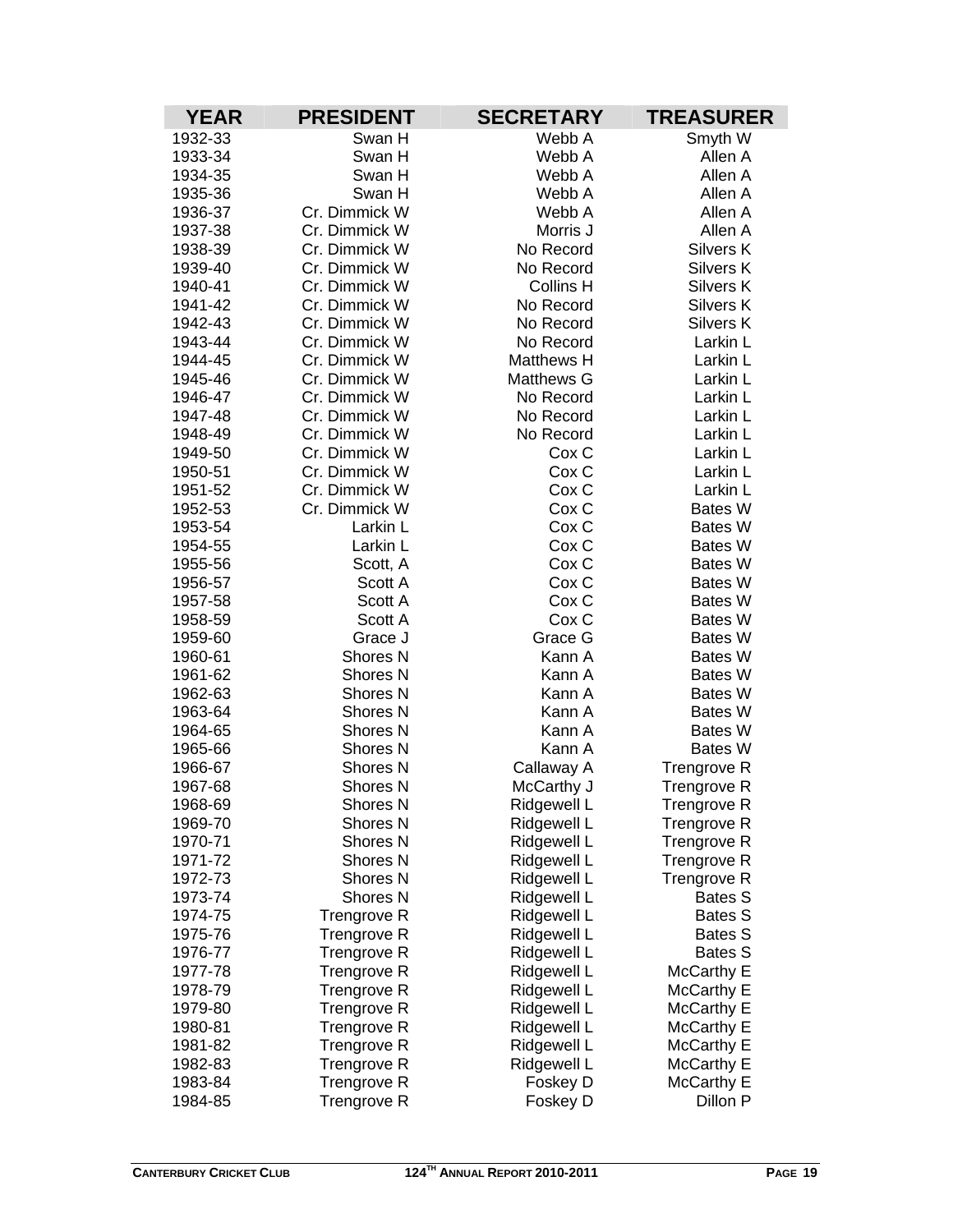| <b>YEAR</b> | <b>PRESIDENT</b> | <b>SECRETARY</b> | <b>TREASURER</b> |
|-------------|------------------|------------------|------------------|
| 1985-86     | Trengrove R      | McKenzie I       | Dillon P         |
| 1986-87     | Trengrove R      | McKenzie I       | Mc Carthy E      |
| 1987-88     | Ridgewell L      | McKenzie I       | Mc Carthy E      |
| 1988-89     | Ridgewell L      | McKenzie, I      | Zammit, P        |
| 1989-90     | Ridgewell L      | Bate, J          | Zammit, P        |
| 1990-91     | Ridgewell, L     | Fittock, J       | Zammit, P        |
| 1991-92     | McCarthy, J      | Fittock, J       | Cumming, A       |
| 1992-93     | McCarthy, J      | Zammit, P        | Cumming, A       |
| 1993-94     | Bollen, G        | Zammit, P        | Cumming, A       |
| 1994-95     | Bollen, G        | Ridgewell, L     | Cumming, A       |
| 1995-96     | Dillon, P        | Zammit, P        | Cumming, A       |
| 1996-97     | Retchford, D     | Zammit, P        | Cumming, A       |
| 1997-98     | Retchford, D     | Zammit, P        | Cumming, A       |
| 1998-99     | Retchford, D     | Zammit, P        | Cumming, A       |
| 1999-00     | Hickie, T        | Zammit, P        | Cumming, A       |
| 2000-01     | Hickie, T        | Zammit, P        | Cumming, A       |
| 2001-02     | Hickie, T        | Zammit, P        | Cumming, A       |
| 2002-03     | Zammit, P        | Hickie, T        | Boyd, J          |
| 2003-04     | Zammit, P        | Hickie, T        | Segar, J         |
| 2004-05     | Lister, G        | Hickie, T        | Segar, J         |
| 2005-06     | Lister, G        | Wegener, D       | Hickie, T        |
| 2006-07     | Segar, J         | Wegener, D       | Hickie, T        |
| 2007-08     | Segar, J         | Blake, A         | Hickie, T        |
| 2008-09     | Segar, J         | Maiyah, A        | Hawkins, A       |
| 2009-10     | McLaren, J       | Kennedy, K       | McLaren, J       |
| 2010-11     | Bourke, F        | Hickie, T        | Cumming, A       |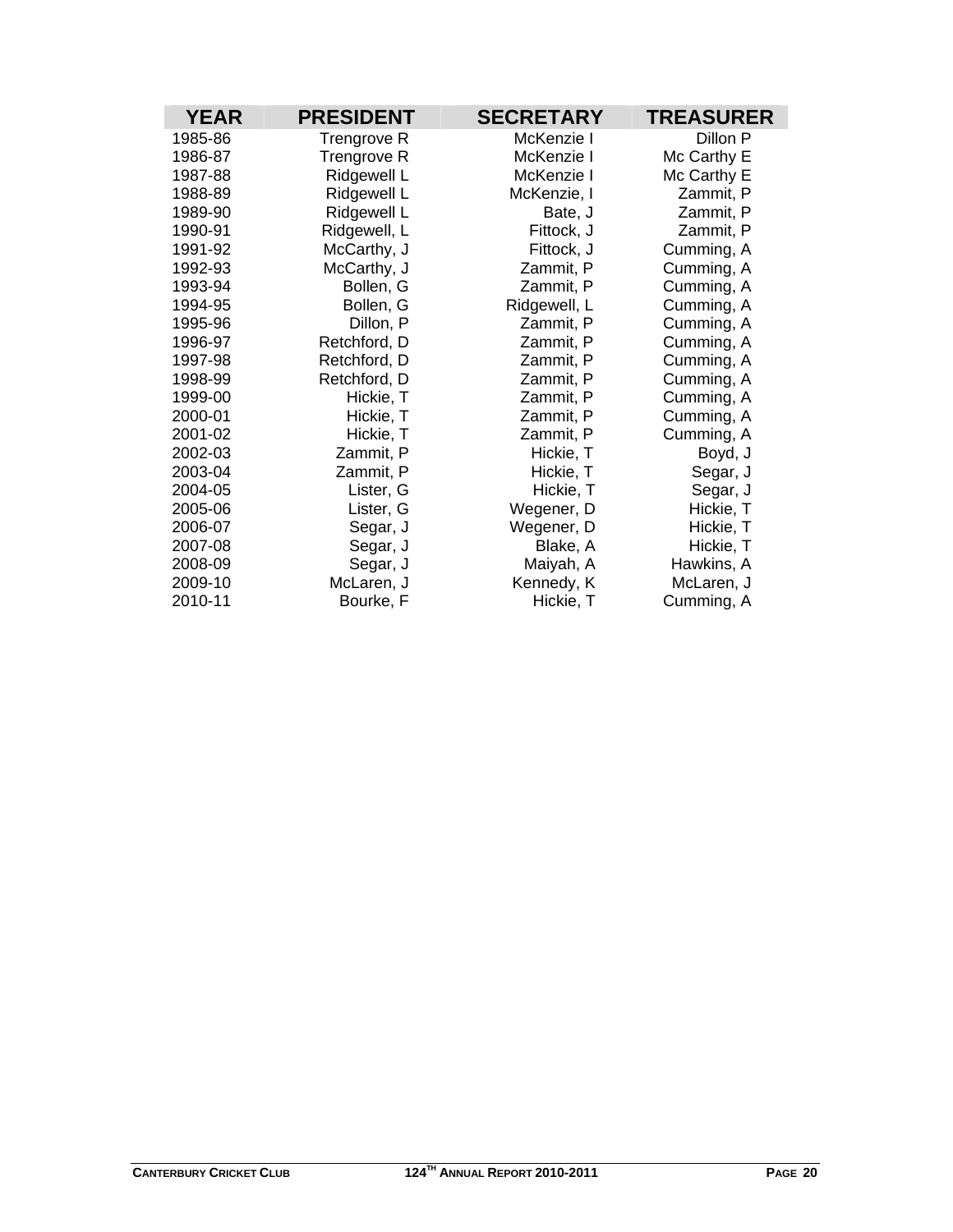### **LIFE MEMBERS**

The Constitution provides for the appointment of one life membership per year. To be appointed to this prestigious office, a member must have given at least ten years' special or meritorious service to the Club.

The appointment to Life Membership is made by the general body of members at the Annual General Meeting.

At the time of preparation of this report, those elevated to Life Membership are listed below:

> **Mackie S\* Alway, T\* Webb, A\* Silvers, K\* Larkin, L\* Bates, W\* Kann A Goodear, G\* Shores, N\* Trengrove, R Ridgewell, L Matthews, G\* O'Brien,B McCarthy J# Maguire, M McCarthy, E McDonell, A Foskey, D McDonell,D\* Dillon, P Boyce,G Boyce, I Zammit, P Cumming ACR Mirkovic, P Lister, GN**

 \* Deceased # Life Member Eastern Cricket Association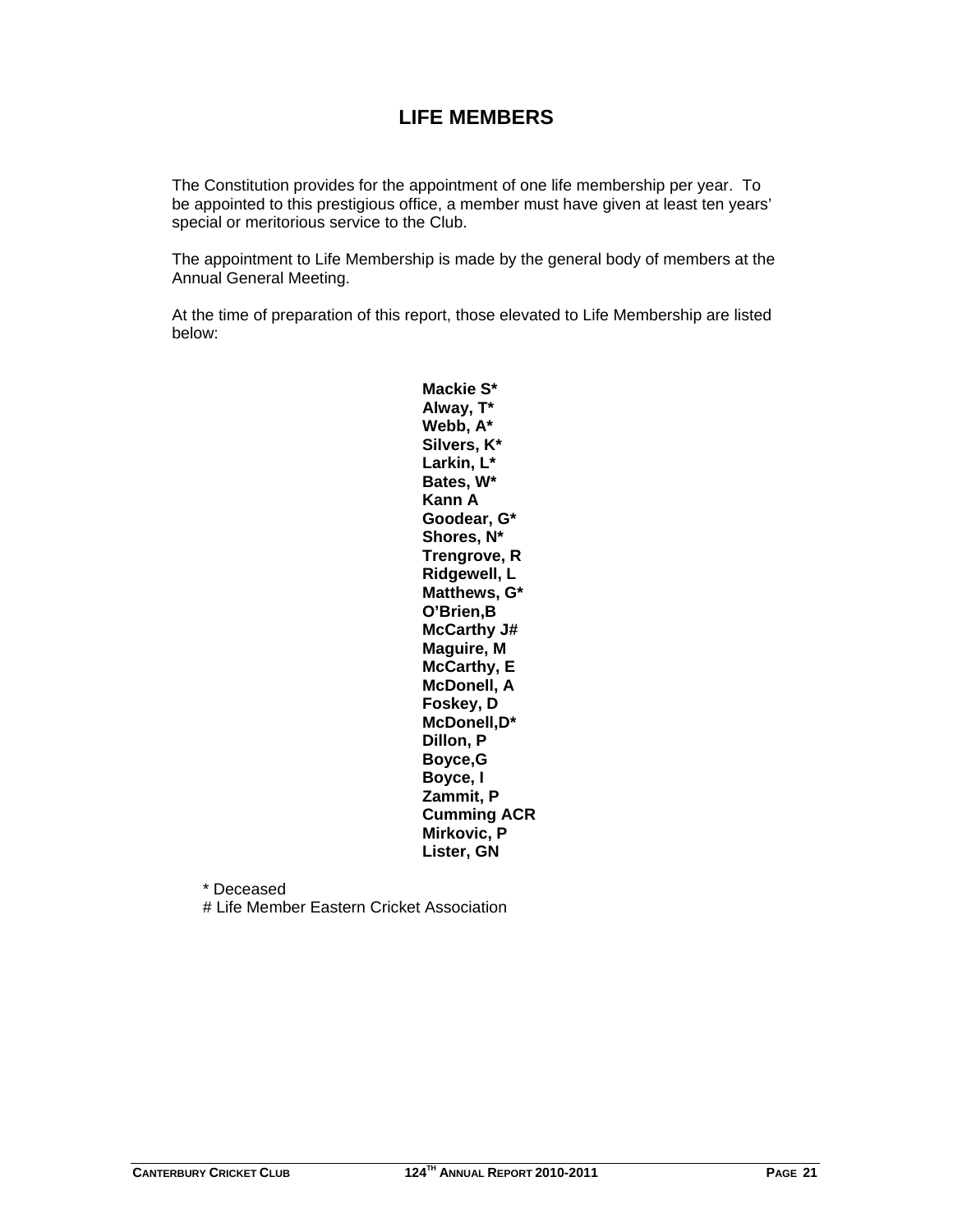### **OFFICIALS**

| <b>Captains</b>  | X1<br>1 <sup>st</sup><br>$2^{nd}$<br>3 <sup>rd</sup><br>4 <sup>th</sup><br>Veterans – C Grade<br>Veterans - Legends<br>U <sub>16</sub> A - Grace<br>U <sub>16</sub> B - Bellis<br>U14 A - Martin<br>U14 C1 - Norman<br>U14 C2 - Mason<br>$U12 A - Barker$<br>$U12 B1 - Male$<br>$U12B2 - Frampton$<br>U12 C1- Joyce<br>U12 C2 - Jackson<br>$U10 - Blue$<br>$U10 - Green$<br>$U10 - Orange$ | <b>Name</b><br>Jonathan Wilson<br><b>Brad Sitlington</b><br>Kevin Kennedy<br><b>Lindsay Gates</b><br>David Streat<br>Michael Angwin<br>Rotating<br>Rotating<br>Rotating<br>Rotating<br>Rotating<br>Rotating<br>Rotating<br>Rotating<br>Rotating<br>Rotating<br>Rotating<br>Rotating |
|------------------|--------------------------------------------------------------------------------------------------------------------------------------------------------------------------------------------------------------------------------------------------------------------------------------------------------------------------------------------------------------------------------------------|-------------------------------------------------------------------------------------------------------------------------------------------------------------------------------------------------------------------------------------------------------------------------------------|
| <b>Delegates</b> | <b>ECA Senior</b><br><b>ECA Junior</b><br><b>MCA</b>                                                                                                                                                                                                                                                                                                                                       | Tom Hickie<br>Laurie Cavill<br><b>Francis Bourke</b>                                                                                                                                                                                                                                |

#### **JUNIOR COACHES & TEAM MANAGERS**

| XI                                                                | <b>ECA COMPETITION</b>                                                                  | <b>COACH</b>                                                                    | <b>TEAM MANAGER</b>                                                       |
|-------------------------------------------------------------------|-----------------------------------------------------------------------------------------|---------------------------------------------------------------------------------|---------------------------------------------------------------------------|
| <b>U16 A</b><br><b>U16 B</b>                                      | AG Grace Shield<br>T Bellis Shield                                                      | Gary MacDonald<br>John Prior                                                    | John Prior<br>Charles Hall                                                |
| <b>U14 A</b><br><b>U14 C1</b><br><b>U14 C2</b>                    | <b>CL Martin Shield</b><br>Norman Shield<br>SJ Mason Shield                             | Kurt Hansen<br><b>Cameron Dowling</b><br><b>Stuart Rintoul</b>                  | Deb Sharp<br>Ernie Medina<br>Leonie Gomm                                  |
| <b>U12 A</b><br><b>U12 B1</b><br><b>U12 B2</b><br><b>U12C1</b>    | <b>RJ Barker Shield</b><br><b>GR Male Shield</b><br>E Frampton Shield<br>H Joyce Shield | Tony Long<br>Adrian Evans<br>Laurie Cavill<br>Charlie Angley<br>Reuben Williams | <b>Tim Grace</b><br>Alison Yung<br><b>Martin Healy</b><br>Lisa Arrowsmith |
| U12C2                                                             | E Jackson Shield                                                                        | Paul O'Grady                                                                    | Michael Quinn                                                             |
| U <sub>10</sub> Blue<br>U <sub>10</sub> Gold<br>U10 Black<br>Milo | ECA U10 - Blue<br>ECA U10 - Black<br>ECA U10 - Gold                                     | Nigel Garrard<br>Craig Steventon<br>Nick Sestan<br><b>Bob Angley</b>            | Toni Nitz<br>Natalie Watson<br>Graeme Foulds<br>Susan Arthur              |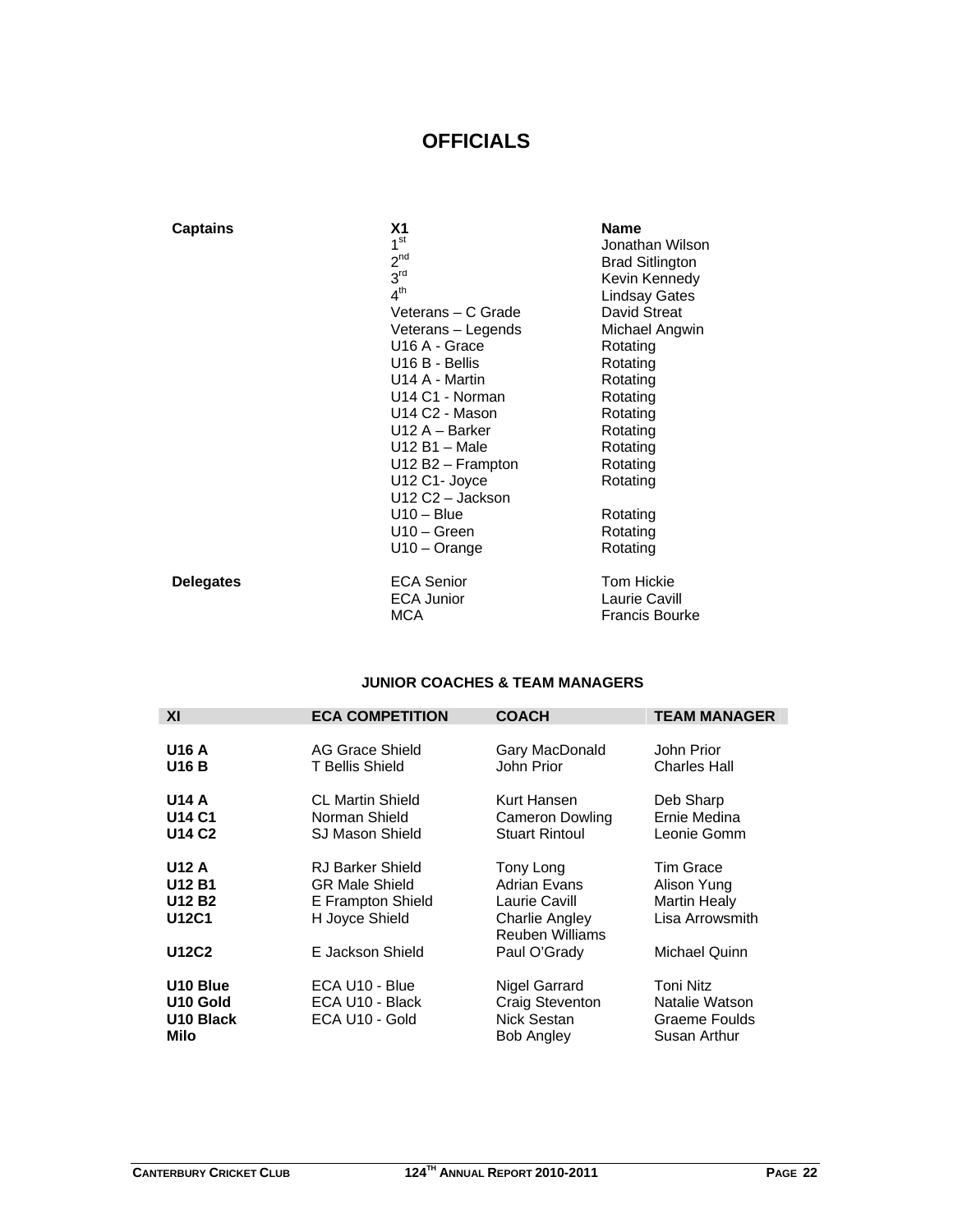### **SENIOR AWARDS**

| <b>Canterbury Medal</b>                                     | Allister Gore   |
|-------------------------------------------------------------|-----------------|
| <b>Club Championship</b><br>(McDonell Family Award)         | Will Lawton     |
| <b>Most Promising Player U21 (Bate Award)</b>               | Not Awarded     |
| <b>Best Club Person</b>                                     | Jenny Pattinson |
| <b>Coaches Award</b><br>(Doug and Allison Retchford Trophy) | Levi King       |

### **SENIOR BATTING AND BOWLING AVERAGES**

| X <sub>1</sub>  | <b>BATTING</b>         | <b>AVERAGE</b> | <b>BOWLING</b>   | <b>AVERAGE</b> |
|-----------------|------------------------|----------------|------------------|----------------|
| $1^{ST}$        | Will Lawton            | 30.09          | Adrian Pattinson | 30.00          |
| 2 <sup>nd</sup> | <b>Andrew Cumming</b>  | 53.20          | Louis Holmes     | 23.30          |
| 3 <sup>rd</sup> | Kevin Kennedy          | 22.45          | Allister Gore    | 16.00          |
| 4 <sup>th</sup> | <b>Mitchell Pincus</b> | 18.86          | Mark Thomas      | 14.76          |
| <b>Veterans</b> | <b>Greg Powick</b>     |                | Peter Haggar     |                |
| Legends         | Craig Kent             |                | John Kent        |                |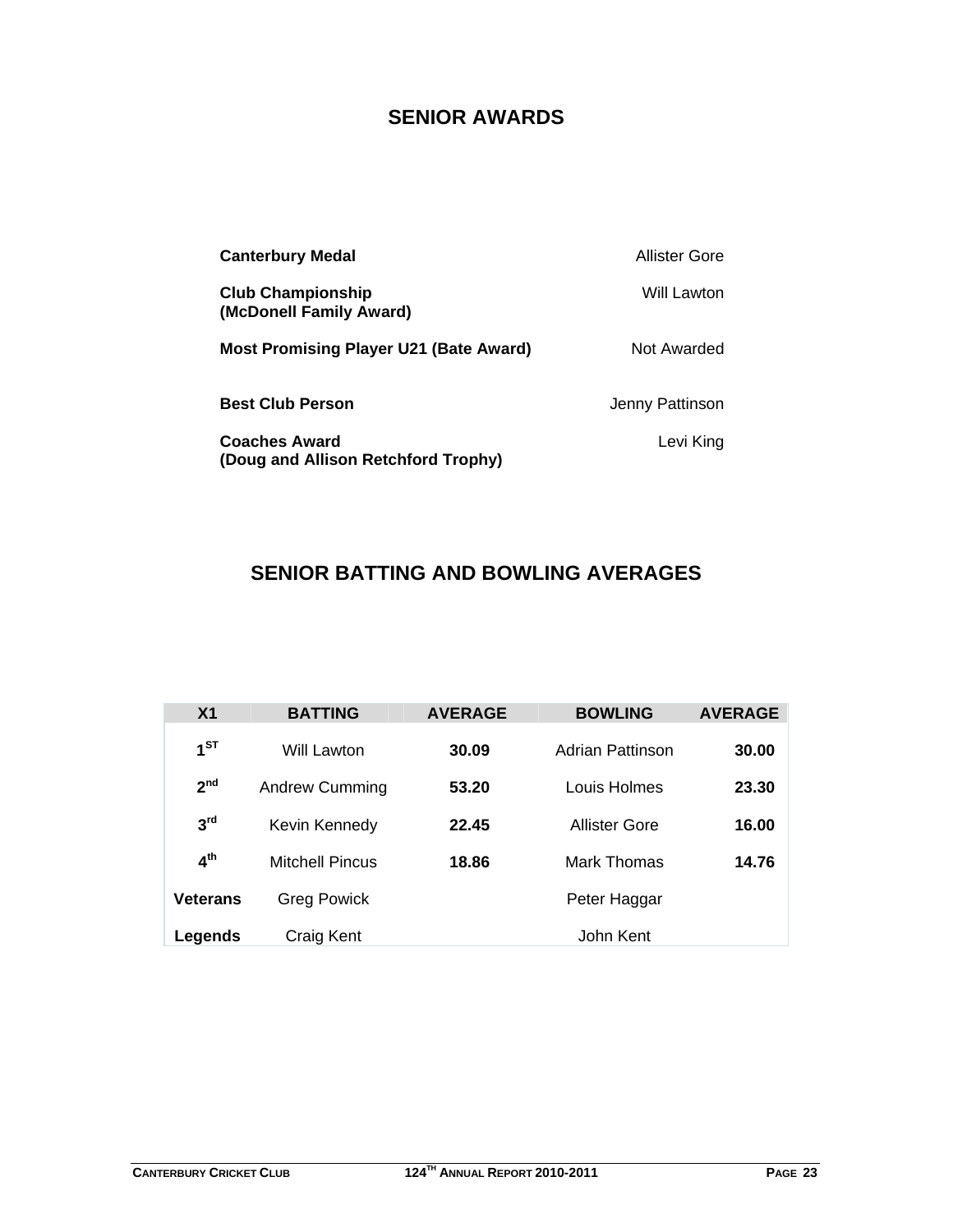### **NORM SHORES MEDAL**

The Norm Shores Medal was first struck in 1999-2000 and up to 2008-09 it was known as the Canterbury Medal. It's objective is to reward the outstanding team player as determined by the opposition captains in Senior XIs and the Junior Coaches/Managers in the Junior XIs. Votes are awarded for each game on a 3-2-1 basis to recognise effort and endeavour rather than statistical achievements.

This season's winner is Allister Gore. His performances in the  $3<sup>rd</sup>$  XI were commendable this year with over 184 runs and 14 wickets.

The votes of the leading players are shown below

| Allister Gore  | 16.5 |
|----------------|------|
| Kieran Cowan   | 14   |
| Will Lawton    | 12   |
| Jon Wilson     | 11   |
| Andrew Cumming | 10   |
| Justin Hickie  | 9    |
| David Gates    | 9    |
|                |      |

#### **PREVIOUS WINNERS**

| <b>SEASON</b> | <b>SENIORS</b>                          | <b>JUNIORS</b>         |
|---------------|-----------------------------------------|------------------------|
| 1999-2000     | <b>Stuart Findlay</b><br>Peter Mirkovic |                        |
| 2000-01       | Peter Mirkovic<br>Ash Waterford         | Felix Nelson           |
| 2001-02       | George Mihailidis                       | Will O'Sullivan        |
| 2002-03       | Peter Mirkovic                          | James Strauss          |
| 2003-04       | Ash Maiyah                              | Vinay Parikh           |
|               |                                         | Tom Hickey             |
|               |                                         | William Ryan           |
| 2004-05       | Peter Mirkovic                          | Patrick O'Sullivan     |
| 2005-06       | Justin Sammut                           | Jesse Greenwood        |
| 2006-07       | Jonathan Wilson                         | Andrew Heffernan       |
| 2007-08       | Jonathan Wilson                         | Andrew Heffernan       |
| 2008-09       | Ash Maiyah                              | <b>Matthew Roberts</b> |
|               | Darren Kimberley                        |                        |
|               | Sam Warner                              |                        |
| 2009-10       | Jonathan Wilson                         | Reuben Williams        |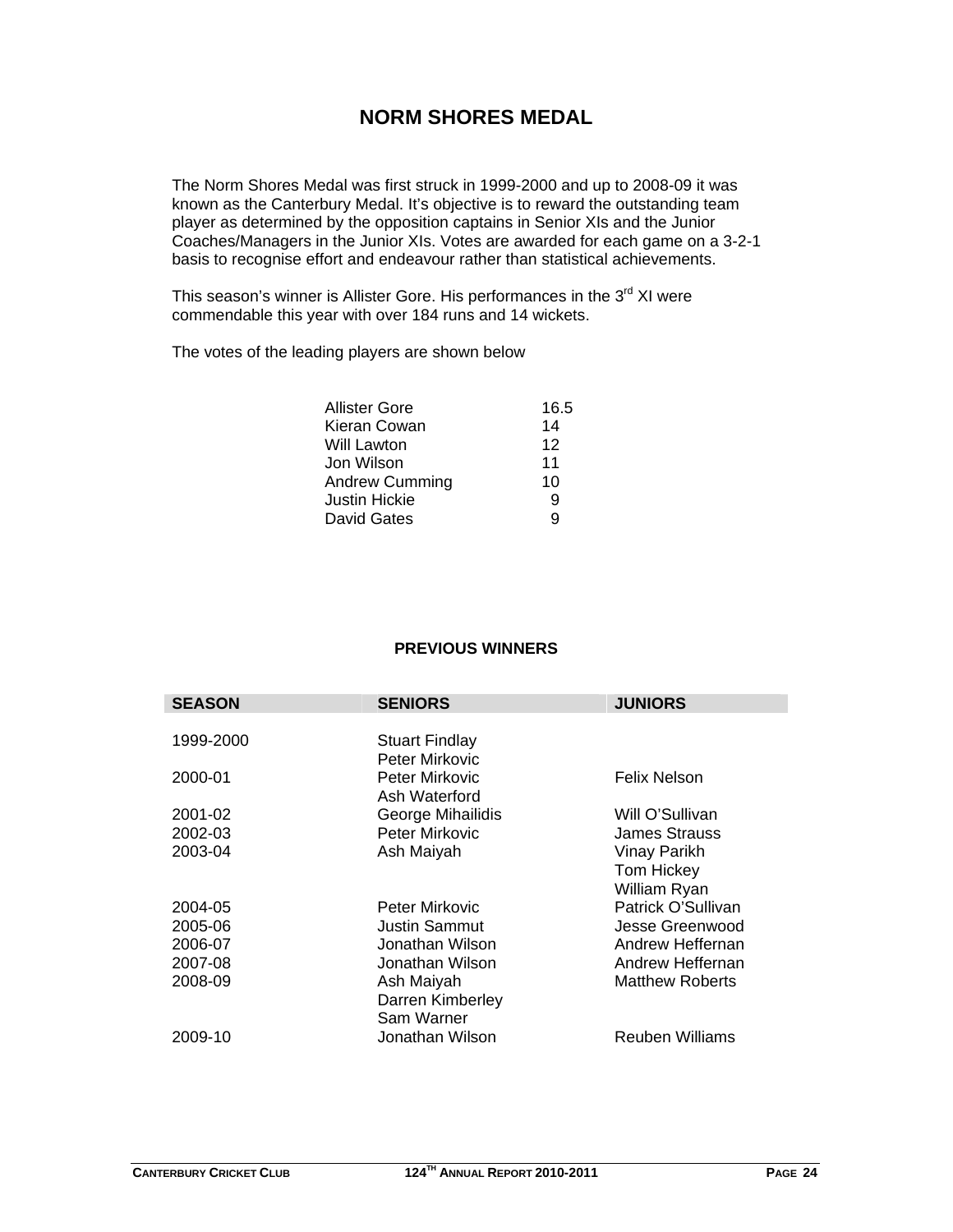### **CLUB CHAMPIONSHIP**

### **THE McDONELL FAMILY AWARD**

This award is sponsored by the McDonell family whose contribution to club sport in Canterbury is legendary. Allan McDonell came to the Canterbury Cricket Club during the early 1970's when he was in his later playing years. Allan was a magnificent wicketkeeper whose keeping up at the stumps to the quicks was deadly and his leg side stumpings were like lightening.

He was instrumental in the development of the  $3<sup>rd</sup>$  XI in the early years at Hislop Park and in recognition of his contribution to cricket at Canterbury, was awarded the Australian Sports Medal as part of the Australian Honours System in 2000.

Allan shares Life Membership at Canterbury with his late son Dean whose efforts as scorer for the 1<sup>st</sup> XI for many years resulted in recognition at Association level.

| Run                        | 1 point             |
|----------------------------|---------------------|
| Catch                      | 5 points            |
| Stumping                   | 5 points            |
| Wicket unassisted (b, lbw) | 15 points           |
| <b>Wicket assisted</b>     | 10 points           |
| Run Out - assisted         | 2 points per player |
| Run Out - unassisted       | 5 points            |

Criteria for the award of points for the Club Championship are:

To reflect the difference in standard between the XI's, the points earned are discounted as follows:

| ΧI                  | <b>Discount</b>   |
|---------------------|-------------------|
|                     |                   |
| 4 St                | <b>Full Value</b> |
| $2^{\overline{nd}}$ | 10%               |
| <b>2rd</b>          | 20%               |
|                     | 30%               |

This season's winner was Will Lawton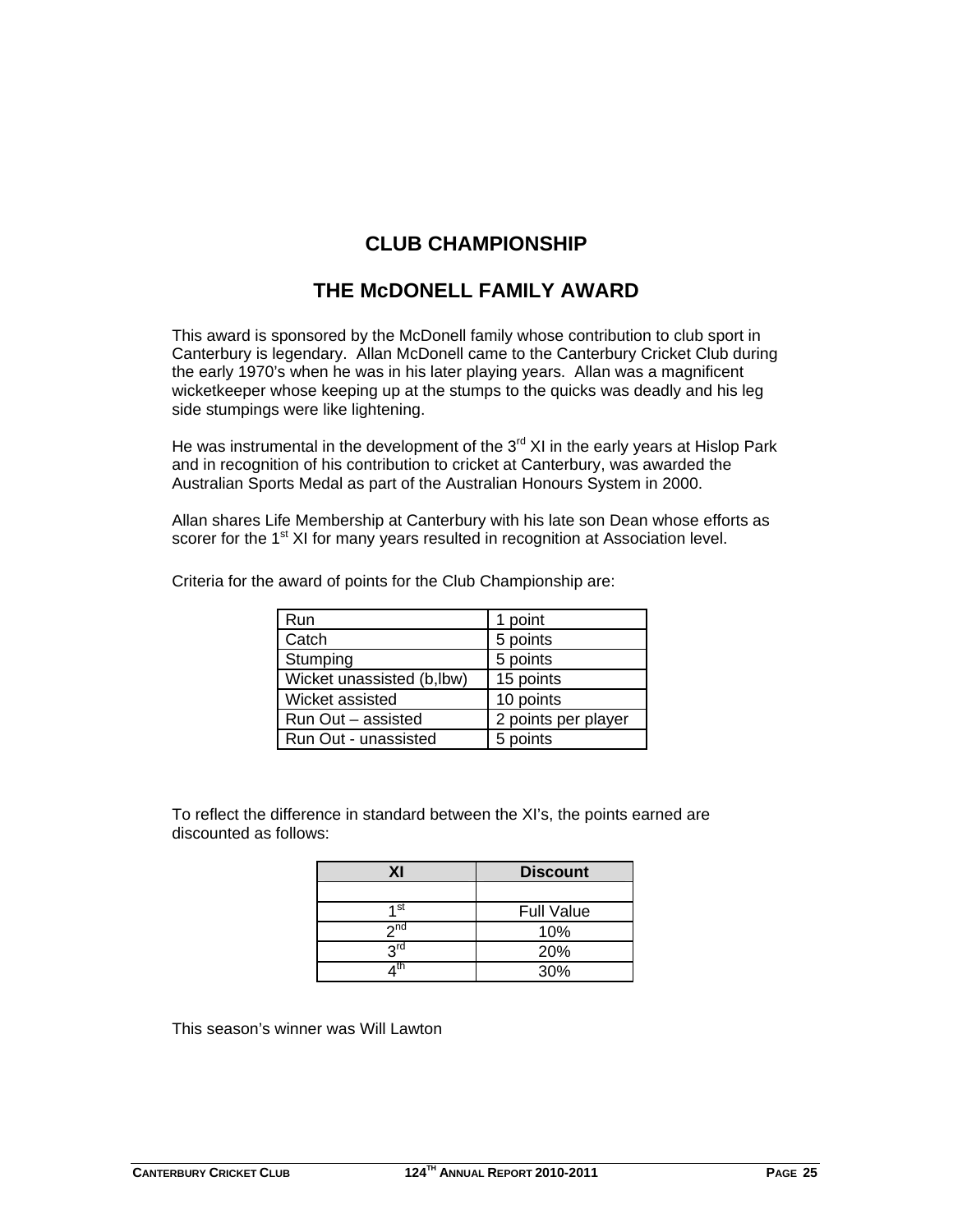Leading players in the McDonell Family Award in the 2010-11 season were:

| <b>Player</b>             |
|---------------------------|
| Will Lawton - 431 points  |
| Andy Cumming - 322 points |
| Jon Wilson - 239 points   |

#### **Previous Winners**

| Year                                                                                                                                                                                                          |                                                                                                                                                                            |
|---------------------------------------------------------------------------------------------------------------------------------------------------------------------------------------------------------------|----------------------------------------------------------------------------------------------------------------------------------------------------------------------------|
| 1977-78<br>1978-79<br>1979-80<br>1980-81<br>1981-82<br>1982-83<br>1983-84<br>1985-85<br>1985-86<br>1986-87<br>1987-88<br>1988-89<br>1989-90<br>1990-91<br>1991-92<br>1992-93<br>1993-94<br>1994-95<br>1995-96 | M.Maguire<br>M.Maguire<br>R.Emsley<br>M.Maguire<br>G. Russell<br>P.Dillon<br>M.Archibald<br>P.Dillon<br><b>B.</b> White<br>P.Dillon                                        |
| 1996-97<br>1997-98<br>1998-99<br>1999-00<br>2000-01<br>2001-02<br>2002-03<br>2003-04<br>2004-05<br>2005-06<br>2006-07<br>2007-08<br>2008-09<br>2009-10                                                        | N. Owen<br>P.Mirkovic<br>A. Waite<br>P.Mirkovic<br>P.Mirkovic<br>P.Mirkovic<br>P.Mirkovic<br>P. Mirkovic<br>A. Maiyah<br>D. McBride<br>J. Wilson<br>J. Wilson<br>J. Wilson |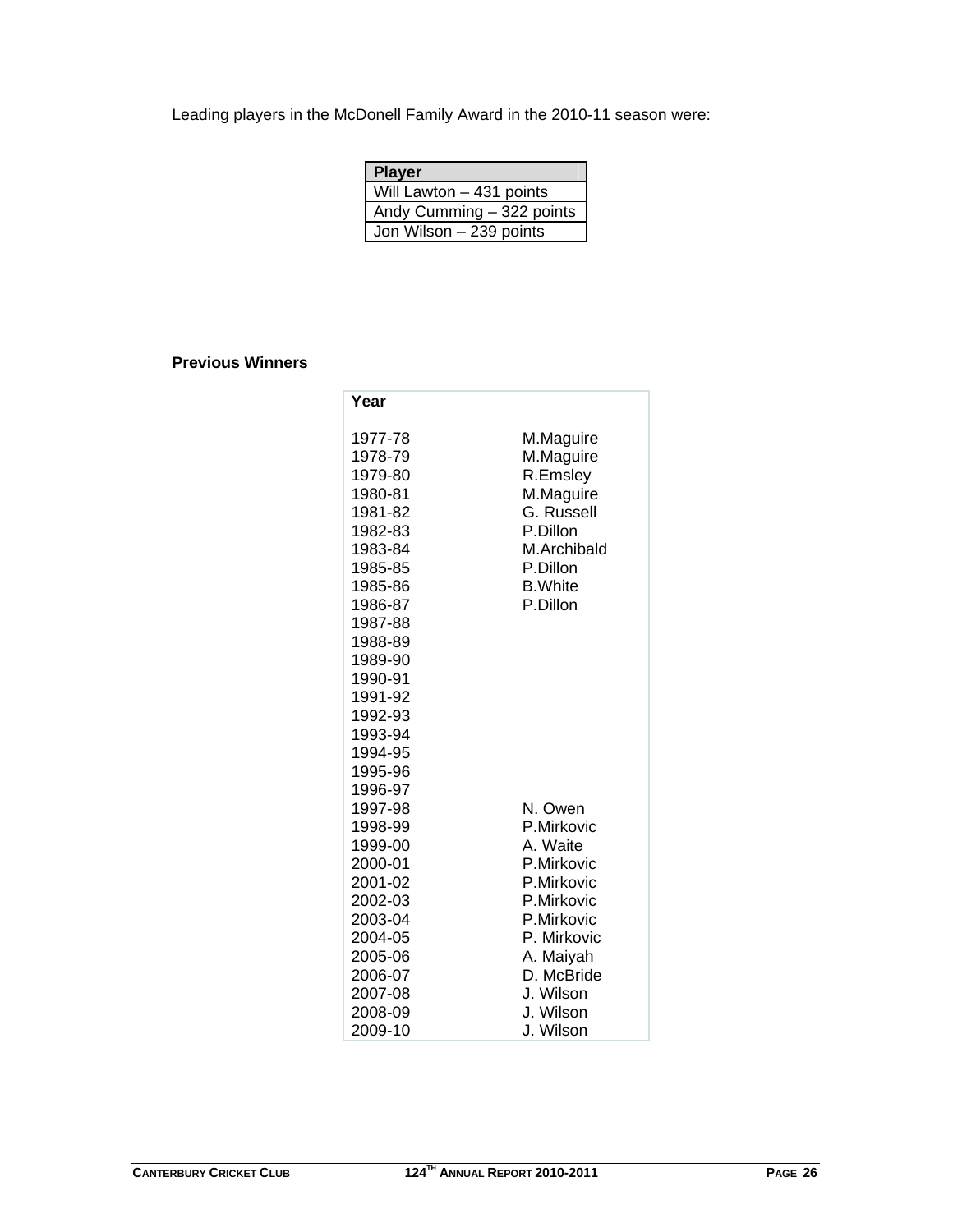### **OUTSTANDING PLAYER UNDER 21**

### **THE BATE AWARD**

This award acknowledges excellence in a player under 21 years of age and named in recognition of the contribution of the Bate Family to the development of young cricketers at Canterbury.

Arnold Bate was Vice President for many years and Chairman of Selectors during the most successful periods of the Club.

John Bate commenced his career with Canterbury as a junior in 1963-64 and has premiership success at both junior and Senior Turf level. John's dedication to the development of junior cricket at Canterbury now sees participation at unprecedented numbers and premiership success in the junior ranks. John has been recognised by both Cricket Victoria and the ECA for his commitment to junior cricket.

The Bate Award was not awarded this year

#### **Previous winners:**

| Year<br>(Geoff Sutton Trophy) |                 |
|-------------------------------|-----------------|
| 1973-74                       | D Gillard       |
| 1974-75                       | M. Gardiner     |
| 1975-76                       | J. Southall     |
| 1976-77                       | S.Day           |
| 1977-78                       | G. McQuiggan    |
| 1978-79                       | G. Maguire      |
| 1979-80                       | J. Vasiliou     |
| 1980-81                       | D. Frohlich     |
| 1981-82                       | J Gardiner      |
| 1982-83                       | J. McEwen       |
| 1983-84                       | J. Murphy       |
| 1984-85                       | G. Thompson     |
| 1985-86                       | G. Lister       |
| 1986-87                       | N. Spiliopoulis |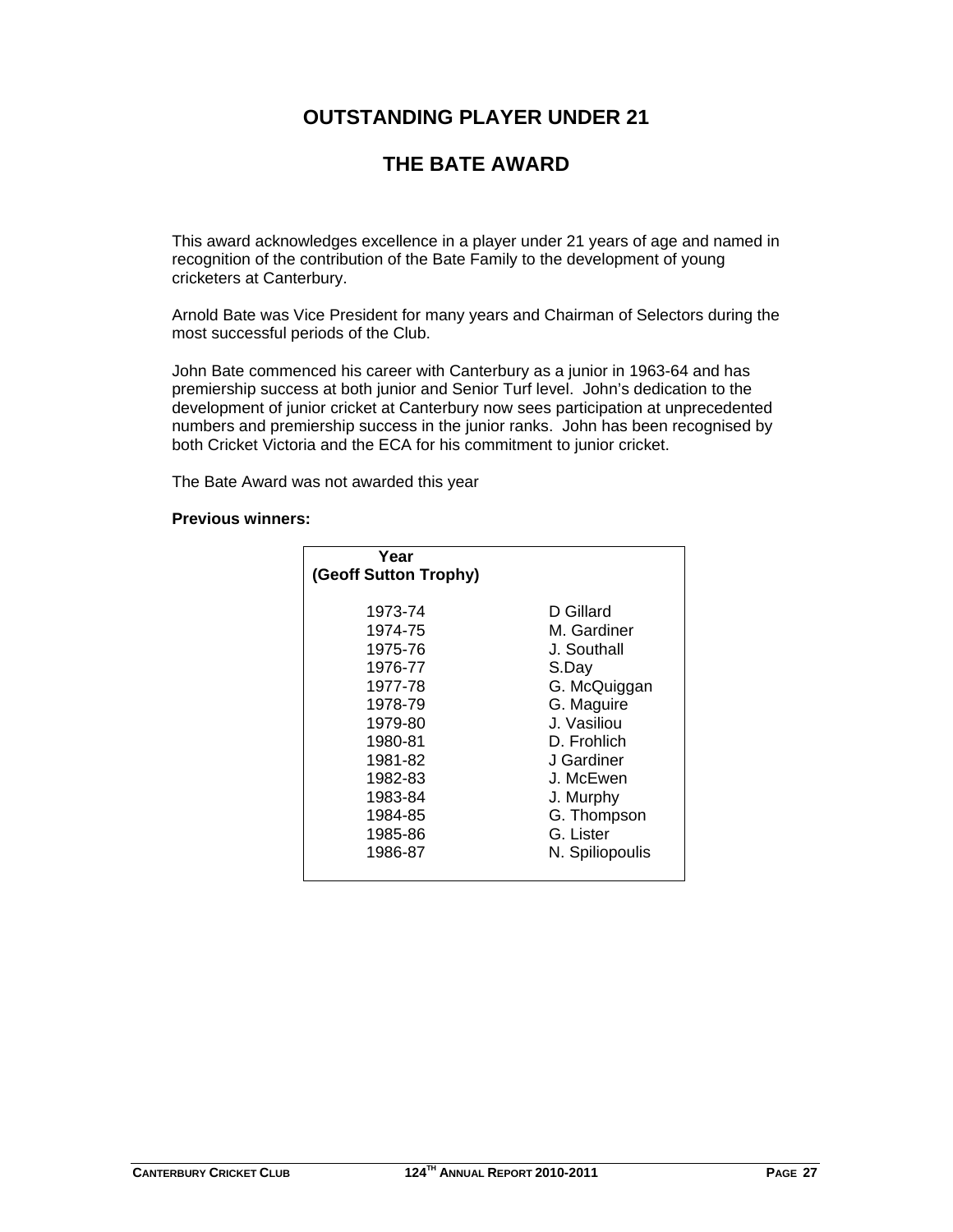| Year         |                    |
|--------------|--------------------|
| (Bate Award) |                    |
| 1991-92      | P. Cooney          |
| 1992-93      | J. McLaren         |
| 1993-94      | J. White           |
| 1994-95      | Not Awarded        |
| 1995-96      | A. Gore            |
| 1996-97      | S. Dillon          |
| 1997-98      | M. Watts           |
| 1998-99      | D. Womersley       |
| 1999-00      | D. Glover          |
| 2000-01      | T. Berenger        |
| 2001-02      | <b>B.</b> Stafford |
| 2002-03      | J. McNamara        |
| 2003-04      | A. Clarke          |
| 2004-05      | Not Awarded        |
| 2005-06      | Not Awarded        |
| 2006-07      | J.Crook            |
| 2007-08      | A. Heffernan       |
| 2008-09      | S. Warner          |
| 2009-10      | L.King             |
|              | L. Holmes          |
| 2010-11      | Not Awarded        |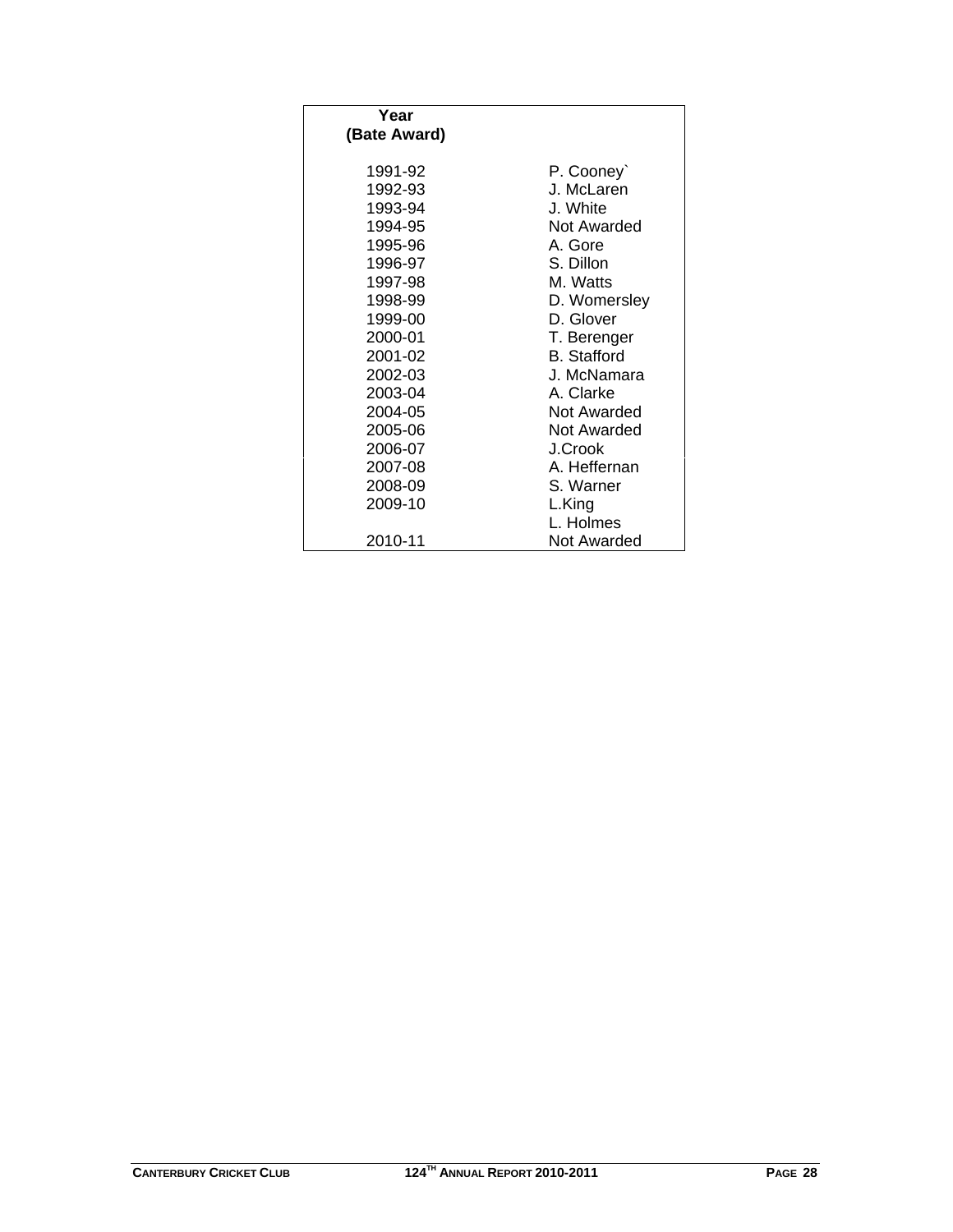### **COACHES AWARD**

### **THE DOUG AND ALLISON RETCHFORD PERPETUAL TROPHY**

This award acknowledges commitment to personal development and improvement in cricket and is determined by parameters established by the Club's senior coach.

Doug and Allison Retchford are stalwarts of Canterbury. Doug is a past President, committee member, junior coach and parent and past Chairman and Club representative on the Canterbury Sports Ground Special Committee. Allison is also a past committee member who was heavily involved in social and fundraising activities

The Doug and Allison Retchford Perpetual Trophy winner for the 2010-11 season is Levi King.

Previous Winners:

| 2006-07 | Tom Hennessy       |
|---------|--------------------|
| 2007-08 | <b>Troy Finnin</b> |
| 2008-09 | David Womersley    |
| 2009-10 | Joshua Crook       |
| 2010-11 | Levi King          |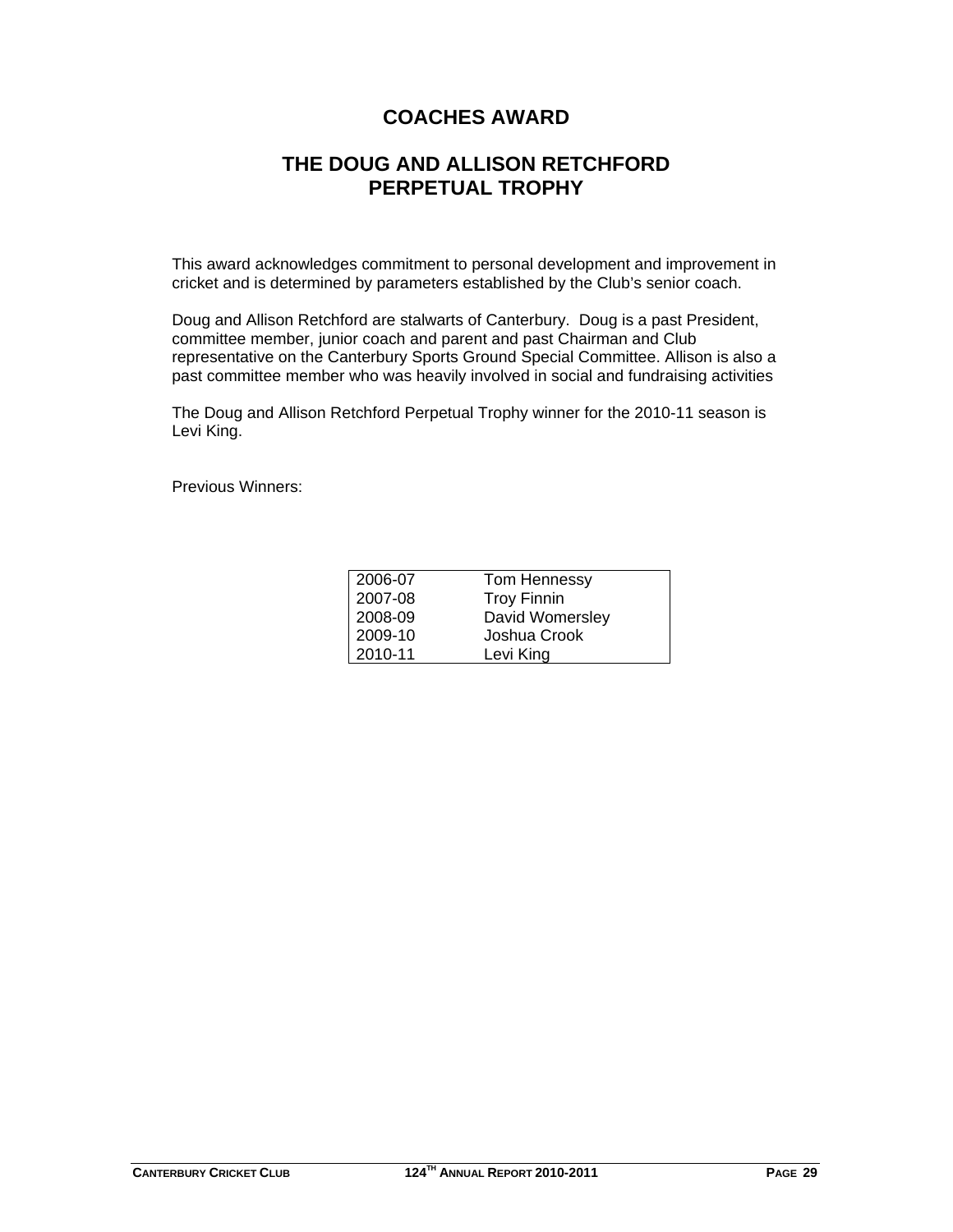### **SEASONAL PERFORMANCE RECORDS BATTING**

The following is a list of players who have won the Batting Average for the 1<sup>st</sup>, 2<sup>nd</sup> and 3<sup>rd</sup> XI for each year from the inception of the Club. Canterbury had a  $2^{\overline{n}d}$  XI almost from it's inception, but records commence in 1926-27. The 3<sup>rd</sup> XI first played in the 1970-71 season.

| <b>Season</b>      | $\overline{1}$ <sup>st</sup> XI |                | $2^{nd}$ XI              |                | $3^{\rm rd}$ XI |     |  |
|--------------------|---------------------------------|----------------|--------------------------|----------------|-----------------|-----|--|
|                    | <b>Name</b>                     | Ave            | <b>Name</b>              | Ave            | <b>Name</b>     | Ave |  |
|                    |                                 |                |                          |                |                 |     |  |
| 1887-88            | Fowler, E                       | 11.60          |                          |                |                 |     |  |
| 1888-89            | No Record                       |                |                          |                |                 |     |  |
| 1889-90            | Fowler, T                       | 33.00          |                          |                |                 |     |  |
| 1890-91            | Sutherland, D                   | 24.12          |                          |                |                 |     |  |
| 1891-92            | Sutherland, D                   | 43.10          |                          |                |                 |     |  |
| 1892-93            | Finger, A                       | 10.80          |                          |                |                 |     |  |
| 1893-94            | Dodds, J                        | 39.00          |                          |                |                 |     |  |
| 1894-95            | No Record                       |                |                          |                |                 |     |  |
| 1895-96            | Dodds, J                        | N/A            |                          |                |                 |     |  |
| 1996-97            | Watsford, E                     | 39.1           |                          |                |                 |     |  |
| 1897-98            | Falconer, D                     | N/A            |                          |                |                 |     |  |
| 1898-99            | No Record                       |                |                          |                |                 |     |  |
| 1899-00            | Leach, D                        | N/A            |                          |                |                 |     |  |
| 1900-01            | No Record                       |                |                          |                |                 |     |  |
| 1901-02            | No Record                       |                |                          |                |                 |     |  |
| 1902-03            | No Record                       |                |                          |                |                 |     |  |
| 1903-04            | No Record                       |                |                          |                |                 |     |  |
| 1904-05            | No Record                       |                |                          |                |                 |     |  |
| 1905-06            | Leach,H                         | N/A            |                          |                |                 |     |  |
| 1906-07            | No Record                       |                |                          |                |                 |     |  |
| 1907-08            | No Record                       |                |                          |                |                 |     |  |
| 1908-09            | No Record                       |                |                          |                |                 |     |  |
| 1909-10            | No Record                       |                |                          |                |                 |     |  |
| 1910-11            | No Record                       |                |                          |                |                 |     |  |
| 1911-12            | No Record                       |                |                          |                |                 |     |  |
| 1912-13            | Walker. P                       | 35.60          |                          |                |                 |     |  |
| 1913-14            | Lachlan, W                      | 43.00          |                          |                |                 |     |  |
| 1914-15            | Shepard, F                      | 31.40          |                          |                |                 |     |  |
| 1915-16            | Shepard, F                      | 22.00          |                          |                |                 |     |  |
| 1916-17            | Binet, S                        | 30.00          |                          |                |                 |     |  |
| 1917-18            | Lachlan, W                      | 39.00          |                          |                |                 |     |  |
| 1918-19            | No Record                       |                |                          |                |                 |     |  |
| 1919-20            | No Record                       |                |                          |                |                 |     |  |
| 1920-21            | Mackie, S                       | 22.00          |                          |                |                 |     |  |
| 1921-22            | Mackie, S                       | 54.40          |                          |                |                 |     |  |
| 1922-23            | Mackie, S                       | 31.90          |                          |                |                 |     |  |
| 1923-24            | Lachlan, W                      | 56.30          |                          |                |                 |     |  |
| 1924-25            | Mackie, S                       | 43.40<br>35.00 |                          |                |                 |     |  |
| 1925-26            | Mackie, S                       |                |                          |                |                 |     |  |
| 1926-27            | Mackie, S<br>Warmbrum,L         | 34.00          | Chambers, H              | 38.30          |                 |     |  |
| 1927-28<br>1928-29 | Denman, C                       | 34.80<br>39.80 | Chambers, H<br>Hosken, A | 42.60<br>27.50 |                 |     |  |
| 1929-30            | Denman, C                       | 37.20          | Tickle, J                |                |                 |     |  |
| 1930-31            | Warmbrum, L                     | 39.00          | Always, T                | 31.00<br>29.70 |                 |     |  |
| 1931-32            | Eyers, F                        | 46.16          | Gates, A                 | 23.80          |                 |     |  |
| 1932-33            | Silvers, K                      | 24.00          | Carlson, J               | 26.12          |                 |     |  |
|                    |                                 |                |                          |                |                 |     |  |
|                    |                                 |                |                          |                |                 |     |  |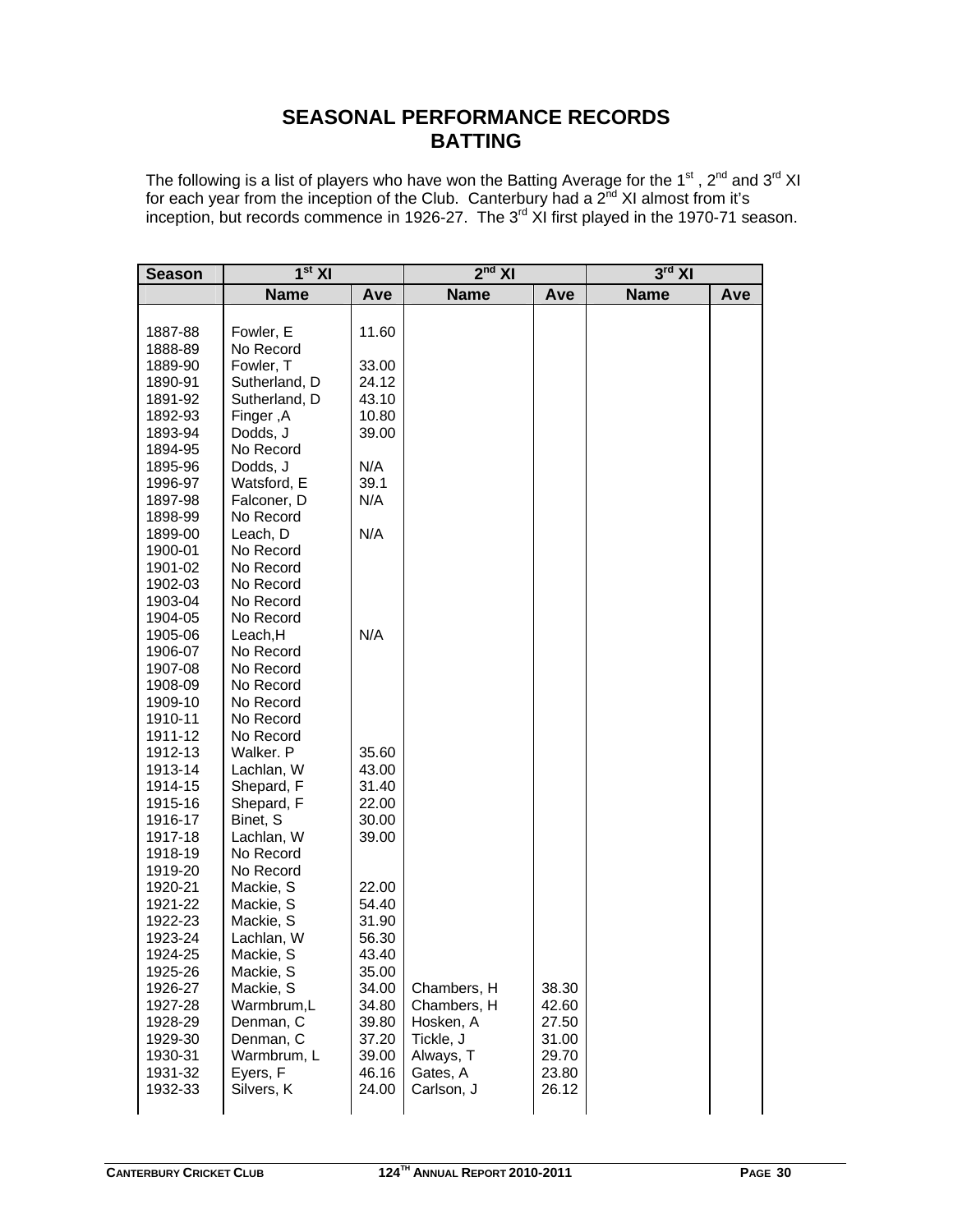| <b>Name</b><br><b>Name</b><br><b>Name</b><br>Ave<br>Ave                                                       | Ave            |
|---------------------------------------------------------------------------------------------------------------|----------------|
|                                                                                                               |                |
| Silvers, K<br>42.50<br>Carlson, J<br>29.71<br>1933-34                                                         |                |
| 1934-35<br>Smith, W<br>44.11<br>Curtis, E<br>29.60                                                            |                |
| 41.20<br>Webb, A<br>1935-36<br>Silvers, K<br>24.87                                                            |                |
| Silvers, K<br>36.60<br>O'Connor, A<br>24.87<br>1936-37                                                        |                |
| 36.85<br>O'Connor, H.A<br>67.87<br>1937-38<br>Ingram, C                                                       |                |
| Silvers, K<br>27.00<br>22.27<br>1938-39<br>Warmbrum, L                                                        |                |
| Ingram, C<br>34.30<br>23.88<br>1939-40<br>Collins, H                                                          |                |
| Shores, N<br>26.70<br>1940-41<br>41.00<br>Thrupp, A                                                           |                |
| Shores, N<br>36.20<br>No Record<br>1941-42                                                                    |                |
| 1942-43<br>Silvers, K<br>30.60<br>No Record                                                                   |                |
| Silvers, K<br>53.00<br>No Record<br>1943-44                                                                   |                |
| 27.40<br>No Record<br>1944-45<br>Silvers, K                                                                   |                |
| 44.64<br>1945-46<br>Silvers. K<br>No Record                                                                   |                |
| Sinclair, C<br>33.66<br>No Record<br>1946-47                                                                  |                |
| Neilson, K<br>51.14<br>Miller, C<br>39.58<br>1947-48                                                          |                |
| Goodear, G<br>35.33<br>McDonald, D<br>26.45<br>1948-49                                                        |                |
| 1949-50<br>Goodear, G<br>30.00<br>36.90<br>Bates, W                                                           |                |
| Maguire, L<br>1950-51<br>20.20<br>Kelly, J<br>26.75                                                           |                |
| Goodear, G<br>32.44<br>21.80<br>1951-52<br>Bates, W                                                           |                |
| 1952-53<br>No Record<br>20.70<br>Grace, J                                                                     |                |
| Goodear, G<br>34.88<br>1953-54<br>Grace, J<br>17.40                                                           |                |
| Shores, N<br>22.21<br>22.30<br>1954-55<br>Bates, W                                                            |                |
| Goodear, G<br>24.20<br>40.25<br>1955-56<br>Cohen, G                                                           |                |
| Goodear, G<br>29.10<br>Hicks, K<br>15.60<br>1956-57                                                           |                |
| 41.42<br>19.25<br>1957-58<br>Goodear, G<br>Kelly, J                                                           |                |
| 36.16<br>21.18<br>Goodear, G<br>Cohen, G<br>1958-59                                                           |                |
| 20.50<br>Shores, N<br>18.56<br>1959-60<br>Lowry, B                                                            |                |
| Goodear. G<br>38.66<br>Not Played<br>1960-61                                                                  |                |
| Shores, N<br>25.80<br>Lowry, B<br>1961-62<br>20.50                                                            |                |
| 1962-63<br>Goodear, G<br>39.08<br>Hegarty, B<br>22.00                                                         |                |
| No Record<br>1963-64<br>McCarthy, V<br>13.40                                                                  |                |
| 25.62<br>1964-65<br>Goodear, G<br>24.57<br>Davey, G                                                           |                |
| Davey, G<br>18.08<br>26.33<br>1965-66<br>Shores, N                                                            |                |
| Maguire. M<br>37.72<br>Spendlove, N<br>23.89<br>1966-67                                                       |                |
| Maguire, M<br>29.10<br>Trengrove, P<br>23.89<br>1967-68                                                       |                |
| Maguire, M<br>46.94<br>McCarthy, V<br>24.07<br>1968-69                                                        |                |
| Maguire, M<br>49.61<br>Shores, N<br>18.40<br>1969-70<br>Cottrell, T                                           | 19.70          |
| 29.40<br>1970-71<br>Maguire. M<br>41.00<br>Bates, S                                                           |                |
| 33.27<br>29.75<br>1971-72<br>Dillon, D<br>Gardiner, M<br>Bethune, A<br>49.28<br>40.14                         | 34.12          |
| Maguire, M<br>Gardiner, S<br>Gardiner, M<br>1972-73<br>1973-74<br>33.60<br>Cottrell, T<br>34.12<br>Gillard, G | 30.13<br>42.80 |
| Maguire, M<br>Maguire, M<br>Alexeff, M<br>43.83<br>Cottrell, T<br>1974-75<br>46.00                            | 27.20          |
| Callaway, A<br>Pulleybank, S<br>1975-76<br>Maguire, M<br>36.10<br>26.80                                       | 31.10          |
| Maguire, M<br>49.25<br>Bate, J<br>Hubbert, R<br>1976-77<br>66.75                                              | 55.50          |
| 68.22<br>Maguire, M<br>Alexeff, M<br>45.12<br>Archbald, M<br>1977-78                                          | 36.57          |
| 51.16<br>1978-79<br>Maguire, M<br>50.14<br>Everard, D<br>Russell, P                                           | 38.13          |
| Dillon, P<br>McQuiggan, G<br>40.89<br>Calvert, I<br>1979-80<br>47.25                                          | 36.57          |
| 62.4<br>Morley, C<br>1980-81<br>McCarthy, J<br>38.40<br>McCarthy, E                                           | 50.40          |
| Calvert, I<br>32.70<br>Foskey, D<br>1981-82<br>Bate, J<br>40.20                                               | 45.50          |
| Everard, J<br>51.33<br>Van Dort, C<br>31.55<br>Hopkinson, D<br>1982-83                                        | 30.80          |
| 36.80<br>31.10<br>Archbald, M<br>1983-84<br>Dillon, P<br>Calvert, I                                           | 20.80          |
| 34.36<br>McCarthy, E<br>21.27<br>Dillon, P<br>Foskey, D<br>1984-85                                            | 36.10          |
| 25.30<br>McCarthy, J<br>31.33<br>1985-86<br>Dillon. P<br>Bertram, G                                           | 33.28          |
| McCarthy, J<br>1986-87<br>Dillon, P<br>36.75<br>22.89<br>Cottrell, T                                          | 34.40          |
| Gardiner, M<br>44.30<br>McCarthy, E<br>Gillard, R<br>1987-88<br>27.00                                         | 19.33          |
| Gore, C<br>31.00<br>McCarthy, E<br>17.55<br>Jeffrey, G<br>1988-89                                             | 33.13          |
| Pearce, R<br>29.80<br>Gillard, R<br>25.20<br>Bonice, X<br>1989-90                                             | 25.50          |
|                                                                                                               |                |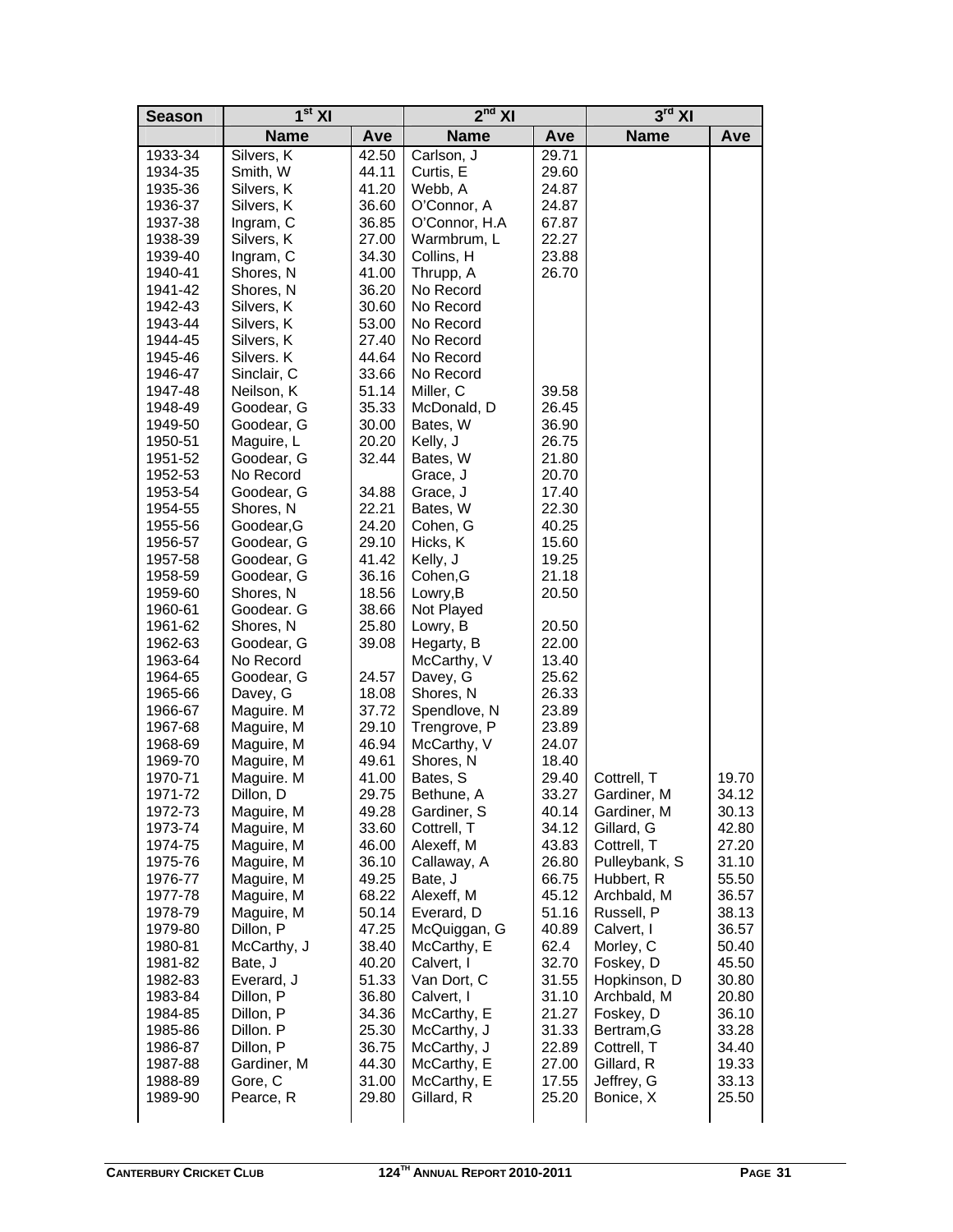| <b>Season</b> | $\overline{1}^{\rm st}$ XI |                           | $2nd$ XI       |       | $3^{\text{rd}}$ XI |       |  |
|---------------|----------------------------|---------------------------|----------------|-------|--------------------|-------|--|
|               | <b>Name</b>                | Ave<br><b>Name</b><br>Ave |                |       | <b>Name</b>        | Ave   |  |
| 1990-91       | Powick, A                  | 48.00                     | McCarthy, E    | 32.38 | McLaren, J         | 41.10 |  |
| 1991-92       | Yell. M                    | 42.83                     | Zammit, P      | 20.25 | Davey, S           | 31.09 |  |
| 1992-93       | Powick, G                  | 55.16                     | Holz, A        | 22.13 | Giblin, A          | 26.16 |  |
| 1993-94       | O'Brien, J                 | 26.33                     | Hobkinson, D   | 17.86 | Boyce, G           | 16.12 |  |
| 1994-95       | Dillon, P                  | 49.11                     | Gore, C        | 17.00 | Sitlington, B      | 41.83 |  |
| 1995-96       | Dillon, P                  | 24.90                     | Kent. J        | 30.92 | Gore, C            | 50.75 |  |
| 1996-97       | White, J                   | 42.50                     | Dillon, S      | 23.13 | Keshishian, H      | 35.67 |  |
| 1997-98       | O'Brien, J                 | 31.67                     | Kent, J        | 27.36 | Henderson, W       | 33.50 |  |
| 1998-99       | Powick, G                  | 39.33                     | Sitlington, B  | 52.37 | Waite, A           | 23.75 |  |
| 1999-00       | Powick, G                  | 21.42                     | Kent, J        | 35.29 | Maiyah, A          | 33.25 |  |
| 2000-01       | Powick, G                  | 32.55                     | Boyle, P       | 25.00 | Waterford, A       | 21.50 |  |
| 2001-02       | Powick, G                  | 72.69                     | Cumming, A     | 28.14 | Glover, D          | 52.66 |  |
| 2002-03       | White, J                   | 29.90                     | Casey, R       | 32.25 | Anderson, J        | 27.50 |  |
| 2003-04       | Powick, G                  | 24.50                     | Lamb, D        | 41.00 | Whiting, J         | 20.17 |  |
| 2004-05       | Stafford, B                | 17.80                     | Parikh, P      | 41.50 | Kennedy, K         | 22.00 |  |
| 2005-06       | James, S                   | 32.67                     | Sanguinetti, G | 35.50 | Mayiah, A          | 18.00 |  |
| 2006-07       | Wilson, J                  | 49.60                     | Brooks, C      | 28.25 | McEwan, J          | 27.25 |  |
| 2007-08       | Wilson, J                  | 55.67                     | Sanguinetti, G | 76.29 | Maiyah, A          | 33.25 |  |
| 2008-09       | Mills, A                   | 44.20                     | Dickins, R     | 36.20 | Kennedy, K         | 34.00 |  |
| 2009-10       | Wilson, J                  | 73.33                     | James, S       | 28.56 | Kennedy, K         | 31.50 |  |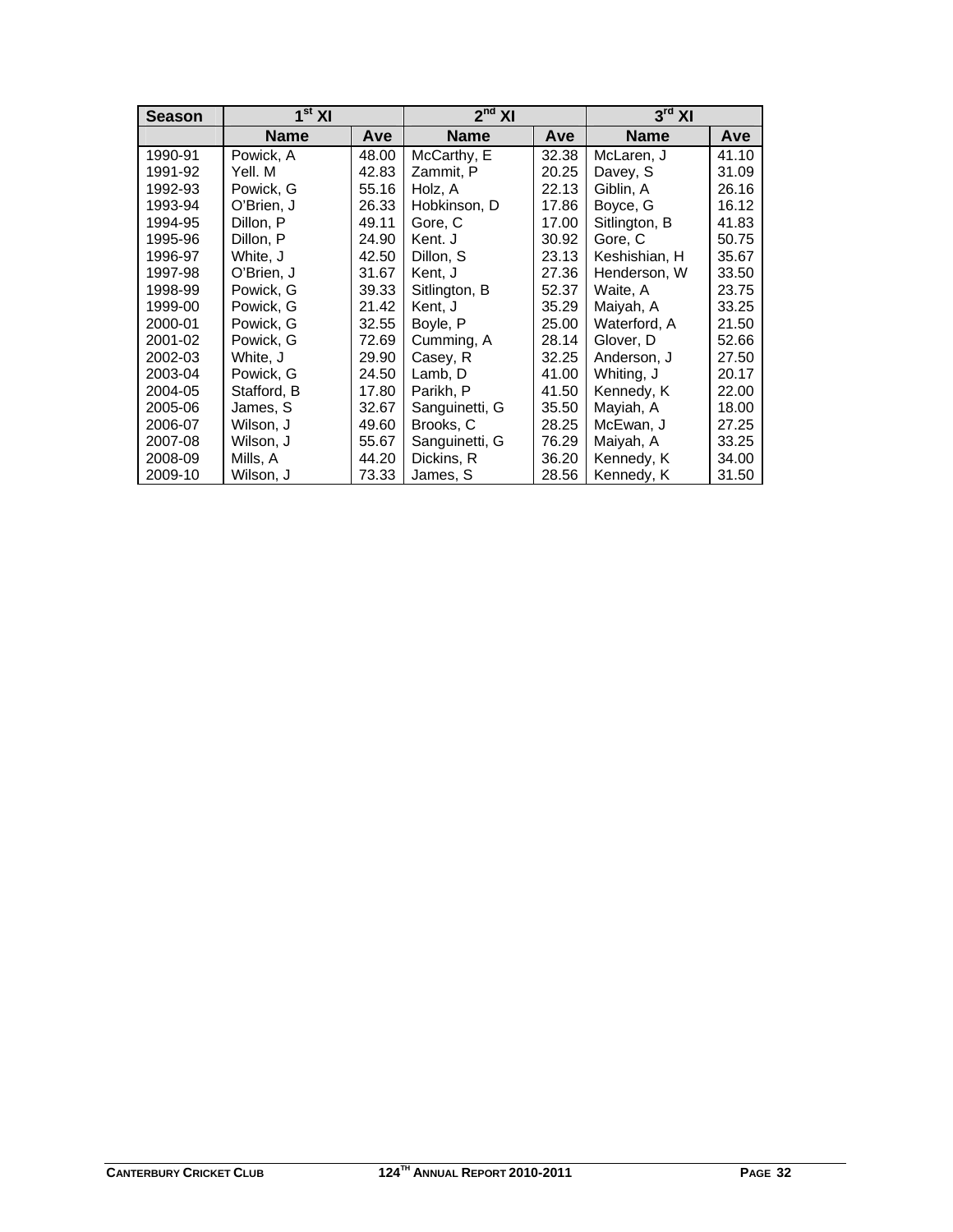### **SEASONAL PERFORMANCE RECORDS BATTING**

The following is a list of players who have won the Batting Average for the  $4^{\text{th}}$  and  $5^{\text{th}}$  XI. The  $4^{\text{th}}$  XI first played in the 1972-73 season and the  $5^{\text{th}}$  XI commenced in 1997-98

| <b>Season</b> | $4th$ XI       |       | 5 <sup>th</sup> XI |       |  |  |
|---------------|----------------|-------|--------------------|-------|--|--|
|               | <b>Name</b>    | Ave   | <b>Name</b>        | Ave   |  |  |
|               |                |       |                    |       |  |  |
| 1972-72       | Stals, M       | 30.00 |                    |       |  |  |
| 1973-74       | Arana, A       | 36.70 |                    |       |  |  |
| 1974-75       | Morley, C      | 36.00 |                    |       |  |  |
| 1975-76       | Bartley, G     | 30.00 |                    |       |  |  |
| 1976-77       | Day, S         | 55.40 |                    |       |  |  |
| 1977-78       | McKenzie, I    | 33.90 |                    |       |  |  |
| 1978-79       | Russell, G     | 14.70 |                    |       |  |  |
| 1979-80       | Vasilou, J     | 29.70 |                    |       |  |  |
| 1980-81       | Quin, D        | 24.10 |                    |       |  |  |
| 1981-82       | Russell, G     | 38.80 |                    |       |  |  |
| 1982-83       | French, R      | 23.20 |                    |       |  |  |
| 1983-84       | French, R      | 15.65 |                    |       |  |  |
| 1984-85       | Lee, A         | 34.60 |                    |       |  |  |
| 1985-86       | White, B       | 35.00 |                    |       |  |  |
| 1986-87       | Dallesandro, D | 20.50 |                    |       |  |  |
| 1987-88       | Bollen, G      | 17.00 |                    |       |  |  |
| 1988-89       | Ridgewell, L   | 12.80 |                    |       |  |  |
| 1989-90       | Bollen, G      | 22.40 |                    |       |  |  |
| 1990-91       | Bollen, G      | 22.40 |                    |       |  |  |
| 1991-92       | Conway, D      | 24.00 |                    |       |  |  |
| 1992-93       | Bollen, P      | 25.75 |                    |       |  |  |
| 1993-94       | Moorhead, J    | 19.00 |                    |       |  |  |
| 1994-95       | Not Played     |       |                    |       |  |  |
| 1995-96       | Boyce, G       | 43.70 |                    |       |  |  |
| 1996-97       | Boyce, G       | 47.00 |                    |       |  |  |
| 1997-98       | Boyce, G       | 33.56 | White, A           | 22.42 |  |  |
| 1998-99       | Hickie, TP     | 18.80 | White, A           | 28.00 |  |  |
| 1999-00       | Mainsbridge, D | 34.92 | Owen, N            | 35.41 |  |  |
| 2000-01       | Blake, A       | 22.50 | Georgiou, A        | 25.92 |  |  |
| 2001-02       | MacDermott, T  | 27.88 | Williams, D        | 34.88 |  |  |
| 2002-03       | Bourke, FW     | 45.08 | Kinross, A         | 27.75 |  |  |
| 2003-04       | Haggar, P      | 30.71 | Thomas, M          | 24.25 |  |  |
| 2004-05       | Bourke, FW     | 29.64 | Bates, R           | 31.80 |  |  |
| 2005-06       | Bourke, FW     | 57.75 |                    |       |  |  |
| 2006-07       | McBride, D     | 38.21 |                    |       |  |  |
| 2007-08       | Stafford, M    | 35.50 |                    |       |  |  |
| 2008-09       | Reynolds, C    | 46.91 |                    |       |  |  |
| 2009-10       | Gates, L       | 25.18 |                    |       |  |  |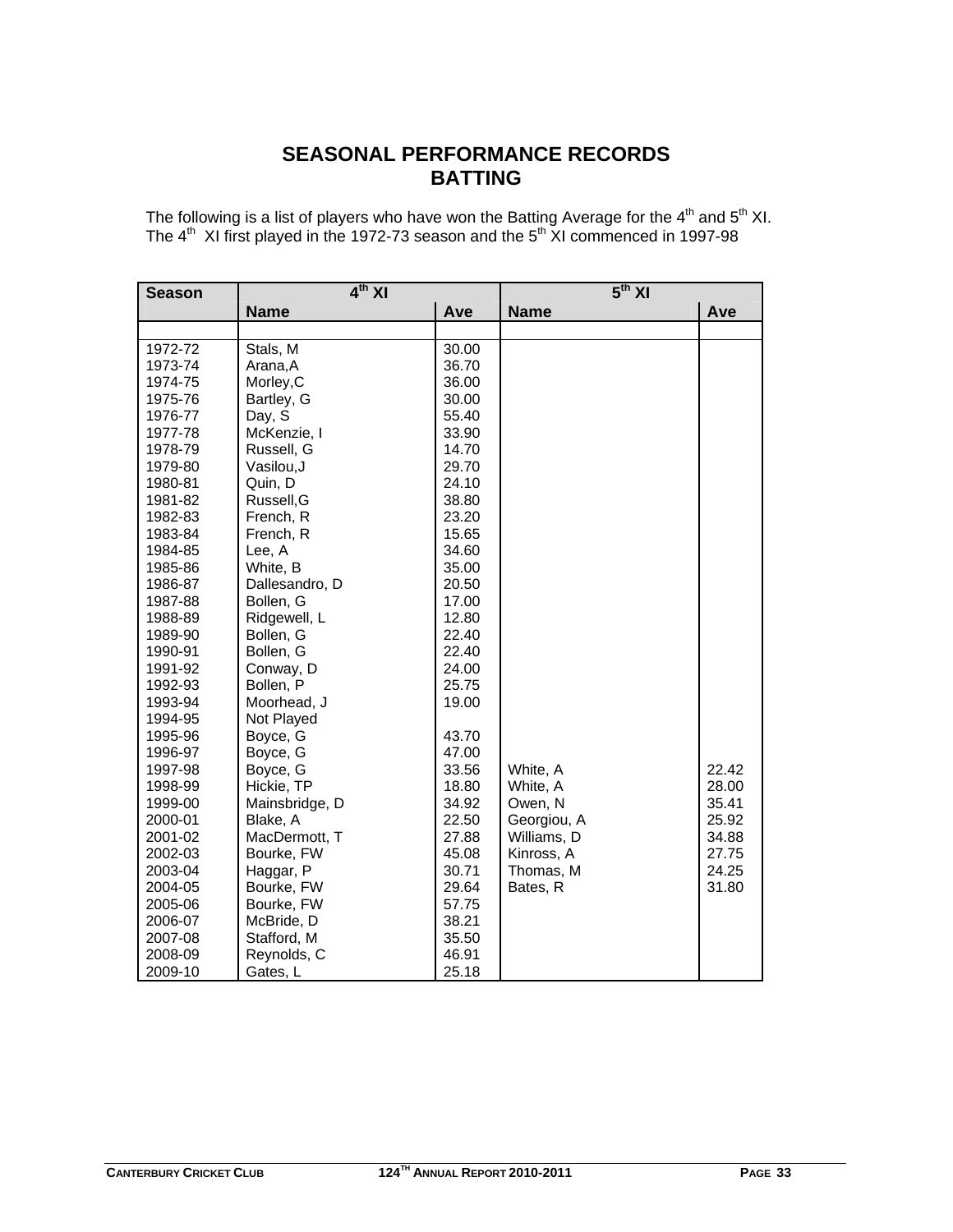### **SEASONAL PERFORMANCE RECORDS BOWLING**

The following is a list of players who have won the Bowling Average for the 1<sup>st</sup> , 2<sup>nd</sup> and 3<sup>rd</sup> XI for each year from the inception of the Club. Canterbury had a  $2^{nd}$  XI almost from it's inception, but records commence in 1926-27. The 3<sup>rd</sup> XI first played in the 1970-71 season.

| <b>Season</b>      | $1st$ XI         |              | $2nd$ XI                |              | $3rd$ XI    |     |
|--------------------|------------------|--------------|-------------------------|--------------|-------------|-----|
|                    | <b>Name</b>      | Ave          | <b>Name</b>             | Ave          | <b>Name</b> | Ave |
|                    |                  |              |                         |              |             |     |
| 1887-88            | Fowler, T        | 4.74         |                         |              |             |     |
| 1888-89            | No Records       |              |                         |              |             |     |
| 1889-90            | Hadlam, D        | N/A          |                         |              |             |     |
| 1890-91            | Hadlam, D        | N/A          |                         |              |             |     |
| 1891-92            | Hadlam, D        | 6.50         |                         |              |             |     |
| 1892-93            | Mackie, T        | 9.20         |                         |              |             |     |
| 1893-94            | Mackie, T        | 6.58         |                         |              |             |     |
| 1894-95            | No Records       |              |                         |              |             |     |
| 1895-96            | Mackie, T        | 8.70         |                         |              |             |     |
| 1896-97            | Mackie, T        | 5.90         |                         |              |             |     |
| 1897-98            | Mackie, T        | N/A          |                         |              |             |     |
| 1898-99            | No Records       |              |                         |              |             |     |
| 1899-00            | Watsford, T      | N/A          |                         |              |             |     |
| 1900-01            | No Records       |              |                         |              |             |     |
| 1901-02            | No Records       |              |                         |              |             |     |
| 1902-03            | No Records       |              |                         |              |             |     |
| 1903-04            | No Records       |              |                         |              |             |     |
| 1904-05            | No Records       |              |                         |              |             |     |
| 1905-06            | Swan H           | 14.00        |                         |              |             |     |
| 1906-07            | Swan H           | N/A          |                         |              |             |     |
| 1907-08            | No Records       |              |                         |              |             |     |
| 1908-09            | No Records       |              |                         |              |             |     |
| 1909-10            | No Records       |              |                         |              |             |     |
| 1910-11            | No Records       |              |                         |              |             |     |
| 1911-12            | No Records       |              |                         |              |             |     |
| 1912-13            | Alcorn, A        | 7.50         |                         |              |             |     |
| 1913-14            | Mackie, T        | 11.00        |                         |              |             |     |
| 1914-15            | Pocket, W        | 9.27         |                         |              |             |     |
| 1915-16            | Mackie, T        | 9.00         |                         |              |             |     |
| 1916-17            | Nesbit, M        | 8.00         |                         |              |             |     |
| 1917-18            | Lachlan, W       | 9.50         |                         |              |             |     |
| 1918-19            | No Records       |              |                         |              |             |     |
| 1919-20            | No Records       |              |                         |              |             |     |
| 1920-21            | Cambbell, J      | 12.00        |                         |              |             |     |
| 1921-22            | Campbell, J      | 10.30        |                         |              |             |     |
| 1922-23            | Swan H           | 11.10        |                         |              |             |     |
| 1923-24            | Swan, H          | 9.50         |                         |              |             |     |
| 1924-25            | Gates, A         | 9.10         |                         |              |             |     |
| 1925-26            | Always, T        | 12.80        |                         |              |             |     |
| 1926-27            | Hosken E         | 14.10        | Wilkin, H               | 13.00        |             |     |
|                    |                  |              |                         |              |             |     |
| 1927-28<br>1928-29 | Swan H<br>Swan H | 8.90<br>8.20 | Jeffrey, R<br>Hosken, A | 8.09<br>7.40 |             |     |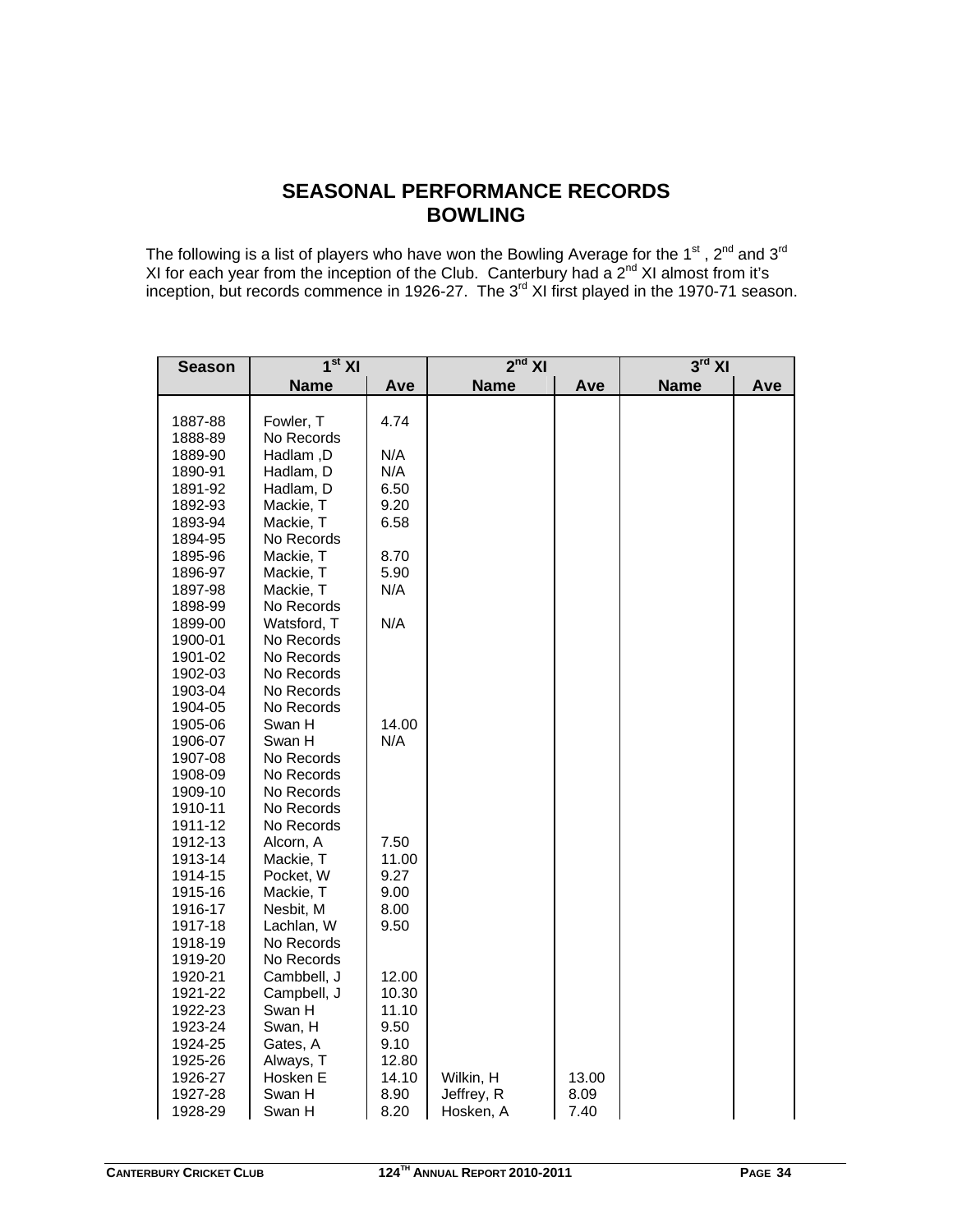| <b>Season</b>      | 1 <sup>st</sup> XI       |                | $2nd$ XI                          | $3^{\text{rd}}$ XI |                        |                |  |  |
|--------------------|--------------------------|----------------|-----------------------------------|--------------------|------------------------|----------------|--|--|
|                    | <b>Name</b>              | Ave            | <b>Name</b><br><b>Name</b><br>Ave |                    | Ave                    |                |  |  |
| 1929-30            | Ingram C                 | 9.36           | Webb, M                           | 12.40              |                        |                |  |  |
| 1930-31            | Ingram, C                | 6.00           | Carlson, J                        | 7.00               |                        |                |  |  |
| 1931-32            | Swan H                   | 10.36          | Tucker, F                         | 11.70              |                        |                |  |  |
| 1932-33            | Swan H                   | 10.00          | Webb, M                           | 9.60               |                        |                |  |  |
| 1933-34            | Jeffrey, R               | 10.64          | Tucker, F                         | 7.10               |                        |                |  |  |
| 1934-35            | Ingram, C                | 7.68           | Massey, G                         | 12.60              |                        |                |  |  |
| 1935-36            | Self, S                  | 9.23           | Morris, J                         | 10.90              |                        |                |  |  |
| 1936-37            | Shores, N                | 8.00           | O'Connor, A                       | 14.59              |                        |                |  |  |
| 1937-38            | Ingram C                 | 10.21          | O'Connor, H.A.                    | 9.40               |                        |                |  |  |
| 1938-39            | Holton, L                | 10.02          | Gion, F                           | 9.27               |                        |                |  |  |
| 1939-40            | Shores, N                | 11.24          | Gion, F                           | 9.82<br>7.80       |                        |                |  |  |
| 1940-41<br>1941-42 | Shores, N<br>Ingram C    | 9.02<br>6.70   | Gion F<br>No Records              |                    |                        |                |  |  |
| 1942-43            | Gion, F                  | 5.16           | No Records                        |                    |                        |                |  |  |
| 1943-44            | Gion, F                  | 7.70           | No Records                        |                    |                        |                |  |  |
| 1944-45            | Larkin. L                | 8.00           | No Records                        |                    |                        |                |  |  |
| 1945-46            | Gracie, A                | 7.15           | No Records                        |                    |                        |                |  |  |
| 1946-47            | Larkin, L                | 13.04          | Morris, J                         | 9.20               |                        |                |  |  |
| 1947-48            | Maguire, L               | 10.48          | Sharpe, H                         | 8.27               |                        |                |  |  |
| 1848-49            | Maguire. L               | 10.70          | Baker, L                          | 8.82               |                        |                |  |  |
| 1949-50            | Cox, C                   | 8.36           | Ripper, B                         | 7.12               |                        |                |  |  |
| 1950-51            | Baker, L                 | 5.78           | Smith, J                          | 12.30              |                        |                |  |  |
| 1951-52            | Baker, L                 | 8.21           | Smith, J                          | 9.12               |                        |                |  |  |
| 1952-53            | Goodear, G               | 10.25          | Wain, G                           | 9.08               |                        |                |  |  |
| 1953-54            | Goodear, G               | 9.61           | Wain, G                           | 4.88               |                        |                |  |  |
| 1954-55            | Goodear, G               | 7.93           | Smith, J                          | 8.30               |                        |                |  |  |
| 1955-56            | Shores, N                | 10.25          | Cohen, G                          | 6.46               |                        |                |  |  |
| 1956-57            | Maguire. L               | 10.80          | Hicks, K                          | 9.80               |                        |                |  |  |
| 1957-58            | Goodear, G               | 11.90          | No Records                        |                    |                        |                |  |  |
| 1958-59            | Shores, N                | 8.33           | Finnie, E                         | 11.30              |                        |                |  |  |
| 1959-60            | Shores, N                | 8.53           | Cohen G                           | 8.08               |                        |                |  |  |
| 1960-61            | Goodear, G               | 9.00           | Not Played                        |                    |                        |                |  |  |
| 1961-62<br>1962-63 | Shores, N<br>Shores, N   | 16.30<br>15.50 | Marchant, G<br>Smith, J           | 15.70<br>11.80     |                        |                |  |  |
| 1963-64            | Goodear, J               | 13.06          | Vermay, R                         | 11.10              |                        |                |  |  |
| 1964-65            | Goodear, G               | 12.79          | Shores, N                         | 6.86               |                        |                |  |  |
| 1965-66            | Goodear, G               | 10.64          | Vermay, R                         | 11.45              |                        |                |  |  |
| 1966-67            | Goodear, G               | 14.47          | Shores, N                         | 6.66               |                        |                |  |  |
| 1967-68            | Maguire, M               | 14.94          | Shores, N                         | 11.00              |                        |                |  |  |
| 1968-69            | Maguire, B               | 13.65          | Shores, N                         | 9.96               |                        |                |  |  |
| 1969-70            | Goodear, G               | 13.15          | Shores, N                         | 10.80              |                        |                |  |  |
| 1970-71            | O'Brien, B               | 9.26           | Shores, N                         | 7.08               | Marshall, B            | 8.71           |  |  |
| 1971-72            | Dundas, W                | 10.33          | Sambell, A                        | 9.35               | Jackson, K             | 12.80          |  |  |
| 1972-73            | O'Brien, B               | 13.50          | Shores, N                         | 13.94              | Marshall, B            | 13.04          |  |  |
| 1973-74            | Maguire, M               | 9.05           | Bradbury, S                       | 14.40              | Jackson, K             | 9.70           |  |  |
| 1974-75            | Maguire, M               | 11.04          | Clements, R                       | 9.81               | Smith, N               | 18.90          |  |  |
| 1975-76            | Maguire, M               | 13.09          | Clements, R                       | 13.40              | Southall, J            | 13.28          |  |  |
| 1976-77            | Hawking, M               | 14.50          | Southall, J                       | 14.83              | Ridgewell, L           | 22.40          |  |  |
| 1977-78            | Maguire, M<br>Hawking, M | 12.26          | Southall, J<br>Maguire, G         | 9.78<br>14.30      | Dundas, W<br>Dundas, W | 9.61           |  |  |
| 1978-79<br>1979-80 | Bates, S                 | 10.75<br>17.10 | Hubbert, R                        | 12.76              | Calvert, I             | 15.71<br>14.43 |  |  |
| 1980-81            | Maguire, M               | 14.30          | Gillard, G                        | 20.60              | McKenzie, I            | 14.80          |  |  |
| 1981-82            | Dillon, P                | 12.04          | McKenzie, I                       | 12.33              | Ridgewell, L           | 14.50          |  |  |
| 1982-83            | Southall, J              | 22.00          | McEwan, J                         | 10.29              | Ridgewell, L           | 16.70          |  |  |
| 1983-84            | Illingworth, E           | 16.00          | Burns, P                          | 20.80              | Ridgewell, L           | 21.60          |  |  |
| 1984-85            | Illingworth, E           | 14.88          | Burns, P                          | 15.53              | Ridgewell, L           | 15.97          |  |  |
| 1985-86            | Murphy, J                | 11.46          | McKenzie, I                       | 16.92              | Gillard, R             | 13.40          |  |  |
| 1986-87            | Illingworth, E           | 14.12          | Southall, J                       | 13.14              | Boyle, M               | 19.50          |  |  |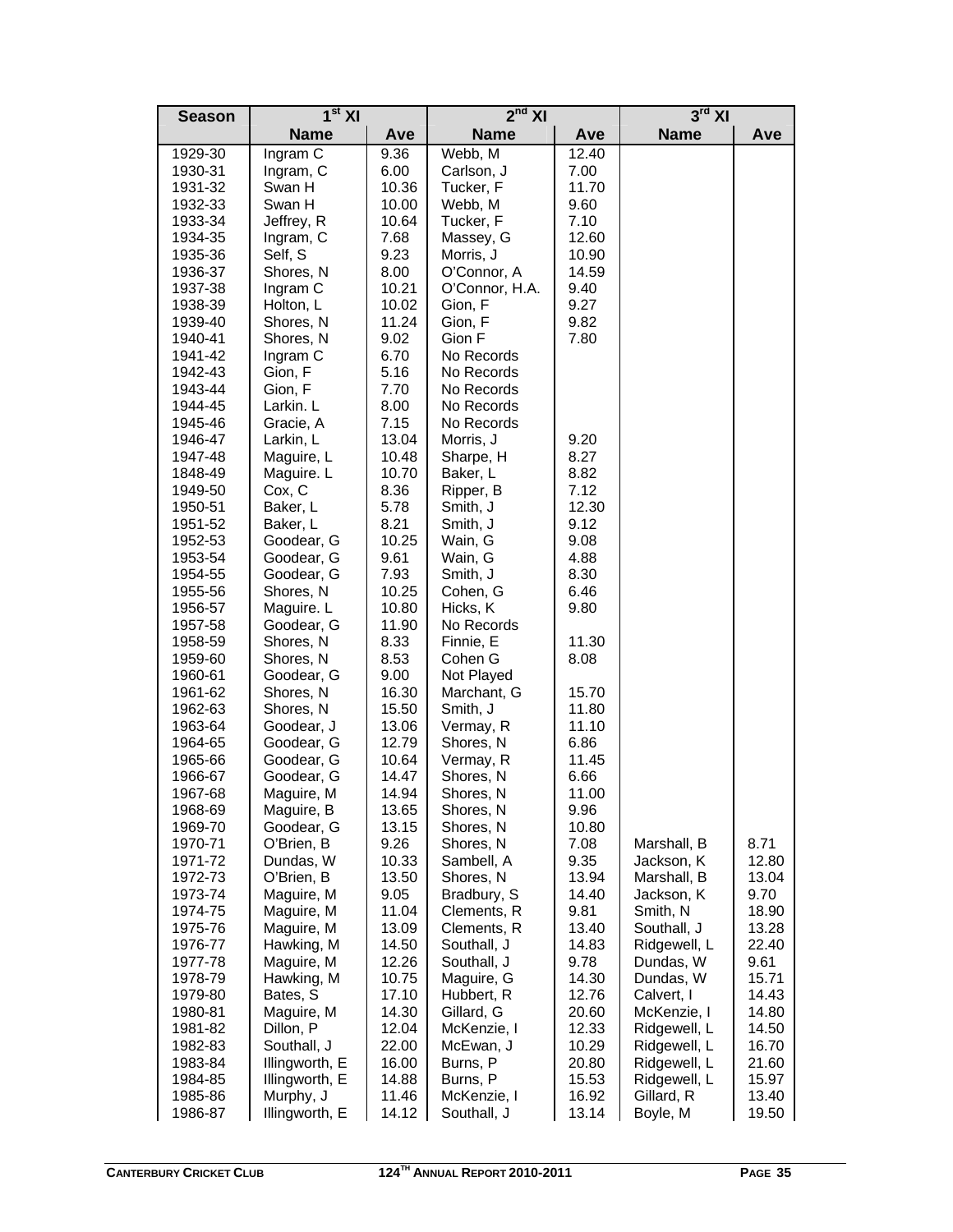| <b>Season</b> | 1 <sup>st</sup> XI |       | $2^{nd}$ XI          |       | $3^{\text{rd}}$ XI |       |  |
|---------------|--------------------|-------|----------------------|-------|--------------------|-------|--|
|               | <b>Name</b>        | Ave   | <b>Name</b>          | Ave   | <b>Name</b>        | Ave   |  |
| 1987-88       | Illingworth, E     | 16.44 | Cumming, A           | 15.80 | Boyle, M           | 20.28 |  |
| 1988-89       | Dillon, P          | 15.05 | Gillard, R           | 19.83 | Boyle, M           | 13.83 |  |
| 1989-90       | Murphy, J          | 17.60 | Barker, M            | 18.50 | Elliott, G         | 17.10 |  |
| 1990-91       | Tatterson, P       | 18.47 | Cook, M              | 31.00 | Petty, M           | 16.29 |  |
| 1991-92       | Powick, A          | 18.30 | Boyle, M             | 17.90 | Harrison, B        | 19.20 |  |
| 1992-93       | Dillon, P          | 11.90 | Hoffman, M           | 14.53 | Metcalfe, J        | 21.66 |  |
| 1993-94       | Mirkovic, P        | 14.27 | Boyle, M             | 18.19 | Gore, D            | 17.45 |  |
| 1994-95       | Dilon, P           | 14.88 | Boyle, M             | 22.26 | Sitlington, B      | 21.00 |  |
| 1995-96       | Dillon, P          | 15.13 | Locke, P             | 8.26  | Owen, N            | 11.18 |  |
| 1996-97       | Mirkovic, P        | 17.75 | 13.94<br>Harrison, B |       | McEwen, J          | 15.86 |  |
| 1997-98       | Mirkovic, P        | 18.48 | Kent. J              | 20.75 | Donovan, T         | 17.91 |  |
| 1998-99       | Mirkovic, P        | 11.77 | Sitlington, B        | 9.75  | Locke, P           | 12.11 |  |
| 1999-00       | Mirkovic, P        | 15.45 | Glover, D            | 12.50 | Boyd, J            | 10.42 |  |
| 2000-01       | Segar, J           | 12.04 | Chipindall, D        | 24.80 | Thomson, D         | 16.90 |  |
| 2001-02       | Mirkovic, P        | 11.39 | Boyle, P             | 12.66 | Gore, A            | 12.73 |  |
| 2002-03       | Mirkovic, P        | 12.18 | Beckett, S           | 15.29 | Phillips, D        | 7.26  |  |
| 2003-04       | Mirkovic, P        | 11.58 | Lister, G            | 8.60  | Mayiah, A          | 17.58 |  |
| 2004-05       | Mirkovic, P        | 13.92 | Segar, J             | 9.33  | Locke, P           | 20.64 |  |
| 2005-06       | Mirkovic, P        | 35.71 | Segar, J             | 18.57 | Mayiah, A          | 16.55 |  |
| 2006-07       | Mirkovic, P        | 21.00 | Segar, J             | 19.18 | McEwen, J          | 14.11 |  |
| 2007-08       | Mirkovic, P        | 25.36 | Segar, J             | 13.00 | Maiyah, A          | 21.44 |  |
| 2008-09       | Kimberley, D       | 13.82 | Thomson, D           | 13.17 | Richmond, M        | 15.67 |  |
| 2009-10       | Pattinson, A       | 15.67 | Thomson, D           | 18.28 | Elton, J           | 12.53 |  |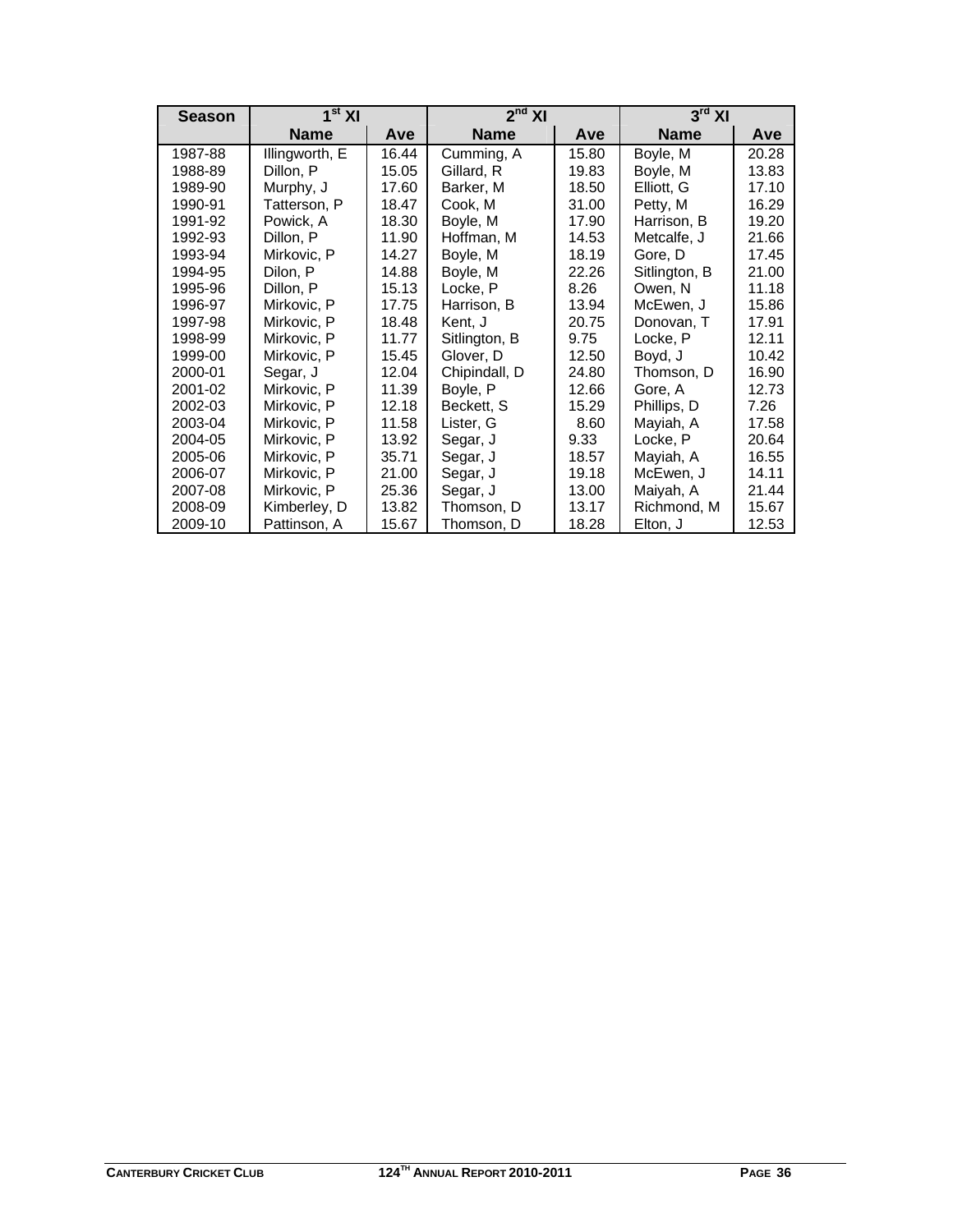### **SEASONAL PERFORMANCE RECORDS BOWLING**

The following is a list of players who have won the Bowling Average for the  $4^{\text{th}}$  and  $5^{\text{th}}$  XI. The  $4<sup>th</sup>$  XI first played in the 1972-73 season and the  $5<sup>th</sup>$  XI commenced in 1997-98

| <b>Season</b> |                 | $4^{th}$ XI | $5th$ XI        |       |  |  |
|---------------|-----------------|-------------|-----------------|-------|--|--|
|               | <b>Name</b>     | Ave         | <b>Name</b>     | Ave   |  |  |
|               |                 |             |                 |       |  |  |
| 1972-73       | Stals, M        | 11.50       |                 |       |  |  |
| 1973-74       | Anstey, M       | 17.00       |                 |       |  |  |
| 1974-75       | Macartney, A    | 14.40       |                 |       |  |  |
| 1975-76       | Anstey, M       | 22.20       |                 |       |  |  |
| 1976-77       | Macartney, A    | 14.40       |                 |       |  |  |
| 1977-78       | McQuiggan, J    | 10.50       |                 |       |  |  |
| 1978-79       | Anstey, M       | 18.10       |                 |       |  |  |
| 1979-80       | Ridgewell, L    | 17.75       |                 |       |  |  |
| 1980-81       | Macartney, A    | 21.20       |                 |       |  |  |
| 1981-82       | White, B        | 22.20       |                 |       |  |  |
| 1982-83       | Boyce, I        | 23.10       |                 |       |  |  |
| 1983-84       | Trengrove, R    | 19.00       |                 |       |  |  |
| 1984-85       | Lee, A          | 28.20       |                 |       |  |  |
| 1985-86       | White, B        | 11.72       |                 |       |  |  |
| 1986-87       | Ridgewell, L    | 15.60       |                 |       |  |  |
| 1987-88       | <b>Bollen G</b> | 25.08       |                 |       |  |  |
| 1988-89       | Ridgewell, L    | 13.84       |                 |       |  |  |
| 1989-90       | Ridgewell, L    | 19.20       |                 |       |  |  |
| 1990-91       | Ridgewell, L    | 20.67       |                 |       |  |  |
| 1991-92       | Bollen, G       | 30.11       |                 |       |  |  |
| 1992-93       | Bollen, G       | 9.81        |                 |       |  |  |
| 1993-94       | Bollen, G       | 22.57       |                 |       |  |  |
| 1994-95       | Not Played      |             |                 |       |  |  |
| 1995-96       | Moorhead, J     | 15.38       |                 |       |  |  |
| 1996-97       | Moorhead, J     | 25.33       |                 |       |  |  |
| 1997-98       | Noakes, P       | 17.90       | <b>Barton A</b> | 27.50 |  |  |
| 1998-99       | Barton, A       | 11.75       | White, N        | 38.81 |  |  |
| 1999-00       | James, B        | 11.76       | Waite, A        | 11.50 |  |  |
| 2000-01       | White, N        | 18.95       | Johnson, G      | 22.05 |  |  |
| 2001-02       | Burns, P        | 11.67       | Williams, D     | 14.81 |  |  |
| 2002-03       | James, B        | 6.63        | Dholakia, R     | 14.85 |  |  |
| 2003-04       | James, B        | 14.50       | Burton, N       | 22.21 |  |  |
| 2004-05       | Gore, A         | 13.41       | Boyce, I        | 16.50 |  |  |
| 2005-06       | Sammut, J       | 13.28       |                 |       |  |  |
| 2006-07       | McBride, D      | 14.89       |                 |       |  |  |
| 2007-08       | Smith, N        | 14.89       |                 |       |  |  |
| 2009-10       | Zeitsman, T     | 13.20       |                 |       |  |  |
| 2009-10       | Johnston, T     | 13.38       |                 |       |  |  |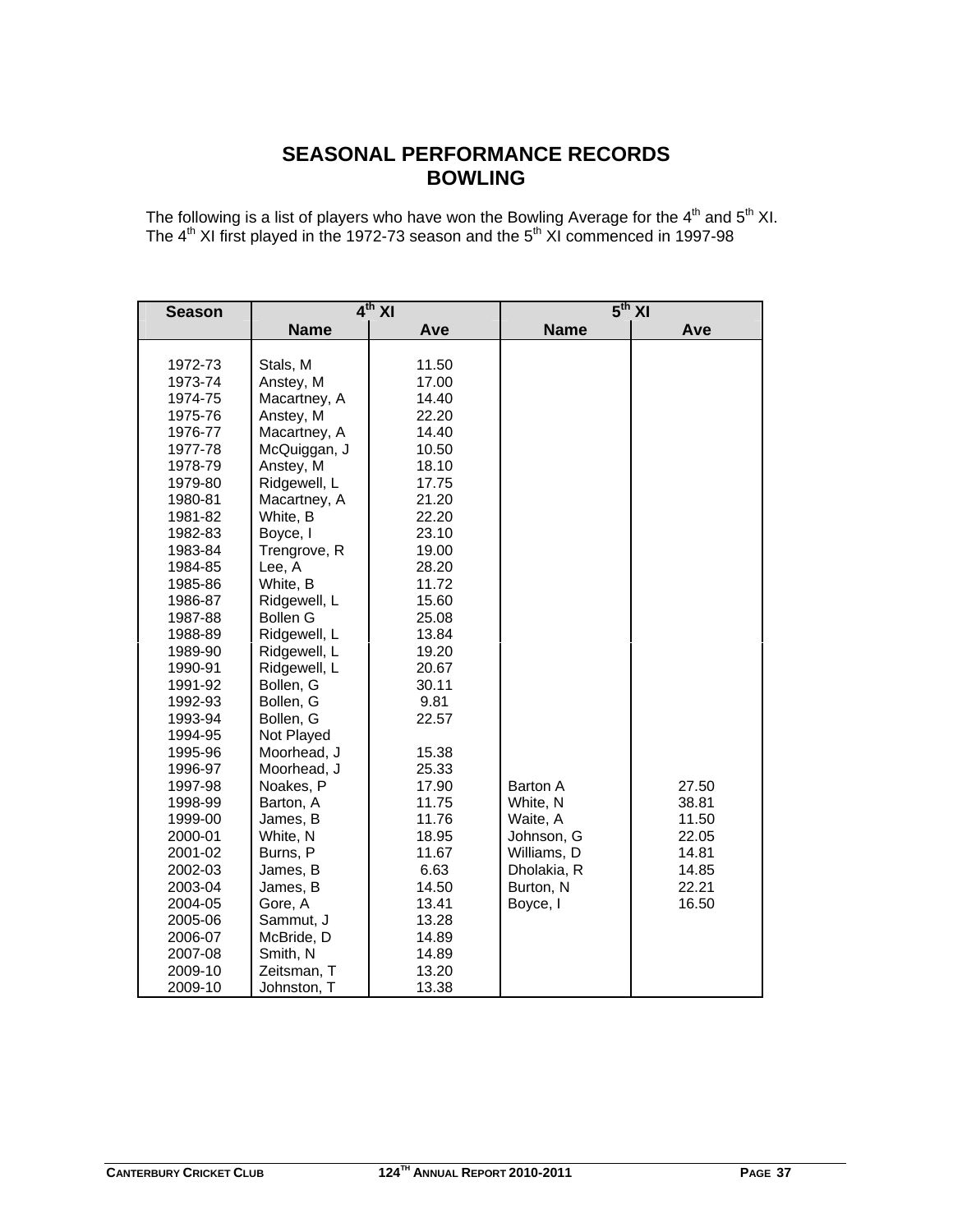#### **EASTERN CRICKET ASSOCIATION A.T. DUNSTAN SHIELD 2010-11**   $1^{\text{ST}}$  XI **SEASON FIXTURE**

| <b>RND</b>     | <b>Dates</b>           | <b>Home Team</b>                                                                                                                        |           | <b>Away Team</b>                                                                       | Venue                             |
|----------------|------------------------|-----------------------------------------------------------------------------------------------------------------------------------------|-----------|----------------------------------------------------------------------------------------|-----------------------------------|
| $\mathbf{1}$   | 2 Oct 10               | Canterbury<br>2/164 W Lawton 106* HM Ingham 25*                                                                                         |           | Glen Iris<br>def 6/163(cc) D Rajkumar 46* C Armstrong<br>45 G Stafford 33              | Canterbury<br>Sportsground        |
| 2              | 9 Oct 10               | Canterbury<br>141 P Turnbull 4/26                                                                                                       | def<br>by | St Kevins OC<br>8/171(cc) LJ Crawford 73 A Fernon<br>63 J Wilson 3/38                  | Canterbury<br>Sportsground        |
| 3              | 16 Oct 10<br>23 Oct 10 | <b>Richmond City</b><br>8/87(cc) MP Andrews 43* A Broadhurst<br>3/2                                                                     | def<br>by | Canterbury<br>6/89 W Lawton 32 P Kirkup 3/13                                           | KB Sporting Comp -<br>Loughnan Ov |
| 4              | 30 Oct 10<br>6 Nov 10  | Canterbury<br>119 L Gartner 4/34                                                                                                        | def<br>bv | Deepdene Bears<br>3/120 L Parsons 70                                                   | Canterbury<br>Sportsground        |
| 5              | 13 Nov 10<br>20 Nov 10 | Hawthorn<br>162 MB Tilley 44 W Lawton 5/27                                                                                              | def       | Canterbury<br>9/138 W Lawton 39 HM Ingham 29                                           | Rathmines Road<br>Reserve         |
| 6              | 27 Nov 10<br>4 Dec 10  | <b>Ashburton Willows</b>                                                                                                                |           | drew Canterbury                                                                        | <b>Ashburton Park</b>             |
| $\overline{7}$ | 11 Dec 10<br>18 Dec 10 | Canterbury<br>81 W Lawton 35 TJ Hargreaves 7/35<br>WK Liddle 3/34<br>and 179 W Pasque 63 L King<br>48 TJ Hargreaves 4/39 WK Liddle 3/56 | def<br>by | Mont Albert<br>4/383(dec) RC Ellis 157 TL Wright<br>102 TJ Hargreaves 47* TJ Baker 36  | Canterbury<br>Sportsground        |
| 8              | 8 Jan 11<br>15 Jan 11  | Canterbury<br>165 W Lawton 37 L King 34 H Galpin 6/12                                                                                   |           | drew Bulleen                                                                           | Canterbury<br>Sportsground        |
| q              | 22 Jan 11<br>29 Jan 11 | Mulgrave<br>$2/63$ (dec) B Aldons 28*                                                                                                   | def       | Canterbury<br>57 A Shaw 4/21 C Howell 3/10 J Crowden<br>3/12<br>and 4/113 W Lawton 37* | Mulgrave Reserve East<br>Oval     |
| 10             | 5 Feb 11<br>12 Feb 11  | Canterbury<br>152 AC Cumming 35 J Wilson 29 J Whiting<br>28                                                                             | def<br>by | <b>East Doncaster</b><br>5/153 PJ Thompson 72 MG Thompson<br>$34*$                     | Canterbury<br>Sportsground        |
| 11             | 19 Feb 11<br>26 Feb 11 | North Balwyn<br>4/182(dec) R Keogh 83* J Courtney<br>27* S Cope 27                                                                      |           | Canterbury<br>def 95 J Binney 6/38<br>and 6/139 J Wilson 66* R Keogh 5/31              | Macleay Park D S Bull<br>Oval     |
|                |                        |                                                                                                                                         |           |                                                                                        |                                   |

The qualification for this report is 25 runs, 3 wickets.

| Rank           | Team                     | P  | W <sub>2</sub> | W1                       | D                        | L1                      | L <sub>2</sub> | <b>WKTS</b><br><b>LOST</b> | <b>RUNS</b><br><b>FOR</b> | <b>WKTS</b><br><b>TAKEN</b> | <b>RUNS</b><br><b>AGST</b> | <b>Points</b> | %      |
|----------------|--------------------------|----|----------------|--------------------------|--------------------------|-------------------------|----------------|----------------------------|---------------------------|-----------------------------|----------------------------|---------------|--------|
| 1              | Mont Albert              | 11 | 1              | 5                        | 3                        |                         | $\Omega$       | 63                         | 1957                      | 79                          | 1182                       | 49            | 2.0762 |
| $\overline{2}$ | Glen Iris                | 11 | $\Omega$       |                          | $\mathfrak z$            | $\overline{\mathbf{c}}$ | 0              | 72                         | 1704                      | 82                          | 1564                       | 48            | 1.2408 |
| 3              | <b>Bulleen</b>           | 11 | 1              | 4                        | 3                        | 3                       | $\Omega$       | 66                         | 1194                      | 96                          | 1219                       | 43            | 1.4247 |
| 4              | <b>Ashburton Willows</b> | 11 | $\Omega$       | 5                        | 4                        | 2                       | $\Omega$       | 52                         | 1255                      | 71                          | 1481                       | 42            | 1.1570 |
| 5              | East Doncaster           | 11 | $\Omega$       | 4                        | 4                        | 3                       | 0              | 68                         | 1369                      | 75                          | 1563                       | 36            | 0.9660 |
| 6              | Mulgrave                 | 11 | $\Omega$       | 4                        | 3                        | 4                       | $\Omega$       | 60                         | 1282                      | 60                          | 1143                       | 33            | 1.1216 |
| $\overline{7}$ | Hawthorn                 | 11 | $\Omega$       | 4                        | 3                        | 4                       | $\Omega$       | 79                         | 1631                      | 62                          | 1505                       | 33            | 0.8505 |
| 8              | Deepdene Bears           | 11 | $\Omega$       | 3                        | 4                        | 4                       | $\Omega$       | 56                         | 1157                      | 66                          | 1474                       | 30            | 0.9251 |
| 9              | St Kevins OC             | 11 | $\Omega$       | 3                        | 3                        | 5                       | $\Omega$       | 77                         | 1317                      | 59                          | 1168                       | 27            | 0.8640 |
| 10             | <b>Richmond City</b>     | 11 | $\Omega$       | 3                        | $\overline{\phantom{a}}$ | 6                       | $\Omega$       | 76                         | 1116                      | 75                          | 1450                       | 24            | 0.7595 |
| 11             | North Balwyn             | 11 | $\Omega$       | $\overline{2}$           | 3                        | 5                       | 1              | 80                         | 1211                      | 81                          | 1592                       | 21            | 0.7702 |
| 12             | Canterbury               | 11 | $\Omega$       | $\overline{\phantom{a}}$ | $\overline{2}$           | 6                       | 1              | 107                        | 1632                      | 50                          | 1484                       | 18            | 0.5139 |

#### **PREMIERS - ASHBURTON WILLOWS**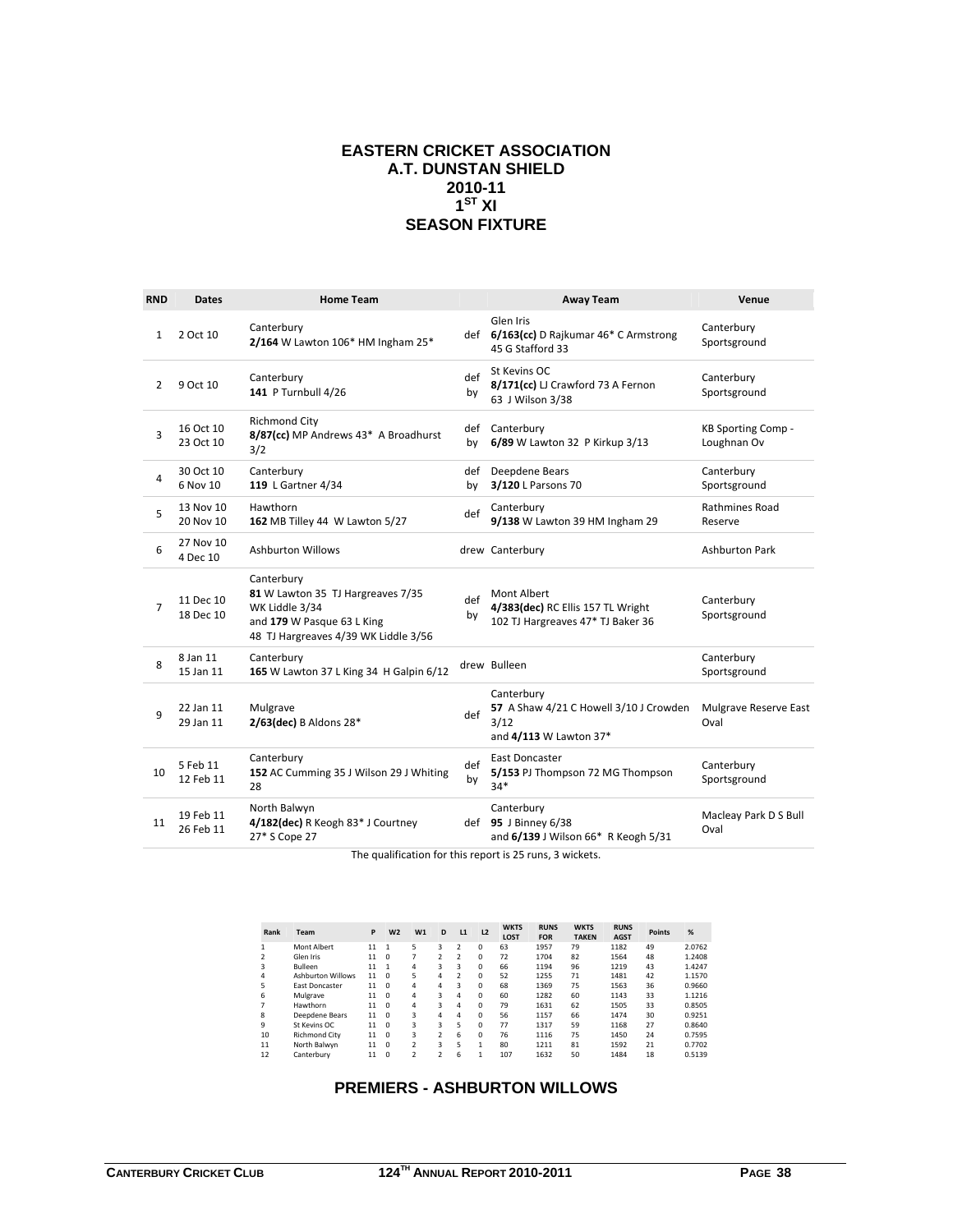## **EASTERN CRICKET ASSOCIATION A.T. DUNSTAN SHIELD 2010-11**   $1^{\text{ST}}$  XI

# **BATTING**

| Player             | <b>MAT</b>     | <b>INN</b>     | <b>NO</b>      | <b>100s</b>  | <b>50s</b>   | <b>Os</b>      | <b>HS</b>      | <b>RUNS</b> | AVE.  |
|--------------------|----------------|----------------|----------------|--------------|--------------|----------------|----------------|-------------|-------|
| Lawton, William    | 10             | 13             | $\overline{2}$ | $\mathbf{1}$ | $\Omega$     | $\overline{2}$ | 106*           | 331         | 30.09 |
| Wilson, Jonathon   | 9              | 11             | 1              | 0            | $\mathbf{1}$ | 2              | 66*            | 179         | 17.90 |
| Pasque, Warren     | 10             | 12             | 3              | 0            | $\mathbf{1}$ | $\mathbf{1}$   | 63             | 167         | 18.56 |
| Whiting, Jim       | 8              | 10             | 0              | 0            | 0            | $\overline{2}$ | 28             | 120         | 12.00 |
| King, Levi         | 6              | $\overline{7}$ | 0              | 0            | 0            | $\overline{2}$ | 48             | 110         | 15.71 |
| Ingham, Hugh M     | 5              | 6              | 1              | 0            | $\Omega$     | $\Omega$       | 29             | 97          | 19.40 |
| Findlay, Stuart    | 10             | 11             | 2              | 0            | 0            | $\Omega$       | $22*$          | 80          | 8.89  |
| Pattinson, Adrian  | 9              | 9              | 1              | 0            | 0            | $\mathbf{1}$   | 21             | 77          | 9.63  |
| McCarthy, Grant    | 4              | 5              | $\mathbf{1}$   | $\Omega$     | $\Omega$     | $\Omega$       | 21             | 73          | 18.25 |
| Crook, Josh        | 5              | $\overline{7}$ | $\Omega$       | $\Omega$     | $\Omega$     | $\overline{2}$ | 23             | 68          | 9.71  |
| Thomson, Damian    | 9              | 9              | 3              | 0            | 0            | $\overline{2}$ | 15             | 40          | 6.67  |
| Heffernan, Andrew  | 3              | $\overline{4}$ | $\mathbf{1}$   | 0            | 0            | $\mathbf{1}$   | 22             | 38          | 12.67 |
| Cumming, Andrew C  | $\mathbf{1}$   | $\mathbf{1}$   | 0              | 0            | 0            | $\Omega$       | 35             | 35          | 35.00 |
| Broadhurst, Ashton | $\overline{7}$ | 6              | $\mathbf{1}$   | 0            | 0            | $\overline{2}$ | 17             | 26          | 5.20  |
| Allen, Chris       | 3              | 3              | 1              | 0            | $\Omega$     | $\mathbf{1}$   | $\overline{7}$ | 13          | 6.50  |
| McElroy, Andrew R  | $\mathbf{1}$   | $\mathbf{1}$   | 0              | 0            | 0            | $\Omega$       | 9              | 9           | 9.00  |
| Gates, David       | 5              | 5              | 0              | $\Omega$     | $\Omega$     | $\mathbf{1}$   | $\overline{2}$ | 6           | 1.20  |
| Boyd, Jonathon W   | $\mathbf{1}$   | $\overline{2}$ | $\mathbf{1}$   | 0            | 0            | $\mathbf{1}$   | $0*$           | $\mathbf 0$ | 0.00  |
| Hickie, Justin T   | $\mathbf{1}$   | 1              | $\mathbf{1}$   | 0            | 0            | $\Omega$       | $0*$           | 0           | NA    |
| Sitlington, Brad D | 3              | $\overline{2}$ | 0              | 0            | 0            | $\overline{2}$ | $\mathbf 0$    | $\mathbf 0$ | 0.00  |

| Player             | <b>MAT</b>     | ₫    | $M$            | R   | W              | 5Wi          | <b>BBI</b> | AVE.      | STR.      | ECN. |
|--------------------|----------------|------|----------------|-----|----------------|--------------|------------|-----------|-----------|------|
| Lawton, William    | 10             | 80.2 | 10             | 300 | 10             | $\mathbf{1}$ | 5/27       | 30.00     | 48.20     | 3.73 |
| Pattinson, Adrian  | 9              | 67   | 9              | 243 | 9              | 0            | 2/13       | 27.00     | 44.67     | 3.63 |
| Thomson, Damian    | 9              | 53.5 | 16             | 201 | 8              | 0            | 2/15       | 25.13     | 40.38     | 3.73 |
| Wilson, Jonathon   | 9              | 27   | $\Omega$       | 138 | 6              | 0            | 3/38       | 23.00     | 27.00     | 5.11 |
| Broadhurst, Ashton | $\overline{7}$ | 41   | 13             | 113 | 5              | $\Omega$     | 3/2        | 22.60     | 49.20     | 2.76 |
| Heffernan, Andrew  | 3              | 5    | $\Omega$       | 48  | 3              | 0            | 2/41       | 16.00     | 10.00     | 9.60 |
| Boyd, Jonathon W   | $\mathbf{1}$   | 6    | $\mathbf{1}$   | 27  | $\overline{2}$ | $\Omega$     | 2/27       | 13.50     | 18.00     | 4.50 |
| Sitlington, Brad D | 3              | 3    | $\Omega$       | 17  | $\mathbf{1}$   | 0            | 1/10       | 17.00     | 18.00     | 5.67 |
| Ingham, Hugh M     | 5              | 21   | $\overline{2}$ | 88  | $\mathbf{1}$   | 0            | 1/22       | 88.00     | 126.00    | 4.19 |
| Allen, Chris       | 3              | 23   | $\overline{2}$ | 99  | $\mathbf{1}$   | $\Omega$     | 1/22       | 99.00     | 138.00    | 4.30 |
| Gates, David       | 5              | 27   | $\mathbf{1}$   | 133 | $\mathbf{1}$   | 0            | 1/45       | 133.00    | 162.00    | 4.93 |
| Hickie, Justin T   | $\mathbf{1}$   | 6    | $\Omega$       | 19  | 0              | $\Omega$     | 0/19       | <b>NA</b> | <b>NA</b> | 3.17 |
| McElroy, Andrew R  | $\mathbf{1}$   | 7.3  | $\overline{2}$ | 25  | 0              | 0            | 0/25       | NA        | <b>NA</b> | 3.33 |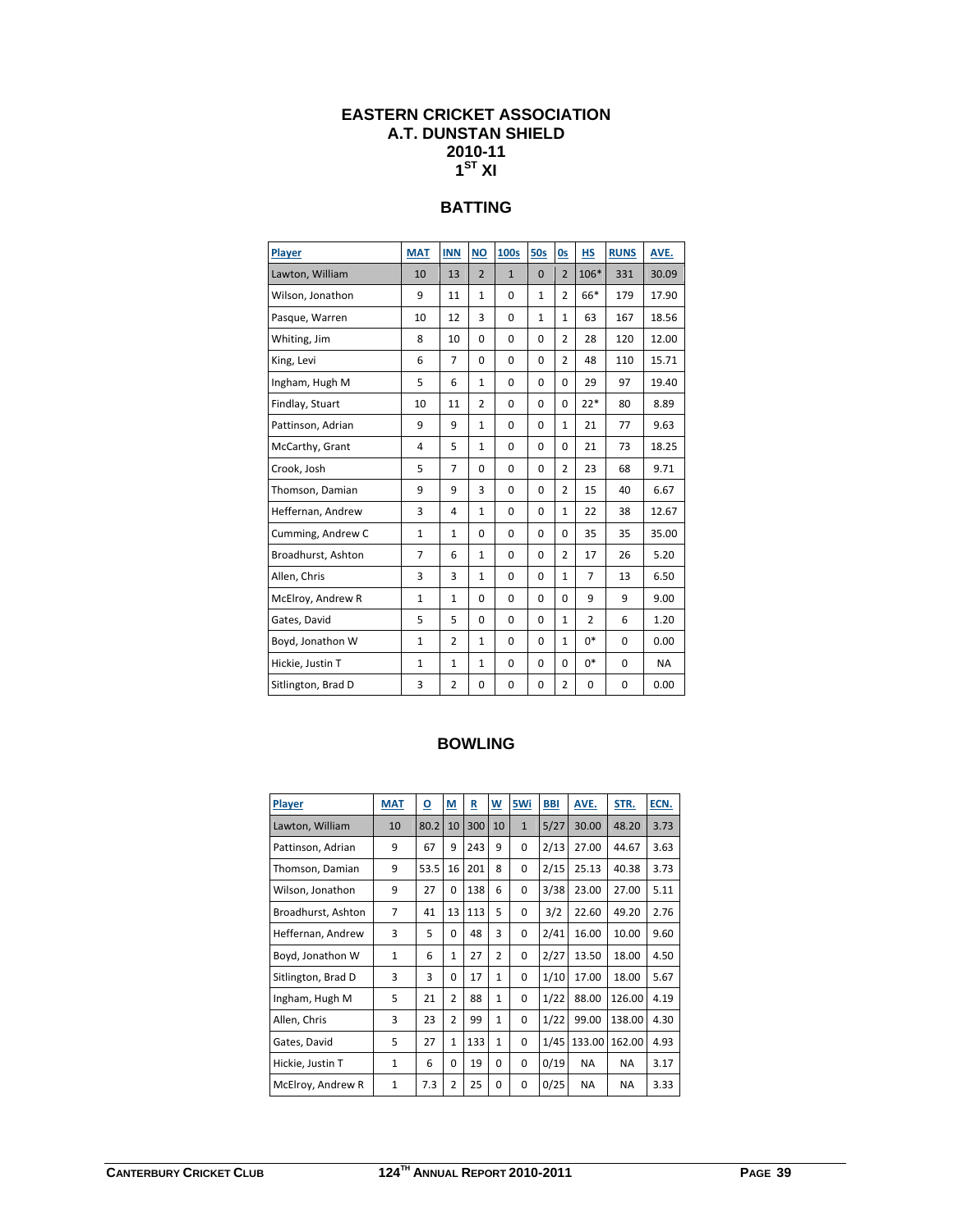#### **EASTERN CRICKET ASSOCIATION A.T. DUNSTAN SHIELD 2010-11 1ST XI BATTING PARTNERSHIPS**

| <b>WICKET</b> | <b>RUNS</b> | <b>BATSMEN</b>                | <b>ROUND</b> | <b>INN</b> | <b>OPPONENT</b>      |
|---------------|-------------|-------------------------------|--------------|------------|----------------------|
|               |             |                               |              |            |                      |
|               | 59          | Jim Whiting – Will Lawton     | 3            |            | <b>Richmond City</b> |
| 2             | 36          | Will Lawton - Jon Wilson      |              |            | Glen Iris            |
| 3             | 96          | Will Lawton - Hugh Ingham     |              |            | Glen Iris            |
| 4             | 42          | Jon Wilson - Will Lawton      | 9            | 2          | Mulgrave             |
| 5             | 48          | Jon Wilson - Adrian Pattinson | 11           |            | Hawthorn             |
| 6             | 30          | Will Lawton – Josh Crook      | 5            |            | Hawthorn             |
| 7             |             | No Qualifiers                 |              |            |                      |
| 8             |             | No Qualifiers                 |              |            |                      |
| 9             |             | No Qualifiers                 | 3            |            | North Balwyn         |
| 10            | 38          | <b>Ashton Broadhurst</b>      |              |            | Deepdene Bears       |

# **RECORD BATTING PARTNERSHIPS**

| <b>WICKET</b>  | <b>RUNS</b> | <b>BATSMEN</b>                             | <b>SEASON</b> | <b>OPPONENT</b> |
|----------------|-------------|--------------------------------------------|---------------|-----------------|
|                |             |                                            |               |                 |
|                | 189         | A. Sharpe (64) – G. Powick (117)           | 2002-03       | Mont Albert     |
| $\overline{2}$ | 224         | J. White (98) – G. Powick (131)            | 2001-02       | Hawthorn        |
| 3              | 141         | S. Gardiner (77) – M. Maguire (66)         | 1976-77       | Malvern         |
|                | 141         | A. Powick (99) – J. Bate (54)              | 1990-91       | Hawthorn        |
| 4              | 137         | M. Maguire (113) - J. Bate (55)            | 1977-78       | Ashburton       |
|                | 137         | D Everard $(86)$ – M Alexeff $(45)$        | 1983-84       | Donvale         |
| 5              | 160         | J. White (105) - A. Mills (64*)            | 2009-10       | Old Carey       |
| 6              | 106         | M. Hawking (47) - I. Coles (103)           | 1975-76       | Deepdene        |
| $\overline{7}$ | 152         | D. Everard $(130^*)$ – A. Sambell $(80)$   | 1975-76       | <b>Burwood</b>  |
| 8              | $122*$      | J. Segar $(67^*)$ – P. Mirkovic $(50^*)$   | 1999-00       | Donvale         |
| 9              | $174*$      | A. Sambell $(71^*)$ – M. Hawking $(102^*)$ | 1977-78       | Ashburton       |
| 10             | $85*$       | S. Bates (57*) - B. O'Brien (24*)          | 1971-72       | Deepdene        |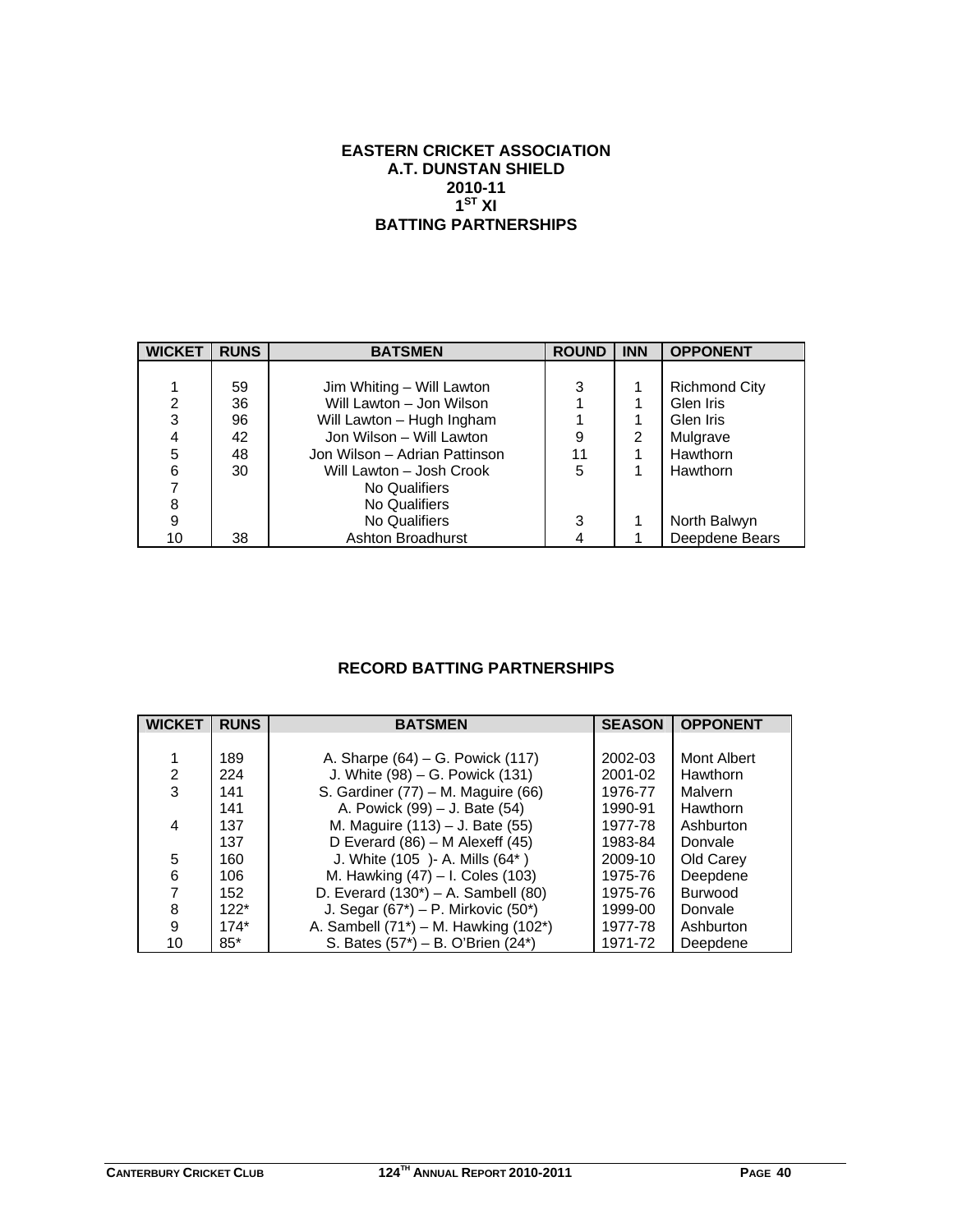#### **EASTERN CRICKET ASSOCIATION G. ARMSTRONG SHIELD 2010-11**   $2^{nd}$  XI **SEASON FIXTURE**

| <b>RND</b>     | <b>Dates</b>           | <b>Home Team</b>                                                                                                                        |           | <b>Away Team</b>                                                                       | Venue                             |
|----------------|------------------------|-----------------------------------------------------------------------------------------------------------------------------------------|-----------|----------------------------------------------------------------------------------------|-----------------------------------|
| $\mathbf{1}$   | 2 Oct 10               | Canterbury<br>2/164 W Lawton 106* HM Ingham 25*                                                                                         |           | Glen Iris<br>def 6/163(cc) D Rajkumar 46* C Armstrong<br>45 G Stafford 33              | Canterbury<br>Sportsground        |
| 2              | 9 Oct 10               | Canterbury<br>141 P Turnbull 4/26                                                                                                       | def<br>by | St Kevins OC<br>8/171(cc) LJ Crawford 73 A Fernon<br>63 J Wilson 3/38                  | Canterbury<br>Sportsground        |
| 3              | 16 Oct 10<br>23 Oct 10 | <b>Richmond City</b><br>8/87(cc) MP Andrews 43* A Broadhurst<br>3/2                                                                     | def<br>by | Canterbury<br>6/89 W Lawton 32 P Kirkup 3/13                                           | KB Sporting Comp -<br>Loughnan Ov |
| 4              | 30 Oct 10<br>6 Nov 10  | Canterbury<br>119 L Gartner 4/34                                                                                                        | def<br>bv | Deepdene Bears<br>3/120 L Parsons 70                                                   | Canterbury<br>Sportsground        |
| 5              | 13 Nov 10<br>20 Nov 10 | Hawthorn<br>162 MB Tilley 44 W Lawton 5/27                                                                                              | def       | Canterbury<br>9/138 W Lawton 39 HM Ingham 29                                           | <b>Rathmines Road</b><br>Reserve  |
| 6              | 27 Nov 10<br>4 Dec 10  | <b>Ashburton Willows</b>                                                                                                                |           | drew Canterbury                                                                        | <b>Ashburton Park</b>             |
| $\overline{7}$ | 11 Dec 10<br>18 Dec 10 | Canterbury<br>81 W Lawton 35 TJ Hargreaves 7/35<br>WK Liddle 3/34<br>and 179 W Pasque 63 L King<br>48 TJ Hargreaves 4/39 WK Liddle 3/56 | def<br>by | Mont Albert<br>4/383(dec) RC Ellis 157 TL Wright<br>102 TJ Hargreaves 47* TJ Baker 36  | Canterbury<br>Sportsground        |
| 8              | 8 Jan 11<br>15 Jan 11  | Canterbury<br>165 W Lawton 37 L King 34 H Galpin 6/12                                                                                   |           | drew Bulleen                                                                           | Canterbury<br>Sportsground        |
| q              | 22 Jan 11<br>29 Jan 11 | Mulgrave<br>$2/63$ (dec) B Aldons 28*                                                                                                   | def       | Canterbury<br>57 A Shaw 4/21 C Howell 3/10 J Crowden<br>3/12<br>and 4/113 W Lawton 37* | Mulgrave Reserve East<br>Oval     |
| 10             | 5 Feb 11<br>12 Feb 11  | Canterbury<br>152 AC Cumming 35 J Wilson 29 J Whiting<br>28                                                                             | def<br>by | East Doncaster<br>5/153 PJ Thompson 72 MG Thompson<br>$34*$                            | Canterbury<br>Sportsground        |
| 11             | 19 Feb 11<br>26 Feb 11 | North Balwyn<br>4/182(dec) R Keogh 83* J Courtney<br>27* S Cope 27                                                                      |           | Canterbury<br>def $95$ J Binney $6/38$<br>and 6/139 J Wilson 66* R Keogh 5/31          | Macleay Park D S Bull<br>Oval     |

The qualification for this report is 25 runs, 3 wickets.

| Rank          | Team                 | P               | W <sub>2</sub> | W1                       | D  | L1       | L2       | <b>WKTS</b><br><b>LOST</b> | <b>RUNS</b><br><b>FOR</b> | <b>WKTS</b><br><b>TAKEN</b> | <b>RUNS</b><br><b>AGST</b> | <b>Points</b> | %      |
|---------------|----------------------|-----------------|----------------|--------------------------|----|----------|----------|----------------------------|---------------------------|-----------------------------|----------------------------|---------------|--------|
| 1             | North Balwyn         | 11              | $\mathbf 0$    | 7                        | 4  | $\Omega$ | $\Omega$ | 54                         | 1369                      | 86                          | 1527                       | 54            | 1.4278 |
| $\mathfrak z$ | Donvale              | 11              | $\Omega$       | 5                        | 5  | 1        | $\Omega$ | 61                         | 1286                      | 67                          | 1009                       | 45            | 1.3999 |
| 3             | Marcellin OC         | 11 0            |                | 5                        | 5  | 1        | $\Omega$ | 48                         | 1129                      | 57                          | 1009                       | 45            | 1.3287 |
| 4             | Mont Albert          | 11              | $\overline{0}$ | 5                        | 3  | 3        | $\Omega$ | 68                         | 1460                      | 64                          | 1469                       | 39            | 0.9354 |
| 5             | <b>Boronia</b>       | 11              | $\overline{1}$ | 3                        | 3  | 4        | $\Omega$ | 75                         | 1579                      | 80                          | 1296                       | 37            | 1.2996 |
| 6             | Surrey Hills         | 11 0            |                | 4                        | 3  | 4        | $\Omega$ | 68                         | 1542                      | 69                          | 1239                       | 33            | 1.2629 |
|               | Canterbury           | 11 0            |                | $\mathfrak{p}$           | 6  | 3        | $\Omega$ | 40                         | 1074                      | 68                          | 1580                       | 30            | 1.1556 |
| 8             | <b>Richmond City</b> | 11 0            |                | 3                        | 4  | 4        | $\Omega$ | 67                         | 982                       | 61                          | 1159                       | 30            | 0.7714 |
| 9             | Deepdene Bears11 0   |                 |                | $\overline{2}$           | 4  | 5        | $\Omega$ | 73                         | 1442                      | 50                          | 1269                       | 24            | 0.7783 |
| 10            | St Barnabas          | 11 <sub>0</sub> |                | $\overline{\phantom{a}}$ | 4  | 5        | $\Omega$ | 71                         | 989                       | 52                          | 1120                       | 24            | 0.6467 |
| 11            | East Doncaster 11 0  |                 |                | 1                        | 6  | 3        | 1        | 66                         | 784                       | 55                          | 1055                       | 24            | 0.6193 |
| 12            | Ashwood              | 11              | $\Omega$       | 1                        | s. | 7        | $\Omega$ | 86                         | 1288                      | 68                          | 1192                       | 15            | 0.8544 |

# **PREMIERS - NORTH BALWYN**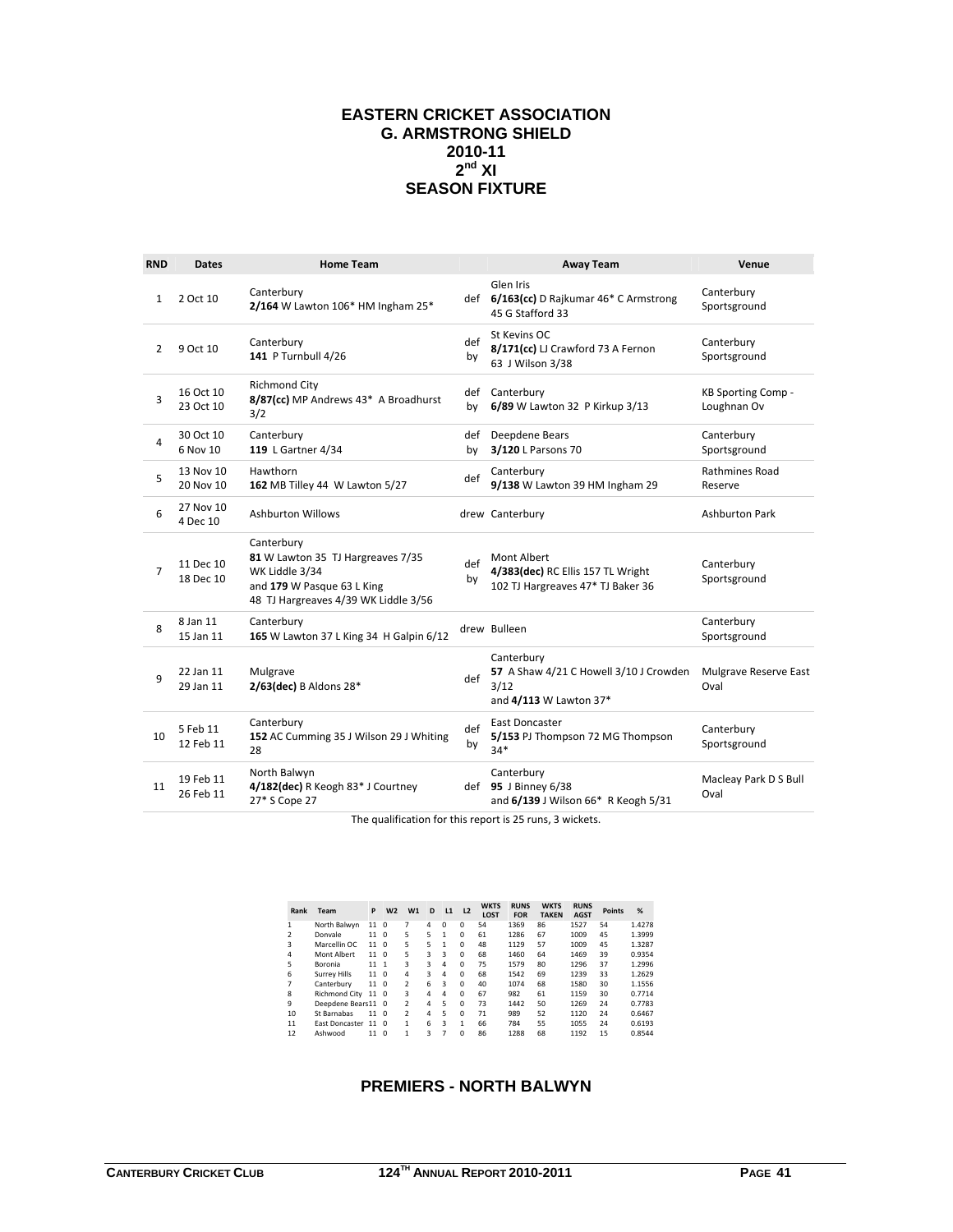#### **EASTERN CRICKET ASSOCIATION G. ARMSTRONG SHIELD 2010-11 2nd XI**

# **BATTING**

| Player              | <b>Inn</b>     | <b>NO</b>      | HS           | <b>Runs</b>  | Ave       |
|---------------------|----------------|----------------|--------------|--------------|-----------|
| Cumming, Andrew     | 6              |                | 157          | 319          | 53.2      |
| James, Scott        | 5              | $\mathbf{1}$   | 67           | 179          | 44.8      |
| Ball, David         | 5              | $\mathbf{1}$   | $36*$        | 122          | 30.5      |
| McIlroy, Andrew     | 2              |                | 28           | 50           | 25.0      |
| Clementson, Patrick | 3              |                | 45           | 68           | 22.7      |
| Cowan, Kieran       | 3              |                | 34           | 56           | 18.7      |
| Dickens, Rhian      | 4              |                | 43           | 63           | 15.8      |
| Holmes, Louis       | 3              |                | 29           | 39           | 13.0      |
| Kennedy, Kevin      | $\mathbf{1}$   |                | 11           | 11           | 11.0      |
| Sitlington, Bradley | 3              |                | 25           | 29           | 9.7       |
| Gates, David        | $\mathbf{1}$   |                | 4            | 4            | 4.0       |
| Smith, James        | $\overline{2}$ |                | 4            | 6            | 3.0       |
| Grant, Darcy        | 5              | $\overline{2}$ | 4            | 7            | 2.3       |
| Leaver, Tom         | $\mathbf{1}$   |                | $\mathbf{1}$ | $\mathbf{1}$ | 1.0       |
| James, Ben          | 2              | 2              | 18           | 19           | ΝA        |
| Boyd, John          | $\overline{2}$ | $\overline{2}$ | 7            | 7            | <b>NA</b> |

| Player              | Match | O    | R   | W              | BBI  | AVE. |
|---------------------|-------|------|-----|----------------|------|------|
| Grant, Darcy        | 5     | 57.0 | 255 | 6              | 2/68 | 42.5 |
| Clementson, Patrick | 6     | 55.1 | 198 | 8              | 2/16 | 24.8 |
| Smith, James        | 6     | 54.0 | 160 | 6              | 3/46 | 26.7 |
| Holmes, Louis       | 6     | 52.2 | 186 | 8              | 3/59 | 23.3 |
| James, Ben          | 6     | 47.0 | 136 | 8              | 2/5  | 17.0 |
| Sitlington, Bradley | 5     | 46.0 | 177 | 7              | 3/32 | 25.3 |
| Gates, David        | 4     | 39.0 | 118 | 7              | 3/45 | 16.9 |
| Boyd, John          | 2     | 24.0 | 60  | 2              | 2/48 | 30.0 |
| McIllroy, Andrew    | 2     | 20.0 | 60  | 3              | 2/24 | 20.0 |
| Cowan, Kieran       | 2     | 19.1 | 62  | 3              | 2/10 | 20.7 |
| Allen, Chris        | 1     | 5.0  | 19  | 1              | 1/19 | 19.0 |
| Leaver, Tom         | 1     | 5.0  | 43  | 1              | 1/43 | 43.0 |
| Gore, Alistair      | 1     | 2.0  | 2   | $\overline{2}$ | 2/2  | 1.0  |
| Cunningham, Chris   | 1     | 2.0  | 9   | $\mathbf{1}$   | 1/9  | 9.0  |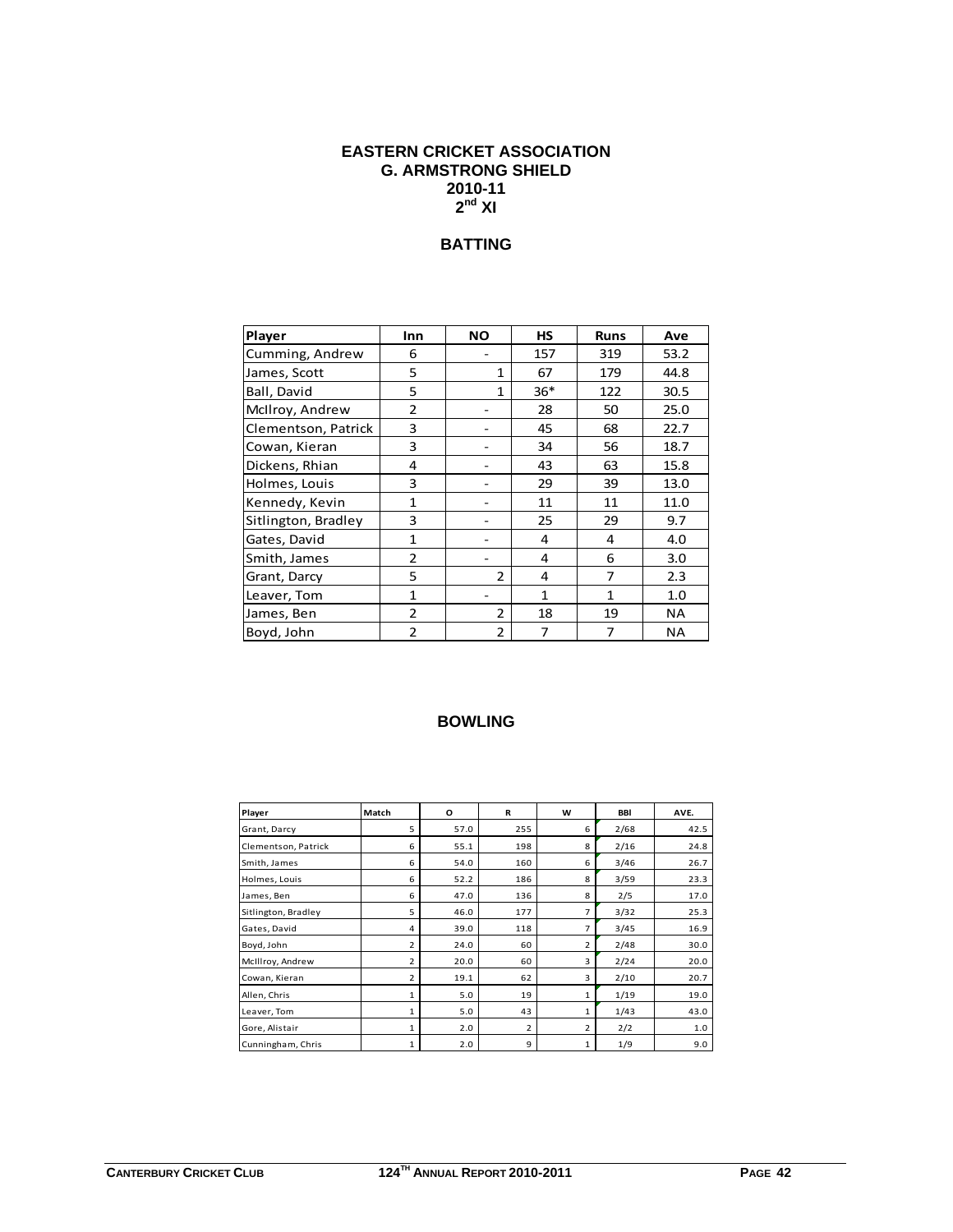#### **EASTERN CRICKET ASSOCIATION G. ARMSTRONG SHIELD 2010-11**   $2^{nd}$  XI

## **BATTING PARTNERSHIPS**

| <b>WICKET</b> | <b>RUNS</b> | <b>BATSMEN</b>                 | <b>ROUND</b> | <b>INN</b> | <b>OPPONENT</b>           |
|---------------|-------------|--------------------------------|--------------|------------|---------------------------|
|               |             |                                |              |            |                           |
|               |             | No Qualifiers                  |              |            |                           |
| $\frac{2}{3}$ | 68          | Kevin Kennedy - Brad Lynch     | 4            | 4          | <b>Tooronga Districts</b> |
|               | 49          | Brad Lynch - Sam Warner        | 4            | 4          | <b>Tooronga Districts</b> |
|               | 49          | Sam Warner - Scott James       | 11           | 1          | Boronia                   |
| 4             | 44          | Brad Lynch - David McBride     | 4            | 4          | <b>Tooronga Districts</b> |
| 5             |             | No Qualifiers                  |              |            |                           |
| 6             |             | No Qualifiers                  |              |            |                           |
|               |             | No Qualifiers                  |              |            |                           |
| 8             | 30          | Damian Thomson - Justin Hickie | 11           | 1          | Boronia                   |
| 9             |             | No Qualifiers                  |              |            |                           |
| 10            |             | No Qualifiers                  |              |            |                           |

## **RECORD BATTING PARTNERSHIPS**

| <b>WICKET</b> | <b>RUNS</b> | <b>BATSMEN</b>                              | <b>SEASON</b> | <b>OPPONENT</b>          |
|---------------|-------------|---------------------------------------------|---------------|--------------------------|
|               |             |                                             |               |                          |
|               | 207         | J. Whiting $(93) - J$ . Greenwood $(109)$   | 2007-08 SF    | <b>Burwood</b>           |
| 2             | 148         | V. McCarthy $(86)$ – P. Trengrove $(81)$    | 1968-69       | Old Carey                |
| 3             | 171         | G. Thomson (93) - J. Connelly (67)          | 1986-87       | <b>Kew Footballers</b>   |
| 4             | $222*$      | M. Archibald (75*) – J. Bate (139*)         | 1976-77       | Deepdene                 |
| 5             | $181*$      | I Calvert $(94^*)$ – D. Gillard $(86^*)$    | 1983-84       | <b>Surrey Hills</b>      |
| 6             | $132*$      | G. Sanguineti (160*) - J. Weatherhead (52*) | 2007-08 GF    | Ashwood                  |
|               | 115         | D. Everard $(150)$ – S.McDonell $(47)$      | 1977-78       | <b>Burwood</b>           |
| 8             | 112         | P. Knights $(66) - A$ . Sambell $(132)$     | 1976-77       | Ashburton                |
| 9             | 124         | I. McKenzie $(71)$ – R. Emsley $(62)$       | 1981-82       | <b>Bayswater</b>         |
| 10            | 72          | B. Lumb (38) - B. Harrison (38*)            | 1999-00       | <b>Tooronga District</b> |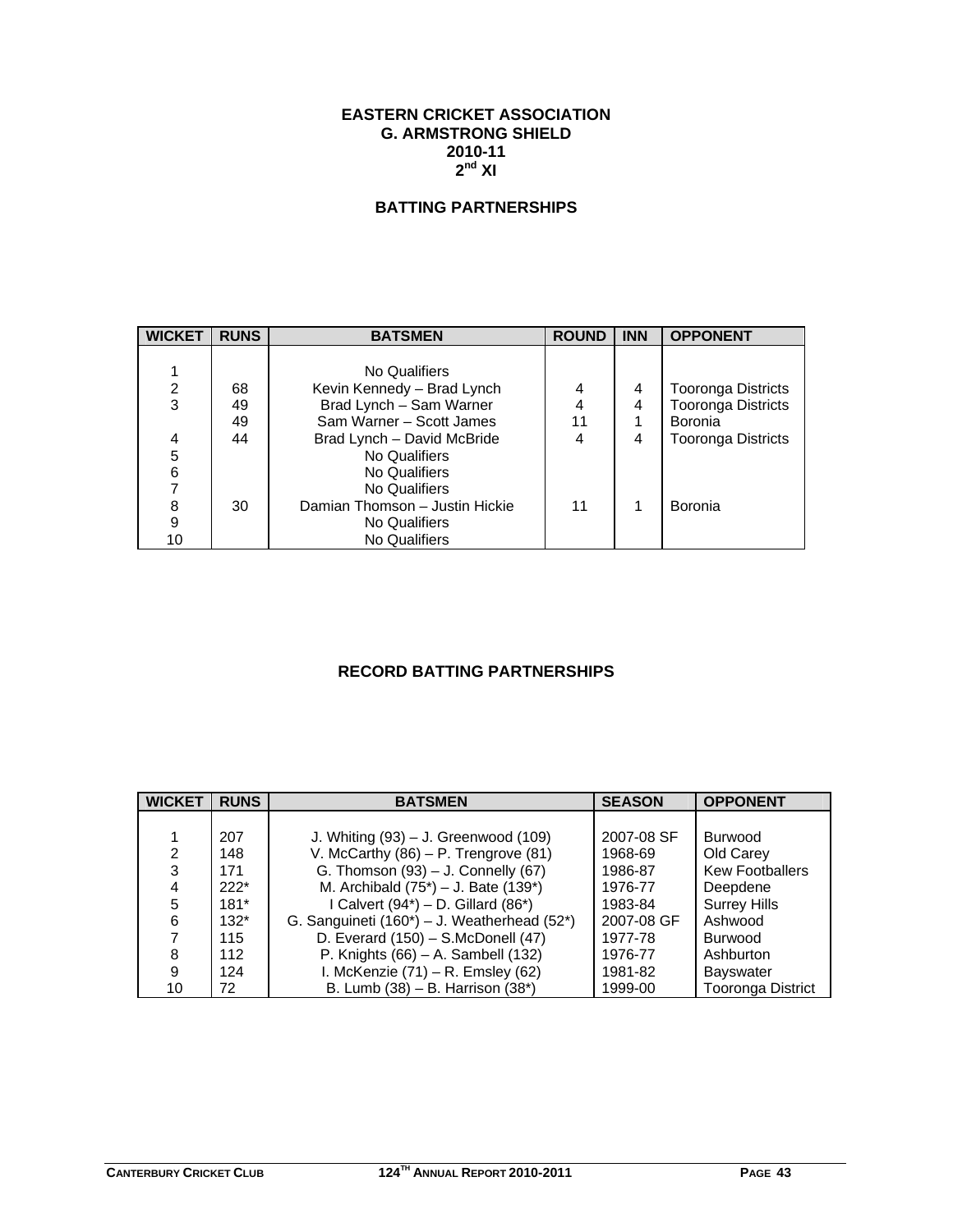#### **MERCANTILE CRICKET ASSOCIATION DON McDONALD SHIELD 2010-11**   $3^{rd}$  XI **SEASON FIXTURE**

| <b>RND</b> | Dates                  | <b>Home Team</b>                                                                                              |           | <b>Away Team</b>                                                                                         | Venue                              |
|------------|------------------------|---------------------------------------------------------------------------------------------------------------|-----------|----------------------------------------------------------------------------------------------------------|------------------------------------|
| 1          | 3 Oct 10               | Canterbury                                                                                                    |           | drew Emmanuel Sth Oakleigh                                                                               | Canterbury Sports<br>Ground        |
| 2          | 10 Oct 10              | Canterbury                                                                                                    |           | drew Malvern                                                                                             | <b>Canterbury Sports</b><br>Ground |
| 3          | 17 Oct 10              | Canterbury                                                                                                    |           | drew East Malvern                                                                                        | Canterbury Sports<br>Ground        |
| 3          | 24 Oct 10              | East Malvern<br>7/195(cc) G Comninos 82 A Bearman<br>30 MM Thomas 4/24                                        |           | Canterbury<br>def 142 JW Boyd 35 MJ Richmond 27 M Gillard 4/10 Waverley Oval<br>J Land 3/23              |                                    |
| 4          | 7 Nov 10               | Indigos<br>159 R Sharma 45 S Chavan 42 RA Voleti 29 J Elton<br>4/37                                           | def       | Canterbury<br>9/156(cc) S Warner 37*                                                                     | Straw Field 2                      |
| 5          | 14 Nov 10              | Canterbury                                                                                                    |           | drew Coles Sharks                                                                                        | Canterbury Sports<br>Ground        |
| 5          | 21 Nov 10              | Canterbury<br>150 K Kennedy 36 JT Hickie 31 A Pearson<br>28 mehta 4/19 B McLean 3/24                          | def<br>by | <b>Coles Sharks</b><br>182 B McLean 77 J Rainey 29 T Johnston 4/33<br>C Wigan 4/46                       | Canterbury Sports<br>Ground        |
| 6          | 5 Dec 10               | Canterbury<br>9/165(cc) C Cunningham 32 K Kennedy 31 A Gore<br>26 N Sargent 3/33                              | def       | Glen Iris<br>133 S Williams 37 J Elton 3/19                                                              | <b>Brens Oval</b>                  |
| 7          | 11 Dec 10<br>18 Dec 10 | Canterbury<br>159 M Stafford 52 BD Sitlington 41 K Kennedy<br>37 W Hone 5/16<br>and $6/94$ (dec) A Gore $41*$ | def       | South Yarra<br>68 N Dawson 39* T Leaver 5/14 A Gore 4/49<br>and 5/99 N Dawson 28 D Hill 25* L Prior 3/38 | Fawkner Park 2                     |
| 8          | 9 Jan 11               | Canterbury<br>215 S Cunningham 58 K Kennedy 51 AC Cumming<br>27 S Graham 3/35                                 | bv        | def East Malvern<br>8/276(cc) L Stubbs 142 N Jeffery 40 J Elton 3/33 Ground                              | Canterbury Sports                  |
| 9          | 16 Jan 11              | Malvern                                                                                                       |           | drew Canterbury                                                                                          | <b>Robert Menzies</b><br>Reserve   |
| 10         | 23 Jan 11              | Canterbury<br>155 K Sarianidis 4/22                                                                           | def       | Coles Sharks<br>98 A Gore 3/12 JT Hickie 3/22                                                            | Canterbury Sports<br>Ground        |
| 10         | 30 Jan 11              | <b>Coles Sharks</b><br>6/157(cc) PA Critchley 36 DJ McNamara<br>31 K Sarianidis 27* C Mitchell 26 A Gore 3/56 | def       | Canterbury<br>8/146(cc) A Gore 46 DJ McNamara 4/30                                                       | Righetti Oval                      |
| 11         | 12 Feb 11              | South Yarra<br>94 C Cunningham 3/12                                                                           | tied      | Canterbury<br>94 W Hone 3/11 GK Patience 3/13                                                            | Como Park West                     |
| 12         | 20 Feb 11<br>27 Feb 11 | Glen Iris<br>170 N Jane 52 B Thomas 26* JT Hickie 3/19<br>K Cowan 3/26                                        | drew      | Canterbury<br>3/22                                                                                       | Eric Raven Reserve                 |
| 13         | 6 Mar 11               | <b>Emmanuel Sth Oakleigh</b><br>113 N Kennett 26 JT Hickie 3/25                                               | def<br>by | Canterbury<br>7/217(cc) A Gore 39* J Whiting 31 RJ Williams<br>29 A Maiyah 26 S Hassan 3/32              | <b>Scammell Reserve</b>            |

The qualification for this report is 25 runs, 3 wickets.

| Rank | Team                      | Р               | W <sub>2</sub> | W <sub>1</sub> | D | L <sub>1</sub> | L <sub>2</sub> | <b>WKTS</b><br>LOST | <b>RUNS</b><br><b>FOR</b> | <b>WKTS</b><br><b>TAKEN</b> | <b>RUNS</b><br><b>AGST</b> | <b>Points</b> | %      |
|------|---------------------------|-----------------|----------------|----------------|---|----------------|----------------|---------------------|---------------------------|-----------------------------|----------------------------|---------------|--------|
|      | Malvern                   | 15 <sub>0</sub> |                | 8              | 5 |                |                | 78                  | 1805                      | 86                          | 1491                       | 35            | 1.3348 |
| 2    | Coles Sharks              | 19 O            |                |                | ٥ | 3              |                | 96                  | 2011                      | 88                          | 1637                       | 31            | 1.1261 |
| 3    | East Malvern              | 20 O            |                | ь              | 8 | 6              |                | 95                  | 1998                      | 98                          | 1847                       | 30            | 1.1159 |
| 4    | Glen Iris                 | 15 <sub>0</sub> |                | ь              | Δ | 5              |                | 99                  | 1879                      | 95                          | 1517                       | 27            | 1.1886 |
| 5    | Indigos                   | 15 <sub>0</sub> |                | b              | 3 | 6              | Ω              | 96                  | 1532                      | 109                         | 1849                       | 27            | 0.9408 |
| 6    | Canterbury                | 16 0            |                |                |   | 5              | $\Omega$       | 102                 | 1715                      | 106                         | 1744                       | 26            | 1.0219 |
|      | South Yarra               | 14 O            |                |                |   |                |                | 101                 | 1530                      | 105                         | 2046                       | 17            | 0.7774 |
| 8    | Emmanuel Sth Oakleigh16 0 |                 |                |                | ь | 8              |                | 86                  | 1174                      | 66                          | 1513                       | 15            | 0.5955 |

#### **PREMIERS - MALVERN**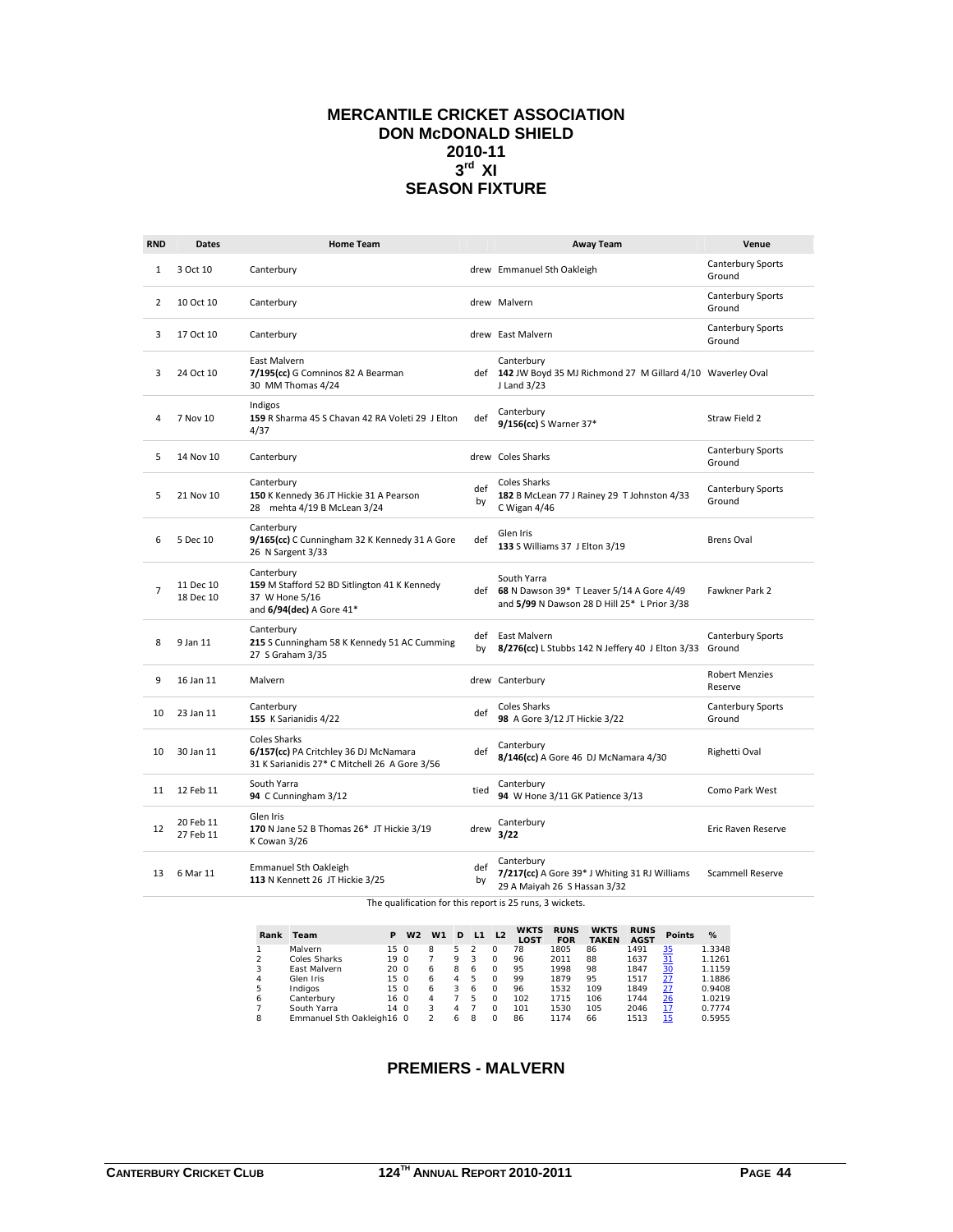## **MERCANTILE CRICKET ASSOCIATION DON MC DONALD SHIELD 2010-11 3RD XI**

# **BATTING**

| <b>Player</b>        | <b>MAT</b>     | <b>INN</b>   | <u>NO</u> | 100s     | 50s | <u>Os</u>    | <u>HS</u> | <b>RUNS</b> | AVE.  |
|----------------------|----------------|--------------|-----------|----------|-----|--------------|-----------|-------------|-------|
| Kennedy, Kevin       | 11             | 12           | 1         | $\bf{0}$ | 1   | $\mathbf{1}$ | 51        | 247         | 22.45 |
| Gore, Allister       | 6              | 7            | 2         | 0        | 0   | 0            | 46        | 184         | 36.80 |
| Stafford, Michael    | 5              | 6            | 0         | 0        | 1   | 0            | 52        | 111         | 18.50 |
| Angley, Charlie A    | 9              | 9            | 0         | 0        | 0   | 2            | 20        | 85          | 9.44  |
| Hickie, Justin T     | 8              | 7            | 0         | 0        | 0   | 0            | 31        | 84          | 12.00 |
| Cunningham, Chris    | 6              | 6            | 0         | 0        | 0   | 1            | 32        | 81          | 13.50 |
| Cunningham, Steven   | 2              | 2            | 0         | 0        | 1   | 0            | 58        | 69          | 34.50 |
| Richmond, Michael J  | 5              | 5            | 0         | 0        | 0   | 0            | 27        | 68          | 13.60 |
| Warner, Sam          | 4              | 4            | 2         | 0        | 0   | 0            | $37*$     | 64          | 32.00 |
| Boyd, Jonathon W     | 3              | 3            | 0         | 0        | 0   | 0            | 35        | 44          | 14.67 |
| Sitlington, Brad D   | $\mathbf{1}$   | 1            | 0         | 0        | 0   | 0            | 41        | 41          | 41.00 |
| Leaver, Tom          | 3              | 4            | 0         | 0        | 0   | 0            | 17        | 34          | 8.50  |
| Gates, Richard       | 4              | 3            | 0         | 0        | 0   | 1            | 18        | 31          | 10.33 |
| Whiting, Jim         | 1              | 1            | 0         | 0        | 0   | 0            | 31        | 31          | 31.00 |
| Williams, Reuben J   | $\overline{2}$ | 1            | 0         | 0        | 0   | 0            | 29        | 29          | 29.00 |
| Pearson, Ash         | $\mathbf 1$    | 1            | 0         | 0        | 0   | 0            | 28        | 28          | 28.00 |
| Cumming, Andrew C    | 1              | 1            | 0         | 0        | 0   | 0            | 27        | 27          | 27.00 |
| Thomas, Mark M       | 3              | 3            | 0         | 0        | 0   | 1            | 15        | 27          | 9.00  |
| Elton, James         | 8              | 9            | 5         | 0        | 0   | 1            | 8*        | 27          | 6.75  |
| Maiyah, Ashoka       | $\mathbf{1}$   | 1            | 0         | 0        | 0   | 0            | 26        | 26          | 26.00 |
| Prior, Luke          | 5              | 6            | 2         | 0        | 0   | 2            | 13        | 21          | 5.25  |
| Cowan, Kieran        | 2              | 1            | 0         | 0        | 0   | 0            | 18        | 18          | 18.00 |
| Grant, D'Arcy        | 2              | 2            | 0         | 0        | 0   | 1            | 17        | 17          | 8.50  |
| Winter, Thomas       | 3              | 3            | 1         | 0        | 0   | 1            | 12        | 17          | 8.50  |
| Stayner, Tom         | 1              | 1            | 0         | 0        | 0   | 0            | 11        | 11          | 11.00 |
| McLaren, Jesse D     | 3              | 3            | 0         | 0        | 0   | 1            | 7         | 8           | 2.67  |
| Johnston, Tim        | 5              | 3            | 2         | 0        | 0   | 0            | 6*        | 8           | 8.00  |
| Smith, James         | 2              | 2            | 0         | 0        | 0   | 1            | 7         | 7           | 3.50  |
| James, Ben           | 1              | 1            | 0         | 0        | 0   | 0            | 6         | 6           | 6.00  |
| Angley, Bob          | 1              | 1            | 0         | 0        | 0   | 0            | 6         | 6           | 6.00  |
| Pincus, Mitchell     | 3              | 3            | 1         | 0        | 0   | 1            | 5         | 5           | 2.50  |
| Sardi, Joel          | 1              | 1            | 0         | 0        | 0   | 0            | 4         | 4           | 4.00  |
| Jenkins, Pat         | 1              | $\mathbf{1}$ | 1         | 0        | 0   | 0            | $2*$      | 2           | NA    |
| Wigan, Chris         | $\mathbf{1}$   | $\mathbf{1}$ | 0         | 0        | 0   | 0            | 2         | 2           | 2.00  |
| Wetherall, Shane H   | $\mathbf{1}$   | 2            | 0         | 0        | 0   | 1            | 1         | 1           | 0.50  |
| Merange, Nick        | $\mathbf{1}$   | 1            | 0         | 0        | 0   | 1            | 0         | 0           | 0.00  |
| Weatherhead, James S | $\mathbf 1$    | 1            | 0         | 0        | 0   | 1            | 0         | 0           | 0.00  |

 $\equiv$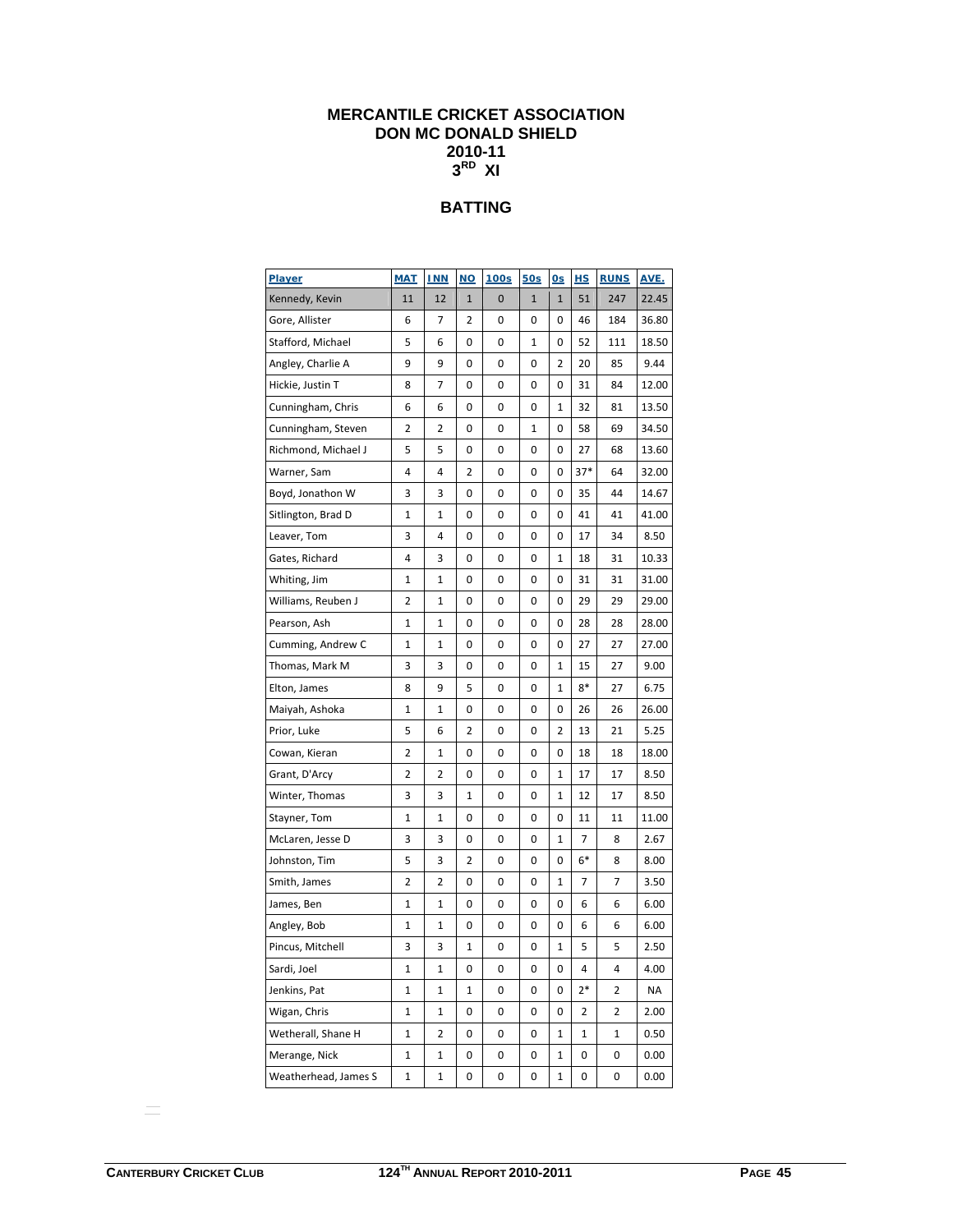## **MERCANTILE CRICKET ASSOCIATION DON MC DONALD SHIELD 2010-11 3RD XI**

# **BOWLING**

| <b>Player</b>       | <b>MAT</b>     | $\Omega$ | <u>M</u>       | $\overline{\mathbf{R}}$ | W  | <b>BBI</b> | AVE.      | STR.      | ECN.  |
|---------------------|----------------|----------|----------------|-------------------------|----|------------|-----------|-----------|-------|
| Elton, James        | 8              | 42.3     | 3              | 154                     | 14 | 4/37       | 11.00     | 18.21     | 3.62  |
| Gore, Allister      | 6              | 62       | 8              | 224                     | 14 | 4/49       | 16.00     | 26.57     | 3.61  |
| Hickie, Justin T    | 8              | 66       | 9              | 211                     | 12 | 3/19       | 17.58     | 33.00     | 3.20  |
| Leaver, Tom         | 3              | 28       | 7              | 56                      | 8  | 5/14       | 7.00      | 21.00     | 2.00  |
| Prior, Luke         | 5              | 30.5     | 2              | 115                     | 6  | 3/38       | 19.17     | 30.83     | 3.73  |
| Cowan, Kieran       | $\overline{2}$ | 20       | 4              | 37                      | 5  | 3/26       | 7.40      | 24.00     | 1.85  |
| Thomas, Mark M      | 3              | 18       | 2              | 66                      | 5  | 4/24       | 13.20     | 21.60     | 3.67  |
| Cunningham, Chris   | 6              | 31.5     | 3              | 120                     | 5  | 3/12       | 24.00     | 38.20     | 3.77  |
| Johnston, Tim       | 5              | 39       | 0              | 135                     | 5  | 4/33       | 27.00     | 46.80     | 3.46  |
| Wigan, Chris        | 1              | 8        | 1              | 46                      | 4  | 4/46       | 11.50     | 12.00     | 5.75  |
| Grant, D'Arcy       | 2              | 13       | 2              | 47                      | 4  | 2/16       | 11.75     | 19.50     | 3.62  |
| Gates, Richard      | 4              | 23       | 4              | 75                      | 4  | 2/31       | 18.75     | 34.50     | 3.26  |
| Stafford, Michael   | 5              | 15       | 1              | 66                      | 3  | 2/32       | 22.00     | 30.00     | 4.40  |
| Smith, James        | $\overline{2}$ | 12       | 0              | 79                      | 3  | 2/64       | 26.33     | 24.00     | 6.58  |
| Grant, Paul         | 1              | 4        | 0              | 13                      | 2  | 2/13       | 6.50      | 12.00     | 3.25  |
| Hall, Tim A         | $\mathbf{1}$   | 5.4      | 0              | 15                      | 2  | 2/15       | 7.50      | 17.00     | 2.65  |
| Winter, Thomas      | 3              | 11       | 0              | 24                      | 2  | 2/15       | 12.00     | 33.00     | 2.18  |
| James, Ben          | 1              | 9        | 1              | 26                      | 2  | 2/26       | 13.00     | 27.00     | 2.89  |
| Sitlington, Brad D  | 1              | 4        | 2              | 3                       | 1  | 1/3        | 3.00      | 24.00     | 0.75  |
| Smith, Nicholas J   | 1              | 6        | 1              | 16                      | 1  | 1/16       | 16.00     | 36.00     | 2.67  |
| Cunningham, Steven  | 2              | 6        | 2              | 35                      | 1  | 1/34       | 35.00     | 36.00     | 5.83  |
| Wetherall, Shane H  | 1              | 2        | $\overline{2}$ | 0                       | 0  | 0/0        | <b>NA</b> | <b>NA</b> | 0.00  |
| Williams, Reuben J  | $\overline{2}$ | 4        | 1              | 4                       | 0  | 0/4        | ΝA        | NA        | 1.00  |
| Angley, Charlie A   | 9              | 1        | 0              | 6                       | 0  | 0/6        | ΝA        | ΝA        | 6.00  |
| Merange, Nick       | 1              | 4        | 0              | 11                      | 0  | 0/11       | ΝA        | ΝA        | 2.75  |
| Richmond, Michael J | 5              | 5        | 0              | 22                      | 0  | 0/22       | ΝA        | ΝA        | 4.40  |
| Jenkins, Pat        | 1              | 2        | 0              | 23                      | 0  | 0/23       | ΝA        | ΝA        | 11.50 |
| Stayner, Tom        | $\mathbf 1$    | 6        | 0              | 34                      | 0  | 0/34       | NA        | <b>NA</b> | 5.67  |

.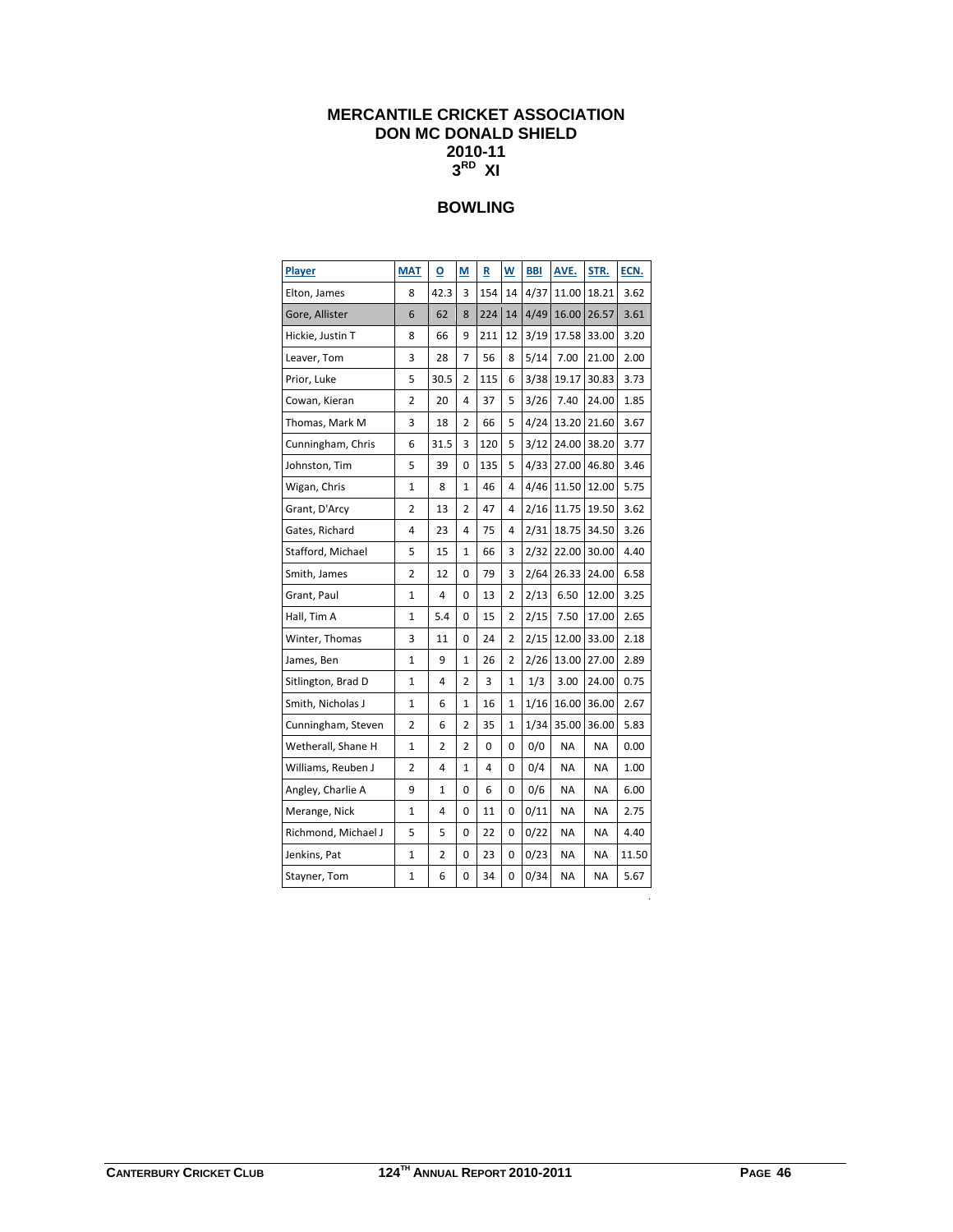#### **MERCANTILE CRICKET ASSOCIATION DON MC DONALD SHIELD 2010-11**

## **BATTING PARTNERSHIPS**

| <b>WICKET</b> | <b>RUNS</b> | <b>BATSMEN</b>                    | <b>ROUND</b> | <b>INN</b> | <b>OPPONENT</b>     |
|---------------|-------------|-----------------------------------|--------------|------------|---------------------|
|               |             |                                   |              |            |                     |
|               | 69          | Charlie Angley - Jim Whiting      | 13           |            | Emmanuel            |
| 2             | 74          | Kevin Kennedy - Michael Stafford  |              |            | South Yarra         |
| 3             | 51          | Ash Maiyah - D'Arcy Grant         | 13           |            | Emmanuel            |
| 4             | 105         | Kevin Kennedy - Steven Cunningham | 8            |            | East Malvern        |
| 5             | 40          | Allister Gore - Richard Gates     | 10           |            | <b>Coles Sharks</b> |
| 6             | 67          | Allister Gore - Reuben Williams   | 13           |            | Emmanuel            |
|               | 33          | Sam Warner - Tom Leaver           |              | 4          | Indigos             |
| 8             | 34          | Justin Hickie – Mark Thomas       | 5            |            | <b>Coles Sharks</b> |
| 9             | 41          | Sam Warner - Charlie Angley       |              | 4          | <b>Coles Sharks</b> |
| 10            |             | No Qualifiers                     |              |            |                     |

## **RECORD BATTING PARTNERSHIPS**

| <b>WICKET</b> | <b>RUNS</b> | <b>BATSMEN</b>                      | <b>SEASON</b> | <b>OPPONENT</b>     |
|---------------|-------------|-------------------------------------|---------------|---------------------|
|               |             |                                     |               |                     |
|               | 172         | J.Anderson (90) - R.Dickens (62)    | 2004-05       | Emmanuel            |
|               | 162         | K.Kennedy $(77)$ – A. Maiyah $(86)$ | 2008-08       | Glen Iris           |
|               | 187         | M. Dillon (129) - A. Cornell (44)   | 1980-81       | <b>Bulleen</b>      |
| 4             | 169         | C. Morley (101) - I. Jones (101)    | 1979-80       | Boroondara          |
| 5             | 176         | G. Lister (103) - D. Foskey (100)   | 1984-85       | <b>Surrey Hills</b> |
| 6             | 125         | G. Lister (141) – X. Bonnice (65)   | 1987-88       | Mt. Waverley        |
|               | 178         | G. Lister (101) - R. Gillard (100)  | 1983-84       | Kooyong             |
|               | 124         | R. Dickens (57) - D. Glover (130*)  | 2001-02       | <b>Burnley CYMS</b> |
| 9             | 71          | A. Maiyah (72) - P. Locke (18)      | 1999-00       | St Barnabas         |
| 10            | 88          | D. Thompson(54) – P. Locke $(32)^*$ | 2004-05       | Sacred Heart        |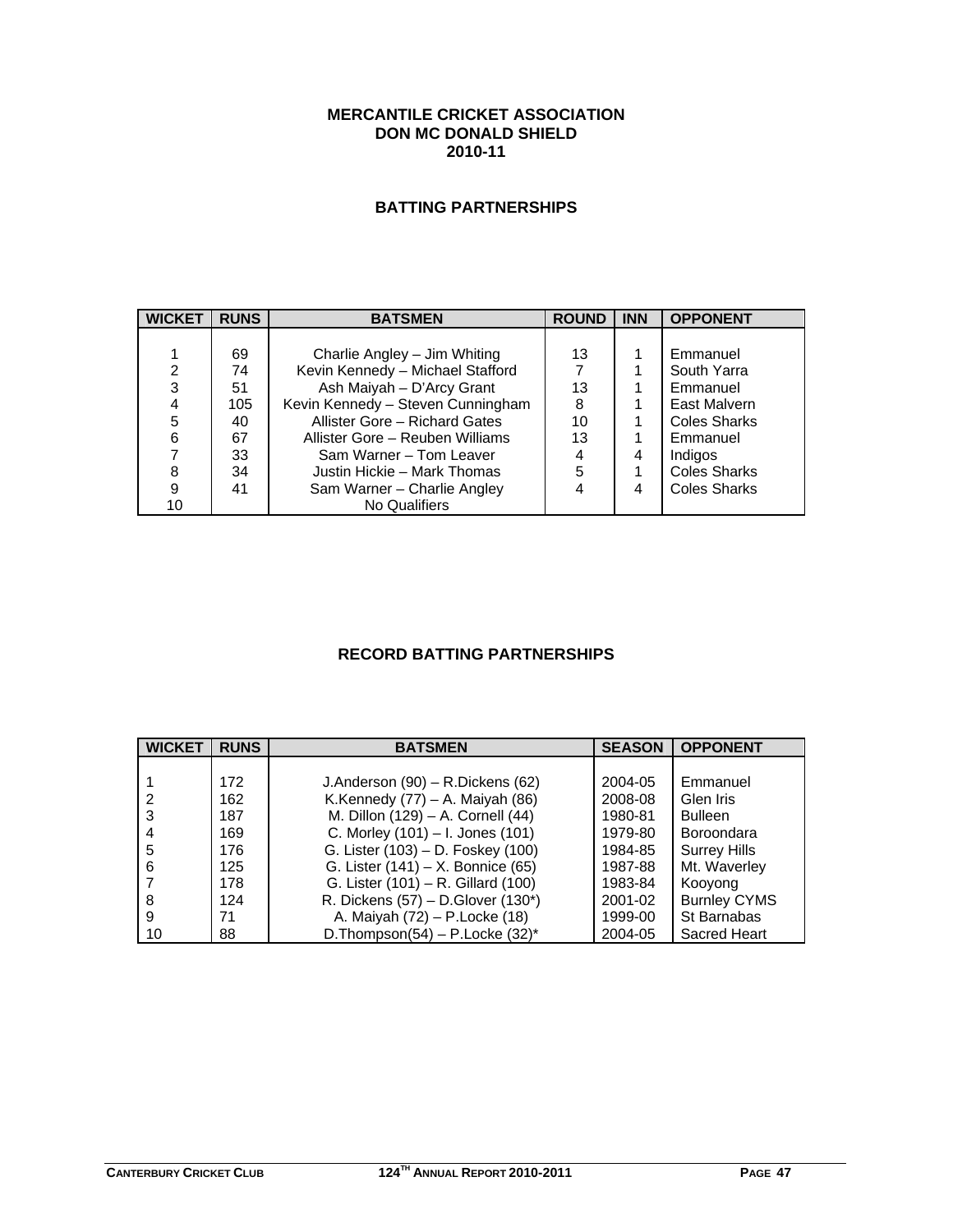#### **MERCANTILE CRICKET ASSOCIATION TOM THOBURNE SHIELD 2010-11 4TH XI SEASON FIXTURE**

| <b>RND</b>     | <b>Dates</b>           | <b>Home Team</b>                                                                                |           | <b>Away Team</b>                                                                     | Venue                                  |
|----------------|------------------------|-------------------------------------------------------------------------------------------------|-----------|--------------------------------------------------------------------------------------|----------------------------------------|
| $\mathbf{1}$   | 3 Oct 10               | Canterbury                                                                                      |           | drew Youlden Parkville                                                               | Canterbury Sports<br>Ground            |
| 2              | 9 Oct 10               | Power House                                                                                     |           | drew Canterbury                                                                      | Canterbury Sports<br>Ground            |
| 3              | 23 Oct 10              | <b>Burnley CYMS</b>                                                                             |           | def Canterbury                                                                       | Fawkner Park 2                         |
| 4              | 31 Oct 10              | Canterbury                                                                                      |           | drew South Yarra                                                                     | Canterbury Sports<br>Ground            |
| 4              | 7 Nov 10               | South Yarra<br>142 C McKenna 27 M Williams<br>26 R Gates 3/27 C Wigan 3/37                      | def       | Canterbury<br>136 L Gates 38 T Hennessy 28                                           | Como Park East                         |
| 5              | 20 Nov 10              | Carnegie<br>9/157 S Banerjee 51* S Easton 25                                                    | def       | Canterbury<br>131 S Priest 3/30 S Bambi 3/32                                         | Lord Reserve                           |
| 6              | 4 Dec 10               | Eastern Flow<br>$2/118$ J Kenez $77*$                                                           | def       | Canterbury<br>9/111(cc) M Pincus 48                                                  | Fawkner Park 2                         |
| $\overline{7}$ | 12 Dec 10<br>19 Dec 10 | Canterbury<br>7/143 S Cunningham 46 K Kennedy<br>26 G Diciero 3/55                              |           | Reds<br>drew 167 G Scott 32 G Diciero<br>30 MM Thomas 3/40                           | Canterbury Sports<br>Ground            |
| 8              | 9 Jan 11               | <b>Burnley CYMS</b><br>161 A Richardson 37 EM Rosario<br>26 T Vanderslik 6/36                   | def<br>by | Canterbury<br>8/199(cc) K Cowan 68 T Vanderslik<br>54 S Kovelakonda 4/40             | Loughnan Oval                          |
| 10             | 22 Jan 11<br>29 Jan 11 | Reds<br>85 J Harcourt 25 MM Thomas 4/21<br>NJ Smith 3/18<br>and $98$ D Adams $6/28$             | def<br>by | Canterbury<br>86 M Langley 3/24<br>and 6/103 M Diciero 3/20 J Croft 3/37             | <b>Edmund Herring</b><br>Memorial Oval |
| 11             | 13 Feb 11              | Canterbury<br>172 N Merange 38 CA Angley<br>35 RJ Williams 28 R Emmett 3/24<br>C Ileperuma 3/36 | def<br>by | <b>Eastern Flow</b><br>188 B Hoy 72 R Emmett 48 T Johnston<br>4/39                   | Canterbury Sports<br>Ground            |
| 12             | 20 Feb 11<br>27 Feb 11 | Canterbury<br>101 S Jackson 4/35<br>and $0/29$                                                  | def<br>by | Power House<br>7/156(dec) M Antonio 45 M Gasparini Fawkner Park 1<br>28              |                                        |
| 13             | 5 Mar 11               | Canterbury<br>186 K Cowan 68 M Pincus<br>34 LD Holmes 30 S Barker 3/20<br>S Bambi 3/55          | def<br>bv | Carnegie<br>188 S Banerjee 44 S Easton<br>40 S Bambi 33 T Gabbert 26 K Cowan<br>3/31 | Canterbury Sports<br>Ground            |
| 9              | 12 Mar 11              | Canterbury<br>9/86 AJ Steward 3/5 A Walsh 3/18                                                  | def<br>by | Youlden Parkville<br>8/92                                                            | Smith Oval                             |
|                |                        |                                                                                                 |           | The qualification for this report is 25 runs, 3 wickets.                             |                                        |

| Rank | Team                  | P               | W <sub>2</sub> | W <sub>1</sub> | D        | L1             | L <sub>2</sub> | <b>WKTS</b><br>LOST | <b>RUNS</b><br><b>FOR</b> | <b>WKTS</b><br><b>TAKEN</b> | <b>RUNS</b><br><b>AGST</b> | <b>Points</b> | %      |
|------|-----------------------|-----------------|----------------|----------------|----------|----------------|----------------|---------------------|---------------------------|-----------------------------|----------------------------|---------------|--------|
| 1    | Carnegie              | 14 0            |                | 12             | 1        |                | $\Omega$       | 91                  | 2302                      | 119                         | 1540                       | 46            | 1.9547 |
| 2    | South Yarra           | 15 <sub>1</sub> |                | 7              | 3        | $\overline{4}$ | $\Omega$       | 87                  | 2050                      | 128                         | 2052                       | 36            | 1.4698 |
| 3    | Eastern Flow          | 15 <sub>0</sub> |                | 9              | 1        | 5              | $\Omega$       | 120                 | 2045                      | 117                         | 2484                       | 33            | 0.8027 |
| 4    | <b>Burnley CYMS</b>   | 14 0            |                | 9              | $\Omega$ | 5              | $\Omega$       | 117                 | 2208                      | 127                         | 1767                       | 32            | 1.3564 |
| 5    | Youlden Parkville20 0 |                 |                | 7              | 5        | 8              | $\Omega$       | 130                 | 1828                      | 125                         | 2101                       | <u>26</u>     | 0.8366 |
| 6    | Canterbury            | 14              | $\overline{1}$ | 1              | 4        | 8              | $\Omega$       | 99                  | 1483                      | 96                          | 1552                       | <u>16</u>     | 0.9266 |
| 7    | Power House           | 15 0            |                | 3              | 3        | 9              | $\Omega$       | 113                 | 1710                      | 90                          | 1864                       | <u>15</u>     | 0.7307 |
| 8    | Reds                  | 15 0            |                | 1              | 3        | 9              | $\mathfrak{D}$ | 136                 | 1368                      | 91                          | 1634                       | <u>6</u>      | 0.5602 |

## **PREMIERS – BURNLEY CYMS**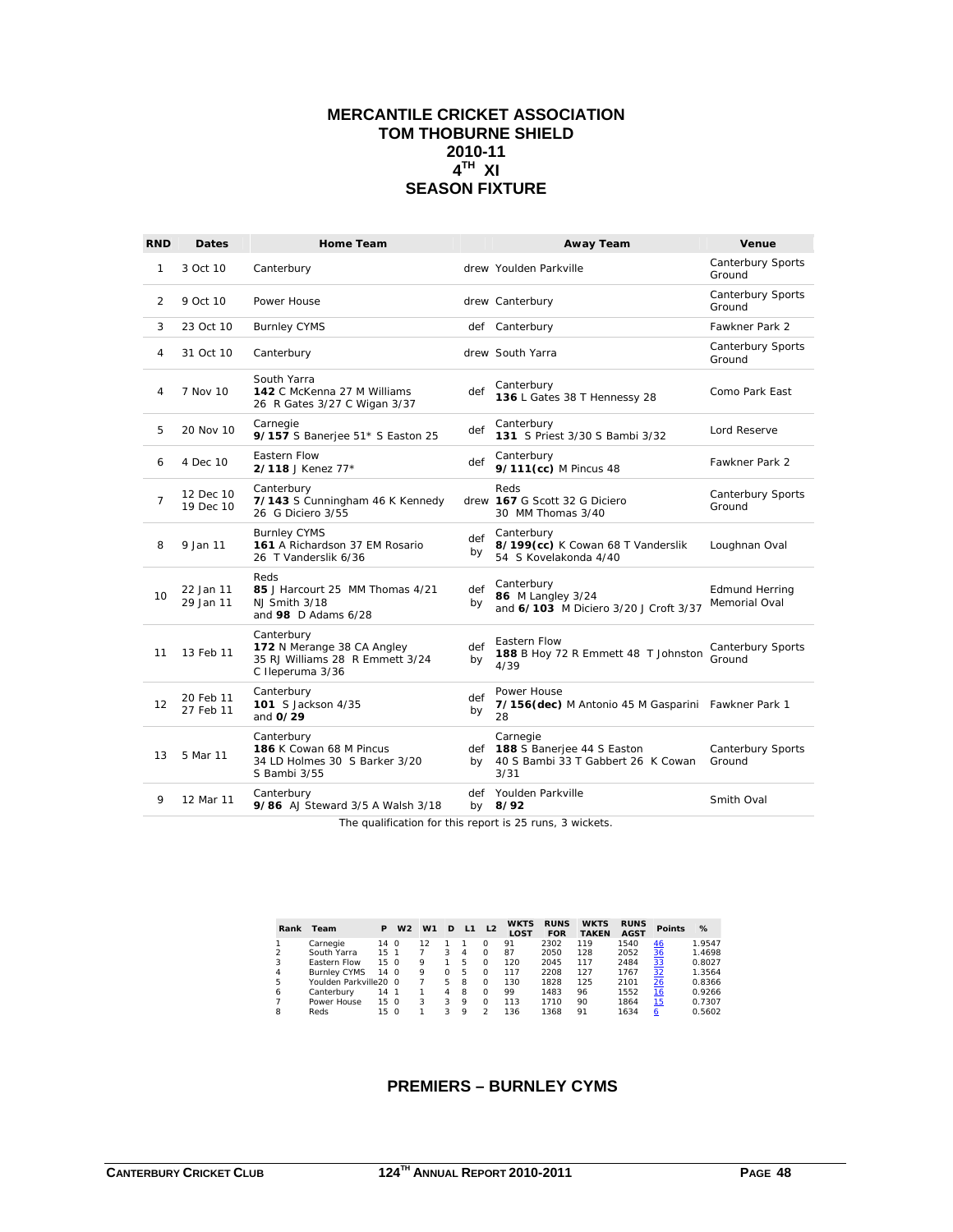#### **MERCANTILE CRICKET ASSOCIATION TOM THOBURNE SHIELD 2010-11 4TH XI BATTING**

| Player             | <b>MAT</b>     | <b>INN</b>     | <b>NO</b>    | <b>100s</b>  | <b>50s</b>     | 0s             | 4s | 6s | <b>Mins</b> | <b>HS</b>    | <b>RUNS</b>             | AVE.      |
|--------------------|----------------|----------------|--------------|--------------|----------------|----------------|----|----|-------------|--------------|-------------------------|-----------|
| Cowan, Kieran      | 3              | 3              | 0            | 0            | $\overline{2}$ | 0              |    |    |             | 68           | 154                     | 51.33     |
| Pincus, Mitchell   | 6              | 7              | 0            | $\mathbf{0}$ | $\overline{0}$ | $\overline{0}$ |    |    |             | 48           | 132                     | 18.86     |
| Gates, Lindsay     | 9              | 9              | 0            | 0            | 0              | 1              |    |    |             | 38           | 110                     | 12.22     |
| Merange, Nick      | 7              | 9              | 1            | 0            | 0              | $\mathbf{1}$   |    |    |             | 38           | 92                      | 11.50     |
| Hennessy, Tom      | 8              | 9              | 0            | 0            | 0              | $\overline{2}$ |    |    |             | 28           | 86                      | 9.56      |
| Vanderslik, Tom    | $\overline{2}$ | 2              | $\mathbf{1}$ | 0            | $\mathbf{1}$   | $\mathbf 0$    |    |    |             | 54           | 71                      | 71.00     |
| Williams, Reuben J | $\overline{7}$ | 8              | 1            | 0            | 0              | 3              |    |    |             | 28           | 70                      | 10.00     |
| Gates, Richard     | 4              | 4              | 0            | 0            | 0              | 0              |    |    |             | 20           | 51                      | 12.75     |
| Maiyah, Ashoka     | 4              | 4              | 0            | 0            | 0              | 0              |    |    |             | 19           | 50                      | 12.50     |
| Thomas, Mark M     | 7              | 8              | 0            | 0            | 0              | 0              |    |    |             | 13           | 50                      | 6.25      |
| Cunningham, Steven | 1              | 1              | 0            | 0            | 0              | 0              |    |    |             | 46           | 46                      | 46.00     |
| Angley, Charlie A  | 2              | 2              | 0            | 0            | 0              | 0              |    |    |             | 35           | 43                      | 21.50     |
| Winter, Thomas     | 5              | 6              | 3            | 0            | 0              | $\mathbf 0$    |    |    |             | $13*$        | 41                      | 13.67     |
| Kennedy, Kevin     | $\overline{2}$ | 2              | 0            | 0            | 0              | 0              |    |    |             | 26           | 35                      | 17.50     |
| Adams, David       | $\overline{2}$ | 3              | 1            | 0            | 0              | 0              |    |    |             | $15*$        | 31                      | 15.50     |
| Holmes, Louis D    | 1              | $\mathbf{1}$   | 0            | 0            | 0              | 0              |    |    |             | 30           | 30                      | 30.00     |
| Wetherall, Shane H | 9              | 8              | 2            | 0            | 0              | $\mathbf{1}$   |    |    |             | 8            | 23                      | 3.83      |
| Hall, Tim A        | 7              | 7              | 2            | 0            | 0              | 3              |    |    |             | 7            | 22                      | 4.40      |
| Hall, Charlie      | $\mathbf{1}$   | $\mathbf{1}$   | $\mathbf{1}$ | 0            | 0              | 0              |    |    |             | $20*$        | 20                      | <b>NA</b> |
| Prior, Luke        | 1              | 1              | 0            | 0            | 0              | 0              |    |    |             | 18           | 18                      | 18.00     |
| Warner, Sam        | $\overline{2}$ | 3              | 2            | 0            | 0              | 0              |    |    |             | $15*$        | 17                      | 17.00     |
| James, Ben         | $\overline{2}$ | $\overline{2}$ | 0            | 0            | 0              | $\mathbf{1}$   |    |    |             | 12           | 12                      | 6.00      |
| Johnston, Tim      | $\overline{2}$ | 2              | 0            | 0            | 0              | $\mathbf{1}$   |    |    |             | 10           | 10                      | 5.00      |
| Gates, David       | 1              | 1              | 0            | 0            | 0              | 0              |    |    |             | 8            | 8                       | 8.00      |
| Bourke, Francis W  | 1              | 1              | 0            | 0            | 0              | 0              |    |    |             | 4            | 4                       | 4.00      |
| Wigan, Chris       | $\mathbf{1}$   | $\mathbf{1}$   | 0            | 0            | 0              | 0              |    |    |             | 4            | 4                       | 4.00      |
| Smith, Nicholas J  | 5              | 5              | 2            | 0            | 0              | 3              |    |    |             | $3*$         | 3                       | 1.00      |
| Sharp, Oscar N     | 1              | $\mathbf{1}$   | $\mathbf{1}$ | 0            | 0              | 0              |    |    |             | $2*$         | $\overline{\mathbf{c}}$ | <b>NA</b> |
| Holmes, Max        | 1              | 1              | 0            | 0            | 0              | 0              |    |    |             | $\mathbf{1}$ | $\mathbf{1}$            | 1.00      |
| Finnin, Troy       | 1              | 1              | 0            | 0            | 0              | 0              |    |    |             | 1            | 1                       | 1.00      |
| Hickie, Justin T   | 1              | $\mathbf{1}$   | 0            | 0            | 0              | $\mathbf 1$    |    |    |             | 0            | 0                       | 0.00      |

.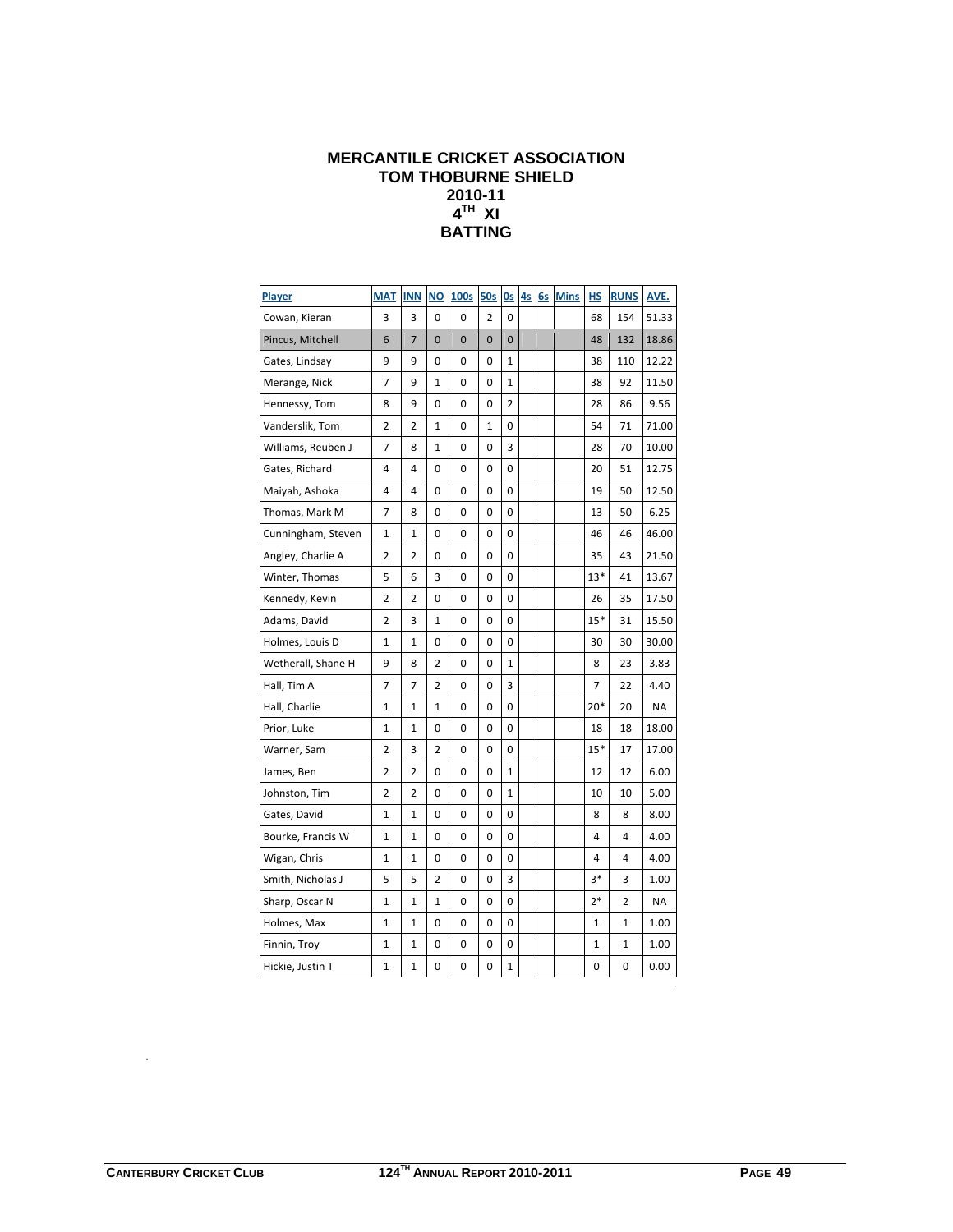## **MERCANTILE CRICKET ASSOCIATION TOM THOBURNE SHIELD 2010-11 4TH XI BOWLING**

| Player             | <b>MAT</b>     | О              | M              | R              | W              | <b>BBI</b> | AVE.      | STR.      | ECN.  |
|--------------------|----------------|----------------|----------------|----------------|----------------|------------|-----------|-----------|-------|
| Thomas, Mark M     | 7              | 80             | 15             | 227            | 13             | 4/21       | 17.46     | 36.92     | 2.84  |
| Adams, David       | $\overline{2}$ | 18.3           | $\overline{2}$ | 63             | 10             | 6/28       | 6.30      | 11.10     | 3.41  |
| Smith, Nicholas J  | 5              | 47.2           | 8              | 121            | 8              | 3/18       | 15.13     | 35.50     | 2.56  |
| Vanderslik, Tom    | $\overline{2}$ | 23             | 4              | 60             | 7              | 6/36       | 8.57      | 19.71     | 2.61  |
| Hall, Tim A        | $\overline{7}$ | 43             | 6              | 145            | $\overline{7}$ | 2/23       | 20.71     | 36.86     | 3.37  |
| Johnston, Tim      | $\overline{2}$ | 19.5           | 4              | 57             | 6              | 4/39       | 9.50      | 19.83     | 2.87  |
| Wetherall, Shane H | 9              | 19             | $\mathbf{1}$   | 67             | 5              | 2/26       | 13.40     | 22.80     | 3.53  |
| Winter, Thomas     | 5              | 29             | $\overline{2}$ | 84             | 5              | 2/30       | 16.80     | 34.80     | 2.90  |
| Cowan, Kieran      | 3              | 14             | $\overline{2}$ | 65             | 4              | 3/31       | 16.25     | 21.00     | 4.64  |
| Gates, Richard     | 4              | 30             | 1              | 102            | 4              | 3/27       | 25.50     | 45.00     | 3.40  |
| Wigan, Chris       | 1              | 9              | $\mathbf{1}$   | 37             | 3              | 3/37       | 12.33     | 18.00     | 4.11  |
| Williams, Reuben J | $\overline{7}$ | 43             | 9              | 129            | 3              | 1/23       | 43.00     | 86.00     | 3.00  |
| Hickie, Justin T   | $\mathbf{1}$   | $\overline{7}$ | 0              | 18             | $\overline{2}$ | 2/18       | 9.00      | 21.00     | 2.57  |
| Sharp, Oscar N     | $\mathbf{1}$   | 8              | 3              | 25             | $\overline{2}$ | 2/25       | 12.50     | 24.00     | 3.13  |
| Cunningham, Steven | $\mathbf{1}$   | 14             | $\overline{2}$ | 35             | $\overline{2}$ | 2/35       | 17.50     | 42.00     | 2.50  |
| Merange, Nick      | 7              | 13             | $\mathbf{1}$   | 47             | 2              | 1/9        | 23.50     | 39.00     | 3.62  |
| Holmes, Louis D    | $\mathbf{1}$   | 9              | 0              | 51             | 2              | 2/51       | 25.50     | 27.00     | 5.67  |
| Prior, Luke        | $\mathbf{1}$   | 6              | 0              | 17             | $\mathbf{1}$   | 1/17       | 17.00     | 36.00     | 2.83  |
| Finnin, Troy       | 1              | 9              | 3              | 17             | 1              | 1/17       | 17.00     | 54.00     | 1.89  |
| James, Ben         | 2              | 14             | 4              | 37             | 1              | 1/24       | 37.00     | 84.00     | 2.64  |
| Gates, David       | 1              | 4              | 2              | $\overline{2}$ | 0              | 0/2        | <b>NA</b> | <b>NA</b> | 0.50  |
| Maiyah, Ashoka     | 4              | 4              | $\mathbf{1}$   | 11             | 0              | 0/11       | <b>NA</b> | <b>NA</b> | 2.75  |
| Holmes, Max        | 1              | 3              | 0              | 14             | 0              | 0/14       | <b>NA</b> | <b>NA</b> | 4.67  |
| Streat, Thomas D   | $\mathbf{1}$   | 3              | 0              | 34             | 0              | 0/34       | <b>NA</b> | <b>NA</b> | 11.33 |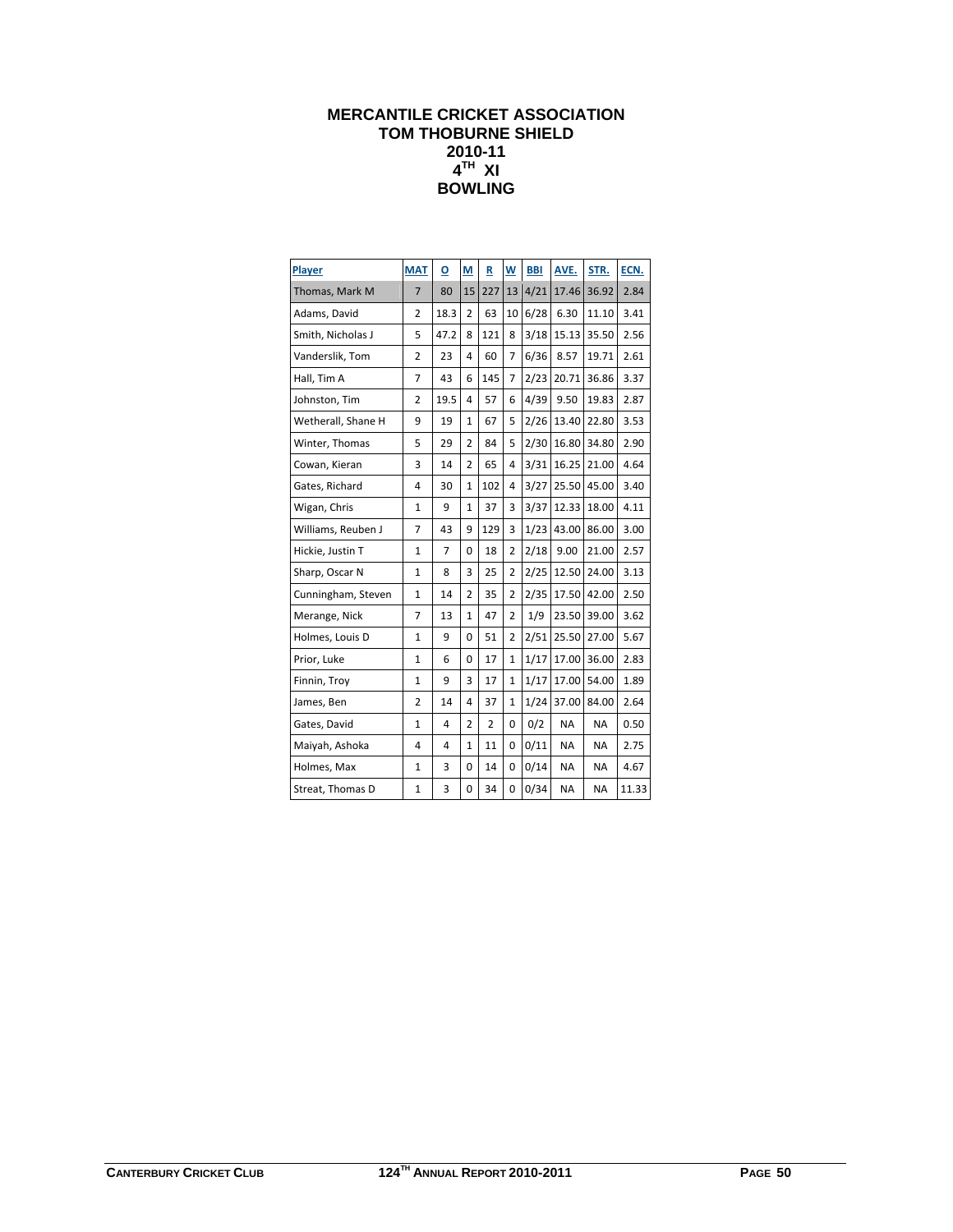#### **MERCANTILE CRICKET ASSOCIATION TOM THOBURNE SHIELD 2010-11 4TH XI**

#### **BATTING PARTNERSHIPS**

| <b>WICKET</b> | <b>RUNS</b> | <b>BATSMEN</b>                  | <b>ROUND</b> | <b>INN</b> | <b>OPPONENT</b>     |
|---------------|-------------|---------------------------------|--------------|------------|---------------------|
|               |             |                                 |              |            |                     |
|               | 42          | Linsday Gates - Nick Merange    | 12           |            | Power House         |
| 2             | 37          | Nick Merange - Tom Hennessy     | 5            |            | Carnegie            |
| 3             | 53          | Tom Vanderslik - Kevin Kennedy  |              |            | <b>Reds</b>         |
| 4             | 102         | Tom Vanderslik - Kieran Cowan   | 8            |            | <b>Burnley CYMS</b> |
| 5             | 44          | Mitchell Pincus - Louis Holmes  | 13           |            | Carnegie            |
| 6             | 27          | Mitchell Pioncus - Louis Holmes | 6            |            | <b>Eastern Flow</b> |
|               | 35          | Tom Vanderslik – Richard Gates  | 6            |            | <b>Burnley CYMS</b> |
| 8             |             | No Qualifiers                   |              |            |                     |
| 9             |             | No Qualifiers                   |              |            |                     |
| 10            | 32          | Reuben Williams - Tim Hall      | 11           |            | <b>Eastern Flow</b> |

## **RECORD BATTING PARTNERSHIPS**

| <b>WICKET</b>  | <b>RUNS</b> | <b>BATSMEN</b>                               | <b>SEASON</b> | <b>OPPONENT</b>            |
|----------------|-------------|----------------------------------------------|---------------|----------------------------|
|                |             |                                              |               |                            |
|                | 195         | A. Makris $(67^*)$ – D. Mainsbridge $(73)$   | 1999-00       | Eastern Willows            |
| $\overline{2}$ | 226         | $R.Dickens(124^*) - M. Richmond(114)$        | 2006-07       | Barnawartha Nth            |
| 3              | 233         | N. Owen (129) - N. Hutton (122*)             | 1998-99       | STC Sth Camb               |
| 4              | $211*$      | R. Hubbert $(115^*)$ – G. Bartley $(81^*)$   | 1972-73       | North Balwyn               |
| 5              | 182         | A. Heffernan $(111^*)$ – K. Kennedy $(61^*)$ | 2008-09       | <b>Parkville Districts</b> |
| 6              | 187         | S. Day (132) – J. McQuiggan (88)             | 1976-77       | Mt. Waverley               |
|                | 145         | S. Day (190) - J. McQuiggan (55)             | 1976-77       | STC Sth Camb               |
| 8              | 130         | J. McQuiggan (78) - A. McDonell (54)         | 1977-78       | STC Sth Camb               |
| 9              | 82          | A. Wade (67) – J. Kaiser (15*)               | 1984-85       | Marcellin OC               |
| 10             | 81          | G. McQuiggan (32) - D. McKean (83*)          | 1976-77       | <b>Balwyn</b>              |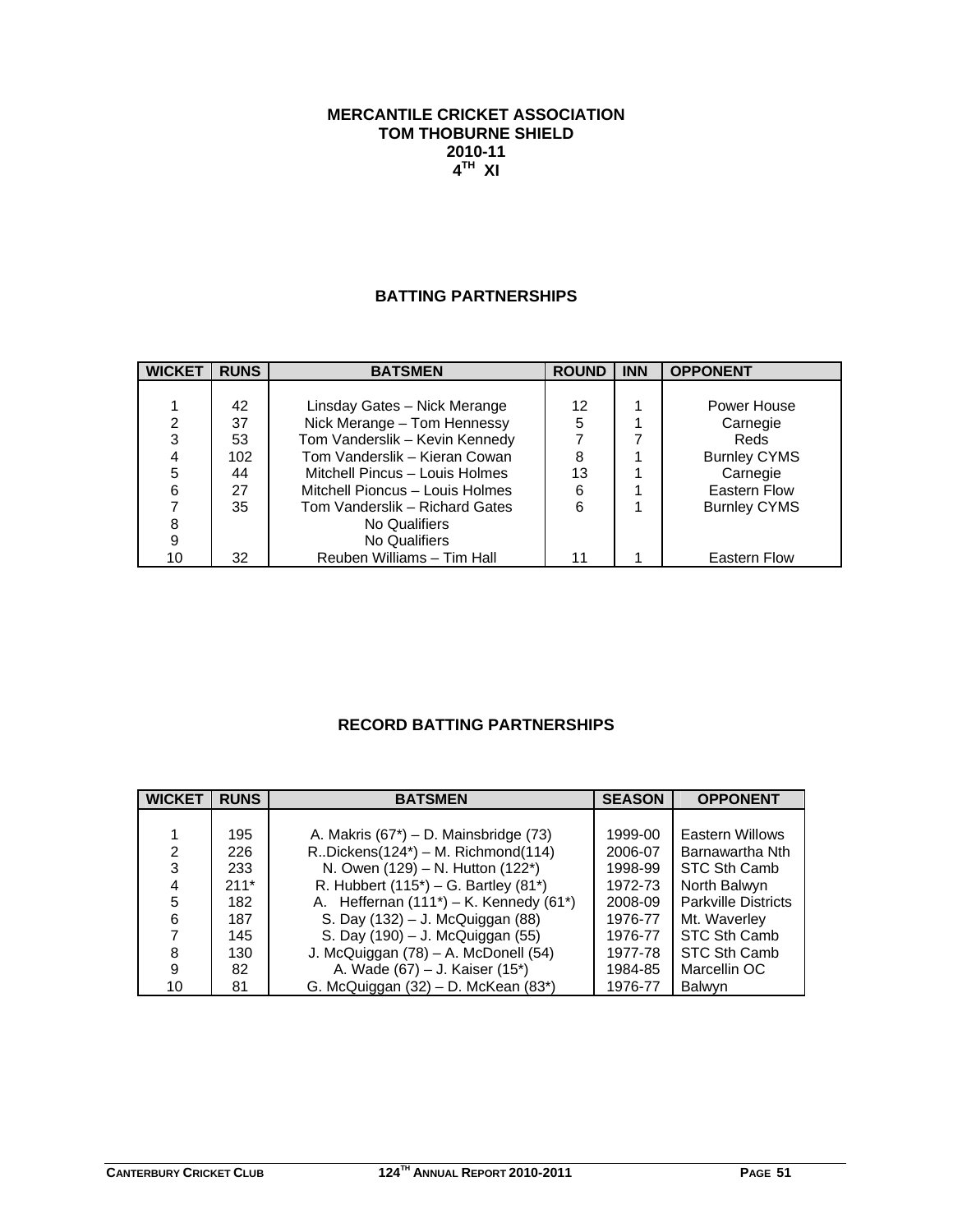### **BHRDCA Veterans C Division 2010-11**

| <b>RND</b>    | <b>Dates</b> | <b>Home Team</b>                                                               |           | <b>Away Team</b>                                                                      | Venue                                         |
|---------------|--------------|--------------------------------------------------------------------------------|-----------|---------------------------------------------------------------------------------------|-----------------------------------------------|
| 1             | 24 Oct 10    | Canterbury<br>$7/191$ (cc) A Powick 45* P Grant<br>37 D Streat 36 GJ Powick 31 | def<br>by | Colombo<br>5/195                                                                      | Canterbury SG                                 |
| $\mathcal{P}$ | 7 Nov 10     | Kew CC<br>7/143 B Hickey 43                                                    | def<br>by | Canterbury<br>1/144 A Powick 40* M Kent 35* GJ Powick<br>34                           | Victoria Park Nth<br>(Kew Cricket)<br>Ground) |
| 3             | 21 Nov 10    | Canterbury<br>7/141(cc) GJ Powick $40*$ D Streat $40*$                         | def<br>by | <b>East Doncaster</b><br>6/156(cc) M Rodgers 40* GP Turnbull<br>36 ML Chipperfield 28 | Canterbury SG                                 |
| 4             | 5 Dec 10     | North Balwyn<br>3/142 G Feurtrill 43* P Mackie<br>39 D McNiece 29*             | def       | Canterbury<br>8/139(cc) D Streat 28                                                   | Macleay Park #2                               |
| 5             | 16 Jan 11    | Mont Albert<br>7/150 DC Bennett 42* P Townsend<br>40* PI Haggar 3/12           |           | Canterbury<br>def 8/147 GJ Powick 42* M Kent<br>40* SA Livingstone 3/2                | Mont Albert Reserve                           |
| 6             | 30 Jan 11    | Canterbury                                                                     |           | drew Surrey Hills                                                                     | Match cancelled due<br>to Vets heat policy    |
| 7             | 6 Feb 11     | Canterbury<br>8/125(cc) A Davies 40*                                           | def<br>bγ | Vermont<br>$3/189$ (cc)                                                               | Canterbury SG                                 |

The qualification for this report is 25 runs, 3 wickets.

# **PREMIERS - COLOMBO**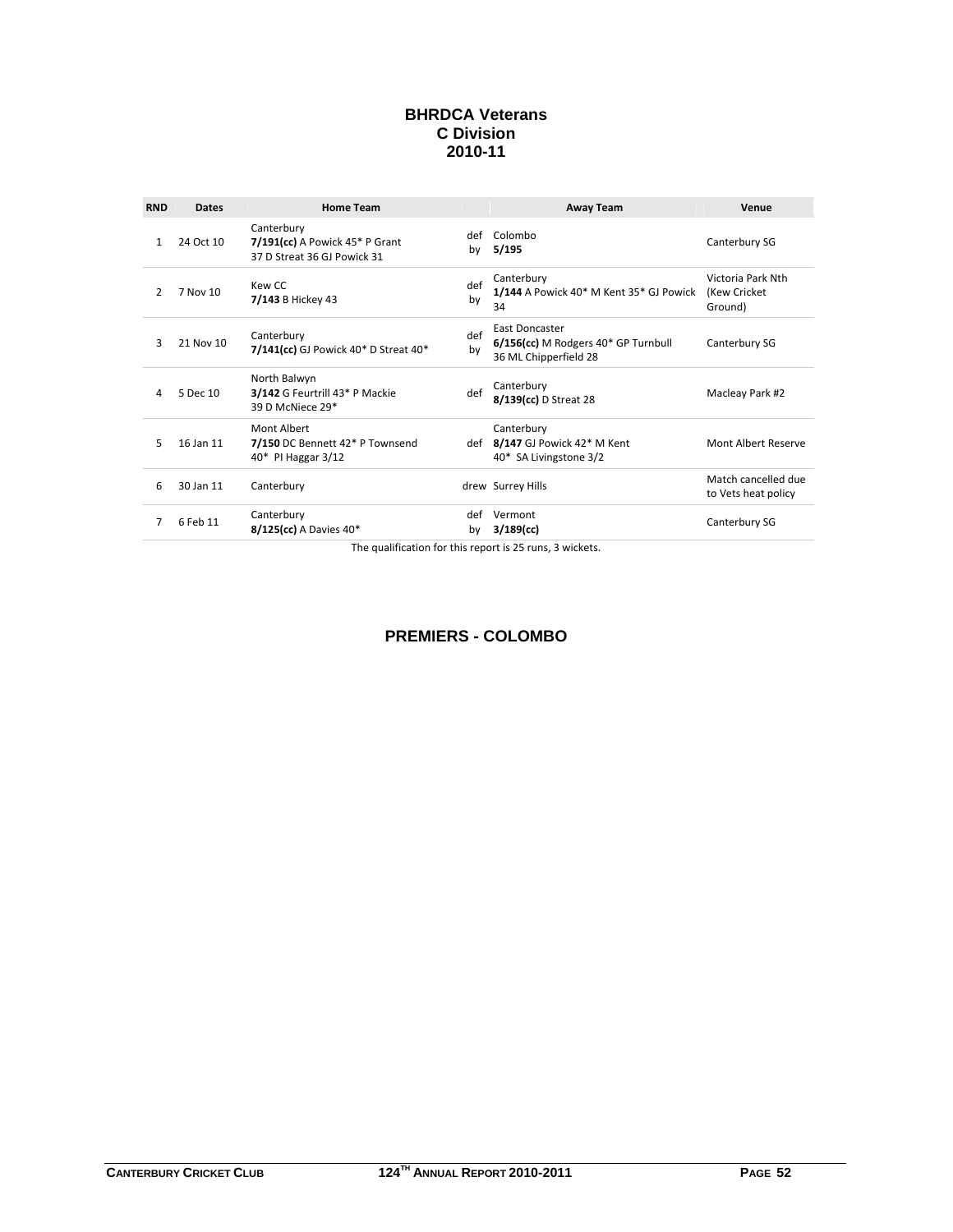## **BHRDCA Veterans C Division 2010-11**

# **BATTING**

| <b>Player</b>     | <b>MAT</b>     | <b>INN</b>     | <b>NO</b>      | 100s     | 50s      | 0s           | НS           | <b>RUNS</b>    | AVE.      |
|-------------------|----------------|----------------|----------------|----------|----------|--------------|--------------|----------------|-----------|
| Powick, Gregory J | 6              | 6              | $\overline{2}$ | $\Omega$ | $\Omega$ | $\Omega$     | $42*$        | 174            | 43.50     |
| Kent, Michael     | 6              | 6              | $\overline{2}$ | $\Omega$ | $\Omega$ | $\mathbf{1}$ | 40*          | 116            | 29.00     |
| Streat, David     | 4              | 3              | $\mathbf{1}$   | $\Omega$ | $\Omega$ | $\Omega$     | $40*$        | 104            | 52.00     |
| Powick, Adam      | 4              | 4              | 2              | $\Omega$ | $\Omega$ | $\mathbf{1}$ | 45*          | 92             | 46.00     |
| Davies, Anthony   | 4              | 4              | $\mathbf{1}$   | 0        | $\Omega$ | $\Omega$     | $40*$        | 66             | 22.00     |
| Anderson, Bruce   | 3              | 3              | $\mathbf{1}$   | $\Omega$ | $\Omega$ | $\Omega$     | $24*$        | 50             | 25.00     |
| Haggar, Peter I   | 6              | 5              | 3              | $\Omega$ | $\Omega$ | $\Omega$     | $21*$        | 38             | 19.00     |
| Grant, Paul       | 4              | 3              | $\Omega$       | 0        | $\Omega$ | $\mathbf{1}$ | 37           | 38             | 12.67     |
| Spencer, Jo       | 5              | 4              | $\Omega$       | $\Omega$ | $\Omega$ | $\mathbf{1}$ | 17           | 38             | 9.50      |
| Angley, Bob       | 6              | 5              | $\Omega$       | $\Omega$ | $\Omega$ | $\Omega$     | 8            | 25             | 5.00      |
| Stockdale, Stuart | $\mathbf{1}$   | $\mathbf{1}$   | 0              | 0        | 0        | $\Omega$     | 20           | 20             | 20.00     |
| Allen, John       | 3              | 3              | 0              | $\Omega$ | $\Omega$ | $\Omega$     | 15           | 20             | 6.67      |
| Cavill, Laurie    | 5              | $\overline{2}$ | $\overline{2}$ | $\Omega$ | $\Omega$ | $\Omega$     | $11*$        | 13             | <b>NA</b> |
| Tan, John T       | 3              | 2              | $\mathbf{1}$   | 0        | 0        | $\Omega$     | $4*$         | 5              | 5.00      |
| McKee, Peter      | 5              | 3              | $\mathbf{1}$   | $\Omega$ | $\Omega$ | 0            | $\mathbf{1}$ | $\overline{2}$ | 1.00      |
| Chimurley, Padam  | $\overline{2}$ | $\mathbf{1}$   | 0              | 0        | 0        | 0            | 2            | $\overline{2}$ | 2.00      |

## **BHRDCA Veterans C Division 2010-11**

.

## **BOWLING**

| Player           | <b>MAT</b> | $\overline{\mathbf{0}}$ | M              | $\mathbf R$ | $\mathsf{W}$   | <b>BBI</b> | AVE.      | STR.      | ECN. |
|------------------|------------|-------------------------|----------------|-------------|----------------|------------|-----------|-----------|------|
| Haggar, Peter I  | 6          | 32                      | $\mathbf{1}$   | 143         | 5              | 3/12       | 28.60     | 38.40     | 4.47 |
| Allen, John      | 3          | 15.1                    | $\mathbf{1}$   | 69          | 3              | 2/25       | 23.00     | 30.33     | 4.55 |
| Kent, Michael    | 6          | 15                      | $\Omega$       | 80          | 3              | 1/17       | 26.67     | 30.00     | 5.33 |
| Davies, Anthony  | 4          | 16                      | $\mathbf{1}$   | 86          | 3              | 2/29       | 28.67     | 32.00     | 5.38 |
| Angley, Bob      | 6          | 22                      | $\mathbf{1}$   | 123         | 3              | 2/16       | 41.00     | 44.00     | 5.59 |
| McKee, Peter     | 5          | 27.2                    | $\Omega$       | 155         | 3              | 1/18       | 51.67     | 54.67     | 5.67 |
| Streat, David    | 4          | 6                       | $\overline{2}$ | 22          | 2              | 1/7        | 11.00     | 18.00     | 3.67 |
| Grant, Paul      | 4          | 20                      | 5              | 57          | $\overline{2}$ | 1/7        | 28.50     | 60.00     | 2.85 |
| Watkinson, Mark  | 1          | 2                       | $\Omega$       | 8           | 1              | 1/8        | 8.00      | 12.00     | 4.00 |
| Chimurley, Padam | 2          | 5                       | $\Omega$       | 33          | $\mathbf{1}$   | 1/11       | 33.00     | 30.00     | 6.60 |
| Cavill, Laurie   | 5          | 29                      | 4              | 110         | 1              | 1/32       | 110.00    | 174.00    | 3.79 |
| Tan, John T      | 3          | $\overline{2}$          | $\Omega$       | 15          | 0              | 0/5        | <b>NA</b> | <b>NA</b> | 7.50 |
| Powick, Adam     | 4          | 4.2                     | $\Omega$       | 32          | 0              | 0/7        | <b>NA</b> | <b>NA</b> | 7.38 |
|                  |            |                         |                |             |                |            |           |           |      |

 $\equiv$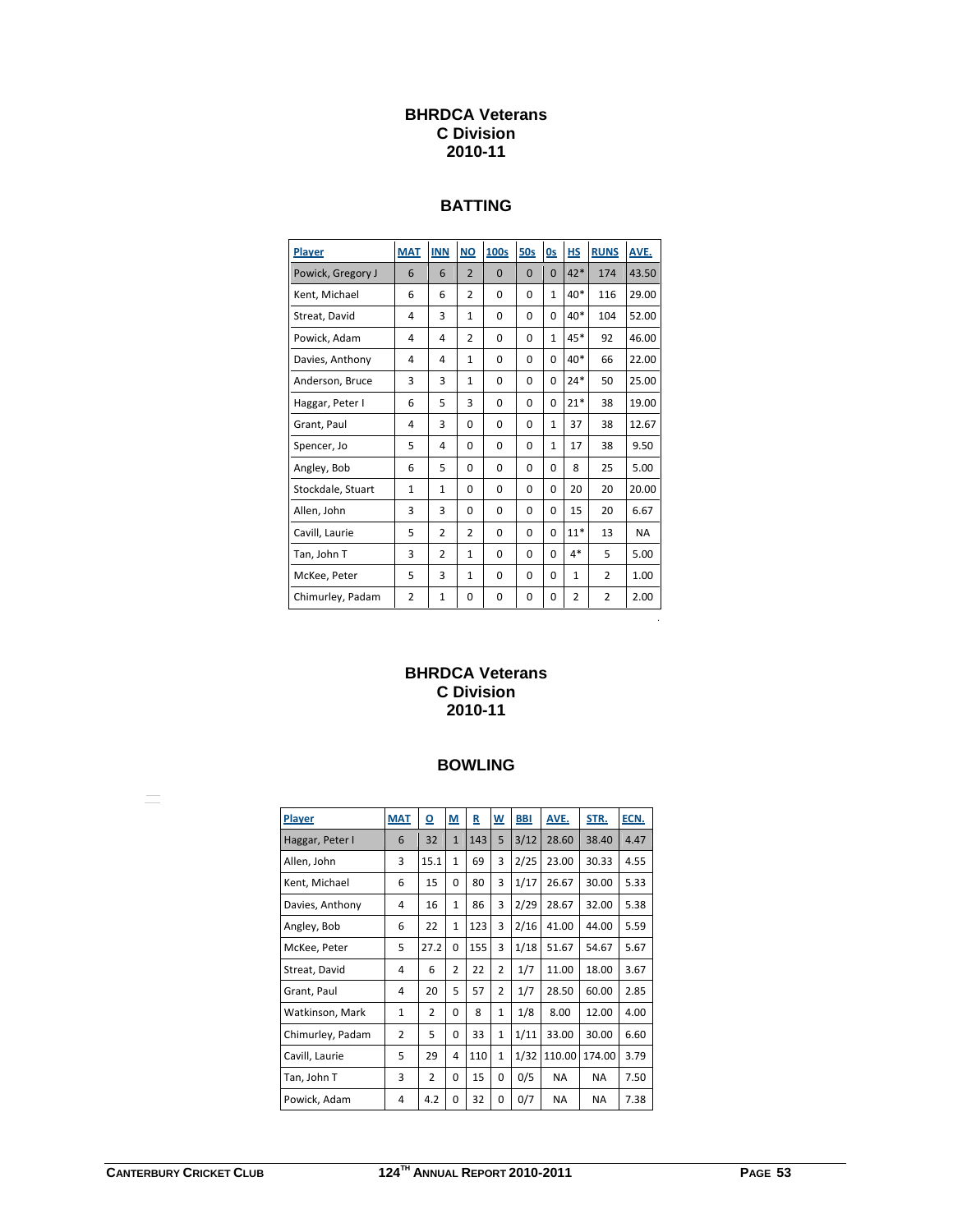#### **BHRDCA Legends 2010-11**

| <b>RND</b>     | <b>Dates</b> | <b>Home Team</b>                                                                                 |           | <b>Away Team</b>                                                      | Venue                                      |
|----------------|--------------|--------------------------------------------------------------------------------------------------|-----------|-----------------------------------------------------------------------|--------------------------------------------|
| $\mathbf{1}$   | 24 Oct 10    | North Balwyn<br>7/107(cc) G Grannon 32* A Goldstein<br>4/11                                      | def<br>bv | Canterbury<br>3/111 JA Kent 31*                                       | Macleay Park #1                            |
| 2              | 7 Nov 10     | Canterbury<br>$7/216$ (cc) M Angwin 40 $*$ C Kent<br>39 M Rattenbury 38 P Mirkovic 35            |           | Eley Park<br>def 9/138 P Coe 40* R Bryce 3/25 JA Kent<br>3/27         | Canterbury SG                              |
| 3              | 21 Nov 10    | Doncaster<br>$7/185$ (cc)                                                                        | def<br>by | Canterbury<br>8/198(cc) C Kent 40* P Mirkovic<br>31 M Angwin 27       | <b>Doncaster Recreation</b><br>Reserve     |
| 4              | 5 Dec 10     | Mitcham<br>8/142(cc) C Moritz 37 M Angwin 3/18                                                   | def<br>by | Canterbury<br>$5/157$ (cc) M Angwin 43* P Grant<br>37* R Collins 3/24 | Mullauna SC - East<br>Oval                 |
| 5              | 16 Jan 11    | Canterbury<br>3/121 G Gavin 41* JA Kent 41*                                                      |           | Mont Albert<br>def 2/117(cc) LA Denning 43* LD Wordsworth<br>$36*$    | Canterbury SG                              |
| 6              | 30 Jan 11    | Canterbury                                                                                       |           | drew North Balwyn                                                     | Match cancelled due<br>to Vets heat policy |
| $\overline{7}$ | 6 Feb 11     | <b>Eley Park</b>                                                                                 | def<br>by | Canterbury                                                            | Eley Park                                  |
| SF             | 20 Feb 11    | Canterbury<br>9/148(cc) P Grant 39* C Kent 29 P Mirkovic def<br>28 A Goldstein 28 R Masters 3/19 |           | Eley Park<br>123 J Morgan 40* P Grant 5/13                            | Canterbury SG                              |
| GF             | 27 Feb 11    | Canterbury<br>132 P Grant 35*                                                                    | def<br>by | Doncaster<br>4/133                                                    | Canterbury SG                              |

The qualification for this report is 25 runs, 3 wickets.

#### **PREMIERS - DONCASTER**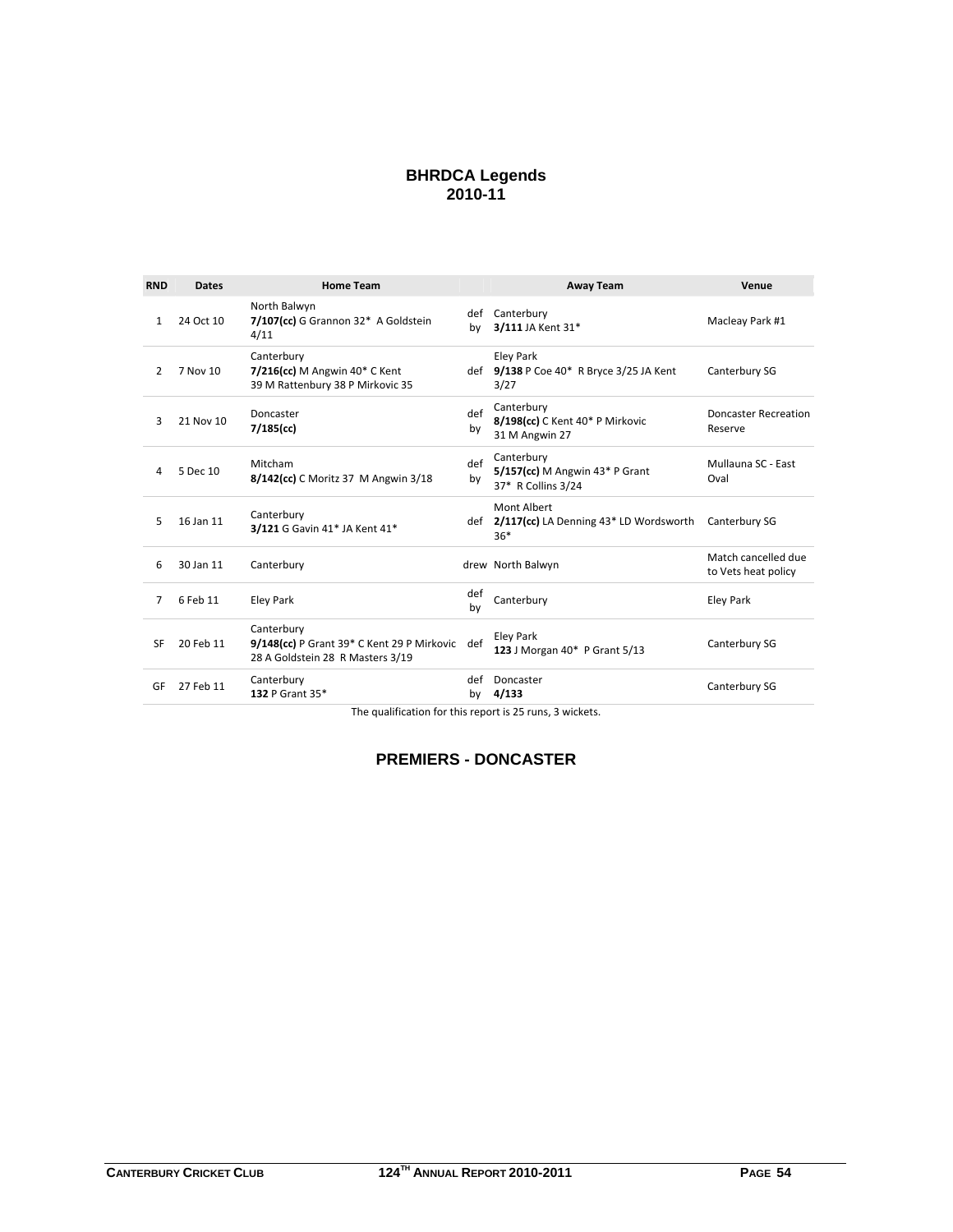# **BHRDCA Legends 2010-11**

## **BATTING**

| Player              | <b>MAT</b>     | <b>INN</b>     | <b>NO</b>      | 100s     | <b>50s</b> | <b>Os</b>    | <b>HS</b> | <b>RUNS</b> | AVE.      |
|---------------------|----------------|----------------|----------------|----------|------------|--------------|-----------|-------------|-----------|
| Kent, Craig         | 6              | 6              | $\mathbf{1}$   | $\Omega$ | $\Omega$   | $\Omega$     | $40*$     | 151         | 30.20     |
| Mirkovic, Peter     | 8              | 7              | $\overline{2}$ | 0        | 0          | 0            | 35        | 146         | 29.20     |
| Angwin, Michael     | 8              | $\overline{7}$ | 2              | 0        | 0          | $\mathbf{1}$ | 43*       | 130         | 26.00     |
| Grant, Paul         | 5              | 3              | 3              | $\Omega$ | 0          | 0            | 39*       | 111         | <b>NA</b> |
| Kent, John A        | 8              | $\overline{7}$ | $\overline{2}$ | 0        | 0          | 0            | $41*$     | 103         | 20.60     |
| Gavin, Gary         | 6              | 5              | $\mathbf{1}$   | 0        | 0          | $\mathbf{1}$ | $41*$     | 100         | 25.00     |
| Rattenbury, Michael | 6              | 5              | $\Omega$       | $\Omega$ | 0          | 0            | 38        | 56          | 11.20     |
| Goldstein, Alan     | 5              | 4              | $\overline{2}$ | $\Omega$ | 0          | $\mathbf{1}$ | 28        | 54          | 27.00     |
| Crothers, David     | $\overline{7}$ | 6              | $\mathbf{1}$   | 0        | 0          | $\mathbf{1}$ | 22        | 44          | 8.80      |
| Raskutti, Mohan     | 3              | $\overline{2}$ | $\Omega$       | 0        | 0          | 0            | 21        | 36          | 18.00     |
| Clarke, Brian       | 5              | $\overline{2}$ | $\Omega$       | $\Omega$ | 0          | 0            | 22        | 24          | 12.00     |
| Bryce, Roger        | 8              | $\mathbf{1}$   | 0              | 0        | 0          | 0            | 19        | 19          | 19.00     |
| Stockdale, Stuart   | 1              | $\mathbf{1}$   | $\mathbf{1}$   | 0        | 0          | 0            | $18*$     | 18          | <b>NA</b> |
| Warner, Neil        | 1              | $\mathbf{1}$   | $\Omega$       | 0        | 0          | 0            | 16        | 16          | 16.00     |
| Watkinson, Mark     | 6              | $\mathbf{1}$   | $\Omega$       | 0        | 0          | 0            | 5         | 5           | 5.00      |
| Galvin, Dean        | 6              | 3              | $\mathbf{1}$   | 0        | 0          | $\mathbf{1}$ | $2*$      | 4           | 2.00      |
| Morris, Charles     | 1              | $\mathbf{1}$   | $\mathbf{1}$   | 0        | 0          | 0            | $3*$      | 3           | <b>NA</b> |
| McDonald, Paul      | 3              | $\mathbf{1}$   | $\mathbf{1}$   | 0        | 0          | 0            | $1*$      | 1           | <b>NA</b> |

#### **BHRDCA Legends 2010-11 BOWLING**

| Player              | <b>MAT</b>   | ₫              | $\underline{\mathsf{M}}$ | R              | $\underline{\mathsf{W}}$ | <b>BBI</b> | AVE.      | STR.      | ECN. |
|---------------------|--------------|----------------|--------------------------|----------------|--------------------------|------------|-----------|-----------|------|
| Kent, John A        | 8            | 36             | 4                        | 130            | 10                       | 3/27       | 13.00     | 21.60     | 3.61 |
| Bryce, Roger        | 8            | 24.1           | $\mathbf{1}$             | 118            | 6                        | 3/25       | 19.67     | 24.17     | 4.88 |
| Grant, Paul         | 5            | 19             | 3                        | 68             | 5                        | 5/13       | 13.60     | 22.80     | 3.58 |
| Goldstein, Alan     | 5            | 16             | 5                        | 57             | 4                        | 4/11       | 14.25     | 24.00     | 3.56 |
| Angwin, Michael     | 8            | 10             | 0                        | 43             | 3                        | 3/18       | 14.33     | 20.00     | 4.30 |
| Galvin, Dean        | 6            | 12             | $\mathbf{1}$             | 60             | 3                        | 1/5        | 20.00     | 24.00     | 5.00 |
| Rattenbury, Michael | 6            | 16             | 3                        | 38             | $\overline{2}$           | 2/13       | 19.00     | 48.00     | 2.38 |
| Allen, John         | $\mathbf{1}$ | 6              | 3                        | 6              | $\mathbf{1}$             | 1/6        | 6.00      | 36.00     | 1.00 |
| Burns, Perry        | 1            | 4              | $\mathbf{1}$             | 10             | $\mathbf{1}$             | 1/10       | 10.00     | 24.00     | 2.50 |
| Gavin, Gary         | 6            | $\overline{7}$ | $\Omega$                 | 43             | $\mathbf{1}$             | 1/25       | 43.00     | 42.00     | 6.14 |
| Watkinson, Mark     | 6            | 11.5           | $\Omega$                 | 68             | $\mathbf{1}$             | 1/15       | 68.00     | 71.00     | 5.75 |
| Clarke, Brian       | 5            | 22             | 3                        | 73             | $\mathbf{1}$             | 1/18       | 73.00     | 132.00    | 3.32 |
| Morris, Charles     | $\mathbf{1}$ | 3              | $\Omega$                 | $\overline{7}$ | $\Omega$                 | 0/7        | <b>NA</b> | <b>NA</b> | 2.33 |
| Raskutti, Mohan     | 3            | 3              | 0                        | 14             | 0                        | 0/14       | <b>NA</b> | <b>NA</b> | 4.67 |
| McDonald, Paul      | 3            | $\overline{2}$ | $\Omega$                 | 17             | 0                        | 0/17       | <b>NA</b> | <b>NA</b> | 8.50 |
| Kent, Craig         | 6            | 4              | 0                        | 25             | 0                        | 0/12       | <b>NA</b> | <b>NA</b> | 6.25 |
| Mirkovic, Peter     | 8            | 38             | 3                        | 126            | 0                        | 0/13       | <b>NA</b> | <b>NA</b> | 3.32 |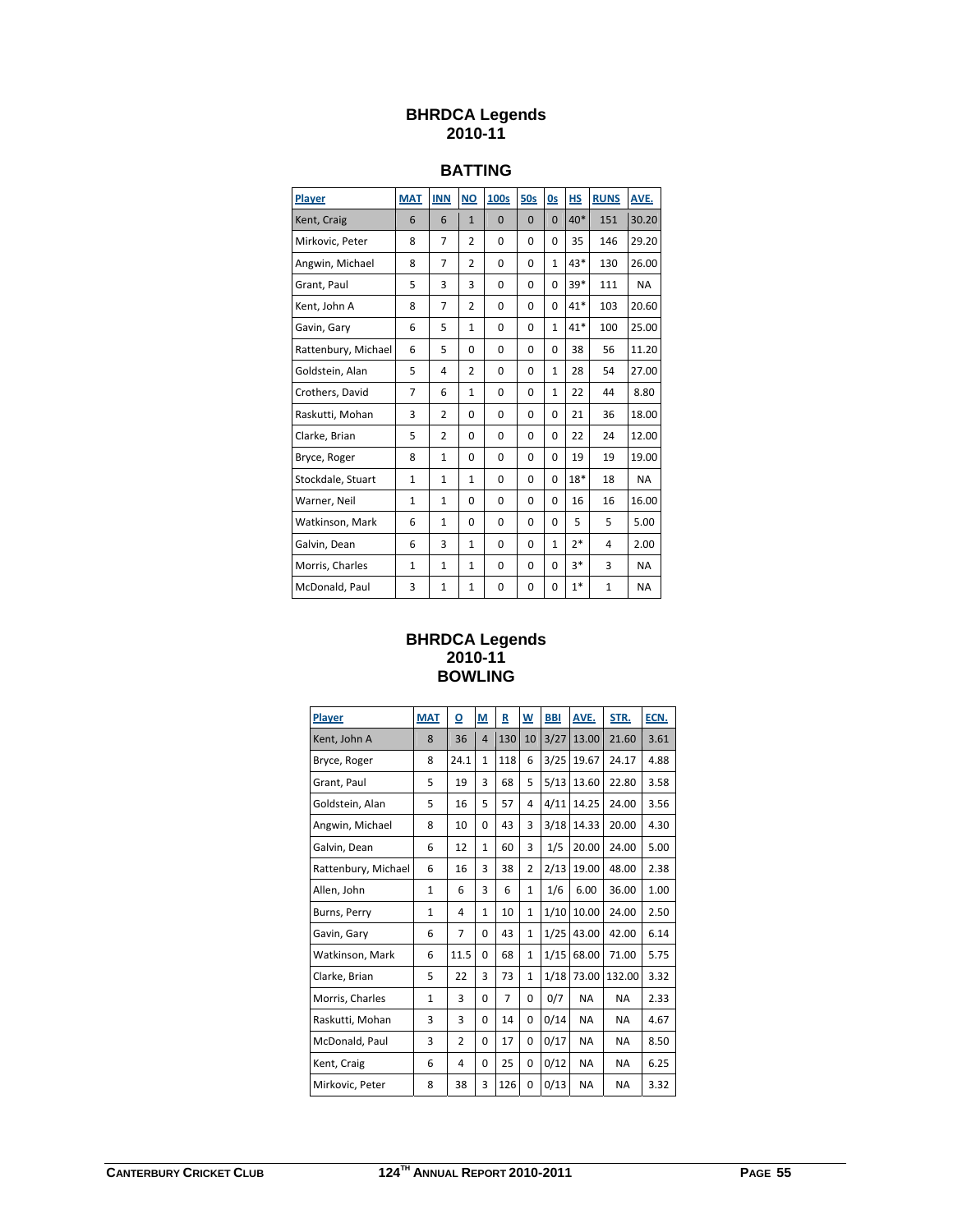# **JUNIOR AWARDS**

**Canterbury Medal Canterbury Medal Canterbury Medal Canterbury Medal Canterbury Medal Canterbury Medal Canterbury Medal Canterbury Medal Canterbury Medal Canterbury Medal Canterbury Medal Canterbury Medal Canterbury Medal** 

**Canterbury Rising Star Sam Townsend Canterbury Rising Star Sam Townsend Canterbury Rising Star Sam Townsend** 

# **JUNIOR PLAYING ACHIEVEMENTS**

| 100 Games        | <b>Loius Holmes</b>    | 103 Games                         |
|------------------|------------------------|-----------------------------------|
| 100 Games        | <b>Luke Prior</b>      | 100 Games                         |
|                  |                        |                                   |
| 100 runs Not Out | <b>Tom Vanderslik</b>  | <b>Burwood Uniting 3 Dec 2010</b> |
| 100 runs Not Out | <b>Nick Chancellor</b> | <b>Burwood Uniting 3 Dec 2010</b> |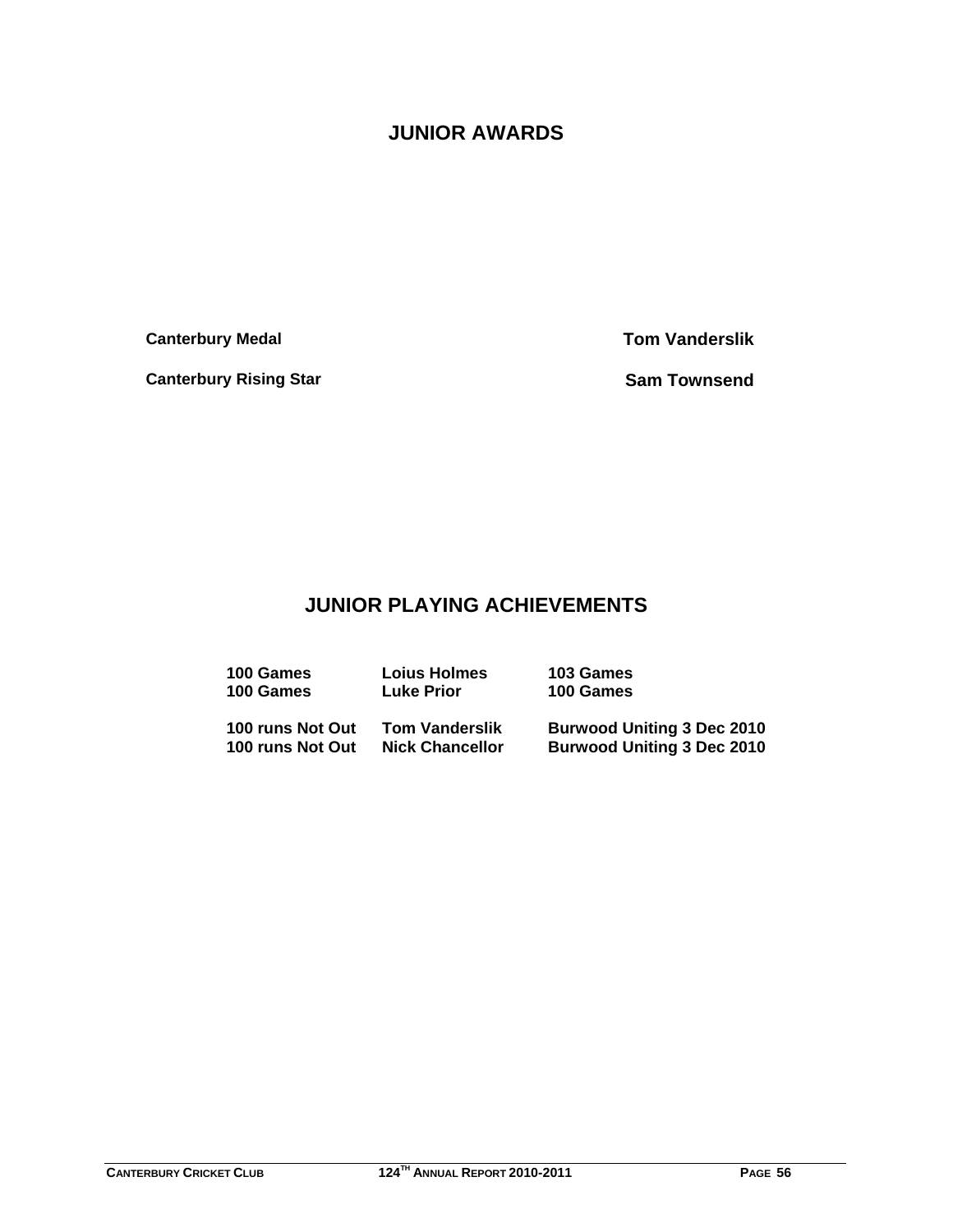# **SUMMARY OF JUNIOR TROPHY WINNERS**

|               | <b>BATTING</b><br><b>AWARD</b> | <b>BOWLING</b><br><b>AWARD</b> | <b>ALL ROUNDER</b>    | <b>FIELDING</b><br><b>AWARD</b> | <b>COACHES</b><br><b>AWARD</b> |
|---------------|--------------------------------|--------------------------------|-----------------------|---------------------------------|--------------------------------|
| <b>U16 A</b>  | <b>Nick Chancellor</b>         | Eddy O'Sullivan                | <b>Tom Vanderslik</b> | Lachlan Fitzpatrick             | <b>Jackson Morris</b>          |
| <b>U16B</b>   | Tim Hall                       | Will Gomm                      | Jack Quartermain      | John McLellan                   | <b>Tom Streat</b>              |
| <b>U14 A</b>  | Andrew Hansen                  | Will Wilson                    | Oscar Sharp           | <b>Max Holmes</b>               | Lachlan Griek                  |
| <b>U14 C1</b> | Miller Medina                  | Jonathan Walshe                | Sam Cameron           | <b>Bilal Habeeb</b>             | <b>Michael Bennett</b>         |
| <b>U14 C2</b> | <b>Lachlan Streat</b>          | Sean Rintoul                   | Jack Sargeant         | <b>Matias Sinko</b>             | <b>Patrick Kendall</b>         |
| <b>U12 A</b>  | Lule McIntosh                  | Callum Goessler                | Sam Townsend          | Will Campitelli                 | Dom Holden                     |
| <b>U12 B1</b> | Lachlan Jamison                | Zac Evans                      | <b>Harry Sestan</b>   | Declan Scammell                 | Hayden Jenzen                  |
| <b>U12 B2</b> | Tom Jepson                     | Fin Esler                      | Evan Cavill           | Diarmuid Healy                  | Alex Capp                      |
| <b>U12 C1</b> | <b>Matthew Kendall</b>         | Sam Cato                       | Howie Capp            | Ollie Arrowsmith                | Angus Costopoulos              |
| <b>U12 C2</b> | Ryan O'Grady                   | <b>Mitchell Turner</b>         | Nicholas Galbraith    | <b>Matthew Hobson</b>           | Darcy Powne                    |
| U10 Black     | Daniel Spencer                 | Oskar Hosken                   | <b>Will Sreventon</b> | Tom Dempsey                     | <b>Tom Steventon</b>           |
| U10 Gold      | Luke Shepard                   | Luke Negri                     | Tom Woods             | Eamonn Avery                    | <b>Riley McCombe</b>           |
| U10 Blue      | Joshua Nitz                    | Ben Jepson                     | Sam Garrard           | <b>Charlie Harper</b>           | Matthew McKenna                |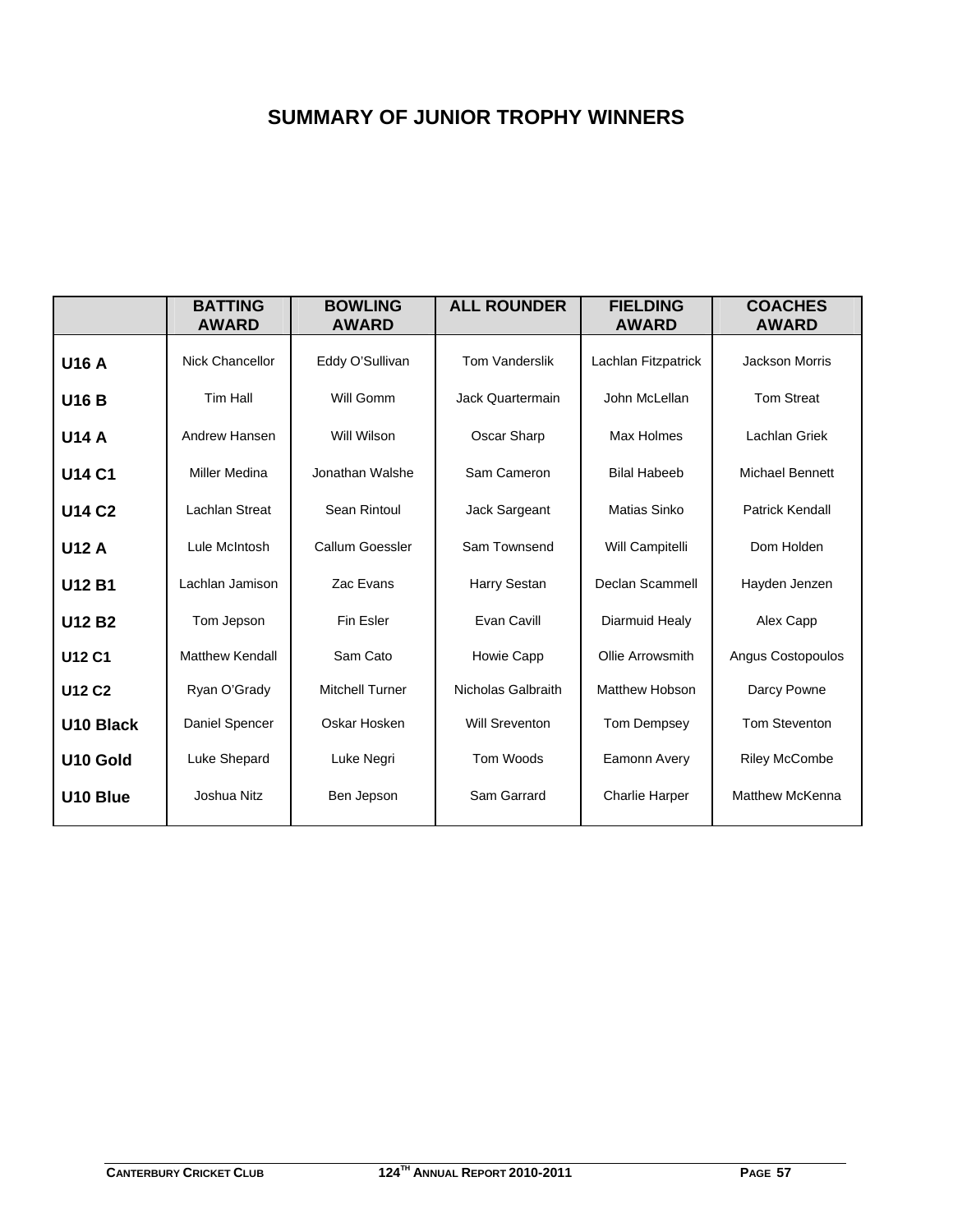# **U16 A**

## **EASTERN CRICKET ASSOCIATION A.G GRACE SHIELD 2010-11**

#### **SEASON SUMMARY**

| <b>RND</b>     | <b>Dates</b>           | <b>Home Team</b>                                                                                                 |           | <b>Away Team</b>                                                            | Venue                             |
|----------------|------------------------|------------------------------------------------------------------------------------------------------------------|-----------|-----------------------------------------------------------------------------|-----------------------------------|
| $\mathbf{1}$   | 15 Oct 10<br>22 Oct 10 | Canterbury<br>9/77(cc) CT Haley 3/20 (inc hat-trick)                                                             | by        | def Glen Iris<br>5/113(cc) CT Haley 36* L Holmes 32                         | Hislop Park No 2<br>Oval (Central |
| $\overline{2}$ | 29 Oct 10<br>5 Nov 10  | Canterbury<br>9/227 JG Morris 68 T Vanderslik<br>37 LD Holmes 32 SJ Macdonald<br>26 A Gleeson 3/22 ZJ Mowat 3/40 |           | Boroondara<br>def 6/226(cc) L Thomas 102* ZJ Mowat<br>53* N Chancellor 3/18 | Hislop Park No 2<br>Oval (Central |
| 3              | 12 Nov 10<br>19 Nov 10 | Clifton Hill<br>8/73(cc) LD Holmes 3/9                                                                           | def       | Canterbury<br>72 S Hodder 4/13 C Filips 3/23                                | Ramsden Street<br>Reserve         |
| 4              | 26 Nov 10<br>3 Dec 10  | <b>Burwood Uniting Canterbury</b><br>158 C Di Angelo 35 S Bookluck<br>30 T Vanderslik 3/8 E O'Sullivan 3/28      | def<br>by | Canterbury<br>6/281(cc) T Vanderslik 100* N Chancellor<br>100* N Sestan 29* | Lynden Park<br>(Lower)            |
| 5              | 10 Dec 10              | Canterbury<br>1/136(cc) LD Holmes 62* LA Fitzpatrick<br>$52*$                                                    | def       | <b>Camberwell Magpies</b><br>5/101(cc) M Keys 50*                           | Hislop Park No 2<br>Oval (Central |
| 6              | 17 Dec 10              | Canterbury<br>8/122 LA Fitzpatrick 49*                                                                           | def       | North Balwyn<br>$6/114$ (cc)                                                | Hislop Park No 2<br>Oval (Central |
| 7              | 28 Jan 11              | Canterbury<br>3/163(cc) N Chancellor 60* JG Morris 31                                                            | def       | <b>Burwood Uniting Canterbury</b><br>4/113(cc) C Di Angelo 48               | Hislop Park No 2<br>Oval (Central |
| 8              | 4 Feb 11<br>11 Feb 11  | <b>Camberwell Magpies</b><br><b>76 E O'Sullivan 3/9</b>                                                          | drew      | Canterbury<br>0/19                                                          | <b>Howard Dawson</b><br>Reserve   |
| 9              | 18 Feb 11<br>25 Feb 11 | Canterbury<br>148 LD Holmes 50 JG Morris 31 AR Padbury<br>3/27                                                   | def       | Mont Albert<br>128 N Stragalinos 32 N Chancellor 5/11                       | Hislop Park No 2<br>Oval (Central |
| SF             | 13 Mar 11              | Canterbury<br>3/69 N Chancellor 41*                                                                              | def       | Mont Albert<br>68 MF Haslam 3/15 LD Holmes 3/16                             | Hislop Park No 2<br>Oval (Central |
| GF             | 20 Mar 11              | Glen Iris<br>8/176(cc) L Holmes 68 CT Logan<br>33 CT Haley 27 LD Holmes 4/30                                     | def       | Canterbury<br><b>134 JG Morris 40</b>                                       | TH King Reserve                   |

The qualification for this report is 25 runs, 3 wickets.

|               |                             |   |                |               |          |           |          | <b>WKTS</b> | <b>RUNS</b> | <b>WKTS</b>  | <b>RUNS</b> |               |        |
|---------------|-----------------------------|---|----------------|---------------|----------|-----------|----------|-------------|-------------|--------------|-------------|---------------|--------|
|               | Rank Team                   | P | W <sub>2</sub> | W1            | D        | $L1$ $L2$ |          | <b>LOST</b> | <b>FOR</b>  | <b>TAKEN</b> | <b>AGST</b> | <b>Points</b> | %      |
|               | Glen Iris                   | 9 | $\Omega$       | 9             | $\Omega$ | $\Omega$  | $\Omega$ | 39          | 1521        | 72           | 888         | 54.0          | 3.1622 |
| $\mathfrak z$ | Canterbury                  | 9 | $\Omega$       | 6             | 1.       | 2         | $\Omega$ | 56          | 1245        | 64           | 1102        | 41.5          | 1.2912 |
| 3             | Mont Albert                 | 9 | $\Omega$       | 4             |          | 4         | $\Omega$ | 73          | 956         | 66           | 987         | 31.5          | 0.8757 |
| 4             | <b>Camberwell Magpies</b>   | ۹ | $\Omega$       | 4             | 1        | 4         | $\Omega$ | 64          | 1166        | 49           | 1098        | 31.5          | 0.8130 |
| 5             | Boroondara                  | 9 | $\Omega$       | 3             | 1        | 5         | $\Omega$ | 65          | 1128        | 49           | 1255        | 26.5          | 0.6776 |
| 6             | Clifton Hill                | 9 | $\Omega$       | 3             | $\Omega$ | 6         | $\Omega$ | 65          | 1027        | 66           | 1000        | 24.0          | 1.0428 |
| 7             | North Balwyn                | 9 | $\Omega$       |               |          | 6         | $\Omega$ | 66          | 911         | 61           | 1148        | 21.5          | 0.7334 |
| 8             | Burwood Uniting Canterbury9 |   | $\Omega$       | $\mathfrak z$ |          | 6         | $\Omega$ | 59          | 996         | 60           | 1472        | 21.5          | 0.6881 |
|               |                             |   |                |               |          |           |          |             |             |              |             |               |        |

## **PREMIERS – GLEN IRIS**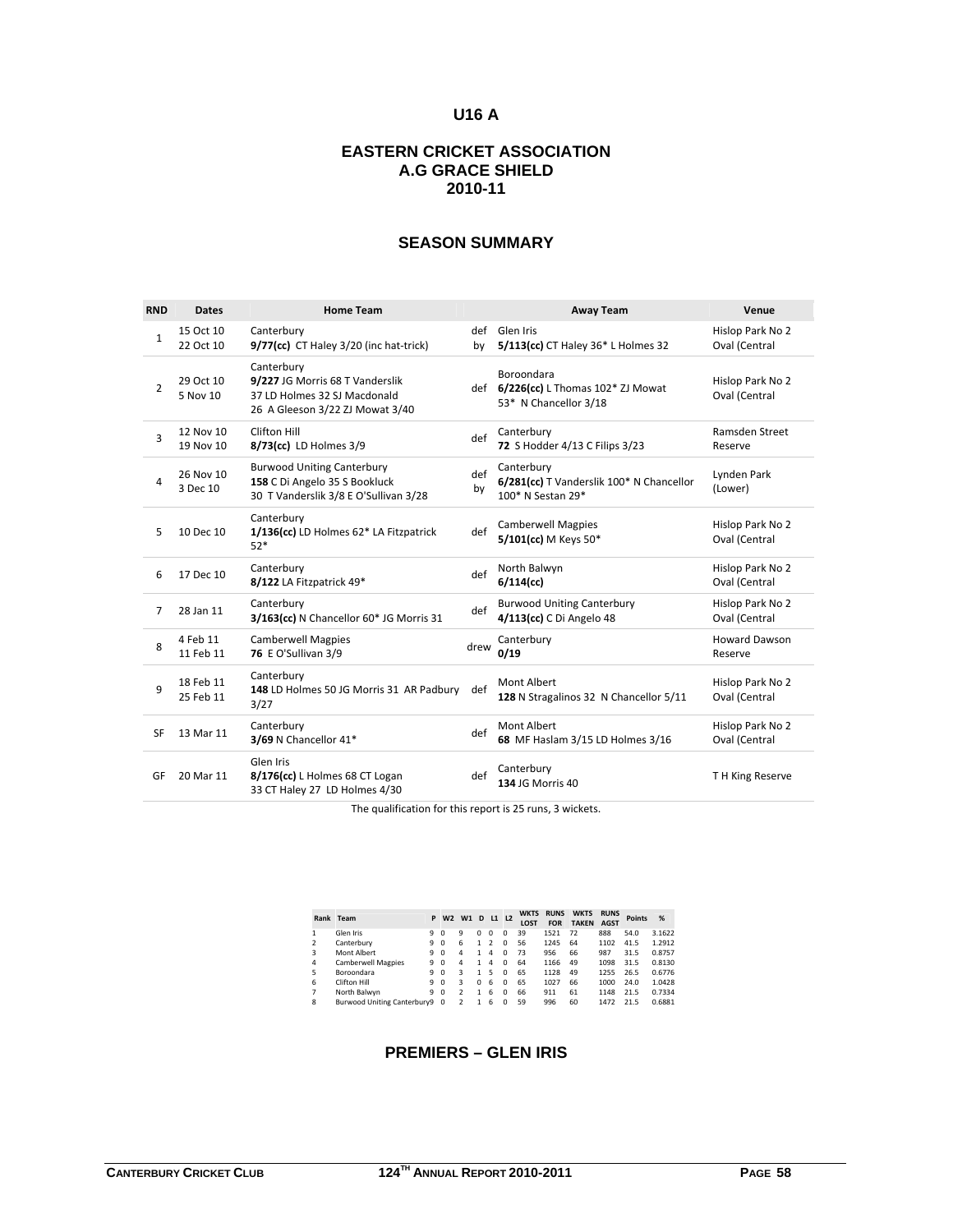# **U16 A**

#### **EASTERN CRICKET ASSOCIATION A.G GRACE SHIELD 2010-11**

| Player                 | <b>MAT</b> | <b>INN</b>     | $NO$           | 100s         | 50s            | 0s             | H.S    | <b>RUNS</b> | AVE.  |
|------------------------|------------|----------------|----------------|--------------|----------------|----------------|--------|-------------|-------|
| Chancellor, Nicholas   | 10         | 9              | 3              | $\mathbf{1}$ | $\mathbf{1}$   | 3              | $100*$ | 232         | 38.67 |
| Morris, Jackson G      | 9          | 8              | $\Omega$       | $\Omega$     | $\mathbf{1}$   | $\Omega$       | 68     | 218         | 27.25 |
| Holmes, Louis D        | 10         | 7              | $\mathbf{1}$   | $\Omega$     | $\overline{2}$ | $\Omega$       | $62*$  | 187         | 31.17 |
| Vanderslik, Tom        | 11         | 7              | $\mathbf{1}$   | $\mathbf{1}$ | $\Omega$       | $\Omega$       | $100*$ | 166         | 27.67 |
| Fitzpatrick, Lachlan A | 11         | 9              | 3              | 0            | $\mathbf{1}$   | $\mathbf{1}$   | $52*$  | 156         | 26.00 |
| Sestan, Nick           | 8          | 4              | $\mathbf{1}$   | 0            | $\Omega$       | $\mathbf{1}$   | $29*$  | 64          | 21.33 |
| Byrne-Jones, Darcy M   | 10         | 10             | $\overline{2}$ | $\Omega$     | $\Omega$       | $\mathbf{1}$   | $14*$  | 59          | 7.38  |
| Macdonald, Shaun J     | 9          | 6              | $\overline{2}$ | 0            | $\Omega$       | 3              | 26     | 51          | 12.75 |
| Sach, Al               | 10         | 8              | 3              | 0            | $\Omega$       | $\Omega$       | 15     | 39          | 7.80  |
| Cleeve, Sam J          | 10         | 7              | 3              | $\Omega$     | $\Omega$       | 3              | $18*$  | 36          | 9.00  |
| O'Sullivan, Eddy       | 10         | 5              | 3              | $\Omega$     | $\Omega$       | $\mathbf{1}$   | $18*$  | 28          | 14.00 |
| Prior, Luke            | 11         | $\overline{7}$ | $\overline{2}$ | 0            | 0              | $\overline{2}$ | 9      | 25          | 5.00  |
| Balson, Nicholas W     | 9          | 5              | $\mathbf{1}$   | $\Omega$     | $\Omega$       | $\overline{2}$ | 15     | 24          | 6.00  |
| Haslam, Max F          | 10         | $\overline{2}$ | $\Omega$       | $\Omega$     | 0              | $\mathbf{1}$   | 3      | 3           | 1.50  |

## **BATTING**

| <b>Player</b>          | <b>MAT</b> | ჲ    | М              | R   | $\mathsf{W}$ | <b>BBI</b> | AVE.      | STR.      | ECN. |
|------------------------|------------|------|----------------|-----|--------------|------------|-----------|-----------|------|
| Holmes, Louis D        | 10         | 53.1 | 11             | 179 | 15           | 4/30       | 11.93     | 21.27     | 3.37 |
| O'Sullivan, Eddy       | 10         | 43   | 9              | 141 | 13           | 3/9        | 10.85     | 19.85     | 3.28 |
| Vanderslik, Tom        | 11         | 34.3 | 5              | 120 | 10           | 3/8        | 12.00     | 20.70     | 3.48 |
| Chancellor, Nicholas   | 10         | 19   | 7              | 51  | 9            | 5/11       | 5.67      | 12.67     | 2.68 |
| Prior, Luke            | 11         | 50   | 6              | 181 | 9            | 2/9        | 20.11     | 33.33     | 3.62 |
| Haslam, Max F          | 10         | 47   | 4              | 185 | 6            | 3/15       | 30.83     | 47.00     | 3.94 |
| Morris, Jackson G      | 9          | 14.4 | $\mathbf{1}$   | 74  | 5            | 2/10       | 14.80     | 17.60     | 5.05 |
| Fitzpatrick, Lachlan A | 11         | 22   | $\mathbf{1}$   | 88  | 5            | 1/1        | 17.60     | 26.40     | 4.00 |
| Cleeve, Sam J          | 10         | 27.3 | $\overline{2}$ | 106 | 3            | 1/6        | 35.33     | 55.00     | 3.85 |
| Sestan, Nick           | 8          | 13   | $\overline{2}$ | 54  | $\mathbf{1}$ | 1/20       | 54.00     | 78.00     | 4.15 |
| Balson, Nicholas W     | 9          | 8    | 0              | 74  | $\mathbf{1}$ | 1/27       | 74.00     | 48.00     | 9.25 |
| Byrne-Jones, Darcy M   | 10         | 3    | 0              | 20  | 0            | 0/5        | <b>NA</b> | <b>NA</b> | 6.67 |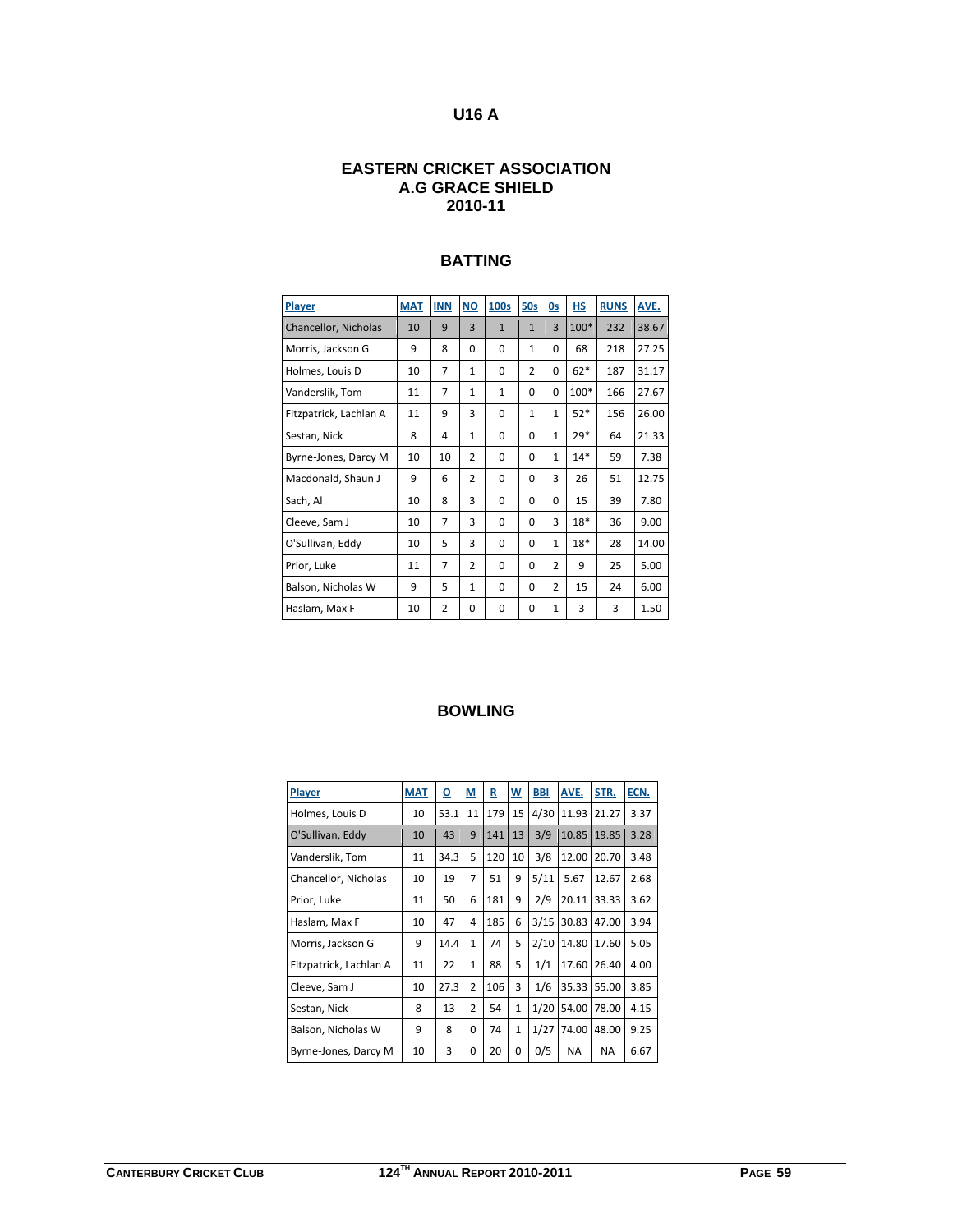#### **U16 B**

#### **EASTERN CRICKET ASSOCIATION T.R BELLIS SHIELD 2010-11**

# **SEASON SUMMARY**

| <b>RND</b>    | <b>Dates</b>           | <b>Home Team</b>                                                  |           | Away Team                                            | Venue                             |
|---------------|------------------------|-------------------------------------------------------------------|-----------|------------------------------------------------------|-----------------------------------|
| $\mathbf{1}$  | 15 Oct 10<br>22 Oct 10 | North Balwyn<br>3/74 N McNiece 33                                 | def       | Canterbury<br>$4/67$ (cc)                            | Macleay Park No 2                 |
| $\mathcal{P}$ | 29 Oct 10<br>5 Nov 10  | <b>Bulleen</b><br>9/65 WP Gomm 3/4                                | def<br>bv | Canterbury<br>69 L Marateo 4/8                       | <b>Bulleen Park West</b>          |
| $\mathbf{a}$  | 12 Nov 10<br>19 Nov 10 | Canterbury<br>4/155(cc) J Quartermain 56                          | def       | Deepdene Bears<br>8/77 J Lucchesi 55*                | Hislop Park No 2<br>Oval (Central |
| 4             | 26 Nov 10<br>3 Dec 10  | Canterbury<br>$7/127$ (cc) TA Hall 33 WF Arrowsmith 25*           | def       | <b>Box Hill</b><br>9/106 B McHarg 3/10 JC Lloyd 3/21 | Hislop Park No 2<br>Oval (Central |
| 5.            | 10 Dec 10              | Clifton Hill                                                      |           | drew Canterbury                                      | Fairlea West Oval                 |
| 6             | 17 Dec 10              | Deepdene Bears<br>33                                              | def<br>by | Canterbury<br>9/69(cc) L Privitelli 3/9              | Leigh Park                        |
| 7             | 28 Jan 11              | Kew Junior<br>4/102(cc) L Ritchie 26                              | def       | Canterbury<br>$4/53$ (cc)                            | <b>Willsmere Park</b>             |
| 8             | 4 Feb 11<br>11 Feb 11  | Canterbury<br>7/99(cc) J Quartermain 28                           | def<br>by | North Balwyn<br>8/100 H Wall 42*                     | Hislop Park No 2<br>Oval (Central |
| q             | 18 Feb 11<br>25 Feb 11 | <b>Bulleen Templestowe</b><br>98 J Nurtanaya 32 WP Gomm 4/10      | def<br>bv | Canterbury<br>7/124 J Quartermain 26                 | <b>Ted Ajani Reserve</b>          |
| SF            | 13 Mar 11              | Kew Junior<br>7/232(cc) L Ritchie 82* B Banting<br>37 M Corney 36 | drew      | Canterbury<br>1/31                                   | <b>Willsmere Park</b>             |

The qualification for this report is 25 runs, 3 wickets

| Team                   | P | <b>BYE</b>     | W <sub>2</sub> | W1             | D              | $11 \quad 12$  |          | <b>WKTS</b><br><b>LOST</b> | <b>RUNS</b><br><b>FOR</b> | <b>WKTS</b><br><b>TAKEN</b> | <b>RUNS</b><br><b>AGST</b> | <b>Points</b> | %      |
|------------------------|---|----------------|----------------|----------------|----------------|----------------|----------|----------------------------|---------------------------|-----------------------------|----------------------------|---------------|--------|
| 1 Kew Junior           | 9 | $\Omega$       | $\Omega$       | 8              | 1              | $\Omega$       | Rank43   |                            | 1056                      | 63                          | 809                        | 51.5          | 1.9124 |
| 2 Camberwell Magpies 8 |   | $\Omega$       | $\Omega$       | 5              | 1              | $\mathfrak z$  | $\Omega$ | 53                         | 1190                      | 59                          | 1025                       | 41.5          | 1.2924 |
| 3 Bulleen              | 9 | $\Omega$       | $\Omega$       | 6              | 1              | $\mathcal{P}$  | $\Omega$ | 66                         | 1008                      | 62                          | 765                        | 41.5          | 1.2378 |
| 4 Canterbury           | 9 | $\Omega$       | $\Omega$       | 5              | 1              | ঽ              | $\Omega$ | 52                         | 763                       | 61                          | 655                        | 36.5          | 1.3665 |
| 5 Box Hill             | 9 | $\Omega$       | $\Omega$       | 4              | 1              | $\overline{a}$ | $\Omega$ | 73                         | 972                       | 63                          | 942                        | 31.5          | 0.8905 |
| 6 Clifton Hill         | 9 | $\Omega$       | $\Omega$       | 3              | $\mathfrak{p}$ | 4              | $\Omega$ | 46                         | 588                       | 63                          | 937                        | 29.0          | 0.8594 |
| 7 North Balwyn         | 9 | $\Omega$       | $\Omega$       | 4              | $\Omega$       | 5              | $\Omega$ | 55                         | 997                       | 53                          | 1141                       | 29.0          | 0.8420 |
| 8 Deepdene Bears       | 8 | $\overline{1}$ | $\Omega$       | $\mathfrak{p}$ | 1              | 5              | $\Omega$ | 63                         | 849                       | 58                          | 711                        | 26.5          | 1.0993 |
| 9 Mont Albert          | ٩ | $\Omega$       | $\Omega$       | 2              | 1              | 6              | $\Omega$ | 65                         | 766                       | 53                          | 1036                       | 21.5          | 0.6029 |
| 10Bulleen Templestowe9 |   | $\Omega$       | $\Omega$       | $\Omega$       | 1              | 8              | $\Omega$ | 68                         | 871                       | 51                          | 951                        | 11.5          | 0.6869 |

**PREMIERS – CAMBERWELL MAGPIES**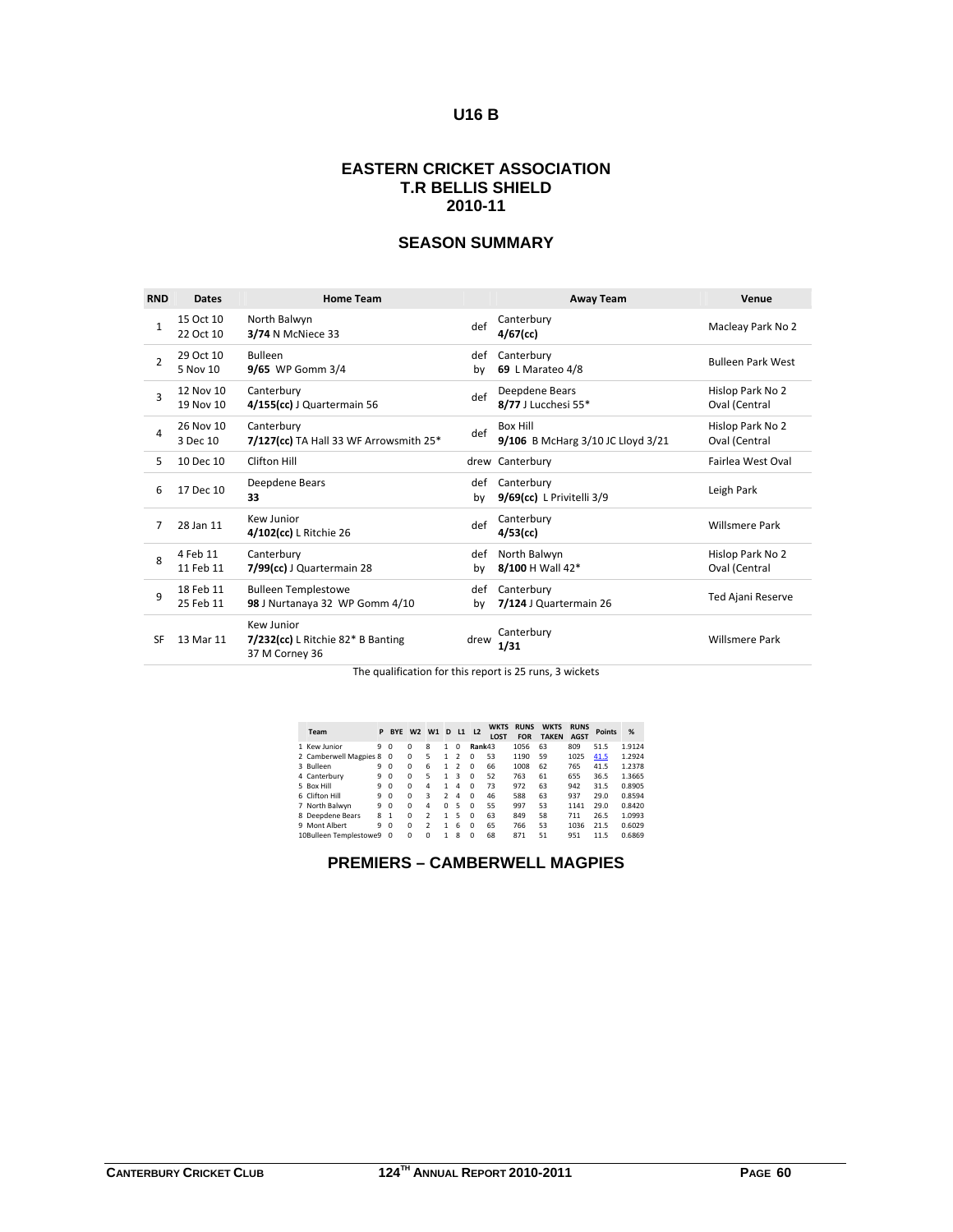# **U16 B**

#### **EASTERN CRICKET ASSOCIATION T.R. BELLIS SHIELD 2010-11**

| Player                | <b>MAT</b>     | <b>INN</b>     | <b>NO</b>      | 100s     | 50s          | 0s             | HS    | <b>RUNS</b>    | AVE.      |
|-----------------------|----------------|----------------|----------------|----------|--------------|----------------|-------|----------------|-----------|
| Quartermain, Jack     | 8              | 8              | $\overline{2}$ | $\Omega$ | $\mathbf{1}$ | $\Omega$       | 56    | 151            | 25.17     |
| Hall, Tim A           | $\overline{7}$ | $\overline{7}$ | 3              | $\Omega$ | $\Omega$     | $\overline{0}$ | 33    | 90             | 22.50     |
| Ladgrove, Liam J      | 8              | 8              | 4              | $\Omega$ | 0            | $\Omega$       | $24*$ | 89             | 22.25     |
| Arrowsmith, Will F    | 8              | 8              | 5              | $\Omega$ | 0            | $\Omega$       | $25*$ | 67             | 22.33     |
| Lloyd, Jack C         | 7              | $\overline{7}$ | 3              | 0        | 0            | $\mathbf{1}$   | $22*$ | 64             | 16.00     |
| Streat, Thomas D      | $\overline{7}$ | $\overline{7}$ | $\mathbf{1}$   | $\Omega$ | 0            | $\mathbf{1}$   | 20    | 64             | 10.67     |
| McLellan, John S      | 8              | 6              | $\Omega$       | 0        | $\Omega$     | $\mathbf{1}$   | 16    | 36             | 6.00      |
| Boykett, Paul K       | 8              | 7              | 4              | 0        | 0            | $\mathbf{1}$   | 9     | 24             | 8.00      |
| Gibson, Jackson L     | 8              | 6              | $\overline{2}$ | 0        | $\Omega$     | 3              | 8     | 17             | 4.25      |
| Gomm, William P       | $\overline{7}$ | 6              | $\overline{2}$ | $\Omega$ | $\Omega$     | 3              | $9*$  | 15             | 3.75      |
| McHarg, Ben           | 4              | 4              | 3              | 0        | $\Omega$     | $\mathbf{1}$   | $5*$  | 10             | 10.00     |
| Williams, Ben J       | $\overline{7}$ | 5              | $\overline{2}$ | 0        | 0            | 3              | $5*$  | 6              | 2.00      |
| Costopoulos, Thomas S | 6              | 4              | $\Omega$       | $\Omega$ | $\Omega$     | 3              | 2     | $\overline{2}$ | 0.50      |
| Pentney, Nicholas A   | 3              | $\mathbf{1}$   | $\mathbf{1}$   | $\Omega$ | 0            | 0              | $0*$  | $\Omega$       | <b>NA</b> |

## **BATTING**

| Player                | <b>MAT</b>     | ₫  | M              | R  | $\underline{\mathsf{W}}$ | <b>BBI</b> | AVE.  | STR.      | ECN. |
|-----------------------|----------------|----|----------------|----|--------------------------|------------|-------|-----------|------|
| Gomm, William P       | $\overline{7}$ | 11 | $\mathbf{1}$   | 33 | 8                        | 4/10       | 4.13  | 8.25      | 3.00 |
| McHarg, Ben           | 4              | 16 | 4              | 43 | 6                        | 3/10       | 7.17  | 16.00     | 2.69 |
| Hall, Tim A           | 7              | 16 | 0              | 48 | 6                        | 2/5        | 8.00  | 16.00     | 3.00 |
| Quartermain, Jack     | 8              | 27 | 4              | 63 | 6                        | 2/4        | 10.50 | 27.00     | 2.33 |
| Gibson, Jackson L     | 8              | 27 | 4              | 77 | 6                        | 1/4        | 12.83 | 27.00     | 2.85 |
| Boykett, Paul K       | 8              | 17 | 4              | 30 | 4                        | 1/4        | 7.50  | 25.50     | 1.76 |
| Williams, Ben J       | 7              | 26 | 8              | 40 | 4                        | 2/8        | 10.00 | 39.00     | 1.54 |
| Lloyd, Jack C         | $\overline{7}$ | 15 | 3              | 64 | 4                        | 3/21       | 16.00 | 22.50     | 4.27 |
| Arrowsmith, Will F    | 8              | 19 | 3              | 69 | 4                        | 2/0        | 17.25 | 28.50     | 3.63 |
| Streat, Thomas D      | 7              | 26 | $\overline{2}$ | 76 | 4                        | 2/13       | 19.00 | 39.00     | 2.92 |
| Costopoulos, Thomas S | 6              | 9  | 0              | 32 | 2                        | 1/4        | 16.00 | 27.00     | 3.56 |
| Ladgrove, Liam J      | 8              | 9  | 2              | 22 | 1                        | 1/2        | 22.00 | 54.00     | 2.44 |
| Pentney, Nicholas A   | 3              | 3  | 0              | 21 | 0                        | 0/9        | NA    | <b>NA</b> | 7.00 |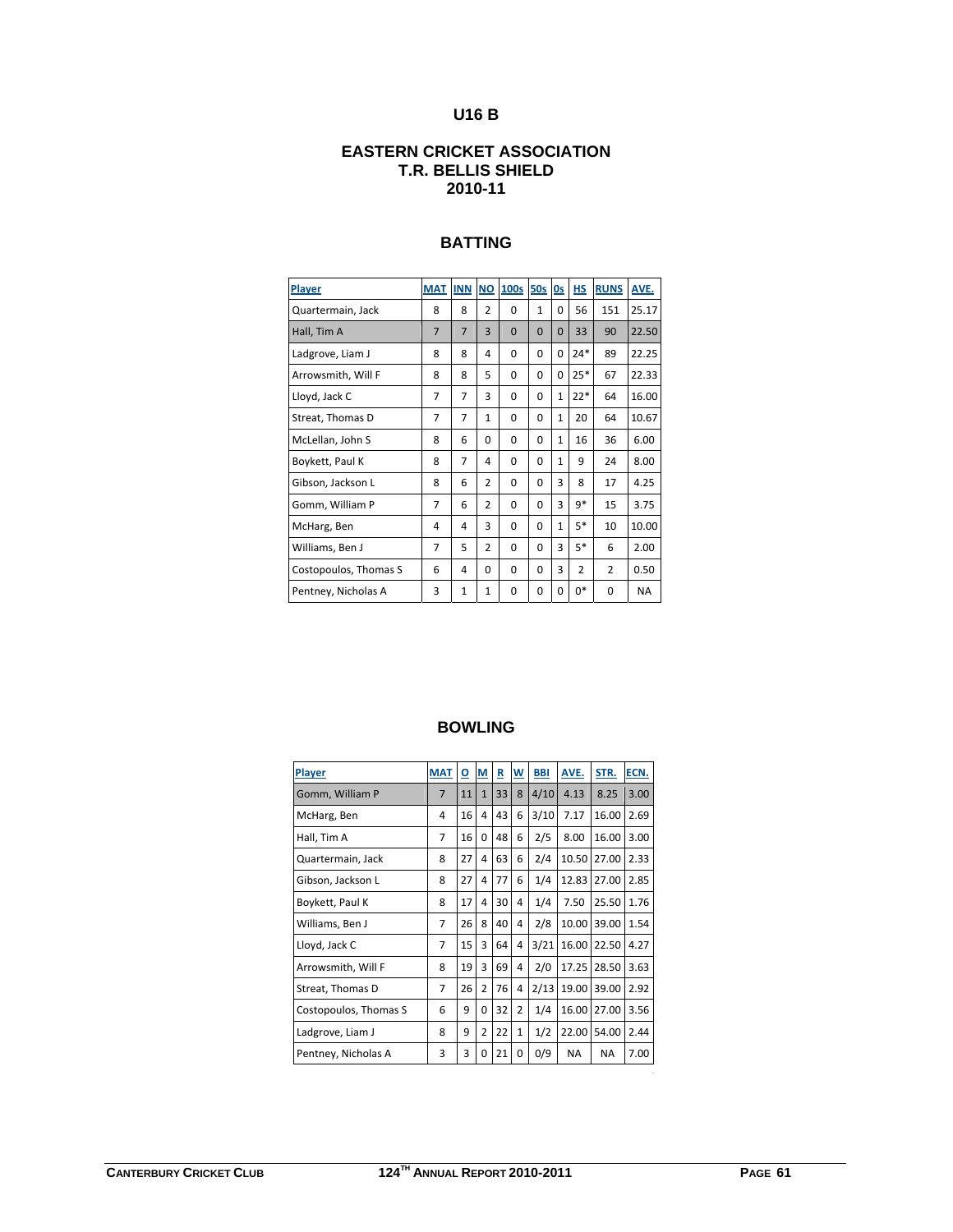## **U14A**

## **EASTERN CRICKET ASSOCIATION C.L. MARTIN SHIELD 2010-11**

## **SEASON SUMMARY**

| <b>RND</b>     | <b>Dates</b>           | <b>Home Team</b>                                                          |           | Away Team                                                                      | Venue                           |
|----------------|------------------------|---------------------------------------------------------------------------|-----------|--------------------------------------------------------------------------------|---------------------------------|
| $\mathbf{1}$   | 15 Oct 10<br>22 Oct 10 | Kew Junior<br>$5/94$ (cc) L Ritchie 26*                                   |           | def Canterbury<br>by $4/105$ (cc) ON Sharp 50*                                 | Hays Paddock<br>(North)         |
| $\overline{2}$ | 29 Oct 10<br>5 Nov 10  | Canterbury<br>125 JW Maclean 3/38                                         | def       | Glen Iris<br>123 WR Wilson 3/12                                                | Hislop Park No 1<br>Oval (East) |
| ξ              | 12 Nov 10<br>19 Nov 10 | <b>Burwood Uniting Canterbury</b><br>59 ON Sharp 3/1 AA Hansen 3/1        | def<br>by | Canterbury<br>8/208(cc) AA Hansen 64* C Gifford<br>37 ON Sharp 29              | Lynden Park<br>(Lower)          |
| 4              | 26 Nov 10<br>3 Dec 10  | Boroondara<br>$7/115$ (cc)                                                |           | Canterbury<br>def 94 WR Wilson 35* ON Sharp 27 S Scanlon<br>3/2 O Sleeman 3/11 | Victoria Road<br>Reserve        |
| 5              | 10 Dec 10              | Canterbury<br>8/77(cc) AP Townsend 36* S Kudage-Don<br>3/5 A Narayana 3/8 |           | def Box Hill<br>by $5/101$ (cc) S Kudage-Don 49*                               | Hislop Park No 1<br>Oval (East) |
| 6              | 17 Dec 10              | Canterbury<br><b>5/127</b> MR Holmes 31 S Khanna 28                       | def       | Kew Junior<br>$6/97$ (cc)                                                      | Hislop Park No 1<br>Oval (East) |
| 7              | 28 Jan 11              | <b>Camberwell Magpies</b><br>8/117 C Davis 25*                            | def       | Canterbury<br>5/116(cc) AP Townsend 29* S Khanna 26                            | <b>Howard Dawson</b><br>Reserve |
| 8              | 4 Feb 11<br>11 Feb 11  | Canterbury<br>4/162(cc) NL Herbert 35* T Levecke 26*                      | def       | <b>Burwood Uniting Canterbury</b><br>8/63 AP Townsend 4/1                      | Hislop Park No 1<br>Oval (East) |
| q              | 18 Feb 11<br>25 Feb 11 | North Balwyn<br>8/154(cc) N Waters 42 A Evans<br>37* ON Sharp 3/23        |           | Canterbury<br>def 68 T Sheehan 3/9<br>and 5/106 T Levecke 41 E Hawkins 3/2     | Myrtle Park East                |

The qualification for this report is 25 runs, 3 wickets.

| Rank           | Team                        | P | W <sub>2</sub> | W1                       | D        | L1            | L2 | <b>Points</b> | %      |
|----------------|-----------------------------|---|----------------|--------------------------|----------|---------------|----|---------------|--------|
| 1              | Boroondara                  | ٩ | 0              | 7                        | 1        | 1             | 0  | 46.5          | 1.3075 |
| $\overline{2}$ | <b>Camberwell Magpies</b>   | 9 | 1              | 5                        | $\Omega$ | 3             | 0  | 43.0          | 1.5460 |
| 3              | North Balwyn                | 9 | $\Omega$       | 6                        | 1        | $\mathfrak z$ | 0  | 41.5          | 1.6945 |
| 4              | Mont Albert                 | 9 | $\Omega$       | 6                        | 1        | $\mathfrak z$ | 0  | 41.5          | 1.2175 |
| 5              | Glen Iris                   | 9 | $\Omega$       | 5                        | 1        | 3             | 0  | 36.5          | 1.2045 |
| 6              | Canterbury                  | 9 | $\Omega$       | 5                        | $\Omega$ | 4             | 0  | 34.0          | 1.2498 |
| 7              | <b>Box Hill</b>             | 9 | $\Omega$       | 5                        | $\Omega$ | 4             | 0  | 34.0          | 0.9754 |
| 8              | Balwyn                      | 9 | $\Omega$       | $\overline{\phantom{a}}$ | $\Omega$ | 7             | 0  | 19.0          | 0.7287 |
| 9              | Kew Junior                  | 9 | $\Omega$       | 1                        | O        | 8             | 0  | 14.0          | 0.6498 |
| 10             | Burwood Uniting Canterbury9 |   | $\Omega$       | 0                        | $\Omega$ | 8             | 1  | 9.0           | 0.3458 |

## **PREMIERS - BOROONDARA**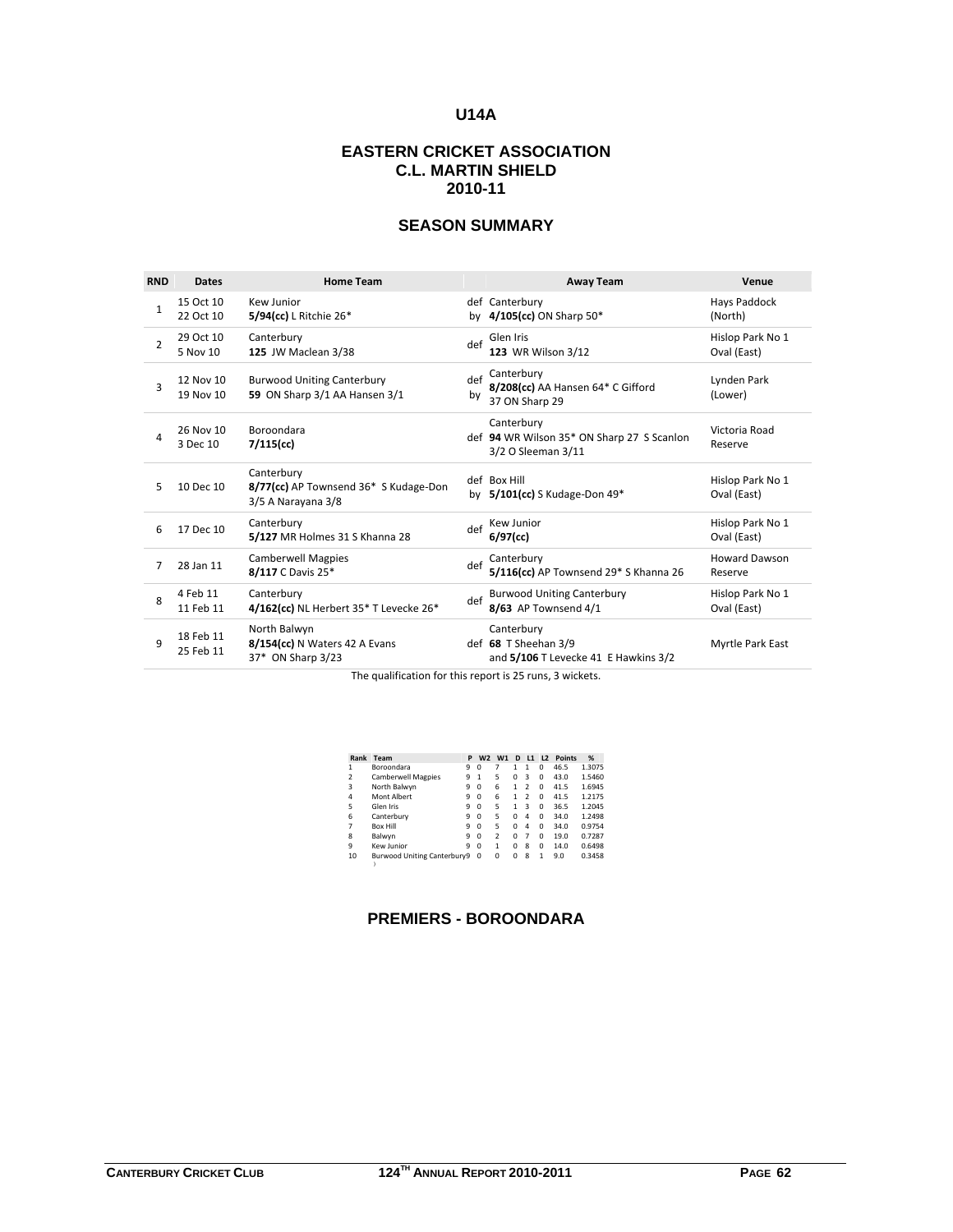# **U14A**

## **EASTERN CRICKET ASSOCIATION C.L. MARTIN SHIELD 2010-11**

# **BATTING**

| Player              | <b>MAT</b>   | <b>INN</b>     | <b>NO</b>      | <b>100s</b> | <b>50s</b>   | 0s           | HS    | <b>RUNS</b> | AVE.  |
|---------------------|--------------|----------------|----------------|-------------|--------------|--------------|-------|-------------|-------|
| Sharp, Oscar N      | 9            | 10             | з              | $\Omega$    | 1            | 1            | $50*$ | 172         | 24.57 |
| Hansen, Andrew A    | 8            | 8              | 3              | $\Omega$    | $\mathbf{1}$ | $\Omega$     | $64*$ | 154         | 30.80 |
| Townsend, Alex P    | 9            | 9              | 4              | $\Omega$    | 0            | 0            | $36*$ | 133         | 26.60 |
| Khanna, Shiv        | 9            | 10             | 0              | $\Omega$    | 0            | $\mathbf{1}$ | 28    | 119         | 11.90 |
| Holmes, Max R       | 9            | 10             | $\mathbf{1}$   | $\Omega$    | 0            | $\mathbf{1}$ | 31    | 99          | 11.00 |
| Levecke, Thomas     | 9            | 8              | 3              | $\Omega$    | 0            | 1            | 41    | 87          | 17.40 |
| Herbert, Nicholas L | 8            | $\overline{7}$ | 3              | $\Omega$    | 0            | 0            | $35*$ | 79          | 19.75 |
| Wilson, Will R      | 8            | 7              | $\overline{2}$ | $\Omega$    | 0            | $\Omega$     | $35*$ | 72          | 14.40 |
| Gifford, Colin      | 9            | 7              | 4              | $\Omega$    | 0            | 2            | 37    | 71          | 23.67 |
| Zietsman, Cato M    | 9            | 8              | $\mathbf{1}$   | $\Omega$    | 0            | 2            | 23    | 53          | 7.57  |
| Griek, Lachlan J    | 9            | 7              | 3              | $\Omega$    | 0            | O            | 6     | 19          | 4.75  |
| Medina, Miller E    | $\mathbf{1}$ | $\mathbf{1}$   | 0              | $\Omega$    | 0            | 0            | 4     | 4           | 4.00  |
| Youren, Harry J     | $\mathbf{1}$ | $\mathbf{1}$   | 0              | $\Omega$    | 0            | $\Omega$     | 4     | 4           | 4.00  |
| Townsend, Samuel J  | 3            | $\overline{2}$ | 0              | 0           | 0            | 2            | 0     | 0           | 0.00  |

| <b>Player</b>       | <b>MAT</b>   | ₫              | M            | R   | W              | <b>BBI</b> | AVE.      | STR.  | ECN. |
|---------------------|--------------|----------------|--------------|-----|----------------|------------|-----------|-------|------|
| Sharp, Oscar N      | 9            | 34             | 4            | 100 | 10             | 3/1        | 10.00     | 20.40 | 2.94 |
| Wilson, Will R      | 8            | 35             | 10           | 70  | 8              | 3/12       | 8.75      | 26.25 | 2.00 |
| Griek, Lachlan J    | 9            | 24             | $\mathbf{1}$ | 119 | 8              | 2/9        | 14.88     | 18.00 | 4.96 |
| Hansen, Andrew A    | 8            | 26             | 5            | 63  | 7              | 3/1        | 9.00      | 22.29 | 2.42 |
| Townsend, Alex P    | 9            | 26             | 4            | 70  | 7              | 4/1        | 10.00     | 22.29 | 2.69 |
| Holmes, Max R       | 9            | 28             | 6            | 101 | 6              | 2/7        | 16.83     | 28.00 | 3.61 |
| Gifford, Colin      | 9            | 14             | 0            | 57  | 4              | 2/15       | 14.25     | 21.00 | 4.07 |
| Levecke, Thomas     | 9            | 20.4           | 0            | 81  | 3              | 1/3        | 27.00     | 41.33 | 3.92 |
| Herbert, Nicholas L | 8            | 31             | 12           | 91  | 3              | 1/3        | 30.33     | 62.00 | 2.94 |
| Medina, Miller E    | $\mathbf{1}$ | $\overline{2}$ | $\Omega$     | 7   | $\overline{2}$ | 2/7        | 3.50      | 6.00  | 3.50 |
| Zietsman, Cato M    | 9            | 17             | $\mathbf{1}$ | 68  | $\overline{2}$ | 1/3        | 34.00     | 51.00 | 4.00 |
| Townsend, Samuel J  | 3            | 3              | 0            | 18  | 1              | 1/10       | 18.00     | 18.00 | 6.00 |
| Khanna, Shiv        | 9            | 5              | 0            | 12  | 0              | 0/1        | <b>NA</b> | NA    | 2.40 |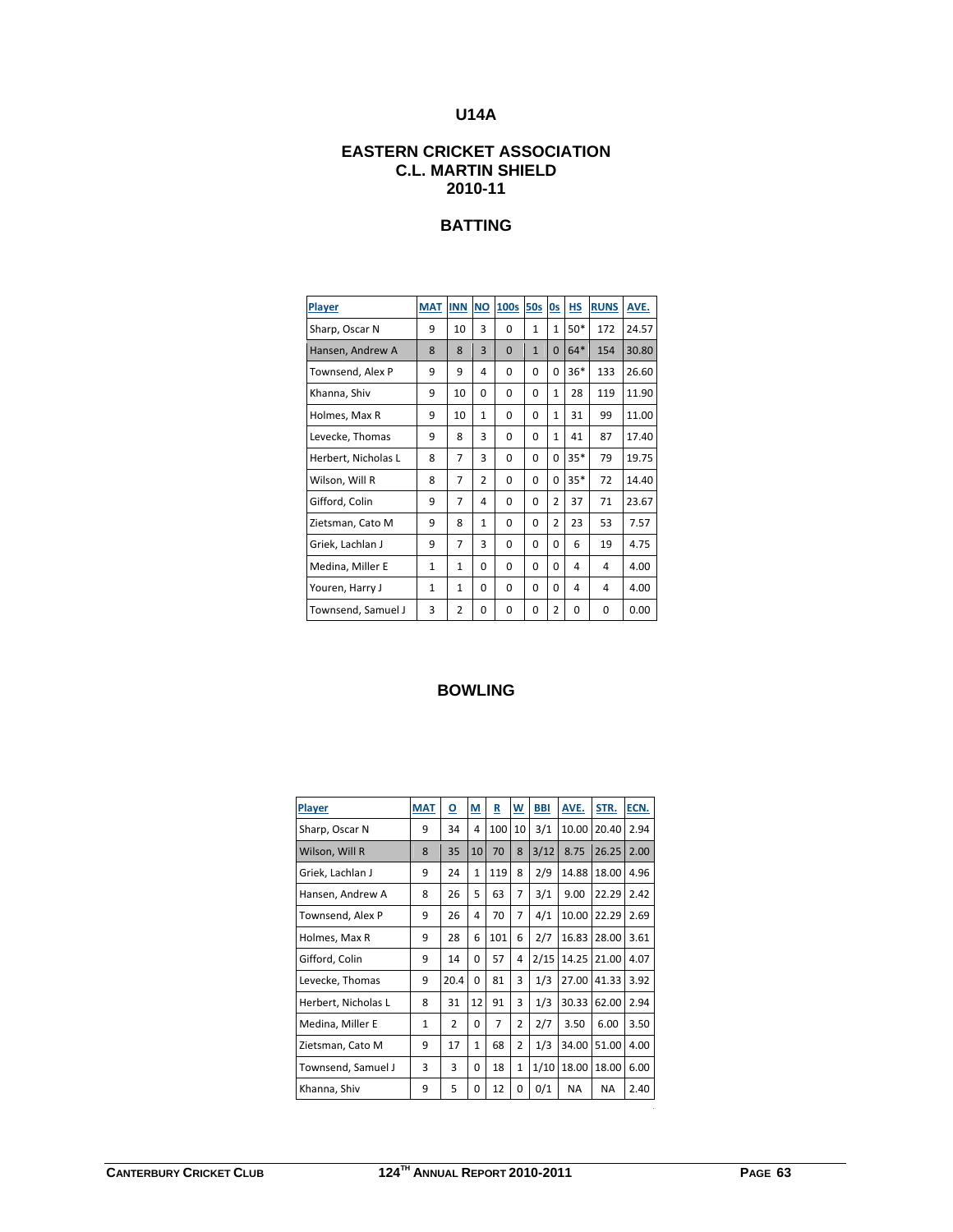## **EASTERN CRICKET ASSOCIATION JD NORMAN SHIELD**

## **SEASON SUMMARY**

| <b>RND</b>     | <b>Dates</b>           | <b>Home Team</b>                                                                 |              | <b>Away Team</b>                                                                       | Venue                            |
|----------------|------------------------|----------------------------------------------------------------------------------|--------------|----------------------------------------------------------------------------------------|----------------------------------|
| $\mathbf{1}$   | 15 Oct 10<br>22 Oct 10 | Canterbury B1                                                                    | $\mathsf{v}$ | <b>BYE</b>                                                                             |                                  |
| $\overline{2}$ | 29 Oct 10<br>5 Nov 10  | Glen Iris<br>67                                                                  | def<br>by    | Canterbury B1<br>3/301(cc) J Walshe 40* ME Medina<br>37* S Cameron 36* SJ Townsend 33* | Dorothy Laver West<br>(Sth)      |
| 3              | 12 Nov 10<br>19 Nov 10 | Canterbury B1<br>8/151 ME Medina 42* J Walshe<br>36 SJ Townsend 31* H Clyne 3/15 | def<br>bv    | <b>Burwood Uniting Canterbury</b><br>$5/167$ (cc) D Hale 42* M McPherson 36*           | Hislop Park No 1<br>Oval (East)  |
| 4              | 26 Nov 10              | Canterbury B1<br>$3/114$ (cc)                                                    | def          | Boroondara<br>$8/71$ (cc)                                                              | Hislop Park No 1<br>Oval (East)  |
| 5.             | 3 Dec 10               | Canterbury B1<br>$7/64$ (cc) Z Solazzo $3/3$                                     | def<br>by    | <b>Ashburton Willows</b><br>4/79(cc)                                                   | Hislop Park No 1<br>Oval (East)  |
| 6              | 10 Dec 10              | <b>Richmond City</b><br>4/92(cc) C Hounihan 28*                                  | def          | Canterbury B1<br>50                                                                    | Fletchert Oval No 2              |
| 7              | 17 Dec 10              | Boroondara<br>$5/66$ (cc)                                                        | bv           | def Canterbury B1<br>5/146(cc) ME Medina 27*                                           | <b>Highfield Park</b><br>(Upper) |
| 8              | 28 Jan 11              | Canterbury B1<br>7/134(cc) ME Medina 33*                                         | def          | <b>Burwood Upton</b><br>9/39(cc)                                                       | Hislop Park No 1<br>Oval (East)  |
| q              | 4 Feb 11<br>11 Feb 11  | <b>Richmond Union</b><br>4/121 H Ellis 42* G Georgakas 41*                       |              | drew Canterbury B1                                                                     | Fletchert Oval No 2              |
| 10             | 18 Feb 11<br>25 Feb 11 | Canterbury B1<br>9/134 S Cameron 43* A Ellis 3/27                                | def<br>bv    | <b>Ashburton Willows</b><br>139 A Ellis 26 J Walshe 4/11                               | Hislop Park No 1<br>Oval (East)  |

The qualification for this report is 25 runs, 3 wickets

| Rank           | Team                               | P               | <b>BYE</b>               | W <sub>2</sub> | W1             | D        | L1 L2                    |          | <b>Points</b> | %      |
|----------------|------------------------------------|-----------------|--------------------------|----------------|----------------|----------|--------------------------|----------|---------------|--------|
| 1              | <b>Richmond City</b>               | 10 <sub>0</sub> |                          | $\Omega$       | 9              | 1        | $\Omega$                 | $\Omega$ | 57.5          | 3.8913 |
| $\mathfrak{p}$ | <b>Burwood Uniting Canterbury8</b> |                 | $\overline{\phantom{a}}$ | $\Omega$       | 6              | $\Omega$ | $\mathfrak{p}$           | $\Omega$ | 50.0          | 1.6476 |
| 3              | <b>Richmond Union</b>              | 8               | $\overline{\phantom{a}}$ | $\Omega$       | 5              | 1        | $\overline{\phantom{a}}$ | $\Omega$ | 47.5          | 1.4591 |
| 4              | <b>Ashburton Willows</b>           | 9               | $\mathbf{1}$             | $\Omega$       | 6              | 1        | $\mathcal{P}$            | $\Omega$ | 47.5          | 1.2203 |
| 5              | Canterbury B1                      | 9               | $\mathbf{1}$             | $\Omega$       | 4              | 1        | 4                        | $\Omega$ | 37.5          | 1.4759 |
| 6              | <b>Trinity Willison</b>            | 9               | $\mathbf{1}$             | $\Omega$       | 3              | 1        | 5                        | $\Omega$ | 32.5          | 0.8362 |
| 7              | Boroondara                         | q               | $\mathbf{1}$             | $\Omega$       | $\mathfrak{p}$ | 1        | 6                        | $\Omega$ | 27.5          | 0.5526 |
| 8              | <b>Burwood Upton</b>               | 9               | $\mathbf{1}$             | $\Omega$       | 1              | 1        | 7                        | $\Omega$ | 22.5          | 0.3649 |
| 9              | Glen Iris                          | q               | $\mathbf{1}$             | $\Omega$       | $\Omega$       |          | 8                        | $\Omega$ | 17.5          | 0.2689 |

# **PREMIERS – RICHMOND CITY**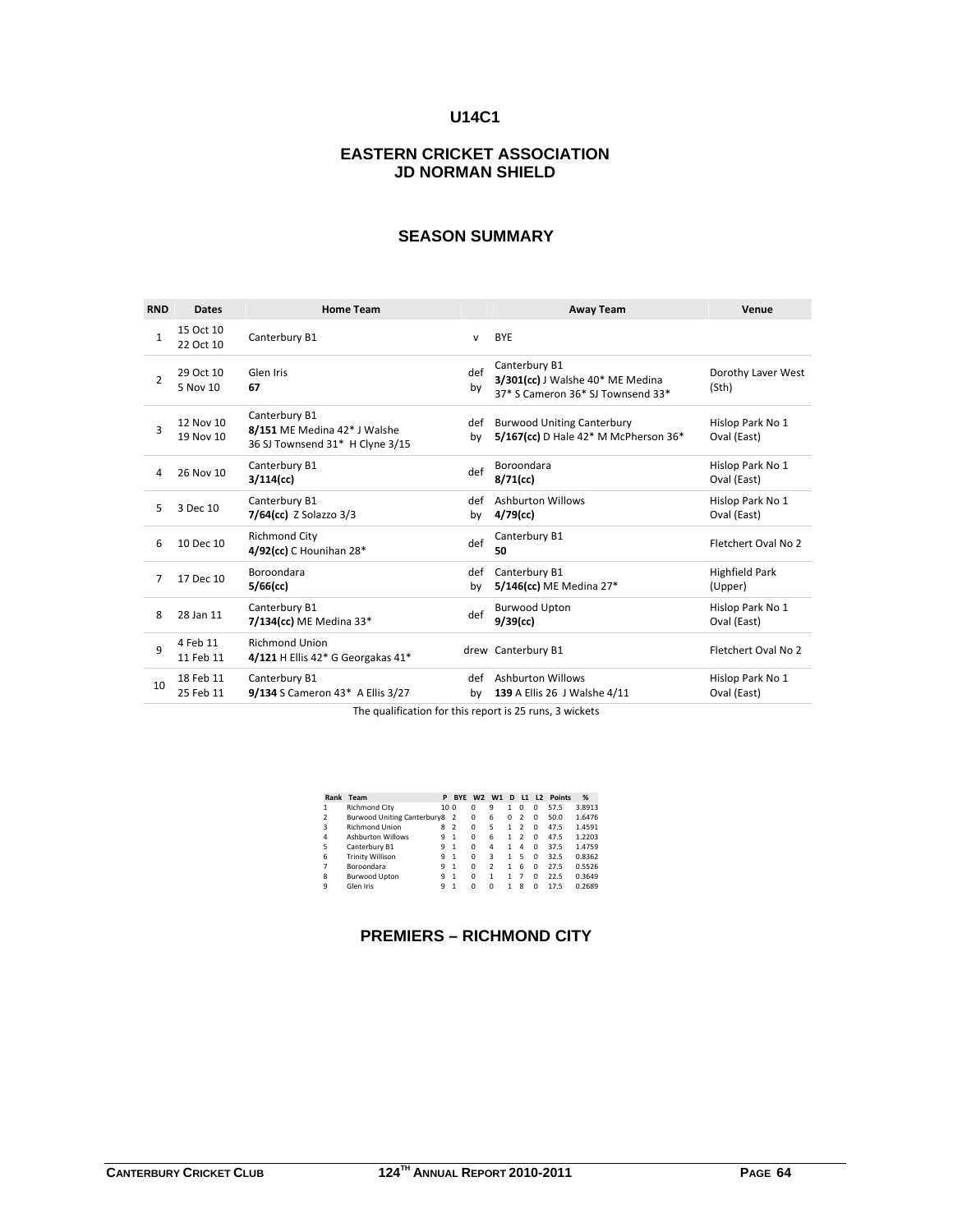## **EASTERN CRICKET ASSOCIATION JD NORMAN SHIELD 2010-11**

# **BATTING**

| Player              | <b>MAT</b>     | <b>INN</b>     | <b>NO</b>      | 100s     | 50s          | 0s             | H.S      | <b>RUNS</b> | AVE.      |
|---------------------|----------------|----------------|----------------|----------|--------------|----------------|----------|-------------|-----------|
| Medina, Miller E    | 8              | $\overline{7}$ | 5              | $\Omega$ | $\mathbf{0}$ | $\mathbf{1}$   | 42*      | 146         | 73.00     |
| Cameron, Sam        | 8              | 6              | 4              | $\Omega$ | $\Omega$     | 0              | 43*      | 122         | 61.00     |
| Walshe, Jonathan    | 9              | 8              | $\overline{2}$ | $\Omega$ | $\Omega$     | $\mathbf{1}$   | $40*$    | 112         | 18.67     |
| de Preu, Karl       | 9              | 8              | 3              | $\Omega$ | $\Omega$     | $\overline{2}$ | $21*$    | 84          | 16.80     |
| Dowling, Tim E      | 8              | 7              | 4              | 0        | $\Omega$     | 0              | $24*$    | 72          | 24.00     |
| McIntosh, Matthew C | $\overline{7}$ | 6              | 3              | $\Omega$ | $\Omega$     | 0              | 19       | 69          | 23.00     |
| Townsend, Samuel J  | $\overline{2}$ | $\overline{2}$ | 2              | $\Omega$ | $\Omega$     | 0              | $33*$    | 64          | <b>NA</b> |
| Bennett, Michael    | 9              | 8              | $\mathbf{1}$   | $\Omega$ | $\Omega$     | $\overline{2}$ | $17*$    | 58          | 8.29      |
| Habeeb, Bilal B     | 9              | 8              | $\overline{2}$ | $\Omega$ | $\Omega$     | 0              | $14*$    | 56          | 9.33      |
| Scammell, Kieran    | 9              | 8              | 2              | 0        | $\Omega$     | 3              | $21*$    | 50          | 8.33      |
| Sestan, Jack        | 8              | 6              | $\overline{2}$ | $\Omega$ | $\Omega$     | $\overline{2}$ | $12*$    | 37          | 9.25      |
| Praveen, Reuben     | 6              | 5              | 3              | $\Omega$ | $\Omega$     | $\mathbf{1}$   | $6*$     | 15          | 7.50      |
| Martin, Joshua D    | 9              | 6              | 4              | 0        | $\Omega$     | 1              | $7*$     | 14          | 7.00      |
| Youren, Harry J     | 4              | $\overline{2}$ | $\Omega$       | $\Omega$ | $\Omega$     | $\mathbf{1}$   | 12       | 12          | 6.00      |
| Scammell, Declan T  | 1              | 1              | $\Omega$       | $\Omega$ | $\Omega$     | 1              | $\Omega$ | 0           | 0.00      |
| Evans, Zak k        | $\mathbf{1}$   | 1              | $\Omega$       | 0        | $\Omega$     | 1              | $\Omega$ | 0           | 0.00      |

| Player              | <b>MAT</b>     | ₫              | M              | R  | W              | BBI  | AVE.      | STR.      | ECN. |
|---------------------|----------------|----------------|----------------|----|----------------|------|-----------|-----------|------|
| Walshe, Jonathan    | 9              | 24             | 5              | 78 | 11             | 4/11 | 7.09      | 13.09     | 3.25 |
| Cameron, Sam        | 8              | 26             | 4              | 74 | 9              | 2/1  | 8.22      | 17.33     | 2.85 |
| Bennett, Michael    | 9              | 25             | 3              | 75 | 7              | 2/5  | 10.71     | 21.43     | 3.00 |
| McIntosh, Matthew C | 7              | 19             | $\overline{2}$ | 80 | 6              | 2/5  | 13.33     | 19.00     | 4.21 |
| Habeeb, Bilal B     | 9              | 24             | 7              | 54 | 5              | 2/8  | 10.80     | 28.80     | 2.25 |
| Praveen, Reuben     | 6              | 13             | $\mathbf{1}$   | 46 | 4              | 2/9  | 11.50     | 19.50     | 3.54 |
| Medina, Miller E    | 8              | 23             | 3              | 73 | 4              | 2/13 | 18.25     | 34.50     | 3.17 |
| Scammell, Kieran    | 9              | 17             | $\overline{2}$ | 70 | 3              | 1/0  | 23.33     | 34.00     | 4.12 |
| Martin, Joshua D    | 9              | 31             | 9              | 82 | $\overline{2}$ | 1/3  | 41.00     | 93.00     | 2.65 |
| Youren, Harry J     | 4              | $\overline{2}$ | 0              | 3  | 1              | 1/3  | 3.00      | 12.00     | 1.50 |
| Sestan, Jack        | 8              | 12             | $\Omega$       | 52 | 1              | 1/6  | 52.00     | 72.00     | 4.33 |
| Dowling, Tim E      | 8              | 21             | $\overline{2}$ | 53 | $\mathbf{1}$   | 1/3  | 53.00     | 126.00    | 2.52 |
| Scammell, Declan T  | $\mathbf{1}$   | $\mathbf{1}$   | $\Omega$       | 2  | 0              | 0/2  | <b>NA</b> | <b>NA</b> | 2.00 |
| Evans, Zak k        | $\mathbf{1}$   | $\mathbf{1}$   | 0              | 6  | 0              | 0/6  | <b>NA</b> | <b>NA</b> | 6.00 |
| Townsend, Samuel J  | $\overline{2}$ | 7              | $\overline{2}$ | 16 | 0              | 0/1  | <b>NA</b> | <b>NA</b> | 2.29 |
| de Preu, Karl       | 9              | 5              | $\Omega$       | 22 | $\Omega$       | 0/6  | <b>NA</b> | <b>NA</b> | 4.40 |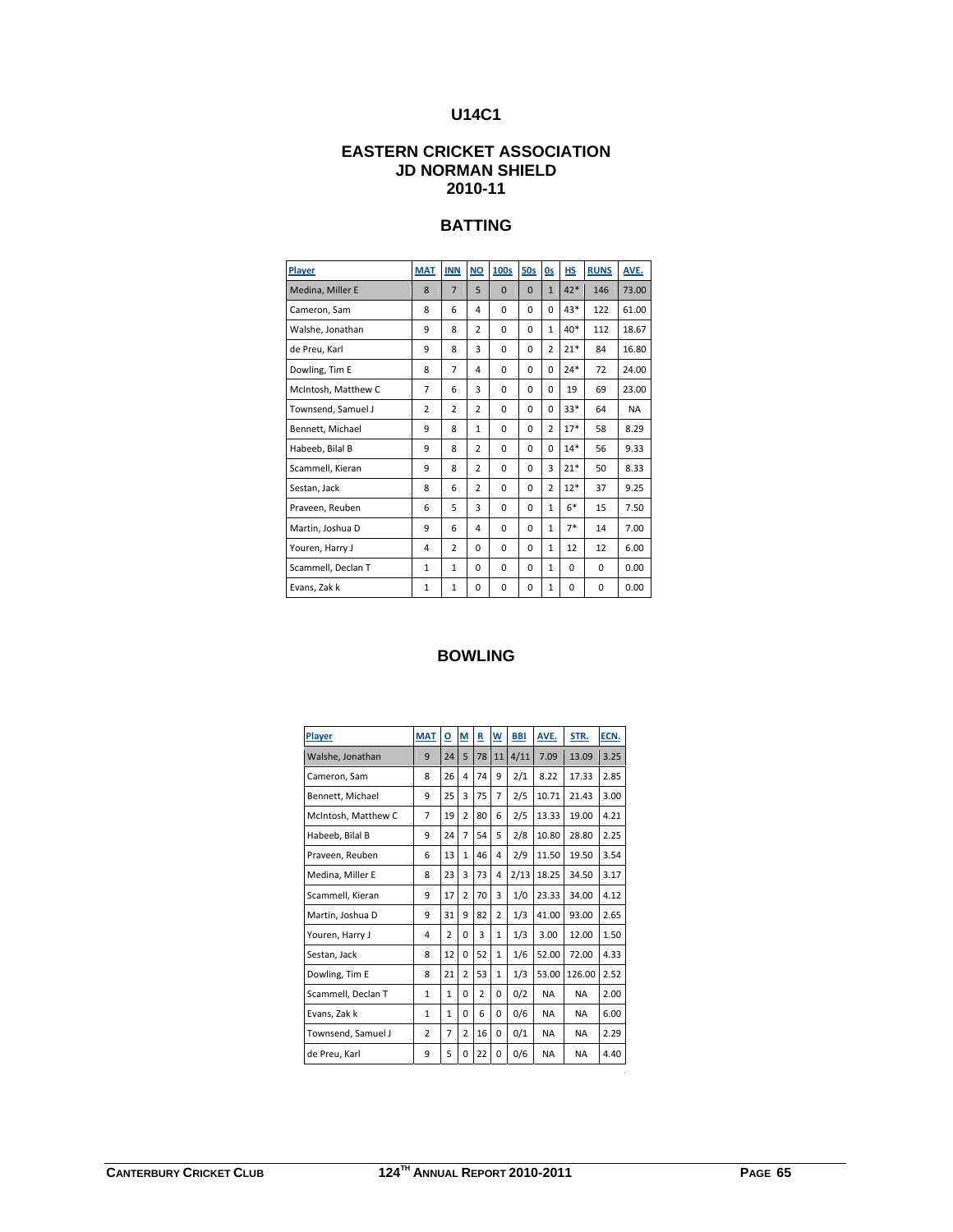#### **EASTERN CRICKET ASSOCIATION JD NORMAN SHIELD 2010-11**

#### **COACH'S REPORT**

Our side started the year by making 3/301 vs 67 in the first game and all looked great. We later found the competition far more even and were unlucky to just miss the finals.

Our batting was very even across the team with Miller Medina and Sam Cameron the stand out performers. Other consistent performers with the bat included Jonathan Walsh, Timmy Dowling, Karl de Preu and Mat McIntosh.

The team's bowling and fielding was also very consistent with all opposition side's struggling to post big scores. Jonathan Walsh bowled consistently all year culminating with figures of 4 for 11 in our last game. Other consistent bowling came from Sam Cameron, Michael Bennett, Mat McIntosh and Bilal Habeeb who lead our attack.. A few others, namely Josh Martin, Miller Medina & Timmy Dowling bowled economically without luck in terms of wickets.

Karl de Preu kept very well throughout the year whilst Jack Sestan was outstanding in the field as was Bilal Habeeb. Kieran Scammell and Reuben Praveen both contributed valuable runs and wickets when they got their chance with both showing significant improvement throughout the year.

Overall a very enjoyable year with a great bunch of boys who really improved with both their skills and application to the game.

Special thanks to Ernie, Tony, Andrew and Allison for their assistance throughout the year.

**Cameron Dowling Coach**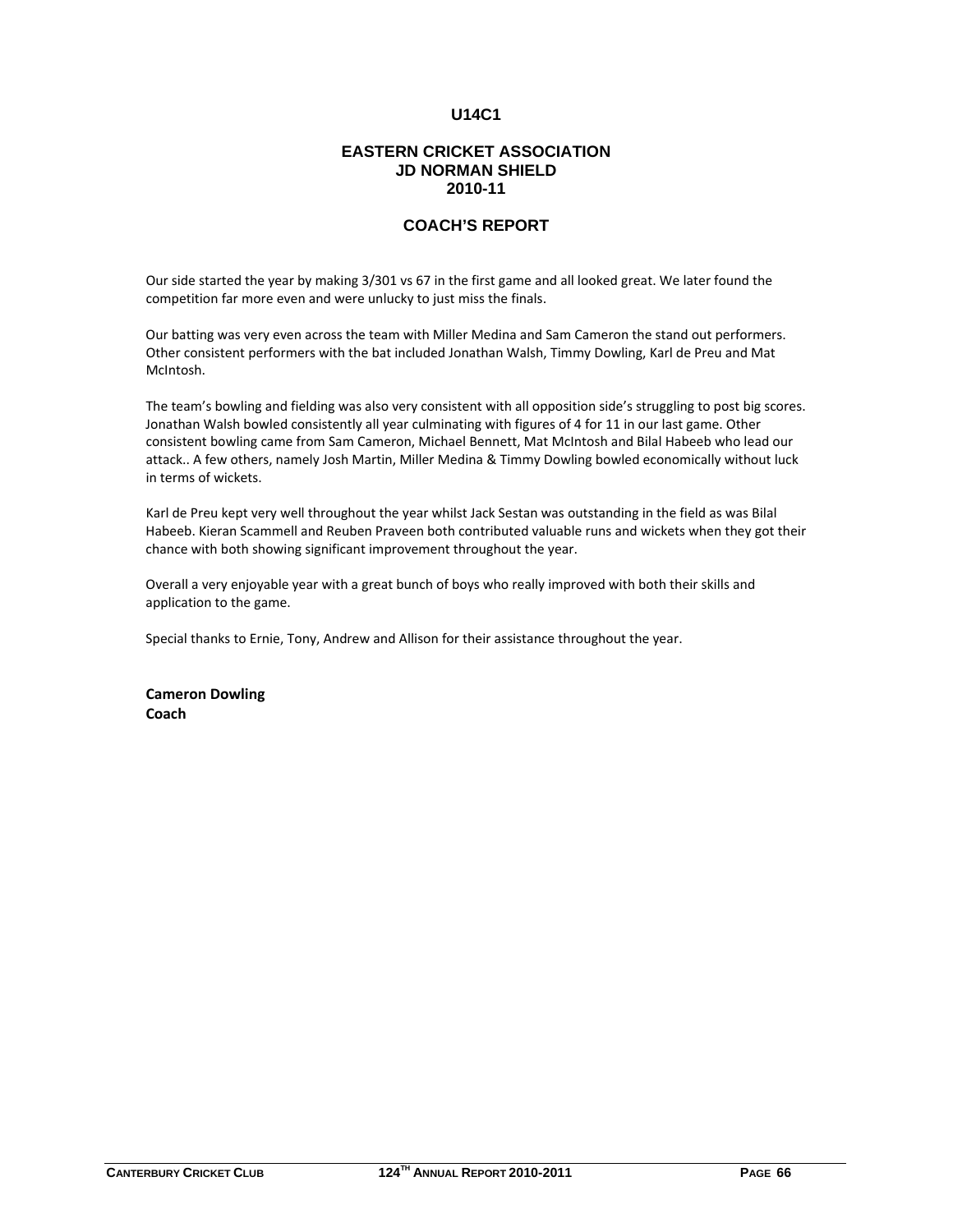### **EASTERN CRICKET ASSOCIATION S.J. MASON SHIELD 2010-11**

## **SEASON SUMMARY**

| <b>RND</b>    | <b>Dates</b>           | <b>Home Team</b>                                                                    |           | <b>Away Team</b>                                               | Venue                           |
|---------------|------------------------|-------------------------------------------------------------------------------------|-----------|----------------------------------------------------------------|---------------------------------|
| $\mathbf{1}$  | 15 Oct 10<br>22 Oct 10 | Boroondara<br>$9/92$ (cc) Jd Sargeant $3/6$                                         | def       | Canterbury B2<br>5/65(cc)                                      | Macleay Park No 3               |
| $\mathcal{P}$ | 29 Oct 10<br>5 Nov 10  | Canterbury B2<br>6/243(cc) Jd Sargeant 40* RC Pincus<br>28 LJ Streat 26* DJ Gomm 25 |           | <b>Surrey Hills</b><br>def 7/28<br>and $6/54$ J De Lange $30*$ | Hislop Park No 3 Oval<br>(West) |
| 3             | 12 Nov 10<br>19 Nov 10 | Balwyn<br>7/92 M Chew Lee 33*                                                       | def<br>bv | Canterbury B2<br>5/201(cc) PA Kendall 26*                      | Hislop Park No 3 Oval<br>(West) |
| 4             | 26 Nov 10              | Clifton Hill<br>9/69                                                                | def<br>by | Canterbury B2<br>7/79                                          | Fairlea West Oval               |
| 5.            | 3 Dec 10               | <b>Box Hill</b><br>45                                                               | def<br>by | Canterbury B2<br>2/82                                          | Whitehorse Reserve              |
| 6             | 10 Dec 10              | Canterbury B2<br>$6/69$ (cc)                                                        | def<br>by | <b>Trinity Willison</b><br>$9/81$ (cc)                         | Hislop Park No 3 Oval<br>(West) |
| 7             | 17 Dec 10              | Canterbury B2<br>7/103 M James 3/10                                                 | def       | Balwyn<br>$9/55$ (cc)                                          | Hislop Park No 3 Oval<br>(West) |
| 8             | 28 Jan 11              | Canterbury B2<br>$6/125$ (cc) LJ Streat 33* Jd Sargeant 26*                         | def       | <b>Clifton Hill</b><br>8/61                                    | Hislop Park No 3 Oval<br>(West) |
| q             | 4 Feb 11<br>11 Feb 11  | <b>Trinity Willison</b><br>5/162(cc) M Veitch 30* N Sparks<br>29* T Petersen 26*    | def       | Canterbury B2<br>8/142(cc) LF McLellan 39* D McNeil 3/14       | Willison West Oval              |
| 10            | 18 Feb 11<br>25 Feb 11 | <b>Bulleen</b><br>$9/82$ (dec) S Rintoul $3/3$                                      | def       | Canterbury B2<br>31 M King 3/8<br>and 3/92 LJ Streat 26*       | <b>Bulleen Park West</b>        |
| SF            | 13 Mar 11              | Boroondara<br>5/177(cc) H Starkins 40* T Anderson 25*                               | drew      | Canterbury B2<br>1/16                                          | Hislop Park No 1 Oval<br>(East) |

The qualification for this report is 25 runs, 3 wickets.

|                | Rank Team            | P    | W2 W1    |                          | D                        | L1 L2          |               | <b>WKTS</b><br><b>LOST</b> | <b>RUNS</b><br><b>FOR</b> | <b>WKTS</b><br><b>TAKEN</b> | <b>RUNS</b><br><b>AGST</b> | <b>Points</b> | %      |
|----------------|----------------------|------|----------|--------------------------|--------------------------|----------------|---------------|----------------------------|---------------------------|-----------------------------|----------------------------|---------------|--------|
| $\mathbf{1}$   | Bulleen              | 10 1 |          | 7                        | 1                        | 1              | Ω             | 49                         | 734                       | 93                          | 777                        | 56.5          | 1.7929 |
| $\overline{2}$ | Trinity Willison10 0 |      |          | 8                        | 1                        | 1              | $\Omega$      | 68                         | 1264                      | 85                          | 879                        | 53.0          | 1.7975 |
| 3              | Boroondara           | 9    | $\Omega$ | 7                        | 1.                       | 1              | $\Omega$      | 50                         | 973                       | 59                          | 735                        | 47.0          | 1.5621 |
| $\overline{4}$ | Canterbury B2 10 1   |      |          | 5                        | $\Omega$                 | $\overline{4}$ | $\Omega$      | 65                         | 1232                      | 88                          | 821                        | 44.0          | 2.0316 |
| 5              | <b>Box Hill</b>      | 10 0 |          | $\overline{\phantom{a}}$ | $\overline{\phantom{a}}$ | 6              | $\Omega$      | 74                         | 981                       | 40                          | 944                        | 25.0          | 0.5617 |
| 6              | Clifton Hill         | 9    | $\Omega$ | $\mathfrak{p}$           | $\Omega$                 | 7              | ŋ             | 69                         | 771                       | 68                          | 913                        | 19.0          | 0.8322 |
| $\overline{7}$ | Surrey Hills         | 8    | $\Omega$ | 1                        | 1                        | 4              | $\mathcal{P}$ | 57                         | 527                       | 36                          | 1046                       | 15.5          | 0.3182 |
| 8              | Balwyn               | 10 0 |          | 1                        | 0                        | 9              | $\Omega$      | 81                         | 883                       | 44                          | 1250                       | 15.0          | 0.3837 |

# **PREMIERS - BOROONDARA**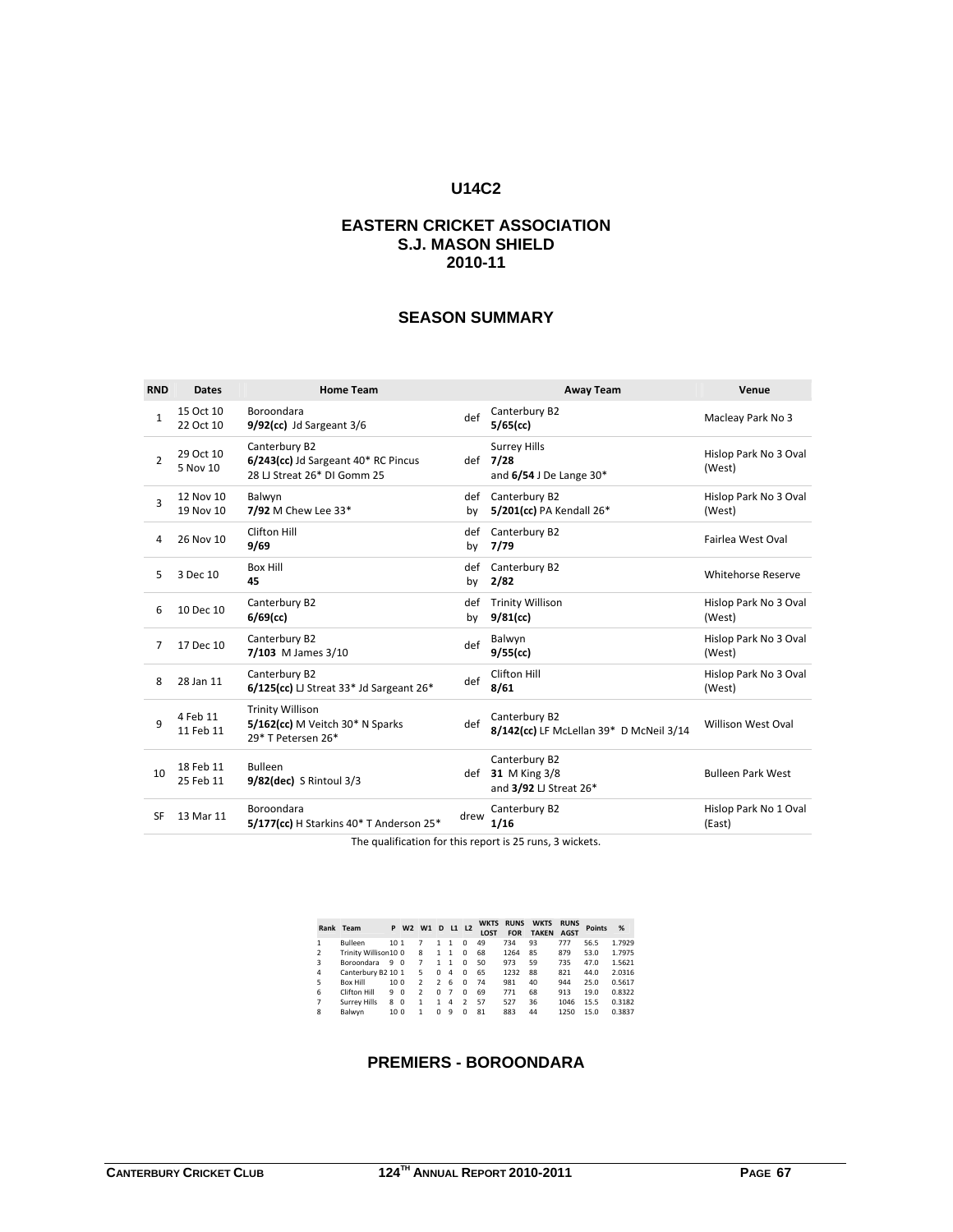#### **EASTERN CRICKET ASSOCIATION S.J. MASON SHIELD 2010-11**

## **BATTING**

| Player               | <b>MAT</b>     | <b>INN</b> | $NO$         | 0s             | HS    | <b>RUNS</b> | AVE.  |
|----------------------|----------------|------------|--------------|----------------|-------|-------------|-------|
| Streat, Lachlan J    | 11             | 12         | 9            | $\overline{1}$ | $33*$ | 160         | 53.33 |
| Sargeant, Jack d     | 10             | 11         | 5            | $\mathbf{1}$   | $40*$ | 119         | 19.83 |
| Kendall, Patrick A   | 11             | 11         | 6            | 0              | $26*$ | 94          | 18.80 |
| McLellan, Liam F     | 10             | 9          | 3            | $\overline{2}$ | 39*   | 93          | 15.50 |
| Robinson, Tom M      | 10             | 10         | 5            | $\overline{2}$ | $23*$ | 89          | 17.80 |
| Gomm, Daniel I       | 10             | 10         | 4            | $\mathbf{1}$   | 25    | 80          | 13.33 |
| Pincus, Riley C      | 10             | 9          | 4            | $\mathbf{1}$   | 28    | 78          | 15.60 |
| Rintoul, Sean        | 9              | 9          | $\mathbf{1}$ | 3              | 24    | 66          | 8.25  |
| Liu, Michael         | 10             | 10         | 4            | $\mathbf{1}$   | $19*$ | 58          | 9.67  |
| Sinko, Matias        | 10             | 9          | 6            | $\overline{2}$ | $21*$ | 45          | 15.00 |
| Gibson, Mitchell L   | 10             | 8          | 2            | $\overline{2}$ | 11    | 27          | 4.50  |
| Burke, Thomas L      | $\overline{7}$ | 6          | 3            | $\overline{2}$ | 6     | 16          | 5.33  |
| Appleyard, Matthew N | 10             | 6          | 2            | $\overline{2}$ | 8*    | 13          | 3.25  |

| Player               | <b>MAT</b> | ₫  | M             | R   | $\underline{\mathsf{w}}$ | <b>BBI</b> | AVE.      | STR.      | ECN. |
|----------------------|------------|----|---------------|-----|--------------------------|------------|-----------|-----------|------|
| Rintoul, Sean        | 9          | 34 | 5             | 93  | 12                       | 3/3        | 7.75      | 17.00     | 2.74 |
| Kendall, Patrick A   | 11         | 31 | 4             | 114 | 10                       | 2/3        | 11.40     | 18.60     | 3.68 |
| Robinson, Tom M      | 10         | 28 | 5             | 78  | 9                        | 2/5        | 8.67      | 18.67     | 2.79 |
| Streat, Lachlan J    | 11         | 32 | 7             | 78  | 9                        | 2/5        | 8.67      | 21.33     | 2.44 |
| Sargeant, Jack d     | 10         | 32 | 6             | 83  | 9                        | 3/6        | 9.22      | 21.33     | 2.59 |
| Gomm, Daniel I       | 10         | 27 | $\mathcal{P}$ | 89  | 9                        | 2/3        | 9.89      | 18.00     | 3.30 |
| Appleyard, Matthew N | 10         | 21 | 4             | 58  | 6                        | 2/3        | 9.67      | 21.00     | 2.76 |
| Gibson, Mitchell L   | 10         | 17 | 1             | 59  | 5                        | 2/6        | 11.80     | 20.40     | 3.47 |
| Pincus, Riley C      | 10         | 24 | 5             | 85  | 5                        | 2/1        | 17.00     | 28.80     | 3.54 |
| Liu, Michael         | 10         | 38 | 8             | 84  | 4                        | 1/0        | 21.00     | 57.00     | 2.21 |
| Burke, Thomas L      | 7          | 6  | 0             | 33  | $\overline{2}$           | 2/11       | 16.50     | 18.00     | 5.50 |
| Sinko, Matias        | 10         | 17 | 3             | 71  | $\overline{2}$           | 1/2        | 35.50     | 51.00     | 4.18 |
| McLellan, Liam F     | 10         | 1  | 0             | 6   | 0                        | 0/6        | <b>NA</b> | <b>NA</b> | 6.00 |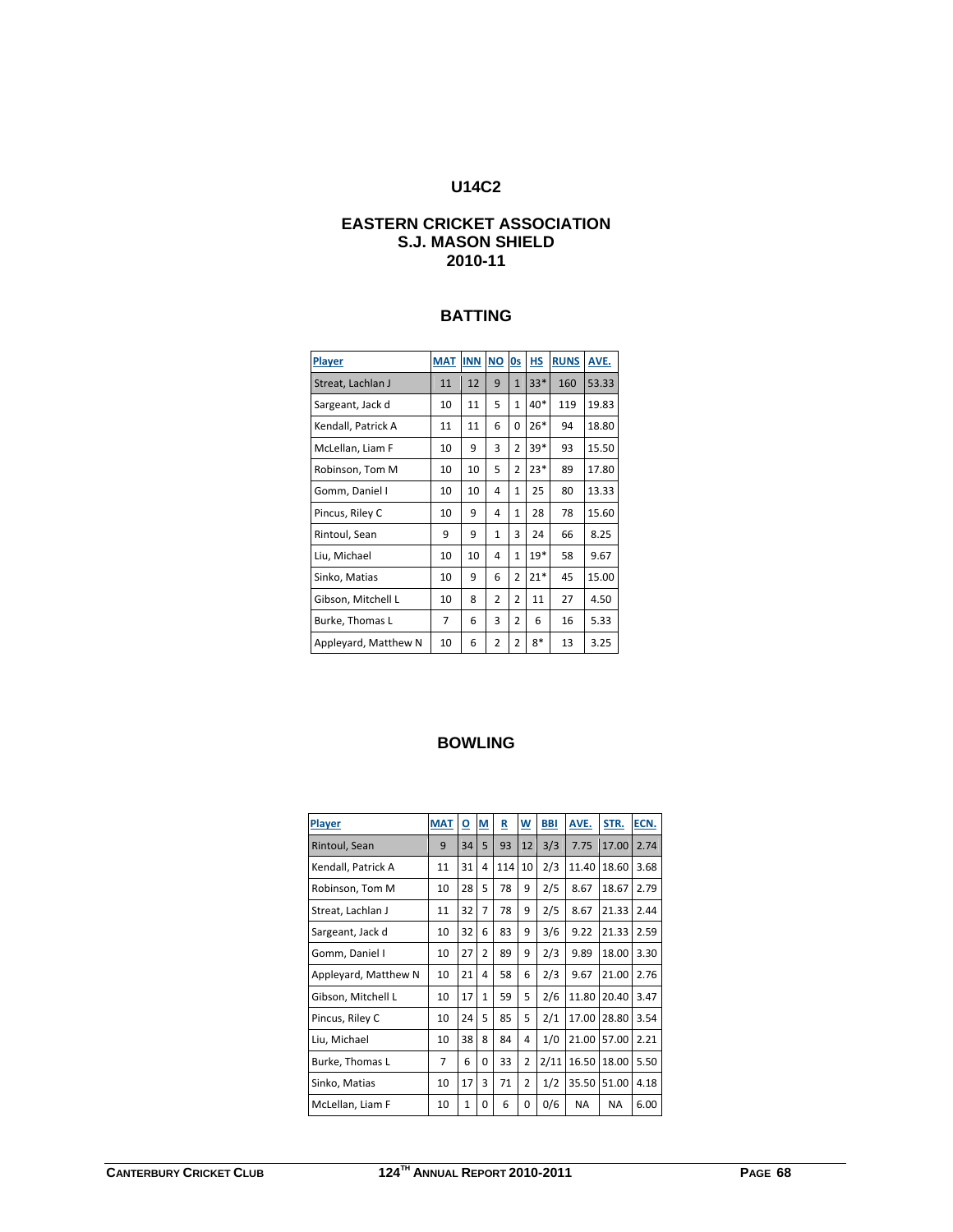# **U12A**

**.**

#### **EASTERN CRICKET ASSOCIATION R.J. BARKER SHIELD 2010-11**

#### **SEASON SUMMARY**

| <b>RND</b>     | <b>Dates</b>           | <b>Home Team</b>                                                                 |           | <b>Away Team</b>                                                      | Venue                             |
|----------------|------------------------|----------------------------------------------------------------------------------|-----------|-----------------------------------------------------------------------|-----------------------------------|
| $\mathbf{1}$   | 16 Oct 10<br>23 Oct 10 | Canterbury                                                                       |           | drew Camberwell Magpies                                               | Hislop Park No 2<br>Oval (Central |
| $\overline{2}$ | 30 Oct 10<br>6 Nov 10  | Canterbury<br>117 C Jackson 4/7                                                  | def       | <b>Box Hill</b><br>110<br>and $1/67$                                  | Hislop Park No 2<br>Oval (Central |
| 3              | 13 Nov 10<br>20 Nov 10 | Kew Junior<br>$3/122$ (cc) P Couvalias $43*$ L Bangs $40*$                       | def       | Canterbury<br>5/57(cc)                                                | Greythorn Park                    |
| 4              | 27 Nov 10<br>4 Dec 10  | North Balwyn<br>5/168(cc) C Simondson 51*                                        |           | Canterbury<br>def 8/95(cc) SJ Townsend 33 D Waters 3/10<br>and $2/12$ | Macleay Park No 2                 |
| 5.             | 11 Dec 10              | Canterbury<br>3/79(cc)                                                           | def<br>by | Glen Iris<br>5/104(cc)                                                | Hislop Park No 2<br>Oval (Central |
| 6              | 18 Dec 10              | Canterbury<br>$5/83$ (cc)                                                        | def<br>by | Mont Albert<br>6/87(cc)                                               | Hislop Park No 2<br>Oval (Central |
| 7              | 29 Jan 11              | Canterbury<br>8/109 LS McIntosh 36 L Stacker 3/5                                 | def<br>bγ | North Balwyn<br>$2/114$ (cc)                                          | Hislop Park No 2<br>Oval (Central |
| 8              | 5 Feb 11<br>12 Feb 11  | Glen Iris<br>$6/106$ (cc) M Tyquin 31* LS McIntosh 3/4                           | def       | Canterbury<br>$8/73$ (cc)                                             | T H King Reserve                  |
| q              | 19 Feb 11<br>26 Feb 11 | Canterbury<br>67<br>and 7/121 WA Vanderslik 27* SJ Townsend<br>25* W Manuell 3/5 | def<br>by | Boroondara<br>8/170(cc) J Carroll 43 N Croes 27<br>and $0/0$          | Hislop Park No 2<br>Oval (Central |

The qualification for this report is 25 runs, 3 wickets

| Rank           | Team                | P | W <sub>2</sub> | W1             |   | D 11 12        |          | <b>Points</b> | %      |
|----------------|---------------------|---|----------------|----------------|---|----------------|----------|---------------|--------|
| 1              | North Balwyn        | 9 | $\Omega$       | 6              |   | 1              | $\Omega$ | 44.0          | 2.2614 |
| 2              | Boroondara          | 9 | $\Omega$       | 5              |   | $\mathfrak{p}$ | $\Omega$ | 39.0          | 1.2763 |
| 3              | Glen Iris           | 9 | $\Omega$       | 5              |   | $\mathfrak{p}$ | $\Omega$ | 39.0          | 1.1809 |
| 4              | Kew Junior          | 9 | $\Omega$       | 4              | ર | $\mathfrak{p}$ | $\Omega$ | 36.5          | 1.1302 |
| 5              | Mont Albert         | q | $\Omega$       | 3              |   | ς              | $\Omega$ | 26.5          | 0.9279 |
| 6              | Camberwell Magpies8 |   | 0              | $\mathfrak{p}$ | ર | ર              | $\Omega$ | 25.5          | 0.7606 |
| $\overline{7}$ | <b>Box Hill</b>     | 8 | 0              | 1              |   | 5              | $\Omega$ | 18.0          | 0.8344 |
| 8              | Canterbury          | 9 | $\Omega$       | 1              |   | 7              | $\Omega$ | 16.5          | 0.5407 |

#### **PREMIERS – NORTH BALWYN**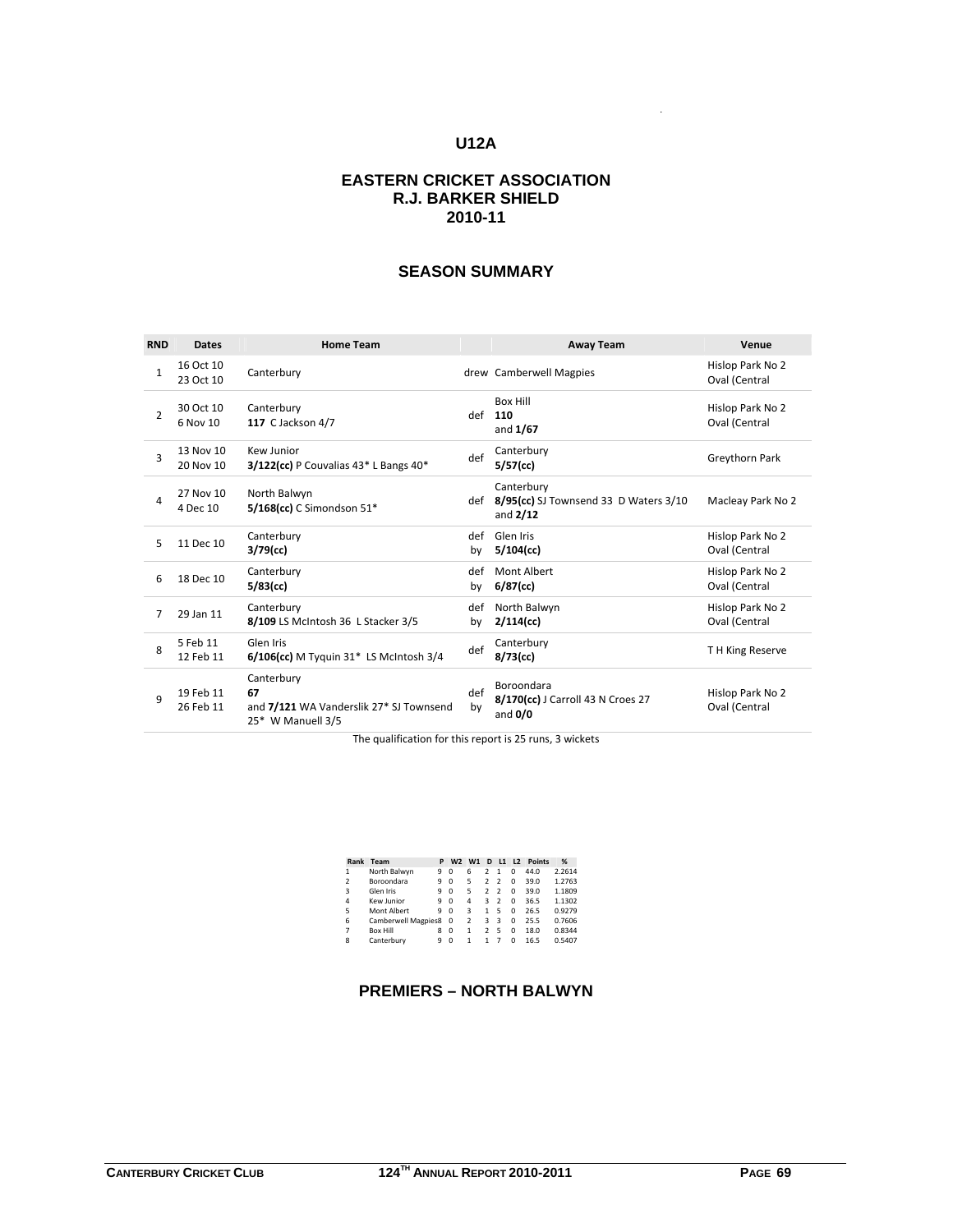# **U12A**

## **EASTERN CRICKET ASSOCIATION R.J. BARKER SHIELD 2010-11 BATTING**

| Player                | <b>MAT</b>     | <b>INN</b>     | $NO$           | 100s     | 50s      | 0s             | HS    | <b>RUNS</b>    | AVE.      |
|-----------------------|----------------|----------------|----------------|----------|----------|----------------|-------|----------------|-----------|
| McIntosh, Luke S      | 8              | 10             | $\overline{2}$ | $\Omega$ | $\Omega$ | $\mathbf{1}$   | 36    | 137            | 17.13     |
| Townsend, Samuel J    | 8              | 9              | 4              | $\Omega$ | $\Omega$ | $\Omega$       | 33    | 134            | 26.80     |
| Campitelli, William J | 8              | 8              | 3              | 0        | $\Omega$ | 1              | $23*$ | 83             | 16.60     |
| Vanderslik, William A | 8              | 9              | 4              | $\Omega$ | $\Omega$ | $\overline{2}$ | $27*$ | 73             | 14.60     |
| Grace, Darcy M        | 8              | 9              | 3              | $\Omega$ | 0        | 3              | 21    | 49             | 8.17      |
| Youren, Harry J       | 6              | 6              | 5              | 0        | 0        | 0              | $17*$ | 46             | 46.00     |
| Goessler, Callum      | $\overline{7}$ | 9              | 4              | $\Omega$ | $\Omega$ | 3              | $10*$ | 37             | 7.40      |
| Scott, Nicholas       | 6              | 7              | 3              | $\Omega$ | 0        | $\overline{2}$ | $6*$  | 18             | 4.50      |
| Holden, Dominic J     | 8              | 8              | $\mathbf{1}$   | $\Omega$ | 0        | 3              | 6     | 17             | 2.43      |
| Hiramatsu, Sam        | $\overline{7}$ | 8              | $\overline{2}$ | $\Omega$ | $\Omega$ | $\overline{2}$ | 7     | 17             | 2.83      |
| Long, Angus A         | 8              | 9              | 3              | $\Omega$ | 0        | 4              | 5     | 10             | 1.67      |
| Stitz, Aden J         | 4              | 3              | $\Omega$       | $\Omega$ | 0        | $\mathbf{1}$   | 5     | 8              | 2.67      |
| Avery, Moss W         | $\overline{2}$ | $\overline{2}$ | $\Omega$       | $\Omega$ | $\Omega$ | $\mathbf{1}$   | 7     | $\overline{7}$ | 3.50      |
| Machutchison, Henry A | 1              | $\mathbf{1}$   | $\mathbf{1}$   | $\Omega$ | $\Omega$ | $\Omega$       | $4*$  | 4              | <b>NA</b> |
| Jones, Dylan J        | $\mathbf{1}$   | 2              | 0              | $\Omega$ | 0        | $\mathbf{1}$   | 1     | $\mathbf{1}$   | 0.50      |

| Player                | <b>MAT</b>     | $\overline{\mathbf{o}}$ | M              | $\mathbf R$ | $\mathsf{W}$   | <b>BBI</b> | AVE.      | STR.   | ECN. |
|-----------------------|----------------|-------------------------|----------------|-------------|----------------|------------|-----------|--------|------|
| McIntosh, Luke S      | 8              | 22                      | 4              | 52          | 6              | 3/4        | 8.67      | 22.00  | 2.36 |
| Goessler, Callum      | $\overline{7}$ | 20                      | $\Omega$       | 87          | 5              | 2/11       | 17.40     | 24.00  | 4.35 |
| Hiramatsu, Sam        | $\overline{7}$ | 23                      | 2              | 63          | 4              | 2/6        | 15.75     | 34.50  | 2.74 |
| Townsend, Samuel J    | 8              | 26                      | 3              | 71          | 4              | 2/8        | 17.75     | 39.00  | 2.73 |
| Holden, Dominic J     | 8              | 22                      | $\mathbf{1}$   | 96          | 4              | 2/5        | 24.00     | 33.00  | 4.36 |
| Grace, Darcy M        | 8              | 25                      | 6              | 96          | 4              | 2/5        | 24.00     | 37.50  | 3.84 |
| Vanderslik, William A | 8              | 19                      | 3              | 65          | 3              | 1/1        | 21.67     | 38.00  | 3.42 |
| Long, Angus A         | 8              | 23                      | $\mathbf{1}$   | 93          | 3              | 1/7        | 31.00     | 46.00  | 4.04 |
| Youren, Harry J       | 6              | 14                      | 0              | 93          | $\overline{2}$ | 1/5        | 46.50     | 42.00  | 6.64 |
| Avery, Moss W         | $\overline{2}$ | $\overline{7}$          | $\overline{2}$ | 13          | $\mathbf{1}$   | 1/7        | 13.00     | 42.00  | 1.86 |
| Stitz, Aden J         | 4              | 10                      | $\mathbf{1}$   | 39          | $\mathbf{1}$   | 1/1        | 39.00     | 60.00  | 3.90 |
| Campitelli, William J | 8              | 19                      | $\overline{2}$ | 79          | $\mathbf{1}$   | 1/6        | 79.00     | 114.00 | 4.16 |
| Scott, Nicholas       | 6              | 17                      | 0              | 111         | $\mathbf{1}$   | 1/11       | 111.00    | 102.00 | 6.53 |
| Jones, Dylan J        | $\mathbf{1}$   | 4                       | 1              | 6           | 0              | 0/6        | <b>NA</b> | NA     | 1.50 |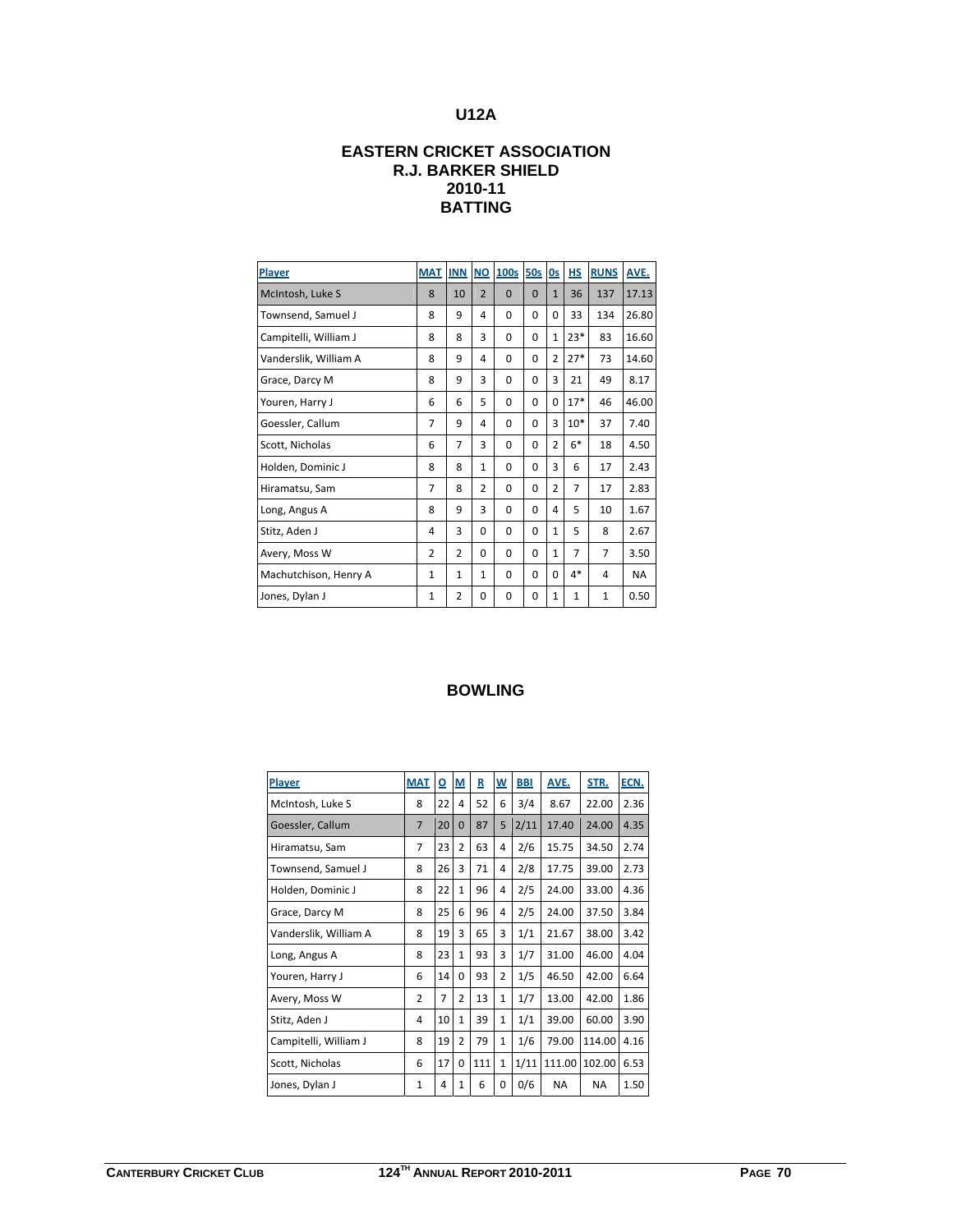#### **U12A**

#### **EASTERN CRICKET ASSOCIATION R.J. BARKER SHIELD 2010-11**

## **COACH'S REPORT**

Success can be measured in many ways. I believe the Under12A's season was successful however unfortunately the ladder at the end of the season will not accurately show this. Despite a year interrupted by bad cricket weather – both match days and training nights – and with some bad luck with a few results, all boys showed application, skill and improvement. On top of this the boys enjoyed themselves (or appeared to) and were competitive in a competition which had a number of talented cricketers. This to me is a Successful Year and will hopefully be part of a strong base for a long and enjoyable cricket career for all boys.

As mentioned all players contributed through-out the year. Notable performances included:

- With the bat: Luke and Sam T. both scored over 100 runs over the season. Luke, Sam T., Will C., Will V. and Darcy all had innings over 20 runs. Harry, Callum, Dom and Sam H. were strong top-order batsmen who continually provided us with solid starts. In addition Nick, Angus, Aden and Moss all made valuable contributions at various times through‐out the year.
- With the ball: Wickets were shared fairly evenly amongst the bowlers with Luke, Callum, Sam H., Sam T., Dom and Darcy being our leading wicket takers and all demonstrating good line and length at various stages of the year. Our "Strike Bowlers" were well supported by Will V. (one of our regular Opening Bowlers), Angus and Harry who all chipped‐in with vital wickets at various times.
- The bowling was also well supported by some very good fielding. The highlight was our final game where the team took some excellent catches – e.g. Dylan; effecting a couple of run outs – including a direct hit from side‐on by Angus; and generally making it very difficult for Boroondara (one of the top sides) to score runs – Nick was exceptional in this regard. I would also like to make special mention of Will C. who "took the gloves" on a number of occasions and showed considerable promise as a Wicket Keeper of the future.

So thank you to all players and parents for your assistance and involvement through‐out the year. Hopefully you will all take something positive from the 2011/12 Season for the Under 12As – I know I will.

#### **Tony Long**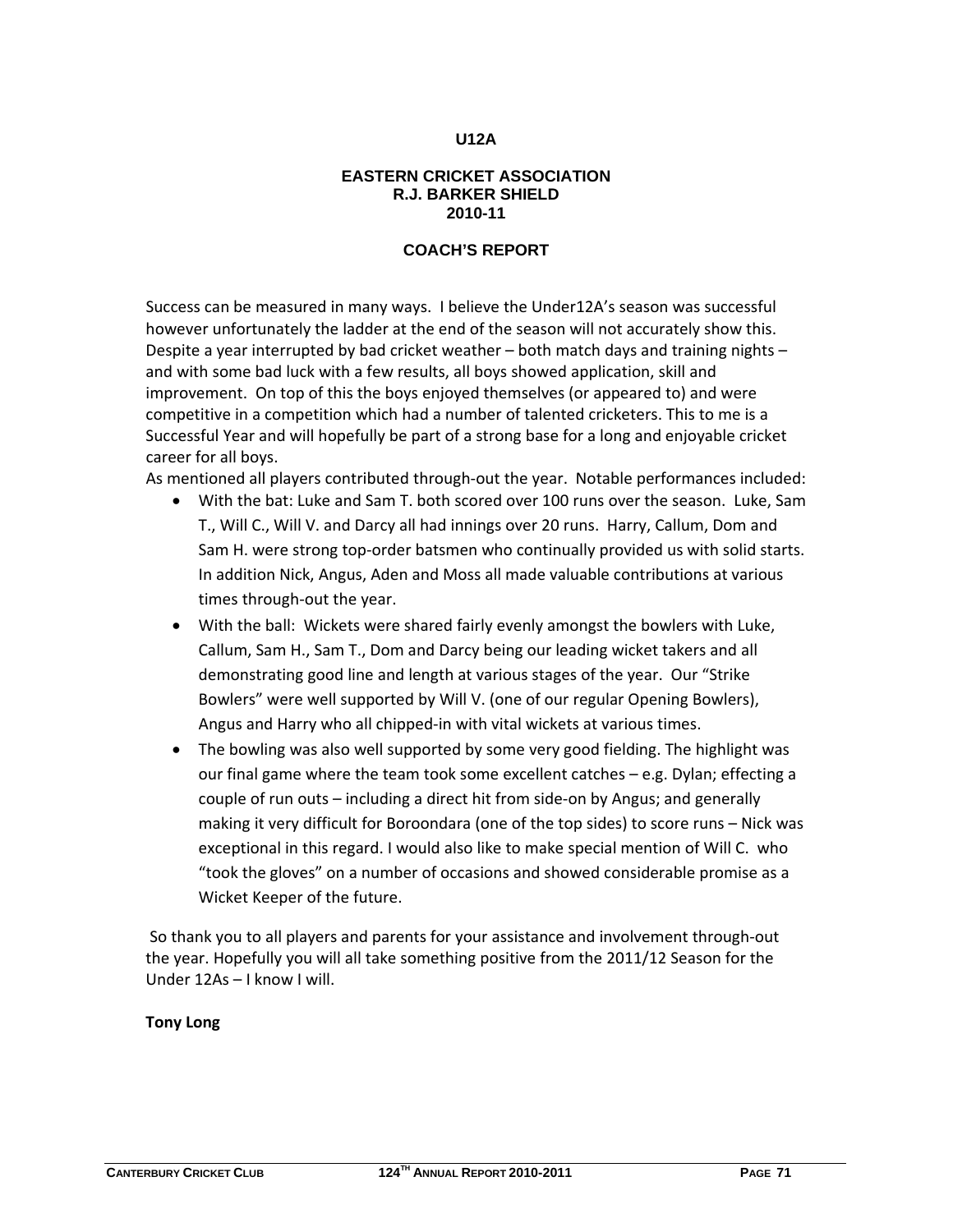## **U12B**

#### **EASTERN CRICKET ASSOCIATION G.R. MALE SHIELD 2010-11**

## **SEASON SUMMARY**

| <b>RND</b>     | <b>Dates</b>           | <b>Home Team</b>                                           |           | <b>Away Team</b>                                            | Venue                             |
|----------------|------------------------|------------------------------------------------------------|-----------|-------------------------------------------------------------|-----------------------------------|
|                | 16 Oct 10              | Mont Albert                                                |           | drew Canterbury B1                                          | Elgar Park South East<br>Oval     |
| $\mathcal{P}$  | 23 Oct 10              | Clifton Hill<br>3/61                                       | def       | Canterbury B1<br>33                                         | Ramsden Street Reserve            |
| 3              | 30 Oct 10<br>6 Nov 10  | <b>Bulleen</b><br>5/146(cc) D Lea 27*                      | def       | Canterbury B1<br>128 LJ Jamison 35*                         | <b>Bulleen Park West</b>          |
| 4              | 13 Nov 10              | Canterbury B1                                              |           | drew Deepdene Bears                                         | Hislop Park No 2 Oval<br>(Central |
| 5              | 20 Nov 10              | Canterbury B1<br>$6/108$ (cc)                              | def<br>bv | Bulleen<br>6/110 M King 28* HW Sestan 3/10                  | Hislop Park No 2 Oval<br>(Central |
| 6              | 27 Nov 10<br>4 Dec 10  | Canterbury B1<br>176 HW Sestan 29 MW Avery 28* Zk Evans 27 | def       | North Balwyn<br>150 W Dalrymple 38 L Reardon 38             | Hislop Park No 2 Oval<br>(Central |
| $\overline{7}$ | 11 Dec 10              | Kew Junior Green<br>7/104                                  | def       | Canterbury B1<br>$6/57$ (cc)                                | Hays Paddock (South)              |
| 8              | 18 Dec 10              | North Balwyn<br>$2/80$ (cc)                                | def<br>bv | Canterbury B1<br>6/86                                       | Macleay Park No 2                 |
| 9              | 29 Jan 11              | Knox Churches<br>6/88(cc) HW Sestan 3/5                    | def<br>bv | Canterbury B1<br>9/97 W Forbes 3/10                         | Knox Park Upper                   |
| 10             | 5 Feb 11               | Canterbury B1                                              |           | drew Deepdene Bears                                         | Hislop Park No 2 Oval<br>(Central |
| 11             | 12 Feb 11              | Canterbury B1<br>7/61 C Simondson 3/3                      | def<br>bv | North Balwyn<br>3/141(cc) N Jackson 28* C Simondson 27*     | Hislop Park No 2 Oval<br>(Central |
| 12             | 19 Feb 11<br>26 Feb 11 | Hawthorn<br>9/73<br>and 5/79(cc)                           | def<br>by | Canterbury B1<br>$7/132$ (cc)<br>and 4/130(cc) Zk Evans 25* | Auburn Quarry Reserve             |

The qualification for this report is 25 runs, 3 wickets.

| Rank           | Team                 | P               | W <sub>2</sub> | W <sub>1</sub> | D | L1             | L2       | <b>WKTS</b><br>LOST | <b>RUNS</b><br><b>FOR</b> | <b>WKTS</b><br><b>TAKEN</b> | <b>RUNS</b><br><b>AGST</b> | <b>Points</b> | %      |
|----------------|----------------------|-----------------|----------------|----------------|---|----------------|----------|---------------------|---------------------------|-----------------------------|----------------------------|---------------|--------|
|                | Clifton Hill         | 12              | $\Omega$       | 9              | 3 | $\Omega$       | 0        | 55                  | 1121                      | 84                          | 506                        | 64.5          | 3.3835 |
| $\mathfrak{p}$ | Boroondara           | 12 0            |                | 7              | 4 | 1              | $\Omega$ | 52                  | 964                       | 52                          | 539                        | 57.0          | 1.7885 |
| 3              | <b>Bulleen</b>       | 12 <sub>0</sub> |                |                | 3 | $\mathfrak{p}$ | $\Omega$ | 56                  | 905                       | 72                          | 824                        | 54.5          | 1.4121 |
| 4              | Deepdene Bears 12 0  |                 |                | 4              | 4 | 4              | $\Omega$ | 62                  | 686                       | 61                          | 799                        | 42.0          | 0.8447 |
| 5              | Kew Junior Green12 0 |                 |                | 4              | 3 | 5              | $\Omega$ | 84                  | 869                       | 68                          | 939                        | 39.5          | 0.7492 |
| 6              | Canterbury B1        | 12 0            |                | 4              | 3 | 5              | $\Omega$ | 75                  | 1008                      | 56                          | 1032                       | 39.5          | 0.7293 |
| 7              | Mont Albert          | 12 0            |                | 3              | 4 | 5              | $\Omega$ | 50                  | 636                       | 49                          | 813                        | 36.0          | 0.7666 |
| 8              | North Balwyn         | 12 0            |                | 3              | 3 | 6              | $\Omega$ | 60                  | 932                       | 72                          | 1005                       | 34.5          | 1.1128 |
| 9              | Knox Churches        | 12 <sub>0</sub> |                | 1              | 4 |                | $\Omega$ | 59                  | 578                       | 47                          | 792                        | 27.0          | 0.5814 |
| 10             | Hawthorn             | 12              | $\Omega$       | $\Omega$       | ς |                | $\Omega$ | 51                  | 594                       | 43                          | 1044                       | 24.5          | 0.4797 |

# **PREMIERS – CLIFTON HILL**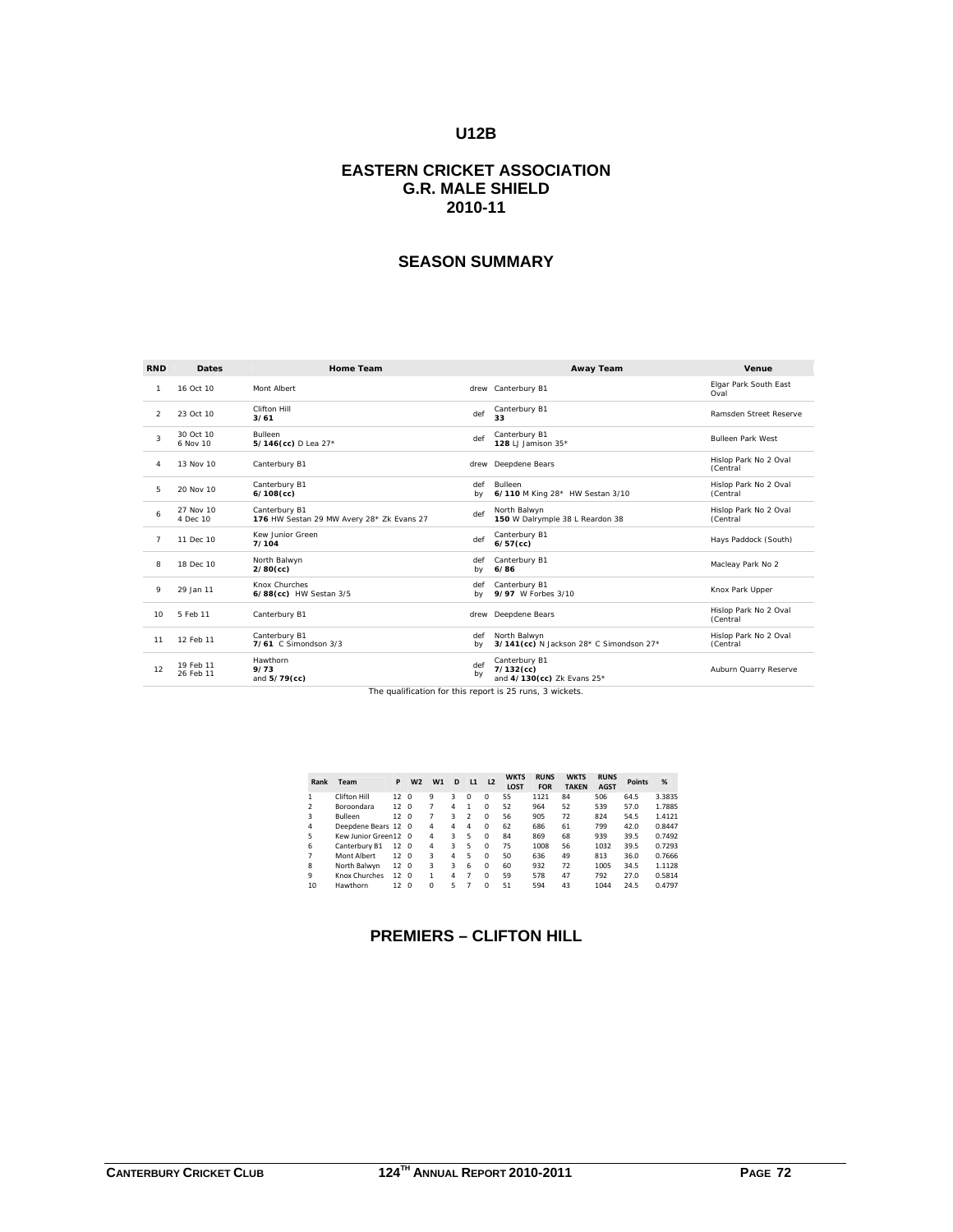# **U12B**

#### **EASTERN CRICKET ASSOCIATION G.R. MALE SHIELD 2010-11**

## **BATTING**

| Player             | <b>MAT</b>     | <b>INN</b>     | <b>NO</b>      | 100s     | <b>50s</b> | 0s           | HS    | <b>RUNS</b> | AVE.      |
|--------------------|----------------|----------------|----------------|----------|------------|--------------|-------|-------------|-----------|
| Jamison, Lachlan J | 8              | 8              | 5              | $\Omega$ | $\Omega$   | $\Omega$     | $35*$ | 132         | 44.00     |
| Evans, Zak k       | 10             | 10             | $\mathbf{1}$   | 0        | 0          | $\Omega$     | 27    | 106         | 11.78     |
| Sestan, Harrison W | 9              | 9              | $\overline{2}$ | $\Omega$ | $\Omega$   | $\mathbf{1}$ | 29    | 79          | 11.29     |
| Jones, Dylan J     | 8              | 6              | 3              | $\Omega$ | $\Omega$   | $\Omega$     | 21    | 71          | 23.67     |
| Italia, James      | 10             | 10             | 3              | 0        | $\Omega$   | 2            | $16*$ | 56          | 8.00      |
| Stitz, Aden J      | 5              | 5              | $\overline{2}$ | $\Omega$ | $\Omega$   | $\Omega$     | 18    | 45          | 15.00     |
| Avery, Moss W      | 6              | 4              | 3              | 0        | $\Omega$   | $\Omega$     | $28*$ | 41          | 41.00     |
| Scammell, Declan T | 10             | 10             | 2              | 0        | $\Omega$   | 3            | 14    | 41          | 5.13      |
| White, Alexander   | 8              | 7              | 2              | $\Omega$ | $\Omega$   | 4            | $17*$ | 35          | 7.00      |
| Jenzen, Hayden     | 8              | 8              | 3              | 0        | $\Omega$   | 3            | $12*$ | 32          | 6.40      |
| Angus, Nicholas J  | 10             | 10             | 4              | $\Omega$ | $\Omega$   | $\mathbf{1}$ | $13*$ | 31          | 5.17      |
| Chester, Liam D    | 7              | 8              | 0              | 0        | $\Omega$   | 3            | 12    | 30          | 3.75      |
| Ireland, Luke R    | 8              | $\overline{7}$ | $\overline{2}$ | 0        | $\Omega$   | $\mathbf{1}$ | 8     | 25          | 5.00      |
| Scott, Nicholas    | $\overline{2}$ | $\mathbf{1}$   | $\mathbf{1}$   | $\Omega$ | $\Omega$   | $\Omega$     | $6*$  | 11          | <b>NA</b> |
| Allsop, Patrick J  | $\mathbf{1}$   | 1              | 0              | 0        | 0          | $\mathbf{1}$ | 0     | 0           | 0.00      |

| Player             | <b>MAT</b>   | <u>o</u>       | M              | R   | W              | <b>BBI</b> | AVE.      | STR.   | ECN. |
|--------------------|--------------|----------------|----------------|-----|----------------|------------|-----------|--------|------|
| Sestan, Harrison W | 9            | 22             | 4              | 62  | $\overline{7}$ | 3/5        | 8.86      | 18.86  | 2.82 |
| Evans, Zak k       | 10           | 28             | 3              | 64  | 6              | 2/6        | 10.67     | 28.00  | 2.29 |
| Italia, James      | 10           | 29             | $\overline{2}$ | 76  | 5              | 2/2        | 15.20     | 34.80  | 2.62 |
| Jamison, Lachlan J | 8            | 19             | $\overline{2}$ | 82  | 4              | 2/16       | 20.50     | 28.50  | 4.32 |
| Stitz, Aden J      | 5            | 12             | $\mathbf{1}$   | 47  | 3              | 1/5        | 15.67     | 24.00  | 3.92 |
| Scammell, Declan T | 10           | 26             | 5              | 73  | 3              | 1/5        | 24.33     | 52.00  | 2.81 |
| Chester, Liam D    | 7            | 25             | 0              | 107 | 3              | 1/5        | 35.67     | 50.00  | 4.28 |
| Avery, Moss W      | 6            | 12             | $\mathbf{1}$   | 36  | $\overline{2}$ | 1/7        | 18.00     | 36.00  | 3.00 |
| Ireland, Luke R    | 8            | 17.2           | 0              | 93  | $\overline{2}$ | 2/21       | 46.50     | 52.00  | 5.37 |
| Jones, Dylan J     | 8            | 5              | $\overline{2}$ | 10  | 1              | 1/10       | 10.00     | 30.00  | 2.00 |
| White, Alexander   | 8            | 17             | $\overline{2}$ | 47  | $\mathbf{1}$   | 1/4        | 47.00     | 102.00 | 2.76 |
| Jenzen, Hayden     | 8            | 17             | $\Omega$       | 80  | $\mathbf{1}$   | 1/8        | 80.00     | 102.00 | 4.71 |
| Angus, Nicholas J  | 10           | 20             | 0              | 116 | $\mathbf{1}$   | 1/24       | 116.00    | 120.00 | 5.80 |
| Allsop, Patrick J  | $\mathbf{1}$ | $\overline{2}$ | 0              | 16  | $\Omega$       | 0/16       | NA.       | NA     | 8.00 |
| Scott, Nicholas    | 2            | 5              | 0              | 30  | 0              | 0/13       | <b>NA</b> | NA     | 6.00 |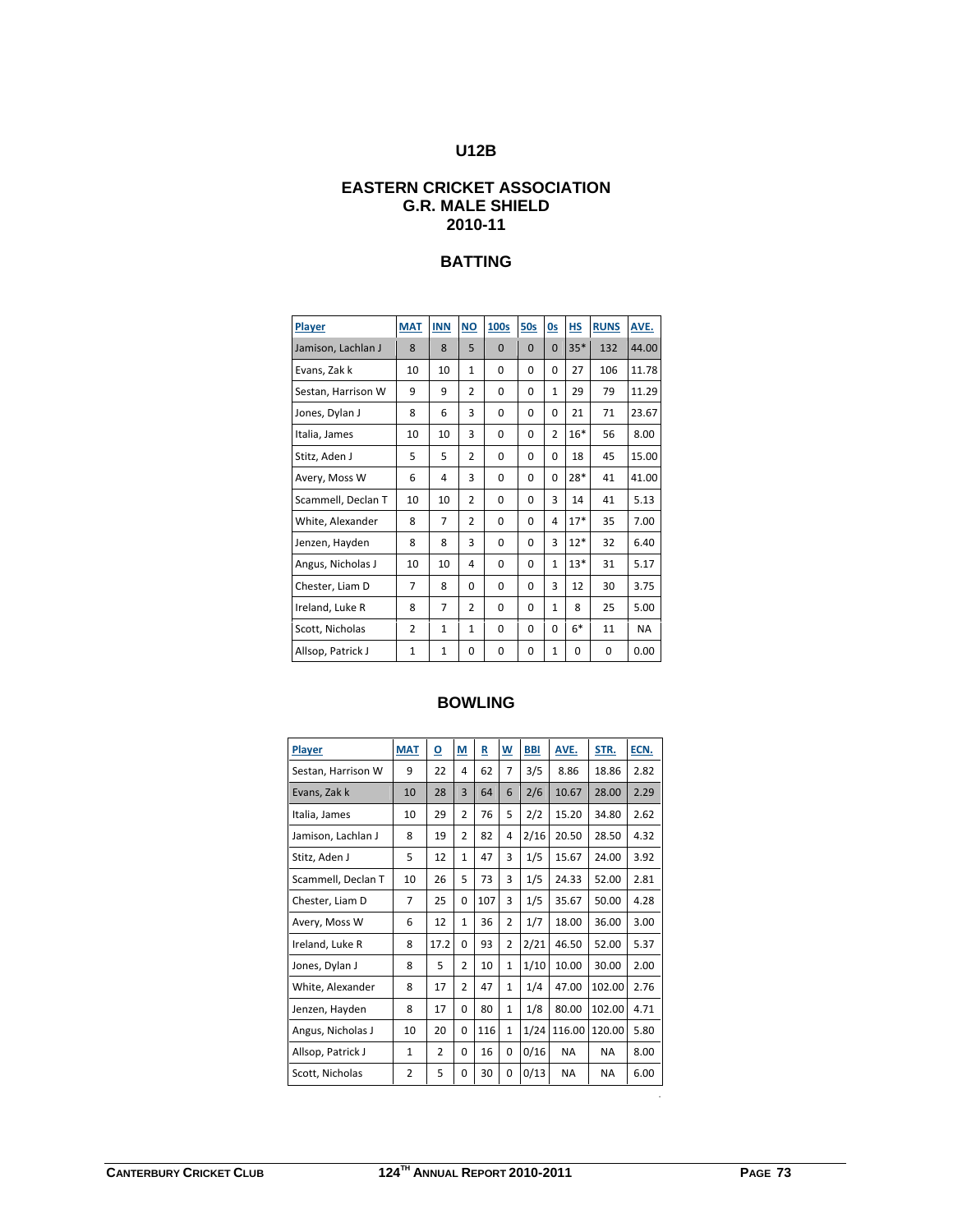#### **U12B**

#### **EASTERN CRICKET ASSOCIATION E.R.FRAMPTON SHIELD 2010-11**

## **SEASON SUMMARY**

| <b>RND</b> | <b>Dates</b>           | <b>Home Team</b>                                              |           | <b>Away Team</b>                                            | Venue                                |
|------------|------------------------|---------------------------------------------------------------|-----------|-------------------------------------------------------------|--------------------------------------|
| 1          | 16 Oct 10              | Mont Albert                                                   |           | drew Canterbury B1                                          | <b>Elgar Park South</b><br>East Oval |
| 2          | 23 Oct 10              | Clifton Hill<br>3/61                                          | def       | Canterbury B1<br>33                                         | Ramsden Street<br>Reserve            |
| 3          | 30 Oct 10<br>6 Nov 10  | Bulleen<br>5/146(cc) D Lea 27*                                | def       | Canterbury B1<br>128 LJ Jamison 35*                         | <b>Bulleen Park West</b>             |
| 4          | 13 Nov 10              | Canterbury B1                                                 |           | drew Deepdene Bears                                         | Hislop Park No 2<br>Oval (Central    |
| 5          | 20 Nov 10              | Canterbury B1<br>$6/108$ (cc)                                 | def<br>by | Bulleen<br>6/110 M King 28* HW Sestan 3/10                  | Hislop Park No 2<br>Oval (Central    |
| 6          | 27 Nov 10<br>4 Dec 10  | Canterbury B1<br>176 HW Sestan 29 MW Avery 28* Zk Evans<br>27 | def       | North Balwyn<br>150 W Dalrymple 38 L Reardon 38             | Hislop Park No 2<br>Oval (Central    |
| 7          | 11 Dec 10              | Kew Junior Green<br>7/104                                     | def       | Canterbury B1<br>$6/57$ (cc)                                | Hays Paddock<br>(South)              |
| 8          | 18 Dec 10              | North Balwyn<br>$2/80$ (cc)                                   | def<br>by | Canterbury B1<br>6/86                                       | Macleay Park No 2                    |
| 9          | 29 Jan 11              | Knox Churches<br>6/88(cc) HW Sestan 3/5                       | def<br>by | Canterbury B1<br>9/97 W Forbes 3/10                         | Knox Park Upper                      |
| 10         | 5 Feb 11               | Canterbury B1                                                 |           | drew Deepdene Bears                                         | Hislop Park No 2<br>Oval (Central    |
| 11         | 12 Feb 11              | Canterbury B1<br>7/61 C Simondson 3/3                         | def<br>by | North Balwyn<br>3/141(cc) N Jackson 28* C Simondson 27*     | Hislop Park No 2<br>Oval (Central    |
| 12         | 19 Feb 11<br>26 Feb 11 | Hawthorn<br>9/73<br>and 5/79(cc)                              | def<br>by | Canterbury B1<br>$7/132$ (cc)<br>and 4/130(cc) Zk Evans 25* | Auburn Quarry<br>Reserve             |

The qualification for this report is 25 runs, 3 wickets.

| Rank           | Team                      | P               | W <sub>2</sub> | W1                       | D | L1             | L <sub>2</sub> | <b>WKTS</b><br><b>LOST</b> | <b>RUNS</b><br><b>FOR</b> | <b>WKTS</b><br><b>TAKEN</b> | <b>RUNS</b><br><b>AGST</b> | <b>Points</b> | %      |
|----------------|---------------------------|-----------------|----------------|--------------------------|---|----------------|----------------|----------------------------|---------------------------|-----------------------------|----------------------------|---------------|--------|
| $\mathbf{1}$   | <b>Burwood Milne</b>      | 12              | $\Omega$       |                          | 3 | 2              | $\Omega$       | 45                         | 1143                      | 77                          | 1053                       | 54.5          | 1.8574 |
| $\overline{2}$ | Glen Iris Green           | 12 <sub>0</sub> |                | 6                        | 4 | $\mathfrak{p}$ | $\Omega$       | 57                         | 800                       | 58                          | 752                        | 52.0          | 1.0825 |
| 3              | Wyclif                    | 12 <sub>0</sub> |                | 5                        | 5 | $\mathfrak{p}$ | $\Omega$       | 49                         | 930                       | 53                          | 672                        | 49.5          | 1.4969 |
| 4              | Ashwood                   | 12 <sub>0</sub> |                | 6                        | 3 | 3              | $\Omega$       | 58                         | 814                       | 70                          | 738                        | 49.5          | 1.3312 |
| 5              | <b>Trinity Willison</b>   | 12 <sub>0</sub> |                | 4                        | 4 | 4              | $\Omega$       | 57                         | 870                       | 50                          | 756                        | 42.0          | 1.0095 |
| 6              | STC South Camberwell12 0  |                 |                | 3                        | 5 | 4              | $\Omega$       | 53                         | 908                       | 51                          | 826                        | 39.5          | 1.0578 |
| $\overline{7}$ | Knox Churches             | 11              | $\Omega$       | 3                        | 4 | 4              | $\Omega$       | 54                         | 602                       | 54                          | 596                        | 36.0          | 1.0101 |
| 8              | <b>Box Hill</b>           | 12 <sub>0</sub> |                | $\overline{\phantom{a}}$ | 4 | 6              | $\Omega$       | 57                         | 645                       | 64                          | 807                        | 32.0          | 0.8974 |
| 9              | Canterbury B2             | 12              | $\Omega$       | $\overline{\phantom{a}}$ | 4 | 6              | $\Omega$       | 70                         | 794                       | 45                          | 978                        | 32.0          | 0.5219 |
| 10             | <b>Camberwell Magpies</b> | 11              | $\Omega$       | 1                        | 4 | 6              | $\Omega$       | 53                         | 526                       | 31                          | 854                        | 26.0          | 0.3603 |

## **PREMIERS - BURWOOD**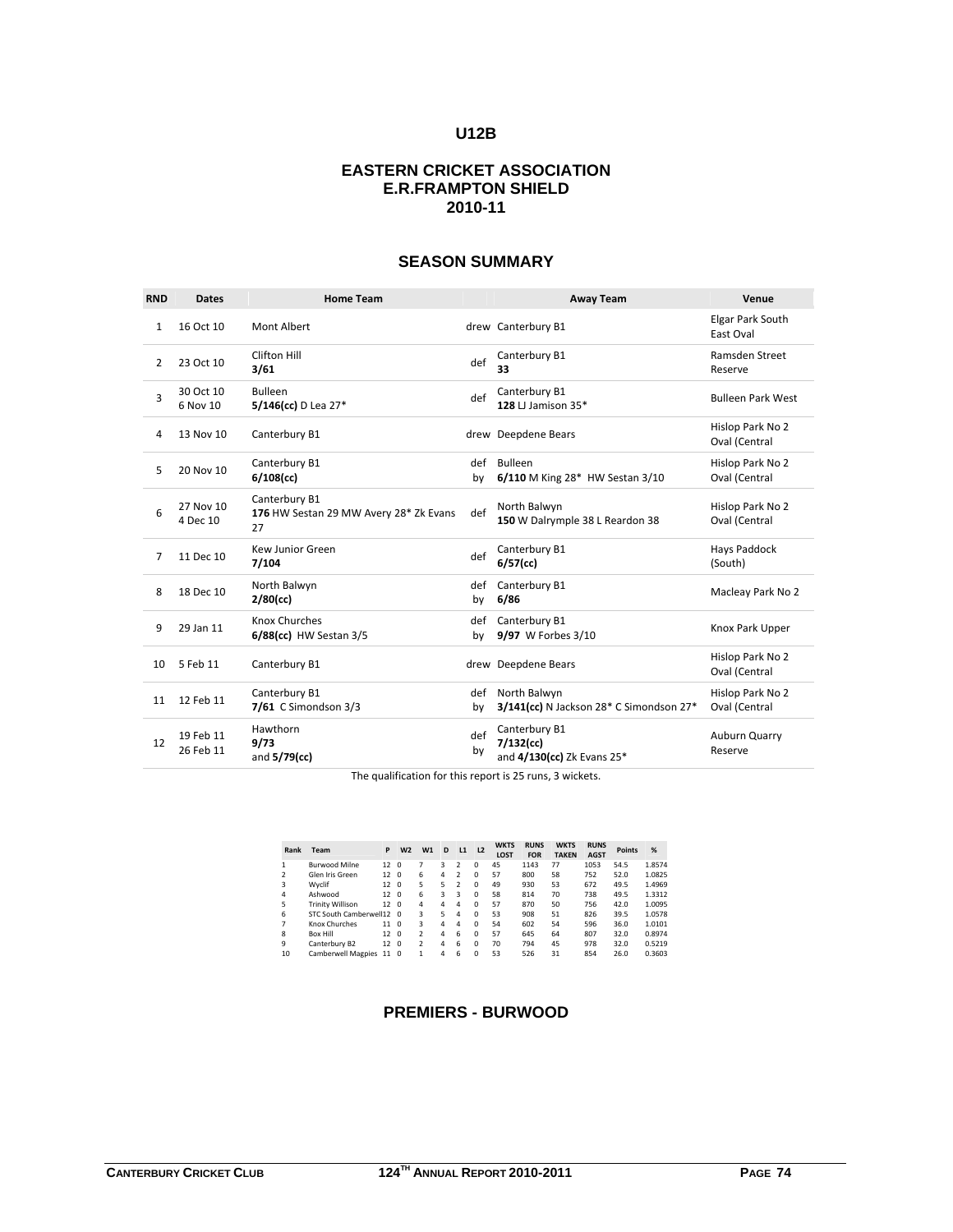## **U12B**

#### **EASTERN CRICKET ASSOCIATION E.R. FRAMPTON SHIELD 2010-11**

# **BATTING**

| <b>Player</b>           | <b>MAT</b>     | <b>INN</b>     | <b>NO</b>      | 100s     | <b>50s</b> | 0s             | <b>HS</b>      | <b>RUNS</b> | AVE.  |
|-------------------------|----------------|----------------|----------------|----------|------------|----------------|----------------|-------------|-------|
| Jepson, Thomas I        | $\overline{7}$ | 8              | 3              | $\Omega$ | $\Omega$   | $\mathbf{1}$   | $40*$          | 90          | 18.00 |
| Cavill, Evan            | 8              | 10             | 4              | $\Omega$ | $\Omega$   | 4              | $41*$          | 85          | 14.17 |
| Capp, Alexander N       | 6              | 8              | 3              | 0        | 0          | 1              | $19*$          | 60          | 12.00 |
| Healy, Dairmuid D       | 8              | 10             | 3              | $\Omega$ | $\Omega$   | $\overline{2}$ | 21             | 53          | 7.57  |
| Leon, Cooper            | $\overline{7}$ | 9              | $\overline{2}$ | $\Omega$ | $\Omega$   | 3              | 35             | 47          | 6.71  |
| Esler, Finlay A         | 8              | 10             | 4              | $\Omega$ | $\Omega$   | $\overline{2}$ | $11*$          | 38          | 6.33  |
| Allsop, Patrick J       | $\overline{7}$ | 9              | $\overline{2}$ | $\Omega$ | $\Omega$   | $\mathbf{1}$   | 10             | 33          | 4.71  |
| Purcell, Jake           | 8              | 10             | 3              | $\Omega$ | $\Omega$   | 3              | 11             | 32          | 4.57  |
| Jackson, Charles        | 6              | 6              | $\overline{2}$ | $\Omega$ | $\Omega$   | $\Omega$       | 10             | 29          | 7.25  |
| Schonfelder, Harrison A | 7              | 8              | $\mathbf{1}$   | $\Omega$ | $\Omega$   | 4              | $18*$          | 28          | 4.00  |
| Machutchison, Henry A   | 6              | $\overline{7}$ | $\overline{2}$ | $\Omega$ | $\Omega$   | $\mathbf{1}$   | $10*$          | 27          | 5.40  |
| Chirmuley, Maxim P      | $\overline{7}$ | 8              | 3              | $\Omega$ | $\Omega$   | $\overline{2}$ | 10             | 23          | 4.60  |
| Bortolussi, Zac         | 6              | $\overline{7}$ | 3              | $\Omega$ | $\Omega$   | $\overline{2}$ | $7*$           | 12          | 3.00  |
| Grindon-Ekins, Samuel   | 5              | $\overline{7}$ | $\overline{2}$ | $\Omega$ | $\Omega$   | $\overline{2}$ | $\overline{2}$ | 6           | 1.20  |

## **BOWLING**

| Player                  | <b>MAT</b>     | ₫    | $\underline{\mathsf{M}}$ | $\overline{\mathbf{R}}$ | $\underline{\mathsf{w}}$ | <b>BBI</b> | AVE.      | STR.   | ECN. |
|-------------------------|----------------|------|--------------------------|-------------------------|--------------------------|------------|-----------|--------|------|
| Esler, Finlay A         | 8              | 20   | $\Omega$                 | 58                      | 6                        | 3/7        | 9.67      | 20.00  | 2.90 |
| Chirmuley, Maxim P      | $\overline{7}$ | 20.2 | 3                        | 48                      | 5                        | 2/3        | 9.60      | 24.40  | 2.36 |
| Bortolussi, Zac         | 6              | 14.5 | 3                        | 34                      | 4                        | 2/6        | 8.50      | 22.25  | 2.29 |
| Jepson, Thomas I        | 7              | 16   | $\mathbf{1}$             | 52                      | 4                        | 1/1        | 13.00     | 24.00  | 3.25 |
| Machutchison, Henry A   | 6              | 17.1 | $\mathbf{1}$             | 52                      | 4                        | 2/4        | 13.00     | 25.75  | 3.03 |
| Healy, Dairmuid D       | 8              | 20   | 2                        | 63                      | 3                        | 1/4        | 21.00     | 40.00  | 3.15 |
| Capp, Alexander N       | 6              | 18   | $\overline{2}$           | 45                      | $\overline{2}$           | 1/4        | 22.50     | 54.00  | 2.50 |
| Schonfelder, Harrison A | 7              | 19   | 5                        | 48                      | $\overline{2}$           | 2/12       | 24.00     | 57.00  | 2.53 |
| Leon, Cooper            | $\overline{7}$ | 18   | $\Omega$                 | 49                      | 2                        | 1/4        | 24.50     | 54.00  | 2.72 |
| Purcell, Jake           | 8              | 18   | $\overline{2}$           | 56                      | $\overline{2}$           | 1/7        | 28.00     | 54.00  | 3.11 |
| Jackson, Charles        | 6              | 10   | 0                        | 59                      | $\overline{2}$           | 1/2        | 29.50     | 30.00  | 5.90 |
| Cavill, Evan            | 8              | 27   | 8                        | 46                      | 1                        | 1/7        | 46.00     | 162.00 | 1.70 |
| Grindon-Ekins, Samuel   | 5              | 8    | 0                        | 27                      | 0                        | 0/2        | NA        | NA     | 3.38 |
| Allsop, Patrick J       | $\overline{7}$ | 10   | 0                        | 49                      | 0                        | 0/2        | <b>NA</b> | NA     | 4.90 |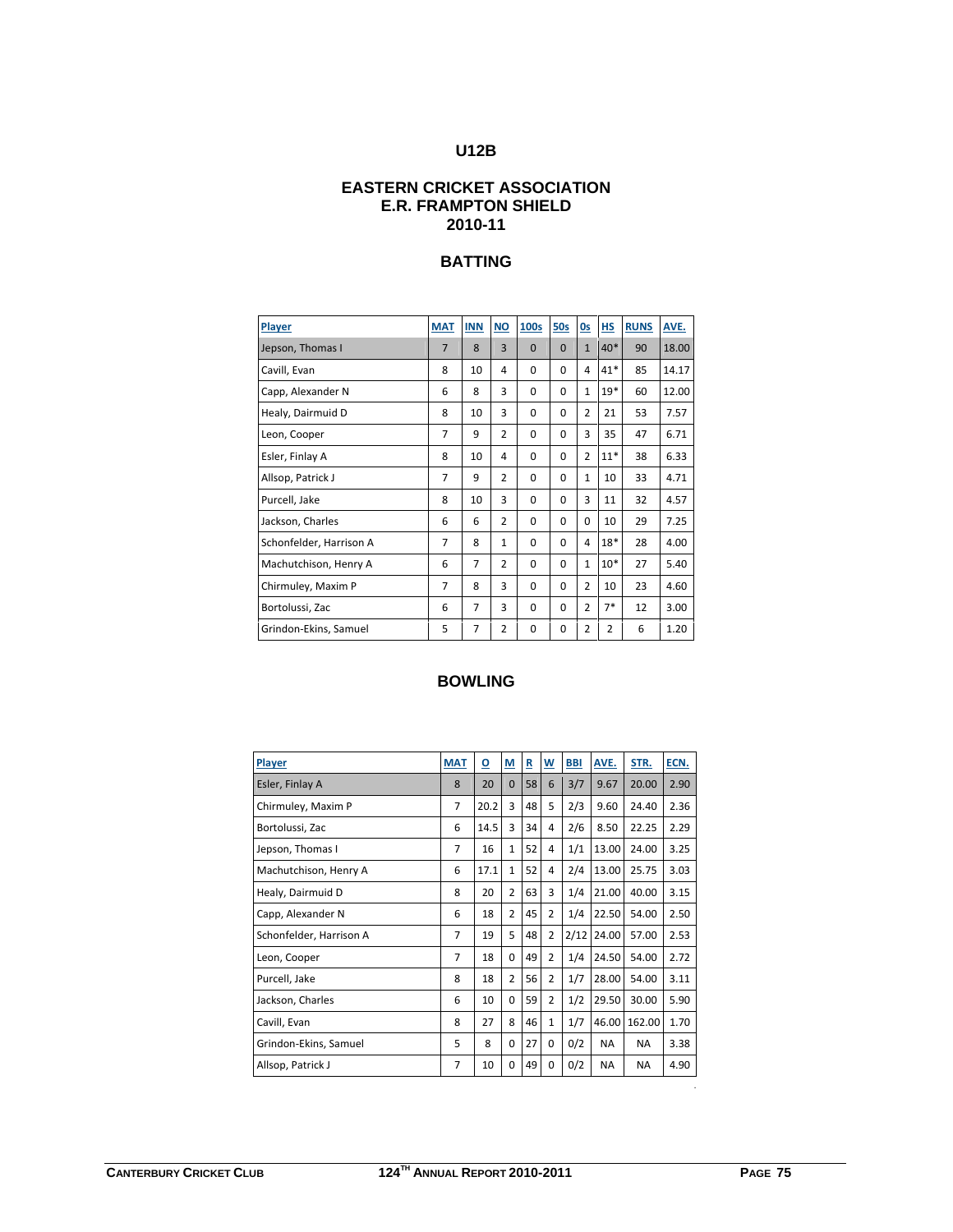#### **U12B**

#### **EASTERN CRICKET ASSOCIATION E.R. FRAMPTON SHIELD 2010-11**

#### **COACH'S REPORT**

Like all junior teams, our season was disrupted by the ongoing inclement weather. Despite this all of the children displayed development in their games. The older children going on to under 14's will I am sure give a good account of themselves and the children doing another year of under 12's should be expected to be prominent in their second year.

Our team highlight was the thrashing of the "noisy" STC South Camberwell in the 2 day game where the team scored a season high of 206.

On an individual basis:‐

- I enjoyed Cooper's season high 35 in the 2 dayer against Burwood Milne when we were well and truly "under the pump".
- I admired Tom's good sportsmanship throughout the season. He had a strong season with the bat ending up with an average of 18 including a season high 40 not out.
- Evan bowled with precision throughout the season and his batting flowered scoring a team high 41 not out in the game against STC South Camberwell.
- Fin played with great courage and dedication throughout the season defending stoutly with the bat and experimenting with spin with the ball. In fact his slow bowling became an effective weapon allowing him to return figures of 3 for 7 in the STC South Camberwell game.
- In November, Alex decided to take up leg spin. It was a really impressive move and one which I am sure will reward him with great success and pleasure over future years. His batting also grew in stature and his fielding was superb as ever.
- Maxim also bowled with great control and accuracy. More surprisingly for him (if not the coach!) he showed some great defensive skill with the bat and has the makings of an opening batsman.

All of the children were co‐operative and listened when given instructions. They were a pleasure to coach. I would also like to thank Jarrod Schonfelder for assistant coaching and all of the other fathers who helped out at training and on match days. I would also like to thank Padam Chimurley for his tireless attention to scoring, and especially Martin and Mary Healy for their cheerful work as team managers.

I hope everyone experiences a good winter and look forward to the return of the cricket season next spring.

Laurie Cavill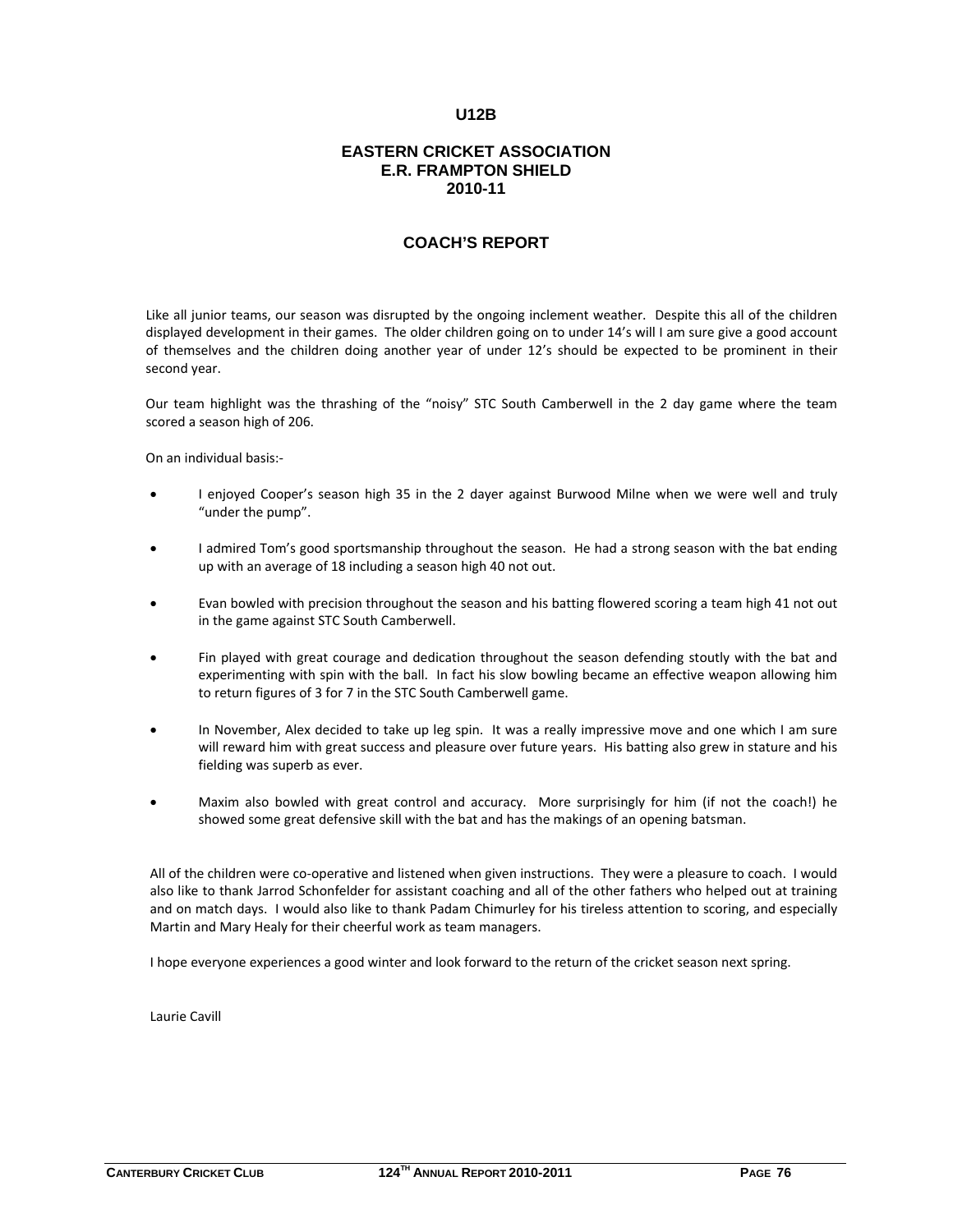#### **EASTERN CRICKET ASSOCIATION H. JOYCE SHIELD 2010-11**

#### **SEASON SUMMARY**

| <b>RND</b>     | <b>Dates</b>           | <b>Home Team</b>                                             |           | <b>Away Team</b>                                            | Venue                                   |
|----------------|------------------------|--------------------------------------------------------------|-----------|-------------------------------------------------------------|-----------------------------------------|
| 1              | 16 Oct 10              | Canterbury B2                                                |           | drew Glen Iris Green                                        | <b>Hartwell Sports</b><br>Ground (East) |
| $\overline{2}$ | 23 Oct 10              | Canterbury B2                                                |           | drew Box Hill                                               | <b>Hartwell Sports</b><br>Ground (East) |
| 3              | 30 Oct 10<br>6 Nov 10  | Canterbury B2<br>115 C Leon 35 B Neimandt 3/18<br>and 5/89   | def<br>bv | <b>Burwood Milne</b><br>8/149(cc) S Milne 40* S Polmear 27* | <b>Hartwell Sports</b><br>Ground (East) |
| 4              | 13 Nov 10              | <b>Camberwell Magpies</b><br>7/74(cc)                        | def<br>by | Canterbury B2                                               | <b>Howard Dawson</b><br>Reserve         |
| 5              | 20 Nov 10              | <b>Burwood Milne</b><br>2/158(cc) N Boucher 25*              | def       | Canterbury B2<br>$6/98$ (cc)                                | <b>Burwood Reserve</b><br>Lower Oval    |
| 6              | 27 Nov 10<br>4 Dec 10  | <b>STC South Camberwell</b><br>9/151 D DiBattista 43*        | def<br>by | Canterbury B2<br>7/206 E Cavill 41* TI Jepson 40*           | Nettleton Park East                     |
| 7              | 11 Dec 10              | Canterbury B2<br>5/52                                        | def<br>bv | <b>Trinity Willison</b><br>$4/85$ (cc)                      | <b>Hartwell Sports</b><br>Ground (East) |
| 8              | 18 Dec 10              | Canterbury B2                                                |           | drew Camberwell Magpies                                     | <b>Hartwell Sports</b><br>Ground (East) |
| 9              | 29 Jan 11              | Canterbury B2<br>51 L Ballard 4/10                           | def<br>by | Knox Churches<br>$4/96$ (cc)                                | <b>Hartwell Sports</b><br>Ground (East) |
| 10             | 5 Feb 11               | <b>Camberwell Magpies</b>                                    |           | drew Canterbury B2                                          | Howard Dawson<br>Reserve                |
| 11             | 12 Feb 11              | <b>STC South Camberwell</b><br>5/100(cc) D DiBattista 25*    | def       | Canterbury B2<br>7/64                                       | <b>Nettleton Park East</b>              |
| 12             | 19 Feb 11<br>26 Feb 11 | Canterbury B2<br>55 P Baizanos 4/15 M Schwab 3/0<br>and $64$ | def<br>by | Ashwood<br>6/165(cc) A Danaher 25                           | <b>Hartwell Sports</b><br>Ground (East) |

The qualification for this report is 25 runs, 3 wickets.

| Rank                     | Team                      | P    | W <sub>2</sub> | W <sub>1</sub> | D | L1             | L <sub>2</sub> | <b>WKTS</b><br><b>LOST</b> | <b>RUNS</b><br><b>FOR</b> | <b>WKTS</b><br><b>TAKEN</b> | <b>RUNS</b><br><b>AGST</b> | <b>Points</b> | %      |
|--------------------------|---------------------------|------|----------------|----------------|---|----------------|----------------|----------------------------|---------------------------|-----------------------------|----------------------------|---------------|--------|
| 1                        | Boroondara                | 15 0 |                | 10             | 4 | 1              | $\Omega$       | 60                         | 1087                      | 78                          | 797                        | 75.0          | 1.7730 |
| $\overline{\phantom{a}}$ | Bulleen                   | 15   | $\Omega$       | 10             | ર | $\mathfrak{p}$ | $\Omega$       | 71                         | 1057                      | 87                          | 789                        | 72.5          | 1.6416 |
| 3                        | Deepdene Bears            | 15 0 |                | 9              | 3 | 3              | $\Omega$       | 67                         | 965                       | 84                          | 892                        | 67.5          | 1.3563 |
| 4                        | Kew Junior Purple         | 15 0 |                | 5              | 4 | 6              | $\Omega$       | 75                         | 762                       | 60                          | 893                        | 50.0          | 0.6826 |
| 5                        | North Balwyn              | 15 0 |                | 3              | 6 | 6              | $\Omega$       | 60                         | 689                       | 57                          | 709                        | 45.0          | 0.9232 |
| 6                        | North Balwyn Combined15 0 |      |                | 3              | 5 |                | $\Omega$       | 68                         | 788                       | 59                          | 820                        | 42.5          | 0.8338 |
| $\overline{7}$           | Clifton Hill              | 15   | $\Omega$       | 3              | 4 | 8              | $\Omega$       | 72                         | 801                       | 77                          | 987                        | 40.0          | 0.8679 |
| 8                        | Canterbury C1             | 15 0 |                |                | ર | 11             | $\Omega$       | 95                         | 814                       | 66                          | 1076                       | 27.5          | 0.5256 |

# **PREMIERS - BOROONDARA**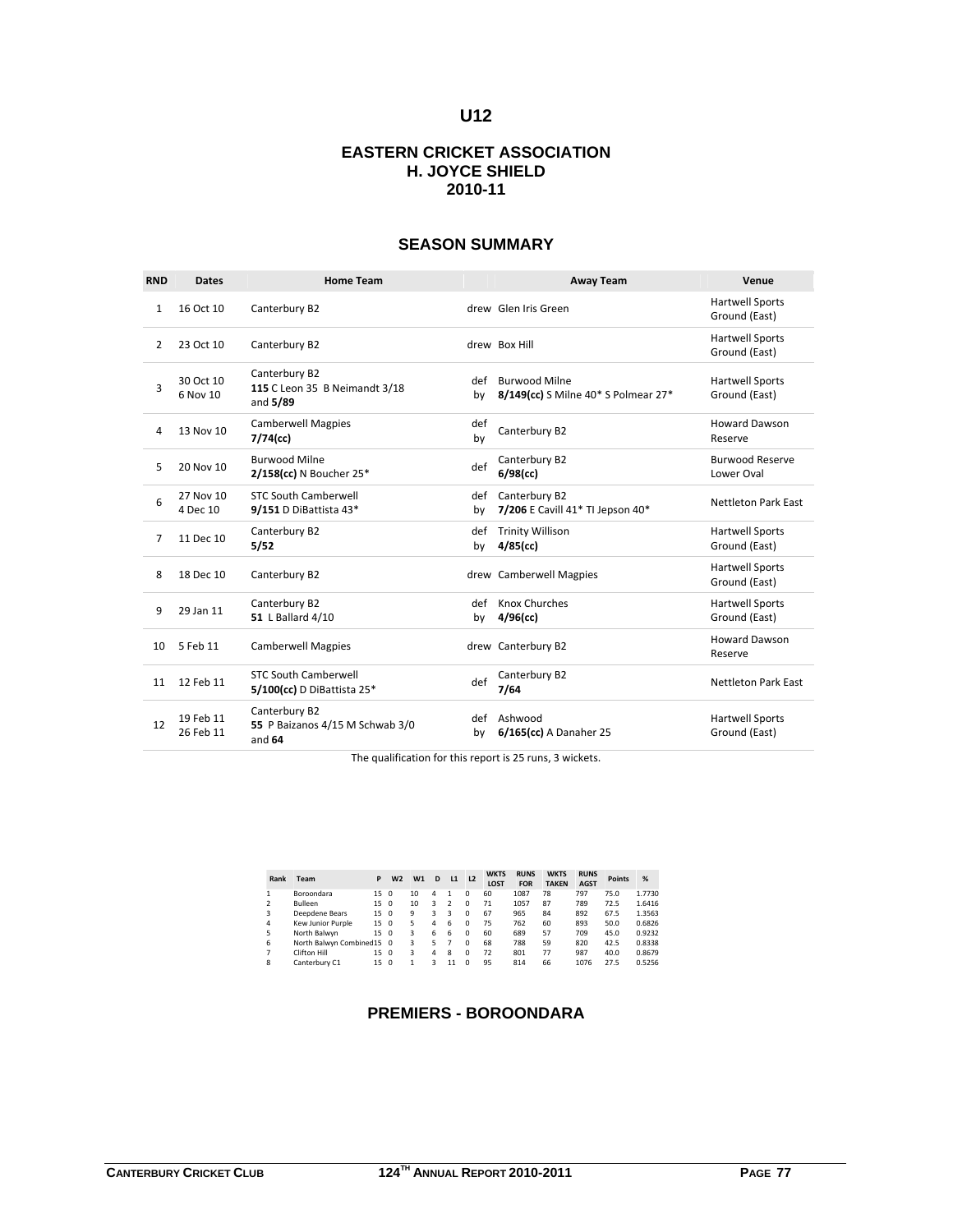## **EASTERN CRICKET ASSOCIATION H JOYCE SHIELD 2010-11**

## **BATTING**

| Player               | <b>MAT</b>   | <b>INN</b>   | <b>NO</b>      | <b>HS</b>      | <b>RUNS</b> | AVE.      |
|----------------------|--------------|--------------|----------------|----------------|-------------|-----------|
| Japp, Howie A        | 9            | 9            | $\overline{2}$ | 15             | 64          | 9.14      |
| Kendall, Matthew     | 12           | 12           | 4              | $20*$          | 58          | 7.25      |
| Marsh, Lachlan       | 12           | 12           | 3              | 13             | 45          | 5.00      |
| Cato, Samuel C       | 10           | 10           | $\mathbf{1}$   | $20*$          | 43          | 4.78      |
| Atkins, Hamish       | 11           | 11           | 3              | 10             | 42          | 5.25      |
| Arrowsmith, Oliver   | 12           | 12           | 3              | $8*$           | 40          | 4.44      |
| Burke, William R     | 8            | 8            | $\mathbf{1}$   | 9              | 40          | 5.71      |
| Tan, David J         | 10           | 10           | $\overline{2}$ | 9*             | 37          | 4.63      |
| Streat, Angus R      | 12           | 11           | 6              | 5*             | 21          | 4.20      |
| Rogers, Leighton     | 10           | 10           | $\overline{2}$ | 5*             | 20          | 2.50      |
| Herold, Cameron A    | 10           | 10           | $\Omega$       | 8              | 12          | 1.20      |
| Costopoulos, Angus C | 10           | 10           | 4              | 3              | 10          | 1.67      |
| Williamson, Hugh     | 8            | 8            | $\overline{2}$ | $\overline{2}$ | 5           | 0.83      |
| Leon, Cooper         | $\mathbf{1}$ | $\mathbf{1}$ | $\mathbf{1}$   | $3*$           | 3           | <b>NA</b> |
| Williams, Isaac      | 1            | 1            | 0              | $\Omega$       | 0           | 0.00      |

# **BOWLING**

| <b>Player</b>        | <b>MAT</b>   | ₫  | <u>M</u>     | R   | $\underline{\mathsf{w}}$ | <b>BBI</b> | AVE.      | STR.      | ECN. |
|----------------------|--------------|----|--------------|-----|--------------------------|------------|-----------|-----------|------|
| Japp, Howie A        | 9            | 17 | $\Omega$     | 62  | 6                        | 2/3        | 10.33     | 17.00     | 3.65 |
| Cato, Samuel C       | 10           | 20 | 0            | 58  | 5                        | 2/3        | 11.60     | 24.00     | 2.90 |
| Kendall, Matthew     | 12           | 26 | 0            | 83  | 5                        | 2/3        | 16.60     | 31.20     | 3.19 |
| Herold, Cameron A    | 10           | 22 | 0            | 86  | 5                        | 2/9        | 17.20     | 26.40     | 3.91 |
| Rogers, Leighton     | 10           | 18 | 0            | 97  | 5                        | 2/5        | 19.40     | 21.60     | 5.39 |
| Tan, David J         | 10           | 16 | $\mathbf{1}$ | 51  | 4                        | 1/4        | 12.75     | 24.00     | 3.19 |
| Streat, Angus R      | 12           | 24 | $\mathbf{1}$ | 94  | 4                        | 1/2        | 23.50     | 36.00     | 3.92 |
| Williams, Isaac      | $\mathbf{1}$ | 3  | 0            | 7   | 3                        | 3/7        | 2.33      | 6.00      | 2.33 |
| Marsh, Lachlan       | 12           | 25 | 0            | 88  | 3                        | 1/3        | 29.33     | 50.00     | 3.52 |
| Atkins, Hamish       | 11           | 23 | 0            | 132 | 3                        | 1/7        | 44.00     | 46.00     | 5.74 |
| Burke, William R     | 8            | 13 | 0            | 41  | 2                        | 1/3        | 20.50     | 39.00     | 3.15 |
| Arrowsmith, Oliver   | 12           | 29 | 4            | 49  | 2                        | 1/1        | 24.50     | 87.00     | 1.69 |
| Williamson, Hugh     | 8            | 15 | 0            | 70  | 2                        | 2/6        | 35.00     | 45.00     | 4.67 |
| Costopoulos, Angus C | 10           | 18 | 0            | 140 | $\Omega$                 | 0/9        | <b>NA</b> | <b>NA</b> | 7.78 |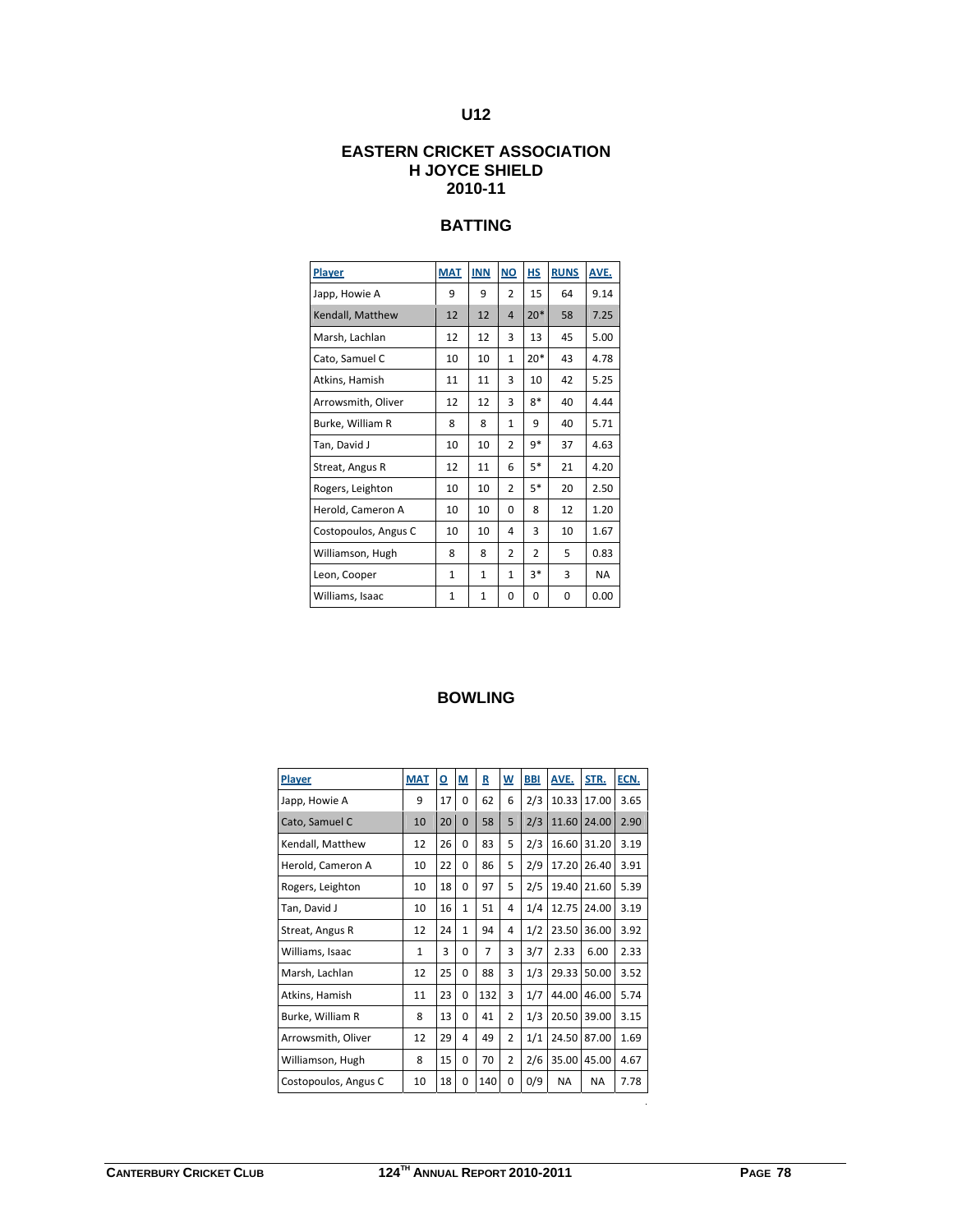#### **EASTERN CRICKET ASSOCIATION E. JACKSON SHIELD 2010-11**

| <b>RND</b>     | <b>Dates</b> | <b>Home Team</b>                 |           | <b>Away Team</b>                                 | Venue                                   |
|----------------|--------------|----------------------------------|-----------|--------------------------------------------------|-----------------------------------------|
| 1              | 16 Oct 10    | Boroondara                       |           | drew Canterbury C1                               | Fritsch Holzer<br>Reserve               |
| $\overline{2}$ | 23 Oct 10    | Kew Junior Purple<br>$2/79$ (cc) | def       | Canterbury C1<br>$7/68$ (cc)                     | <b>Willsmere Park</b>                   |
| 3              | 30 Oct 10    | North Balwyn Combined<br>7/119   | def       | Canterbury C1<br>5/92                            | Gordon Barnard Oval<br>(top)            |
| 4              | 6 Nov 10     | Clifton Hill<br>5/93             | def<br>by | Canterbury C1<br>8/104(cc) D Bluer 3/14          | Fairlea West Oval                       |
| 5              | 13 Nov 10    | Canterbury C1                    |           | drew North Balwyn                                | <b>Hartwell Sports</b><br>Ground (East) |
| 6              | 20 Nov 10    | Canterbury C1<br>79(cc)          | def<br>by | Kew Junior Purple<br>$6/87$ (cc)                 | <b>Hartwell Sports</b><br>Ground (East) |
| 7              | 27 Nov 10    | Canterbury C1<br>$5/35$ (cc)     | def<br>by | <b>Bulleen</b><br>6/85                           | <b>Hartwell Sports</b><br>Ground (East) |
| 8              | 4 Dec 10     | Canterbury C1<br>$8/72$ (cc)     | def<br>by | Boroondara<br>7/91                               | <b>Hartwell Sports</b><br>Ground (East) |
| 9              | 11 Dec 10    | Clifton Hill<br>4/77(cc)         | def       | Canterbury C1<br>57                              | Fairlea West Oval                       |
| 10             | 18 Dec 10    | <b>Bulleen</b><br>$4/71$ (cc)    | def       | Canterbury C1<br>5/69(cc)                        | <b>Bulleen Park West</b>                |
| 11             | 29 Jan 11    | North Balwyn<br>$2/107$ (cc)     | def       | Canterbury C1<br>46 W Murphy 3/4 D Antoniou 3/11 | Macleay Park No 3                       |
| 12             | 5 Feb 11     | Canterbury C1                    |           | drew Boroondara                                  | <b>Hartwell Sports</b><br>Ground (East) |
| 13             | 12 Feb 11    | Canterbury C1<br>50              | def<br>by | Bulleen<br>7/90(cc)   Williams 3/7               | <b>Hartwell Sports</b><br>Ground (East) |
| 14             | 19 Feb 11    | Deepdene Bears<br>$8/85$ (cc)    | def       | Canterbury C1<br>7/65                            | Leigh Park                              |
| 15             | 26 Feb 11    | Kew Junior Purple<br>$8/92$ (cc) | def       | Canterbury C1<br>77                              | <b>Willsmere Park</b>                   |

## **SEASON SUMMARY**

The qualification for this report is 25 runs, 3 wickets.

| Rank           | Team                    | P    | <b>BYE</b>   | W <sub>2</sub> | W1       | D | L1 | L2       | <b>Points</b> | %      |
|----------------|-------------------------|------|--------------|----------------|----------|---|----|----------|---------------|--------|
| $\mathbf{1}$   | Mont Albert             | 14   | $\mathbf{1}$ | $\Omega$       | 8        | 6 | 0  | $\Omega$ | 75.0          | 2.4618 |
| $\mathfrak{p}$ | Boroondara              | 13 2 |              | $\Omega$       | 8        | 3 | 2  | $\Omega$ | 72.5          | 1.2531 |
| 3              | East Doncaster          | 14 1 |              | $\Omega$       | 4        |   | ર  | $\Omega$ | 57.5          | 1.5040 |
| $\overline{4}$ | Kew Junior Orange12 3   |      |              |                |          |   | 4  | $\Omega$ | 57.5          | 0.5011 |
| 5              | <b>Trinity Willison</b> | 13 2 |              | $\Omega$       | 5        |   | 6  | $\Omega$ | 55.0          | 0.8430 |
| 6              | Canterbury C2           | 12 3 |              | $\Omega$       | 3        | २ | 6  | $\Omega$ | 52.5          | 0.5397 |
| $\overline{7}$ | Surrey Hills Blue       | 13 2 |              | 0              | $\Omega$ | ঽ | q  | 1        | 32.5          | 0.7117 |
| 8              | Marcellin OC            |      | 0            | 0              | 0        |   | n  | $\Omega$ | 3.5           | 0.0000 |

## **PREMIERS – MONT ALBERT**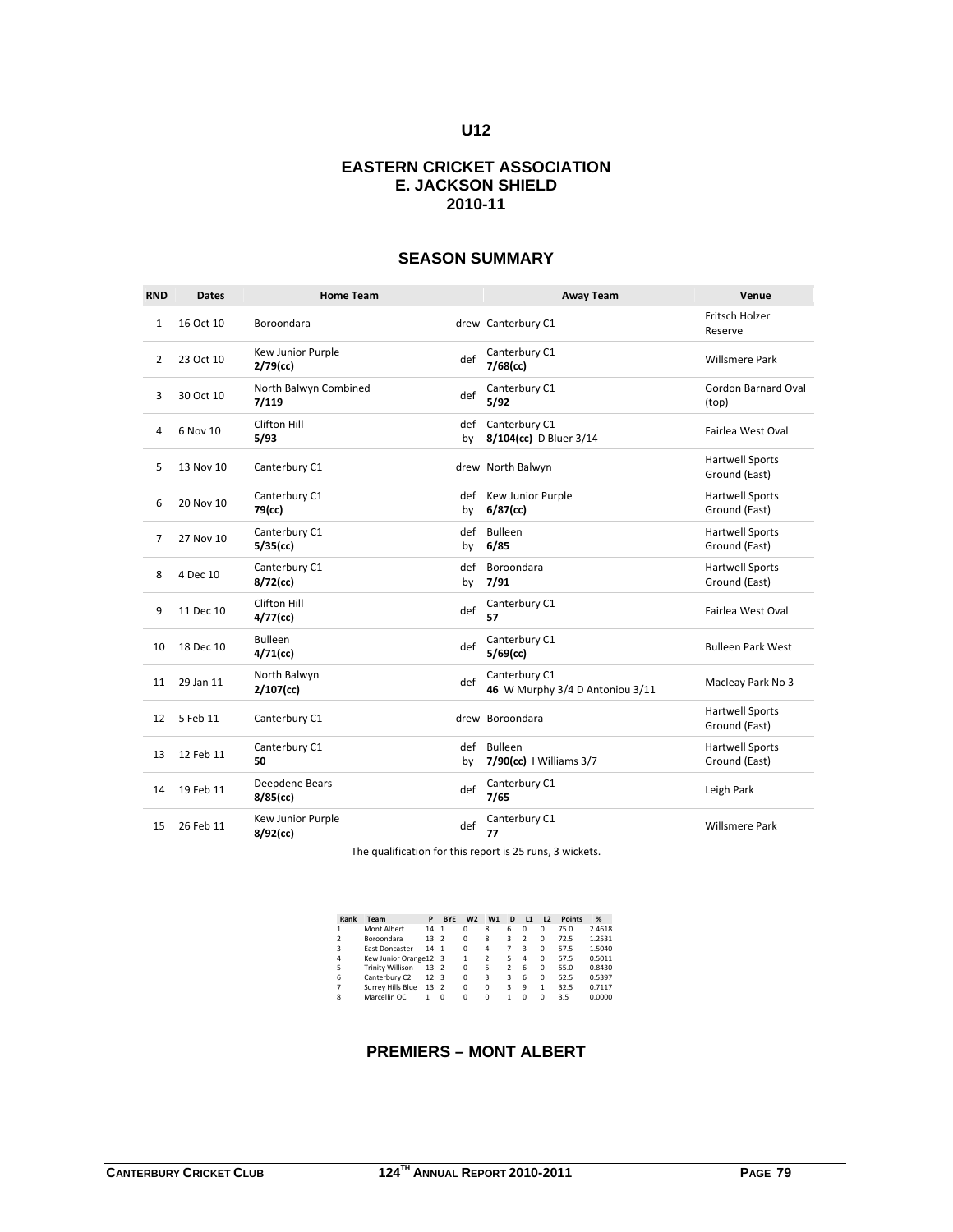### **EASTERN CRICKET ASSOCIATION E.JACKSON SHIELD 2010-11**

# **BATTING**

| Player                | <b>MAT</b>     | <b>INN</b>     | <b>NO</b>      | 100s     | <b>50s</b> | 0s           | HS    | <b>RUNS</b> | AVE.  |
|-----------------------|----------------|----------------|----------------|----------|------------|--------------|-------|-------------|-------|
| Galbraith, Nicholas B | 10             | 9              | 4              | $\Omega$ | 0          | $\Omega$     | $17*$ | 68          | 13.60 |
| Powne, Darcy F        | 9              | 8              | 5              | $\Omega$ | $\Omega$   | $\mathbf{1}$ | $12*$ | 47          | 15.67 |
| Birch, Jackson L      | 8              | $\overline{7}$ | 5              | $\Omega$ | 0          | $\mathbf{1}$ | $18*$ | 41          | 20.50 |
| O'Grady, Ryan M       | 9              | 8              | $\overline{7}$ | $\Omega$ | $\Omega$   | $\mathbf{1}$ | $13*$ | 40          | 40.00 |
| Turner, Mitchell C    | 10             | 9              | 5              | $\Omega$ | 0          | $\Omega$     | $8*$  | 39          | 9.75  |
| Elliott, James R      | 8              | 8              | 3              | $\Omega$ | 0          | 2            | $10*$ | 26          | 5.20  |
| Karlson, Lucas W      | $\overline{7}$ | $\overline{7}$ | 3              | $\Omega$ | $\Omega$   | 3            | $7*$  | 22          | 5.50  |
| Gow, Nicholas P       | 6              | 6              | 3              | $\Omega$ | $\Omega$   | $\mathbf{1}$ | 8     | 20          | 6.67  |
| Quinn, Oliver P       | 10             | 9              | 3              | $\Omega$ | $\Omega$   | 3            | $11*$ | 19          | 3.17  |
| Hobson, Matthew R     | 9              | 8              | $\overline{2}$ | $\Omega$ | 0          | 3            | 9     | 15          | 2.50  |
| McNulty, James S      | 8              | 7              | 4              | $\Omega$ | $\Omega$   | 3            | $3*$  | 6           | 2.00  |
| Martin, Alexander L   | 10             | 9              | 5              | $\Omega$ | $\Omega$   | $\mathbf{1}$ | $1*$  | 5           | 1.25  |
| Marks, Oliver J       | 9              | 8              | $\mathbf{1}$   | 0        | 0          | 5            | $2*$  | 4           | 0.57  |

## **BOWLING**

| Player                | <b>MAT</b>     | $\overline{\mathsf{o}}$ | <u>M</u>       | R   | $\underline{\mathsf{w}}$ | <b>BBI</b> | AVE.      | STR.      | ECN. |
|-----------------------|----------------|-------------------------|----------------|-----|--------------------------|------------|-----------|-----------|------|
| O'Grady, Ryan M       | 9              | 17                      | 2              | 71  | 5                        | 2/8        | 14.20     | 20.40     | 4.18 |
| Quinn, Oliver P       | 10             | 21                      | $\overline{2}$ | 86  | 5                        | 2/5        | 17.20     | 25.20     | 4.10 |
| Galbraith, Nicholas B | 10             | 22                      | 4              | 37  | 4                        | 2/4        | 9.25      | 33.00     | 1.68 |
| Turner, Mitchell C    | 10             | 18                      | $\overline{2}$ | 54  | 4                        | 1/4        | 13.50     | 27.00     | 3.00 |
| Powne, Darcy F        | 9              | 13                      | $\mathbf{1}$   | 55  | 4                        | 2/10       | 13.75     | 19.50     | 4.23 |
| Hobson, Matthew R     | 9              | 19                      | 1              | 73  | 4                        | 1/4        | 18.25     | 28.50     | 3.84 |
| Gow, Nicholas P       | 6              | 12                      | 1              | 67  | $\overline{2}$           | 1/6        | 33.50     | 36.00     | 5.58 |
| Karlson, Lucas W      | $\overline{7}$ | 15                      | $\Omega$       | 74  | 2                        | 1/6        | 37.00     | 45.00     | 4.93 |
| McNulty, James S      | 8              | 11                      | 1              | 32  | $\mathbf{1}$             | 1/4        | 32.00     | 66.00     | 2.91 |
| Birch, Jackson L      | 8              | 12                      | 1              | 50  | $\mathbf{1}$             | 1/7        | 50.00     | 72.00     | 4.17 |
| Elliott, James R      | 8              | 15                      | $\Omega$       | 57  | $\mathbf{1}$             | 1/0        | 57.00     | 90.00     | 3.80 |
| Marks, Oliver J       | 9              | 16                      | $\Omega$       | 112 | $\mathbf{1}$             | 1/13       | 112.00    | 96.00     | 7.00 |
| Martin, Alexander L   | 10             | 14                      | 0              | 80  | 0                        | 0/7        | <b>NA</b> | <b>NA</b> | 5.71 |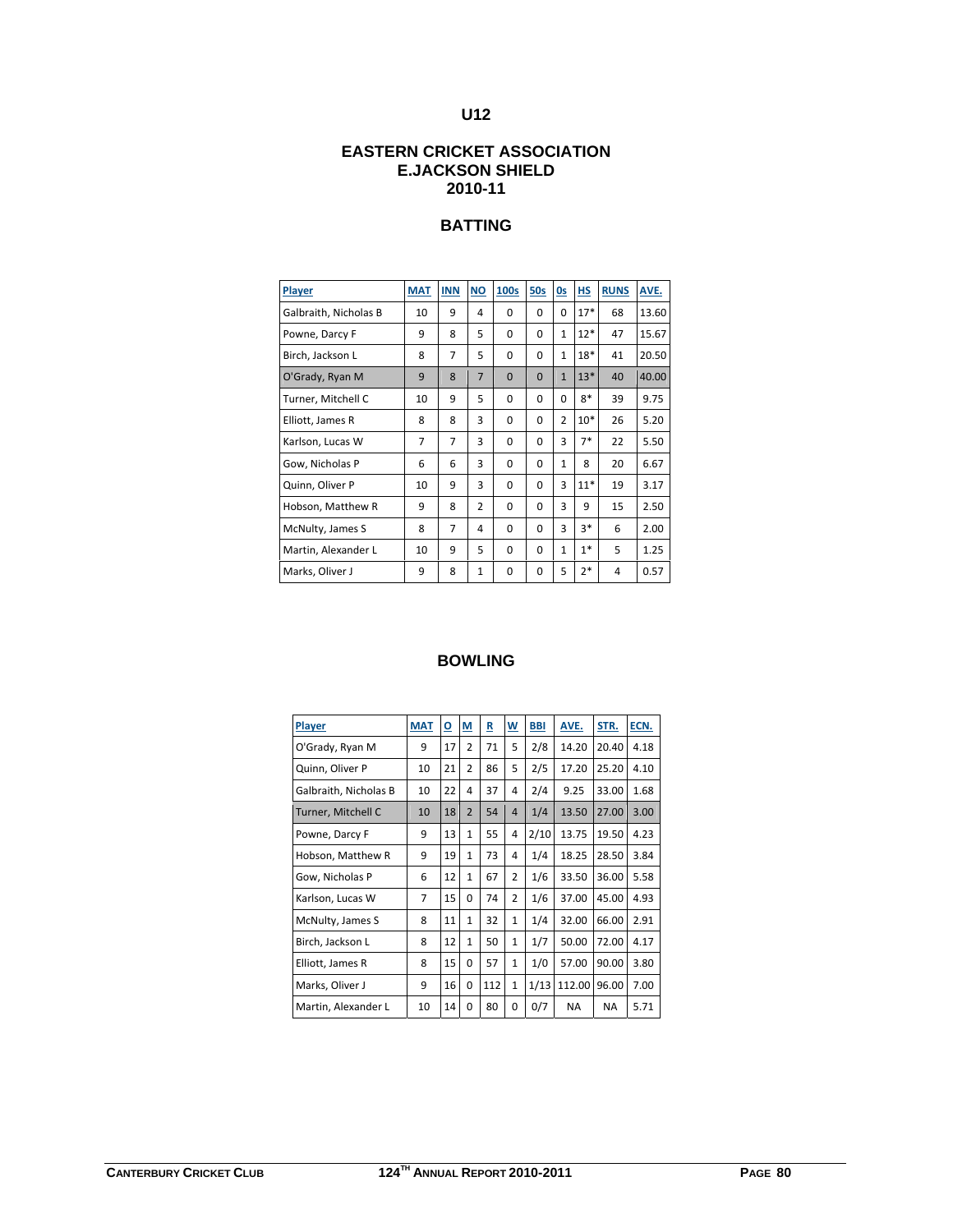#### **EASTERN CRICKET ASSOCIATION E.JACKSON SHIELD 2010-11**

#### **COACH'S REPORT**

Despite having limited opportunities to get onto the park this season, due to weather and three byes, the boys in Under 12 C 2 showed consistent and significant improvement through the season.

After notching a win early, with only seven players on Cup Weekend, we went through a drought up to Christmas. During this time though, there were signs of good things to come with continued application at the crease and ongoing improvement in the bowling department, reducing the extras every game. A highlight early was James Elliot striking two scintillating boundaries in the wet down at Trinity Willison, when the next highest score in the team was 2.

Everything came together after Christmas with an honourable loss to Boroondara followed by two great wins, first setting a target of 117 and secondly chasing down 105. These three games were marked by great team work, both at the crease and in the field. Nick Galbraith, Ryan O'Grady, Darcy Powne and Jackson Birch showed great application with the bat and Oliver Quinn improved greatly at the bowling crease. The highlight towards the end of the season was the 18 not out by Jackson Birch to get us home against Trinity Willison. The other highlight was the great bowling and fielding effort to roll Kew for 59, an innings that included 3 run outs.

Trophy winners were:

- All rounder Nicholas Galbraith;
- Batting Ryan O'Grady;
- Bowling Mitchell Turner;
- Fielding Matthew Hobson;
- Coach's award Darcy Powne

Special mention goes to the January monthly medal winners, Jackson Birch and Oliver Quinn, both of whom just got better and better as the season went on. Well done on the hard work all season boys.

**Paul O' Grady Coach**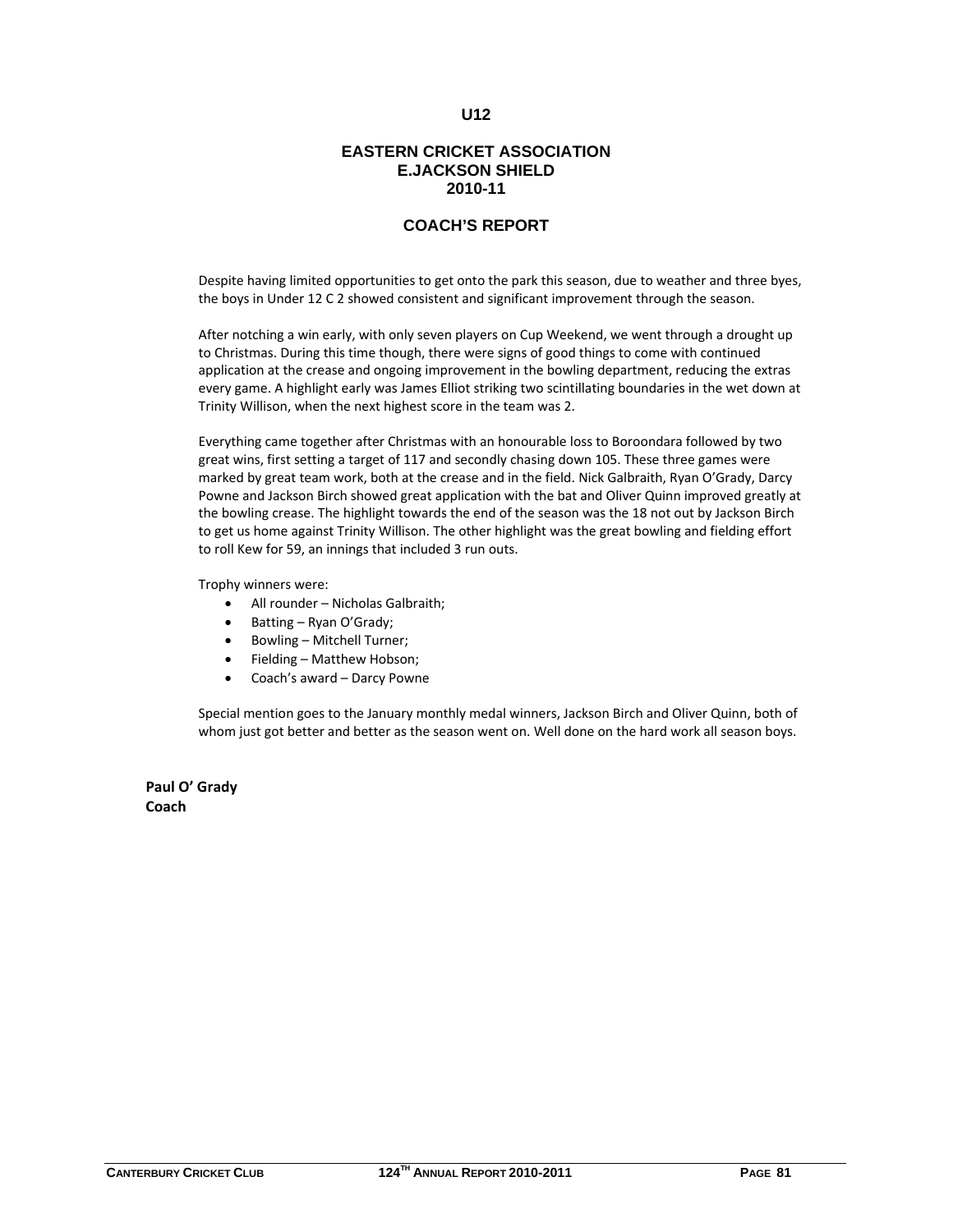# **U10 BLUE**

### **EASTERN CRICKET ASSOCIATION U10 BLUE 2010-11 SEASON SUMMARY**

| <b>RND</b>     | <b>Dates</b> | <b>Home Team</b>                          |           | <b>Away Team</b>                         | Venue                                   |
|----------------|--------------|-------------------------------------------|-----------|------------------------------------------|-----------------------------------------|
| 1              | 16 Oct 10    | Canterbury Blue                           |           | drew Camberwell Magpies                  | <b>Hartwell Sports</b><br>Ground (West) |
| 2              | 23 Oct 10    | Canterbury Blue<br>0/24                   |           | drew North Balwyn Gold                   | <b>Hartwell Sports</b><br>Ground (West) |
| 3              | 30 Oct 10    | <b>Bulleen</b>                            |           | drew Canterbury Blue                     | <b>Bulleen Park East</b>                |
| 4              | 6 Nov 10     | Kew Junior Green<br>7/132                 | def       | Canterbury Blue<br>9/95                  | Reservoir Reserve                       |
| 5              | 13 Nov 10    | Canterbury Blue<br>3/109(cc) H Davies 3/5 | def       | Mont Albert<br>8/79(cc) SJ Garrard 3/1   | <b>Hartwell Sports</b><br>Ground (West) |
| 6              | 20 Nov 10    | Canterbury Blue<br>$6/103$ (cc)           | def       | <b>Bulleen</b><br>7/87(cc) BH Jepson 3/9 | <b>Hartwell Sports</b><br>Ground (West) |
| $\overline{7}$ | 27 Nov 10    | Canterbury Blue<br>6/95                   | def<br>by | Kew Junior Green<br>5/125                | <b>Hartwell Sports</b><br>Ground (West) |
| 8              | 4 Dec 10     | Canterbury Blue<br>7/122                  | def       | Clifton Hill<br>6/103                    | <b>Hartwell Sports</b><br>Ground (West) |
| 9              | 11 Dec 10    | <b>Burwood Molden</b><br>9/56(cc)         | by        | def Canterbury Blue<br>$5/116$ (cc)      | <b>Coopers Reserve</b>                  |
| 10             | 18 Dec 10    | Mont Albert<br>9/96 SJ Garrard 3/6        | def<br>by | Canterbury Blue<br>6/123                 | Elgar Park (North<br>East)              |
| 11             | 29 Jan 11    | Mont Albert<br>85 SJ Garrard 3/5          | def<br>by | Canterbury Blue<br>5/99                  | Elgar Park (North<br>East)              |
| 12             | 5 Feb 11     | Canterbury Blue                           |           | drew Burwood Molden                      | <b>Hartwell Sports</b><br>Ground (West) |
| 13             | 12 Feb 11    | Canterbury Blue<br>1/115                  | def       | Deepdene Uniting<br>8/38                 | <b>Hartwell Sports</b><br>Ground (West) |
| 14             | 19 Feb 11    | Canterbury Blue<br>4/117                  | def       | North Balwyn Gold<br>47                  | <b>Hartwell Sports</b><br>Ground (West) |
| 15             | 26 Feb 11    | Canterbury Blue<br>5/143                  | def       | Boroondara Red<br>5/87                   | <b>Hartwell Sports</b><br>Ground (West) |

The qualification for this report is 25 runs, 3 wickets.

| Rank          | Team                   | P  | W <sub>2</sub> | W <sub>1</sub> | D | L1                       | L2 | <b>Points</b> |
|---------------|------------------------|----|----------------|----------------|---|--------------------------|----|---------------|
| 1             | Kew Junior Green       | 15 | $\Omega$       | 11             | 4 | 0                        | 0  | O             |
| $\mathfrak z$ | Canterbury Blue        | 15 | Ω              | 9              | 4 | $\overline{\phantom{a}}$ | 0  | Ω             |
| 3             | Clifton Hill           | 15 | Ω              | 7              | 5 | 3                        | 0  | O             |
| 4             | Boroondara Red         | 15 | $\Omega$       | 5              | 5 | 5                        | 0  | O             |
| 5             | Mont Albert            | 15 | $\Omega$       | 6              | 5 | 4                        | 0  | O             |
| 6             | <b>Burwood Molden</b>  | 15 | Ω              | 5              | 6 | 4                        | 0  | Ω             |
| 7             | <b>Bulleen</b>         | 15 | $\Omega$       | 3              | 6 | 6                        | 0  | O             |
| 8             | North Balwyn Gold 15   |    | $\Omega$       | 3              | 5 | 7                        | 0  | O             |
| 9             | Camberwell Magpies15 0 |    |                | 1              | 5 | ٩                        | 0  | O             |
| 10            | Deepdene Uniting       | 15 | Ω              | 0              | 5 | 10                       | n  | Ω             |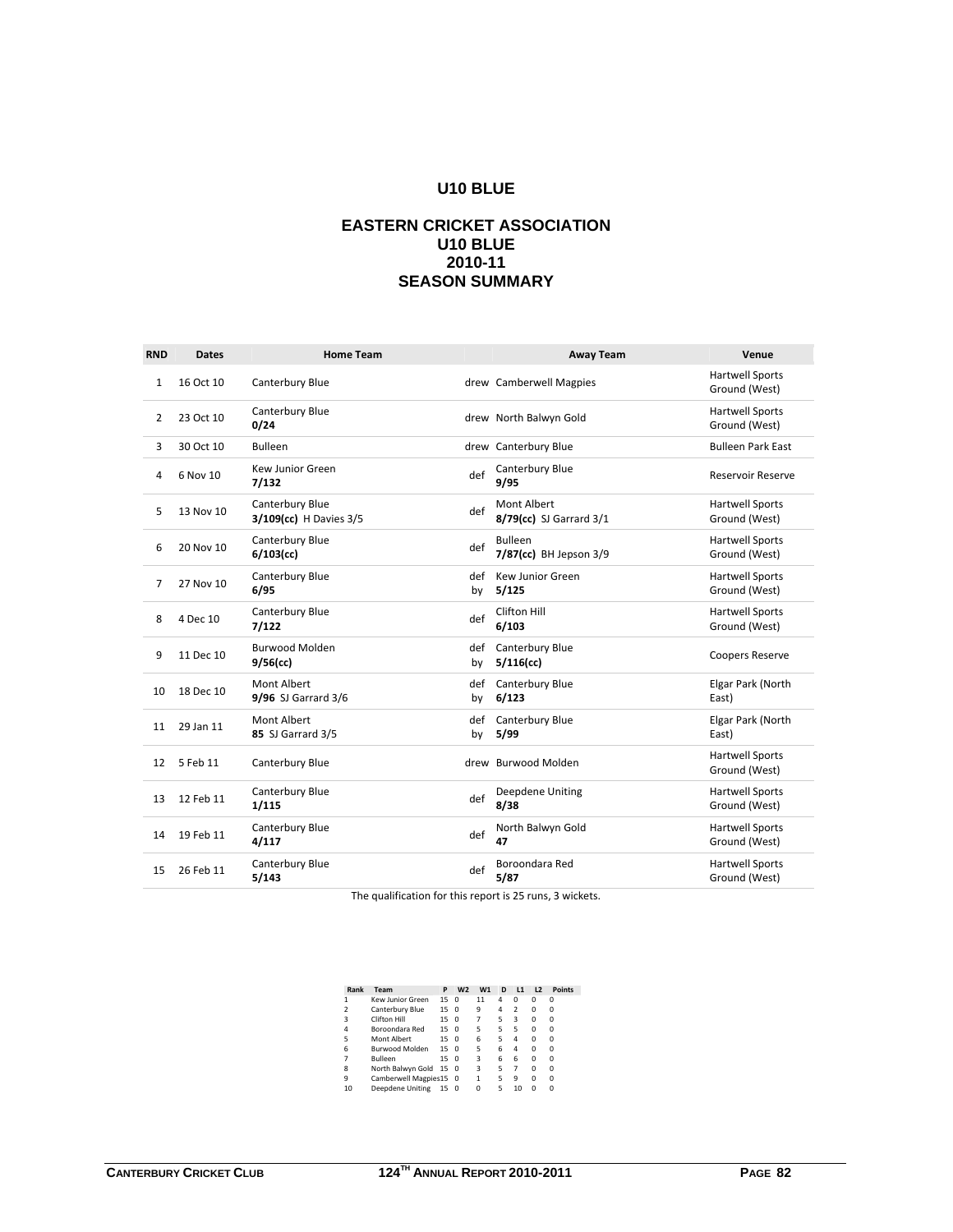## **U10 BLUE**

### **EASTERN CRICKET ASSOCIATION U10 BLUE 2010-11**

## **BATTING**

| Player                | <b>MAT</b> | <b>INN</b> | <b>NO</b>      | 100s     | <b>50s</b> | <u>Os</u>    | HS    | <b>RUNS</b> | AVE.  |
|-----------------------|------------|------------|----------------|----------|------------|--------------|-------|-------------|-------|
| Garrard, Samuel J     | 11         | 11         | 6              | 0        | $\Omega$   | 0            | $16*$ | 111         | 22.20 |
| Nitz, Joshua          | 12         | 12         | 10             | $\Omega$ | $\Omega$   | $\Omega$     | $15*$ | 103         | 51.50 |
| Son, Ray              | 11         | 10         | 8              | 0        | $\Omega$   | 1            | $18*$ | 95          | 47.50 |
| Jepson, Benjamin H    | 12         | 11         | $\overline{7}$ | 0        | $\Omega$   | 0            | $19*$ | 91          | 22.75 |
| Harper, Charles D     | 11         | 10         | $\overline{7}$ | 0        | $\Omega$   | 0            | $14*$ | 70          | 23.33 |
| McKenna, Matthew      | 11         | 10         | 6              | 0        | $\Omega$   | $\mathbf{1}$ | $13*$ | 66          | 16.50 |
| Maher, Chet W         | 11         | 11         | 8              | 0        | $\Omega$   | 0            | $10*$ | 55          | 18.33 |
| John, Ben M           | 12         | 12         | 4              | 0        | $\Omega$   | 0            | $8*$  | 51          | 6.38  |
| Glaspole, Raphael     | 10         | 10         | $\overline{7}$ | 0        | $\Omega$   | 0            | $10*$ | 46          | 15.33 |
| Amirtharajah, Jacob R | 10         | 10         | 5              | 0        | $\Omega$   | $\mathbf{1}$ | 7     | 37          | 7.40  |
| Brown, Lachlan J      | 11         | 11         | 4              | 0        | $\Omega$   | 3            | $7*$  | 27          | 3.86  |
| Oh, Jake A            | 8          | 7          | 4              | 0        | $\Omega$   | 0            | $7*$  | 26          | 8.67  |
| Burke, Nicholas P     | 10         | 10         | $\overline{7}$ | 0        | $\Omega$   | 1            | 5     | 19          | 6.33  |

### **BOWLING**

| Player                | <b>MAT</b> | $\overline{\mathsf{o}}$ | M              | R  | $\overline{\mathsf{w}}$ | <b>BBI</b> | AVE.  | STR.   | ECN. |
|-----------------------|------------|-------------------------|----------------|----|-------------------------|------------|-------|--------|------|
| Garrard, Samuel J     | 11         | 23                      | 3              | 48 | 13                      | 3/1        | 3.69  | 10.62  | 2.09 |
| Jepson, Benjamin H    | 12         | 24                      | $\mathbf{1}$   | 68 | $\overline{7}$          | 3/9        | 9.71  | 20.57  | 2.83 |
| John, Ben M           | 12         | 22                      | $\mathbf{1}$   | 89 | 6                       | 1/1        | 14.83 | 22.00  | 4.05 |
| McKenna, Matthew      | 11         | 23                      | 3              | 60 | 5                       | 2/5        | 12.00 | 27.60  | 2.61 |
| Son, Ray              | 11         | 22                      | $\mathbf{1}$   | 67 | 5                       | 2/9        | 13.40 | 26.40  | 3.05 |
| Harper, Charles D     | 11         | 20                      | $\mathbf{1}$   | 76 | 5                       | 2/20       | 15.20 | 24.00  | 3.80 |
| Maher, Chet W         | 11         | 21                      | 4              | 59 | 4                       | 1/1        | 14.75 | 31.50  | 2.81 |
| Oh, Jake A            | 8          | 15                      | $\overline{2}$ | 49 | 3                       | 2/1        | 16.33 | 30.00  | 3.27 |
| Amirtharajah, Jacob R | 10         | 21                      | $\Omega$       | 89 | 3                       | 1/7        | 29.67 | 42.00  | 4.24 |
| Nitz, Joshua          | 12         | 23                      | 6              | 68 | $\overline{2}$          | 1/1        | 34.00 | 69.00  | 2.96 |
| Brown, Lachlan J      | 11         | 22                      | $\Omega$       | 73 | $\overline{2}$          | 1/3        | 36.50 | 66.00  | 3.32 |
| Glaspole, Raphael     | 10         | 19                      | $\Omega$       | 97 | $\overline{2}$          | 1/3        | 48.50 | 57.00  | 5.11 |
| Burke, Nicholas P     | 10         | 20                      | $\overline{2}$ | 73 | $\mathbf{1}$            | 1/8        | 73.00 | 120.00 | 3.65 |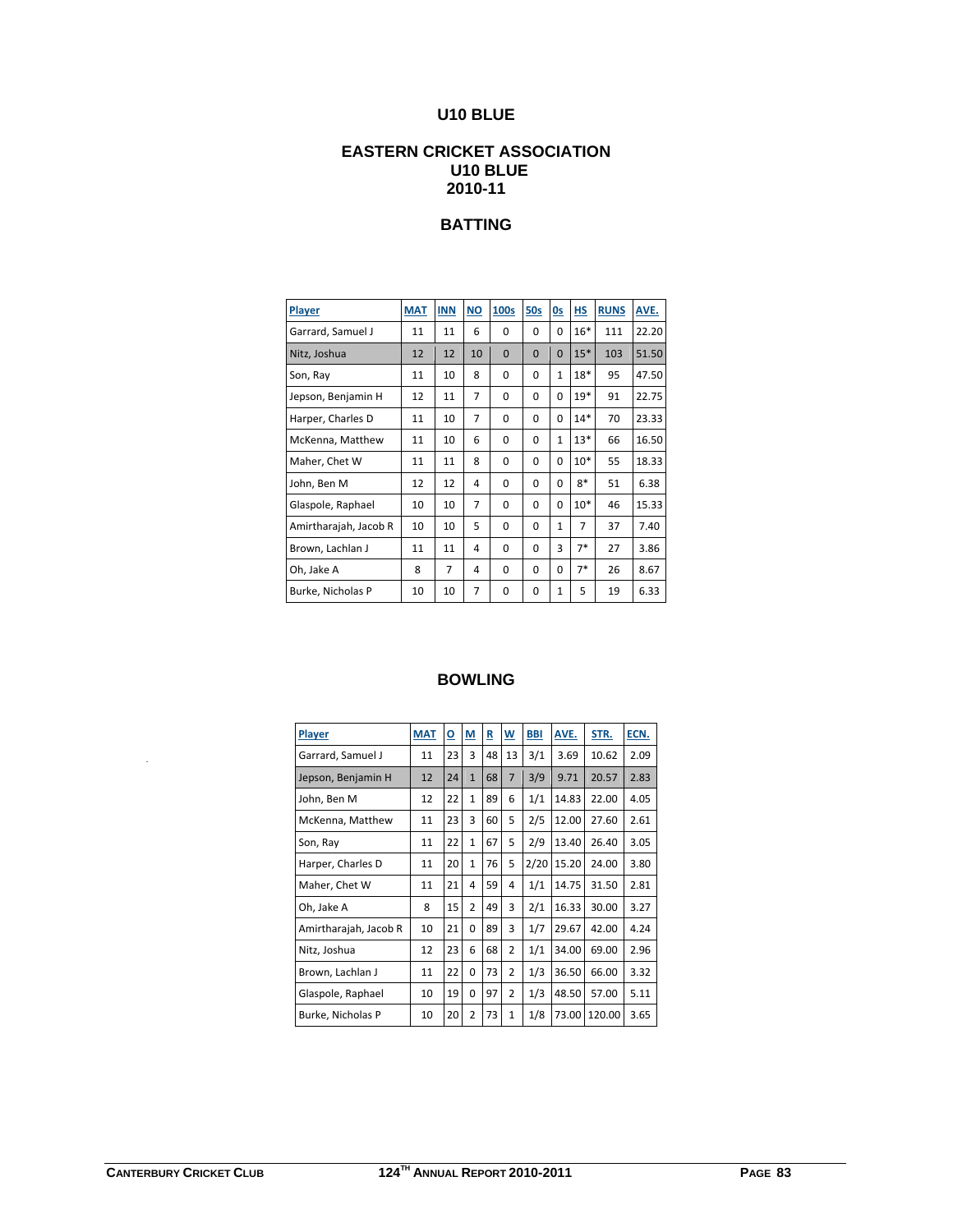#### **U10 BLUE**

#### **COACH'S REPORT**

Season 2010/11 was one of dramatic improvement for our team.

Most of the team were together last year in the first season of cricket and, together with the 3 new boys, there were big steps in our cricket, our results and our teamwork. While winning is only a small part of what Under 10's is all about, I am pleased to say that we only lost 1 game during the year and showed improvement across all facets of the game throughout the season. Every boy participated, every boy had at least 1 game in which they excelled and all should be proud of their activities during the year. I would like to make special mention to the parents of our team who were a fantastic support. Each week, we had a large group of parents at every game, they were very supportive not only of their son but of the whole team and I often looked back from my umpiring position and was proud of the attendance that we had from supporting parents compared with many of the opposition teams.

Last but not least, I would like to sincerely thank our manager, Toni Nitz, for her untiring efforts, often in the background and her efforts in making the season proceed smoothly. I am excited about the future our boys have in cricket, their enjoyment, their dedication and their willingness to listen will all stand them in great stead for next year. They will certainly make a difference in the Under 12 competition when they play next year."

From a batting perspective, great performance across the board but of particular mention Sam Garrard, Joshua Nitz and Ray Son. From a bowling perspective, again a good result across the team with Sam taking 13 wickets and Ben Jepson being an excellent contributor in his first season playing cricket.

**Nigel Garrard** 

**Coach**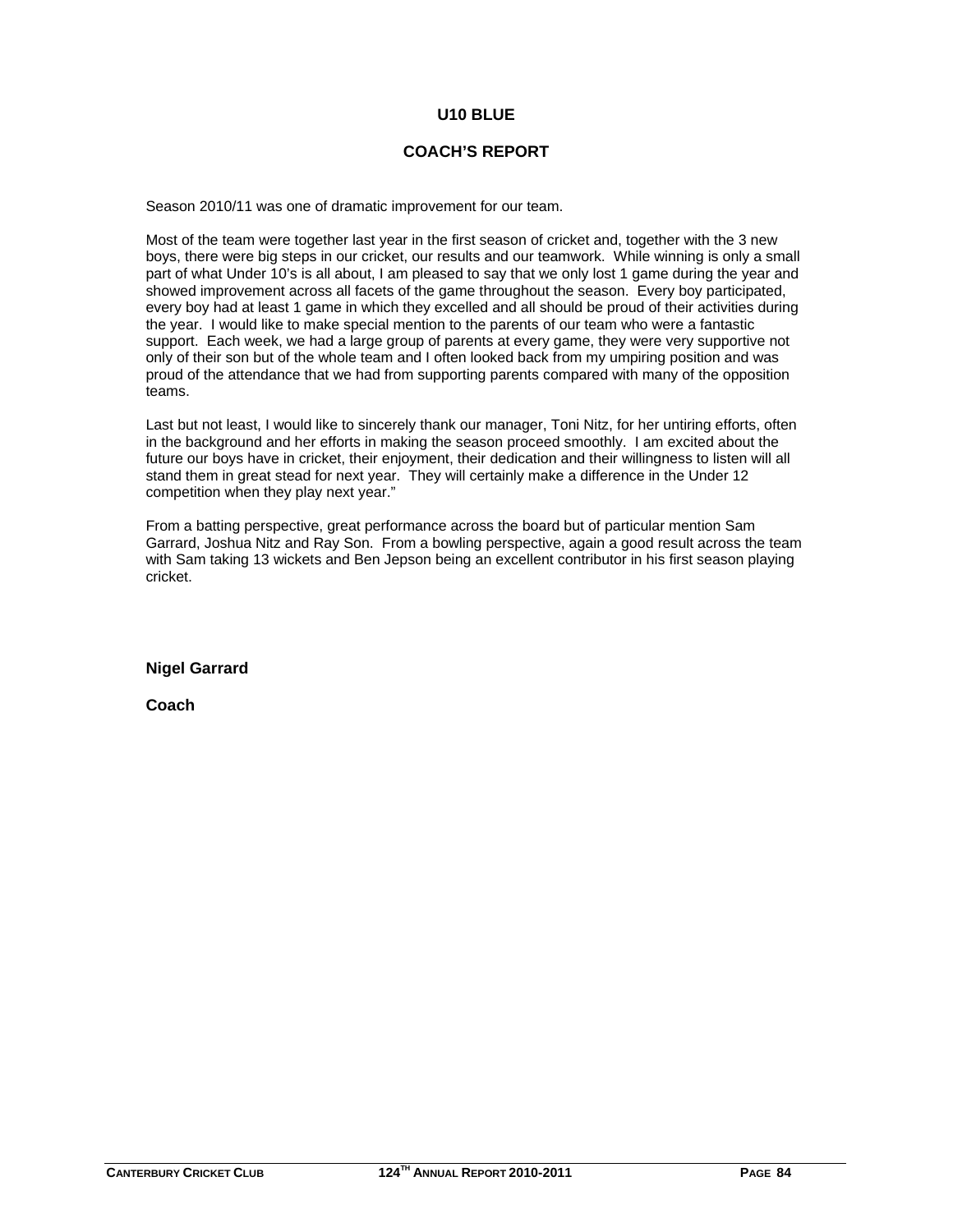## **U10 ORANGE**

### **EASTERN CRICKET ASSOCIATION U10 GOLD 2010-11**

#### **SEASON SUMMARY**

| <b>RND</b>     | <b>Dates</b> | <b>Home Team</b>                             |              | <b>Away Team</b>                             | Venue                           |
|----------------|--------------|----------------------------------------------|--------------|----------------------------------------------|---------------------------------|
| 1              | 16 Oct 10    | Canterbury Orange                            |              | drew Trinity Willison                        | Hislop Park No 3 Oval<br>(West) |
| $\overline{2}$ | 23 Oct 10    | Canterbury Orange                            | $\mathsf{v}$ | <b>BYE</b>                                   |                                 |
| 3              | 30 Oct 10    | Canterbury Orange<br>6/82                    | def<br>by    | <b>Richmond Union Yellow</b><br>$3/115$ (cc) | Hislop Park No 3 Oval<br>(West) |
| 4              | 6 Nov 10     | Canterbury Orange<br>4/117                   | def          | Knox Churches<br>4/94                        | Hislop Park No 3 Oval<br>(West) |
| 5              | 13 Nov 10    | Ashwood                                      |              | drew Canterbury Orange                       | Ashwood College                 |
| 6              | 20 Nov 10    | <b>Richmond Union Yellow</b><br>$8/108$ (cc) | def          | Canterbury Orange<br>$4/80$ (cc)             | Alan Bain Reserve               |
| 7              | 27 Nov 10    | Canterbury Orange<br>5/101                   | def          | North Balwyn Black<br>$7/81$ (cc)            | Hislop Park No 3 Oval<br>(West) |
| 8              | 4 Dec 10     | Canterbury Orange<br>6/93                    | def          | Knox Churches<br>$2/62$ (cc)                 | Hislop Park No 3 Oval<br>(West) |
| 9              | 11 Dec 10    | <b>Burwood Uniting Canterbury Gold</b>       |              | drew Canterbury Orange                       | Lynden Park (Upper)             |
| 10             | 18 Dec 10    | <b>BYE</b>                                   |              | Canterbury Orange                            |                                 |
| 11             | 29 Jan 11    | Ashwood<br>$6/78$ (cc)                       | tied         | Canterbury Orange<br>$5/78$ (cc)             | Ashwood College                 |
| 12             | 5 Feb 11     | Canterbury Orange                            |              | drew North Balwyn Black                      | Hislop Park No 3 Oval<br>(West) |
| 13             | 12 Feb 11    | Canterbury Orange<br>6/104                   | by           | def Burwood Uniting Canterbury Gold<br>7/129 | Lynden Lower West<br>Oval       |
| 14             | 19 Feb 11    | Canterbury Orange                            | v            | <b>BYE</b>                                   |                                 |
| 15             | 26 Feb 11    | Canterbury Orange<br>7/92                    | def<br>by    | Burwood<br>5/108                             | Hislop Park No 3 Oval<br>(West) |

The qualification for this report is 25 runs, 3 wickets.

| Rank           | Team                                | P               | <b>BYE</b>     | W <sub>2</sub> | W <sub>1</sub> | D | L1 | L2       | <b>Points</b> |
|----------------|-------------------------------------|-----------------|----------------|----------------|----------------|---|----|----------|---------------|
| 1              | <b>Richmond Union Yellow</b>        | 13              | $\overline{2}$ | $\Omega$       | 6              |   |    | $\Omega$ | 0             |
| $\overline{2}$ | <b>Ashburton Willows</b>            | 11              | 3              | $\Omega$       | 5              | 4 | 2  | 0        | 0             |
| 3              | North Balwyn Black                  | 15              | $\Omega$       | $\Omega$       | 5              | 4 | 6  | 0        | 0             |
| $\overline{a}$ | Knox Churches                       | 14              | -1             | $\Omega$       | 3              | 5 | 6  | 0        | 0             |
| 5              | Burwood                             | 13              | $\overline{2}$ | $\Omega$       | 8              | 3 | 2  | 0        | 0             |
| 6              | Canterbury Orange                   | 12 <sup>3</sup> |                | $\Omega$       | 3              | 5 | 4  | 0        | 0             |
|                | Ashwood                             | 13              | -1             | $\Omega$       | $\Omega$       | 6 |    | 0        | 0             |
| 8              | Burwood Uniting Canterbury Gold10 2 |                 |                | $\Omega$       | 2              | 6 |    | 0        | 0             |
| ٩              | <b>Trinity Willison</b>             | 13              |                | n              | 4              |   |    |          | 0             |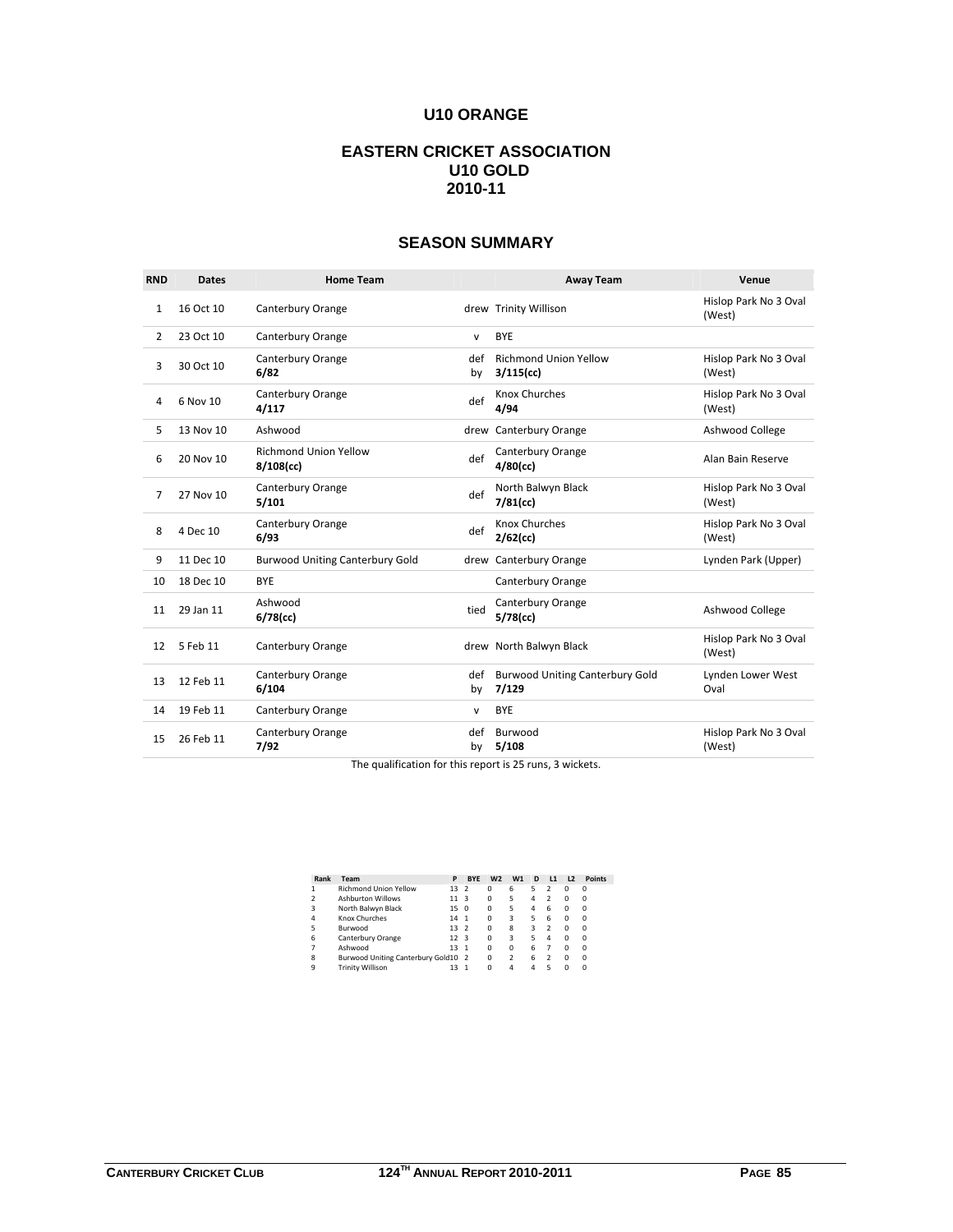# **U10 ORANGE**

### **EASTERN CRICKET ASSOCIATION U10 GOLD 2010-11**

#### **BATTING**

| Player              | <b>MAT</b>     | <b>INN</b>     | ΝO             | 100s     | 50s      | 0s           | <u>HS</u> | <b>RUNS</b> | AVE.  |
|---------------------|----------------|----------------|----------------|----------|----------|--------------|-----------|-------------|-------|
| Whiting, Conor      | 8              | 7              | 5              | $\Omega$ | 0        | $\Omega$     | $16*$     | 61          | 30.50 |
| Avery, Eamonn F     | 8              | $\overline{7}$ | 6              | $\Omega$ | 0        | $\Omega$     | $13*$     | 43          | 43.00 |
| Healy, Fergus F     | 8              | $\overline{7}$ | 3              | $\Omega$ | $\Omega$ | $\Omega$     | 9         | 33          | 8.25  |
| Negri, Luke P       | 8              | 7              | 5              | $\Omega$ | 0        | $\Omega$     | 8         | 32          | 16.00 |
| Woods, Thomas B     | 8              | 7              | 4              | $\Omega$ | $\Omega$ | $\mathbf{1}$ | $15*$     | 28          | 9.33  |
| Simpson, Benjamin W | $\overline{7}$ | 6              | $\overline{2}$ | $\Omega$ | 0        | $\Omega$     | 10        | 28          | 7.00  |
| Foulds, Max W       | 8              | $\overline{7}$ | 3              | $\Omega$ | $\Omega$ | $\mathbf{1}$ | $10*$     | 27          | 6.75  |
| Magrath, Lachlan J  | 8              | $\overline{7}$ | 3              | $\Omega$ | 0        | $\mathbf{1}$ | 8         | 23          | 5.75  |
| Rodway, Xavier      | $\overline{7}$ | $\overline{7}$ | 4              | $\Omega$ | $\Omega$ | $\mathbf{1}$ | $16*$     | 22          | 7.33  |
| Shepherd, Luke S    | 8              | $\overline{7}$ | 5              | $\Omega$ | $\Omega$ | $\mathbf{1}$ | $5*$      | 20          | 10.00 |
| McComb, Riley J     | $\overline{7}$ | 6              | 4              | $\Omega$ | $\Omega$ | $\mathbf{1}$ | $6*$      | 16          | 8.00  |
| goessler, James     | 8              | $\overline{7}$ | 5              | $\Omega$ | $\Omega$ | $\mathbf{1}$ | $4*$      | 10          | 5.00  |
| Birch, Hudson L     | 6              | 5              | 4              | $\Omega$ | $\Omega$ | $\mathbf{1}$ | $4*$      | 10          | 10.00 |
| Sargent, Conor      | 8              | 5              | 3              | $\Omega$ | $\Omega$ | 0            | $4*$      | 9           | 4.50  |

#### **BOWLING**

| Player              | <b>MAT</b>     | <u>0</u> | $\underline{\mathsf{M}}$ | R  | <u>w</u>       | <b>BBI</b> | AVE.      | STR.      | ECN. |
|---------------------|----------------|----------|--------------------------|----|----------------|------------|-----------|-----------|------|
| Rodway, Xavier      | 7              | 14       | $\Omega$                 | 88 | 6              | 2/7        | 14.67     | 14.00     | 6.29 |
| Simpson, Benjamin W | $\overline{7}$ | 12       | $\Omega$                 | 52 | 5              | 2/6        | 10.40     | 14.40     | 4.33 |
| Negri, Luke P       | 8              | 16       | $\mathbf{1}$             | 55 | $\overline{4}$ | 1/4        | 13.75     | 24.00     | 3.44 |
| goessler, James     | 8              | 15       | $\Omega$                 | 68 | 4              | 2/4        | 17.00     | 22.50     | 4.53 |
| McComb, Riley J     | 7              | 10       | $\Omega$                 | 43 | 3              | 2/9        | 14.33     | 20.00     | 4.30 |
| Healy, Fergus F     | 8              | 14       | $\Omega$                 | 47 | 3              | 1/2        | 15.67     | 28.00     | 3.36 |
| Woods, Thomas B     | 8              | 10       | 3                        | 29 | $\overline{2}$ | 1/0        | 14.50     | 30.00     | 2.90 |
| Whiting, Conor      | 8              | 12       | $\overline{2}$           | 40 | $\overline{2}$ | 1/2        | 20.00     | 36.00     | 3.33 |
| Shepherd, Luke S    | 8              | 14       | 0                        | 44 | $\overline{2}$ | 2/8        | 22.00     | 42.00     | 3.14 |
| Sargent, Conor      | 8              | 15       | $\Omega$                 | 99 | $\mathbf{1}$   | 1/28       | 99.00     | 90.00     | 6.60 |
| Birch, Hudson L     | 6              | 6        | $\Omega$                 | 28 | 0              | 0/0        | <b>NA</b> | <b>NA</b> | 4.67 |
| Avery, Eamonn F     | 8              | 11       | $\Omega$                 | 45 | 0              | 0/1        | <b>NA</b> | <b>NA</b> | 4.09 |
| Magrath, Lachlan J  | 8              | 13       | $\Omega$                 | 46 | 0              | 0/2        | NA        | <b>NA</b> | 3.54 |
| Foulds, Max W       | 8              | 13       | $\Omega$                 | 88 | 0              | 0/5        | <b>NA</b> | <b>NA</b> | 6.77 |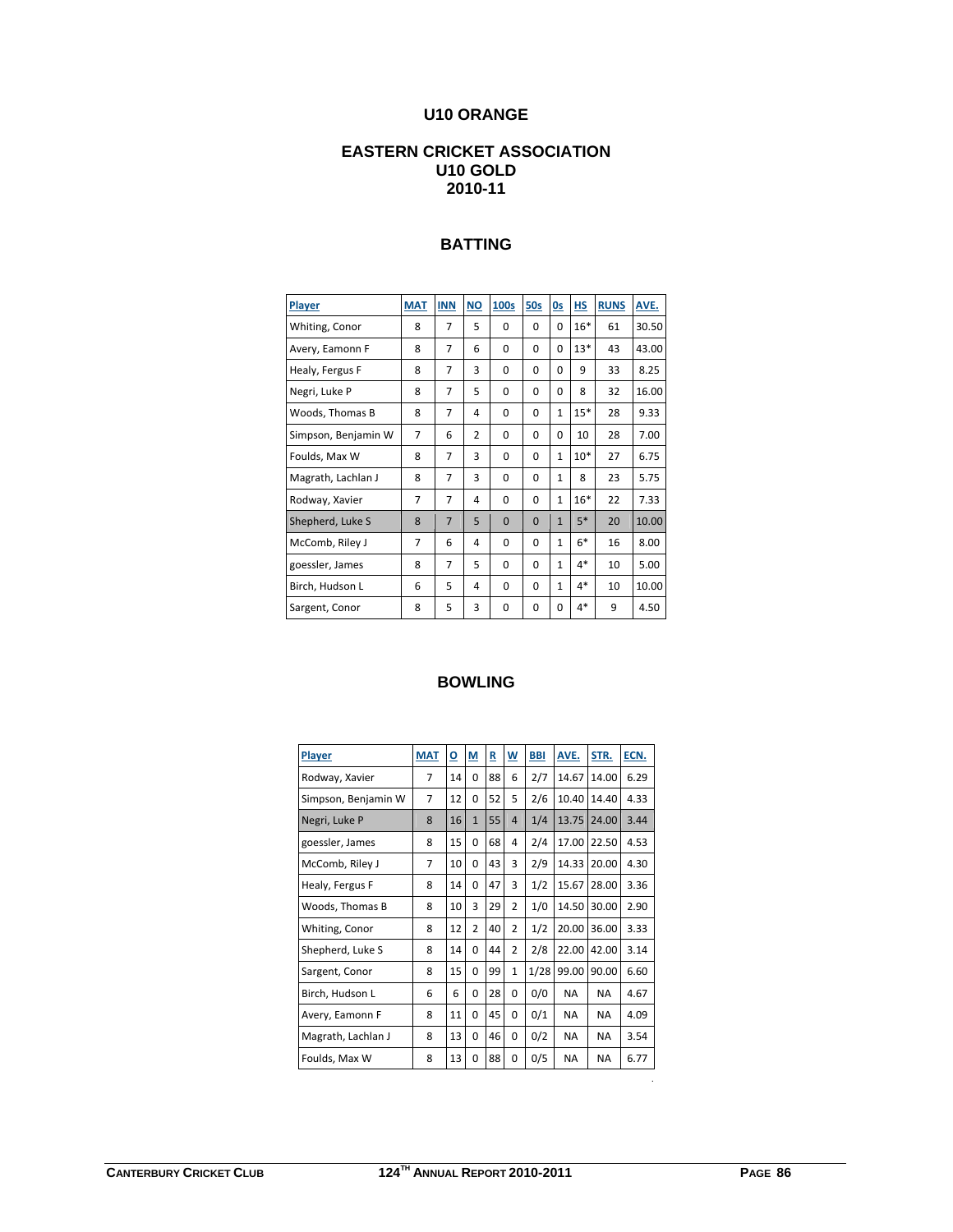#### **U10 GREEN**

### **EASTERN CRICKET ASSOCIATION U10 BLACK 2010-11**

## **SEASON SUMMARY**

| <b>RND</b>   | <b>Dates</b> | <b>Home Team</b>                                      |           | <b>Away Team</b>                                       | Venue                            |
|--------------|--------------|-------------------------------------------------------|-----------|--------------------------------------------------------|----------------------------------|
| $\mathbf{1}$ | 16 Oct 10    | North Balwyn Combined White                           |           | drew Canterbury Green                                  | Boroondara Park P S<br>(Lower)   |
| 2            | 23 Oct 10    | <b>Burwood Uniting Canterbury Green</b>               |           | drew Canterbury Green                                  | Lynden Park (Upper)              |
| 3            | 30 Oct 10    | Hawthorn<br>8/75(cc) T de Boer 3/7                    | def<br>by | Canterbury Green<br>$3/89$ (cc)                        | <b>Highfield Park</b><br>(Upper) |
| 4            | 6 Nov 10     | <b>BYE</b>                                            |           | Canterbury Green                                       |                                  |
| 5            | 13 Nov 10    | Canterbury Green                                      |           | drew Boroondara Yellow                                 | Hislop Park No 1 Oval<br>(East)  |
| 6            | 20 Nov 10    | Canterbury Green<br>9/77(cc) K Pirera 4/6             | def<br>by | <b>Burwood Uniting Canterbury Green</b><br>$6/78$ (cc) | Hislop Park No 1 Oval<br>(East)  |
| 7            | 27 Nov 10    | Canterbury Green<br>$5/91$ (cc)                       | def       | East Doncaster<br>39(cc) W Steventon 3/3               | Hislop Park No 1 Oval<br>(East)  |
| 8            | 4 Dec 10     | Canterbury Green<br>$6/93$ (cc)                       | def       | North Balwyn Combined White<br>$2/62$ (cc)             | Hislop Park No 1 Oval<br>(East)  |
| 9            | 11 Dec 10    | <b>BYE</b>                                            |           | Canterbury Green                                       |                                  |
| 10           | 18 Dec 10    | East Doncaster<br>63 HK Galbraith 4/2 W Steventon 3/2 | def<br>by | Canterbury Green<br>$5/88$ (cc)                        | Milgate PS                       |
| 11           | 29 Jan 11    | Boroondara Yellow<br>115 W Steventon 5/5              | def       | Canterbury Green<br>$5/67$ (cc)                        | <b>Fairveiw Park</b>             |
| 12           | 5 Feb 11     | Canterbury Green                                      |           | drew North Balwyn Combined White                       | Hislop Park No 1 Oval<br>(East)  |
| 13           | 12 Feb 11    | Canterbury Green<br>$3/109$ (cc)                      | def       | East Doncaster<br>64 W Steventon 5/6                   | Milgate PS                       |
| 14           | 19 Feb 11    | Kew Junior Blue<br>$9/79$ (cc)                        | def       | Canterbury Green<br>$6/69$ (cc)                        | <b>Reservoir Reserve</b>         |
| 15           | 26 Feb 11    | <b>Burwood Uniting Canterbury Green</b><br>136        | def       | Canterbury Green<br>$5/112$ (cc)                       | Lynden Park (Upper)              |

The qualification for this report is 25 runs, 3 wickets.

|                             |    | <b>BYE</b> | W <sub>2</sub>                                                                                                         | W1 | D | L1 | L2       | <b>Points</b> |
|-----------------------------|----|------------|------------------------------------------------------------------------------------------------------------------------|----|---|----|----------|---------------|
|                             |    |            | 0                                                                                                                      | 8  | 5 | 0  | 0        | Ω             |
| Canterbury Green            | 13 |            | $\Omega$                                                                                                               | 5  | 4 | 3  |          | Ω             |
| Boroondara Yellow           | 14 |            | $\Omega$                                                                                                               | 6  | 6 | 2  | $\Omega$ | Ω             |
| Kew Junior Blue             |    |            | $\mathfrak z$                                                                                                          | 3  | 5 | 2  | $\Omega$ | Ω             |
| North Balwyn Combined White |    |            | 1                                                                                                                      |    | 3 |    | $\Omega$ | Ω             |
| <b>Fast Doncaster</b>       | 14 |            | $\Omega$                                                                                                               | 3  | 3 | 8  | $\Omega$ | 0             |
| Hawthorn                    |    |            | $\Omega$                                                                                                               |    | 3 | 6  | 2        | Ω             |
| Marcellin OC                |    | O          | $\Omega$                                                                                                               | 0  |   | O  | 0        | 0             |
|                             |    |            | Burwood Uniting Canterbury Green13 2<br>$\overline{2}$<br>$\mathbf{1}$<br>$12 \quad 3$<br>13 2<br>$\mathbf{1}$<br>12 3 |    |   |    |          |               |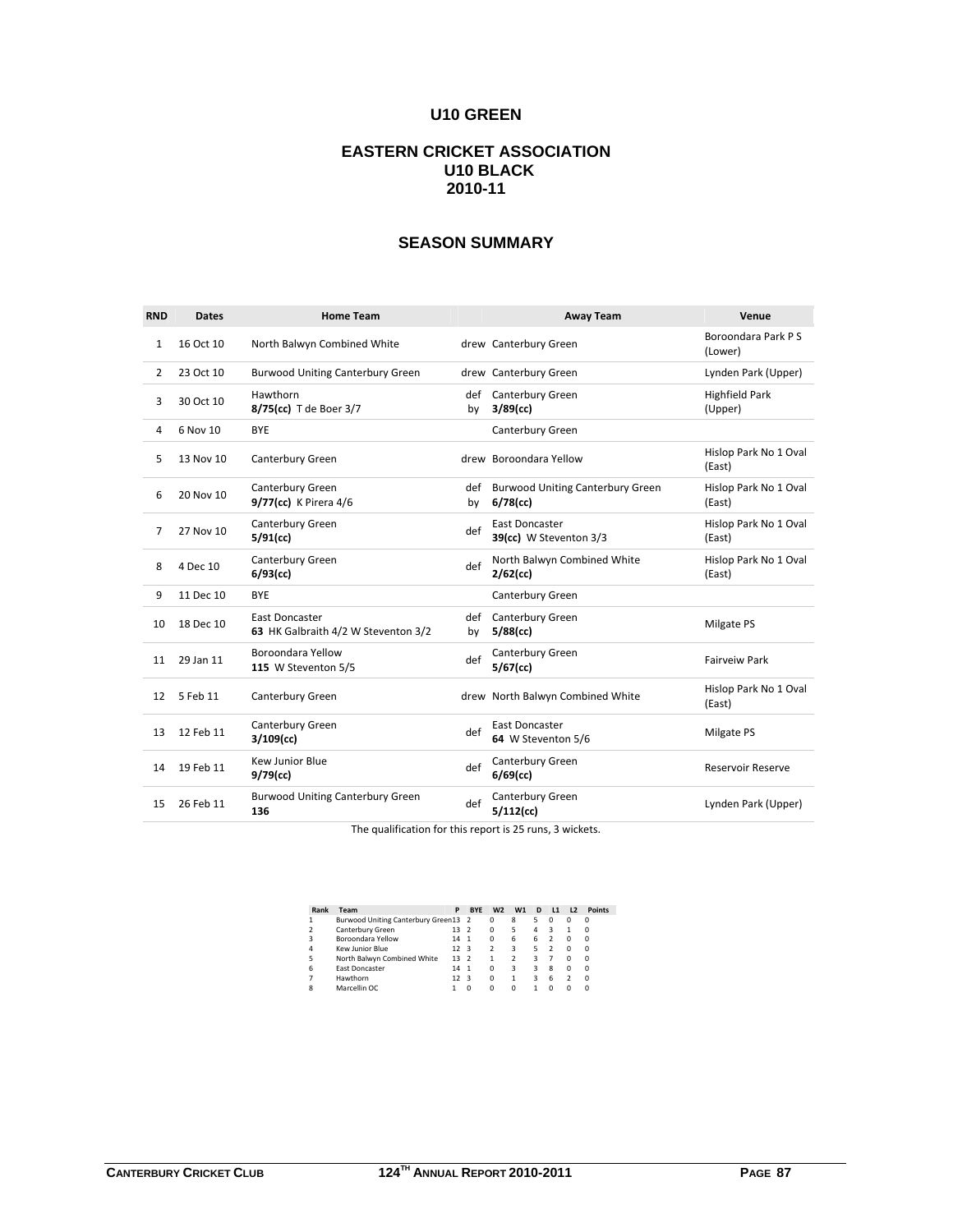# **U10 ORANGE**

### **EASTERN CRICKET ASSOCIATION U10 GOLD 2010-11**

## **BATTING**

| <b>Player</b>       | <b>MAT</b>     | <b>INN</b> | <b>NO</b>      | 100s         | 50s          | <u>Os</u>     | <b>HS</b> | <b>RUNS</b>    | AVE.  |
|---------------------|----------------|------------|----------------|--------------|--------------|---------------|-----------|----------------|-------|
| Steventon, Will     | 9              | 9          | $\overline{7}$ | $\Omega$     | $\Omega$     | 0             | $20*$     | 118            | 59.00 |
| Spencer, Daniel E   | 8              | 8          | 5              | $\Omega$     | $\Omega$     | $\mathbf{1}$  | $15*$     | 47             | 15.67 |
| Galbraith, Hamish K | 9              | 9          | 6              | $\Omega$     | $\Omega$     | 0             | $10*$     | 47             | 15.67 |
| Alevras, Christian  | 9              | 9          | 5              | $\Omega$     | $\Omega$     | 1             | $11*$     | 46             | 11.50 |
| Hosken, Oskar T     | 8              | 8          | 5              | $\Omega$     | $\Omega$     | 1             | 10        | 41             | 13.67 |
| Steventon, Tom      | 9              | 9          | 5              | $\Omega$     | $\Omega$     | 1             | 10        | 35             | 8.75  |
| de Boer, Tomas      | 6              | 6          | 5              | $\Omega$     | $\Omega$     | 0             | $10*$     | 33             | 33.00 |
| Chester, Regan J    | 7              | 7          | 4              | $\Omega$     | $\Omega$     | 0             | $8*$      | 33             | 11.00 |
| Watson, James       | 9              | 9          | 4              | $\Omega$     | $\Omega$     | <sup>0</sup>  | 5         | 28             | 5.60  |
| Gow, Oliver J       | 8              | 8          | 5              | <sup>0</sup> | <sup>0</sup> | $\mathcal{P}$ | 5         | 10             | 3.33  |
| Sharrock, Ben       | 8              | 8          | 3              | $\Omega$     | $\Omega$     | 4             | $4*$      | 8              | 1.60  |
| Dempsey, Tom B      | $\overline{7}$ | 7          | 3              | $\Omega$     | $\Omega$     | з             | 4*        | 8              | 2.00  |
| Ferguson, Joel B    | $\overline{7}$ | 7          | $\mathbf{1}$   | 0            | $\Omega$     | 6             | $2*$      | $\overline{2}$ | 0.33  |

#### **BOWLING**

| Player              | <b>MAT</b>     | ₫  | M            | R  | W              | 5Wi            | <b>BBI</b> | AVE.      | STR.      | ECN. |
|---------------------|----------------|----|--------------|----|----------------|----------------|------------|-----------|-----------|------|
| Steventon, Will     | 9              | 23 | 1            | 44 | 19             | $\overline{2}$ | 5/5        | 2.32      | 7.26      | 1.91 |
| Alevras, Christian  | 9              | 18 | $\mathbf{1}$ | 43 | 9              | $\Omega$       | 2/2        | 4.78      | 12.00     | 2.39 |
| de Boer, Tomas      | 6              | 13 | $\mathbf{1}$ | 29 | 6              | $\Omega$       | 3/7        | 4.83      | 13.00     | 2.23 |
| Galbraith, Hamish K | 9              | 19 | 2            | 51 | 6              | $\Omega$       | 4/2        | 8.50      | 19.00     | 2.68 |
| Watson, James       | 9              | 20 | 0            | 60 | 6              | $\Omega$       | 2/3        | 10.00     | 20.00     | 3.00 |
| Steventon, Tom      | 9              | 19 | 4            | 40 | 5              | $\Omega$       | 2/3        | 8.00      | 22.80     | 2.11 |
| Chester, Regan J    | 7              | 14 | $\mathbf{1}$ | 39 | 4              | $\Omega$       | 2/16       | 9.75      | 21.00     | 2.79 |
| Dempsey, Tom B      | $\overline{7}$ | 15 | $\Omega$     | 43 | 4              | $\Omega$       | 2/2        | 10.75     | 22.50     | 2.87 |
| Hosken, Oskar T     | 8              | 20 | 5            | 49 | $\overline{a}$ | $\Omega$       | 2/7        | 12.25     | 30.00     | 2.45 |
| Ferguson, Joel B    | 7              | 15 | 0            | 65 | 3              | $\Omega$       | 1/1        | 21.67     | 30.00     | 4.33 |
| Spencer, Daniel E   | 8              | 16 | 0            | 61 | $\overline{2}$ | $\Omega$       | 1/2        | 30.50     | 48.00     | 3.81 |
| Gow, Oliver J       | 8              | 16 | 0            | 43 | $\mathbf{1}$   | $\Omega$       | 1/13       | 43.00     | 96.00     | 2.69 |
| Sharrock, Ben       | 8              | 16 | 0            | 57 | $\Omega$       | $\Omega$       | 0/1        | <b>NA</b> | <b>NA</b> | 3.56 |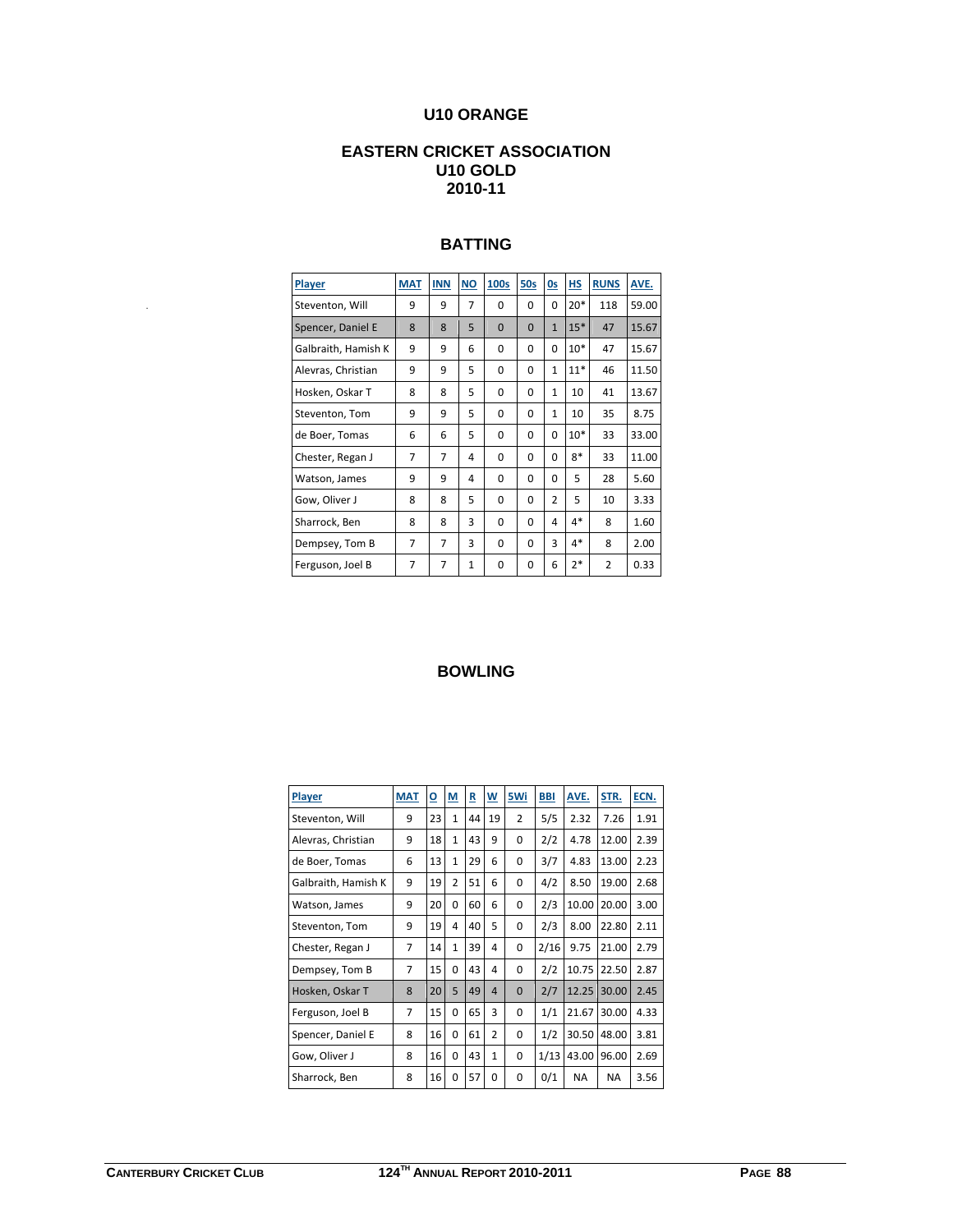# **CLUB RECORDS**

# **HIGHEST TEAM SCORES**

| <b>SCORE</b> | XI              | <b>OPPOSITION</b>    | <b>SEASON</b> |
|--------------|-----------------|----------------------|---------------|
|              |                 |                      |               |
| 9/461        | 4 <sup>TH</sup> | <b>STC</b>           | 1976-77       |
| 412          | Ist             | <b>Box Hill</b>      | 1905-06       |
| 8/368        | 2 <sup>nd</sup> | Deepdene             | 1978-79       |
| 366          | 4ST             | Kew                  | 1913-14       |
| 6/356        | 3 <sup>rd</sup> | South Yarra          | 2001-02       |
| 353          | 1 <sub>st</sub> | <b>Bulleen</b>       | 2001-02       |
| 9/351        | 1 <sub>st</sub> | West Hawthorn        | 2001-02       |
| 4/345        | 1 <sup>st</sup> | <b>Richmond City</b> | 2009-10       |
| 7/345        | 3 <sup>rd</sup> | North Balwyn         | 1980-81       |
| 8/339        | U16             | North Balwyn         | 1966-67       |
| 9/339        | 2 <sup>nd</sup> | Deepdene             | 1979-80       |

# **LOWEST TEAM SCORES**

| <b>SCORE</b> | XI              | <b>OPPOSITION</b>    | <b>SEASON</b> |
|--------------|-----------------|----------------------|---------------|
| 23           | $11$ ST         | Deepdene             | 1943-44       |
| 26           | $1^{\text{ST}}$ | <b>Box Hill</b>      | 1890-91       |
| 29           | U16             | Donvale              | 1984-85       |
| 34           | 1 <sup>st</sup> | Deepdene             | 2003-04       |
| 38           | 1 <sup>st</sup> | <b>Mont Albert</b>   | 1965-66       |
| 43           | 4 <sup>th</sup> | <b>Richmond City</b> | 1980-81       |
| 45           | 1 <sub>ST</sub> | Mont Albert          | 2006-07       |
| 51           | 2 <sup>nd</sup> | Croydon              | 1968-69       |
| 53           | 3 <sup>RD</sup> | <b>Richmond City</b> | 1977-78       |
| 57           | 1 <sup>st</sup> | Mulgrave             | 2010-11       |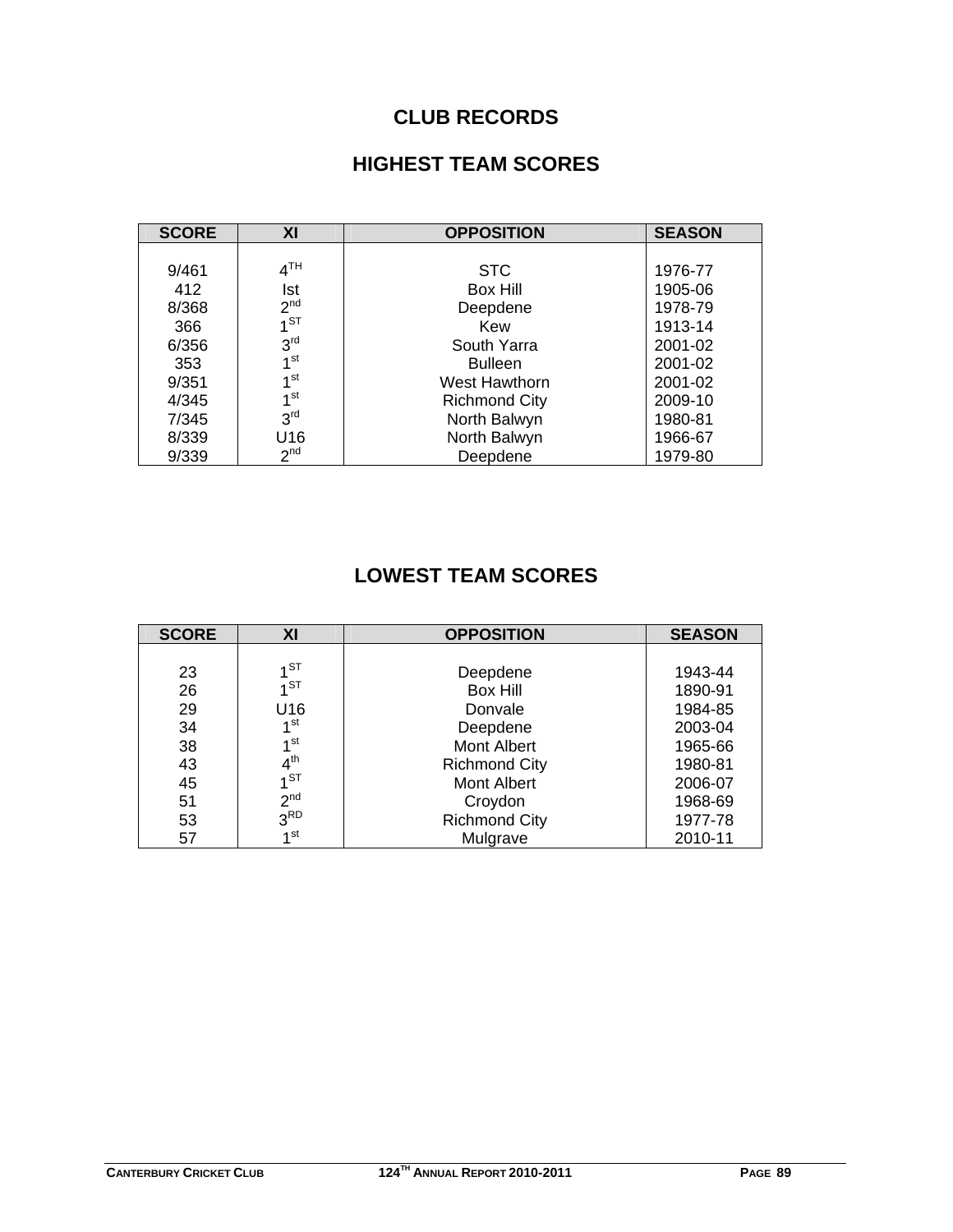| <b>SCORE</b> | XI              | <b>PLAYER</b>      | <b>SEASON</b> |
|--------------|-----------------|--------------------|---------------|
|              |                 |                    |               |
| 192          | 3 <sup>RD</sup> | Bertram, G         | 1981-82       |
| 190          | 4 <sup>th</sup> | Day, S             | 1976-77       |
| 168*         | 1 <sup>st</sup> | Mackie, S          | 1921-22       |
| $167*$       | 1 <sup>st</sup> | Goodear. G         | 1962-63       |
| 160*#        | 2 <sup>nd</sup> | Sanguinetti, G     | 2007-08       |
| 159*         | 2 <sup>nd</sup> | McCarthy, E        | 1980-81       |
| $157*$       | 1 <sup>st</sup> | Silvers, K         | 1941-42       |
| 157          | 4 <sup>th</sup> | McBride, D         | 2006-07       |
| 157          | 2 <sub>nd</sub> | <b>Cumming ACR</b> | 2010-11       |
| 154          | 1 <sup>st</sup> | Goodear, G         | 1953-54       |
| 154          | 1 <sup>st</sup> | McCarthy, G        | 2008-09       |
| $151*$       | 2 <sup>nd</sup> | McCarthy, E        | 1977-78       |
| 150          | 2 <sup>nd</sup> | Everard, D         | 1976-77       |
| 150          | 4 <sup>th</sup> | King. L            | 2009-10       |
| 144          | 3 <sup>rd</sup> | Russell, P         | 1978-79       |
| 145          | 4 <sup>th</sup> | Stafford, M        | 2007-08       |
| $141*$       | 3 <sup>rd</sup> | Lister, G          | 1987-88       |
| $140*$       | 3 <sup>rd</sup> | McCann, R          | 2008-09       |
| 140          | 4 <sup>th</sup> | Day, P             | 1976-77       |
| 139*         | 2 <sup>nd</sup> | Bate, J            | 1976-77       |
| 136          | 1 <sup>st</sup> | Goodear, G         | 1976-77       |
| 135          | 1 <sup>st</sup> | McCarthy, G        | 2006-07       |
| 130          | 2 <sup>nd</sup> | Sangiunetti, G     | 2007-08       |

# **HIGHEST INDIVIDUAL SCORES**

\* Not out

# In Grand Final and Premiership

# **BEST BOWLING IN AN INNINGS**

| <b>ANALYSIS</b> | <b>PLAYER</b> | XI              | <b>SEASON</b> |
|-----------------|---------------|-----------------|---------------|
|                 |               |                 |               |
| 9/25            | Marshall, B   | 3 <sup>rd</sup> | 1972-73       |
| 9/30            | Campbell, J   | 1 <sup>st</sup> | 1921-22       |
| 8/8             | Gion F        | 1 <sup>st</sup> | 1942-43       |
| $8/19*$         | Dundas, W     | 2 <sub>nd</sub> | 1971-72       |
| 8/35            | O'Brien, B    | 1 <sup>st</sup> | 1965-66       |
| 8/35            | Smith, N      | $4^{\text{th}}$ | 2007-08       |
| 8/36            | Gore, A       | 3 <sup>rd</sup> | 2001-02       |
| 8/37            | Kildey, L     | U <sub>16</sub> | 1974/75       |
| 8/39            | Hillman, P    | $4^{\text{th}}$ | 1983-84       |
| 8/49            | Allen         | 1 <sup>st</sup> | 1905-06       |
| 8/52            | Swan, H       | 1 <sup>st</sup> | 1921-22       |
| 8/59            | McKean, D     | $4^{\text{th}}$ | 1977-78       |
| 8/79            | Maguire, L    | 1 <sub>st</sub> | 1947-48       |

\* Includes Hat Trick